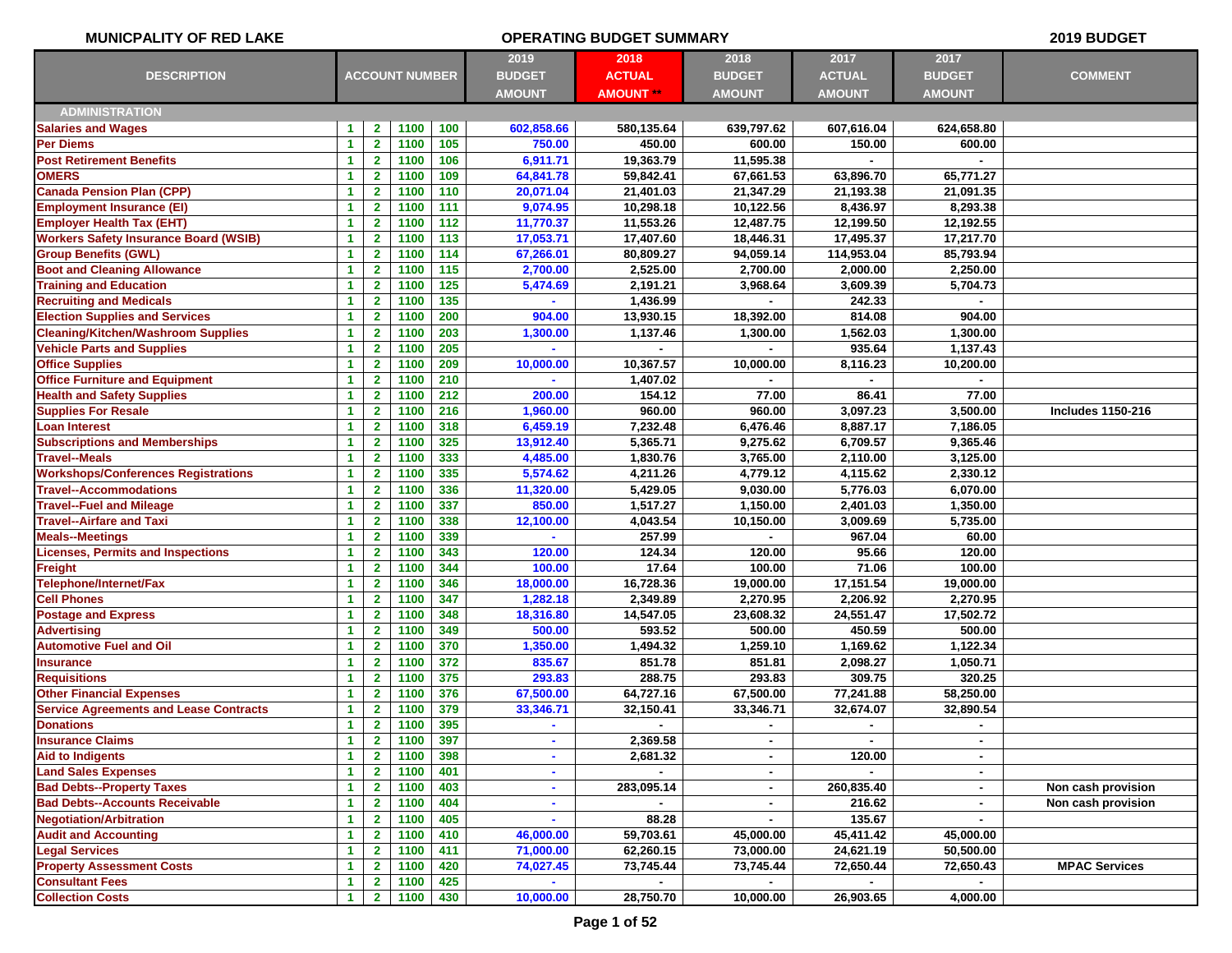| <b>MUNICPALITY OF RED LAKE</b>                   |                      |                |                       |       |                          | <b>OPERATING BUDGET SUMMARY</b> |                 |                                |                      | 2019 BUDGET              |
|--------------------------------------------------|----------------------|----------------|-----------------------|-------|--------------------------|---------------------------------|-----------------|--------------------------------|----------------------|--------------------------|
|                                                  |                      |                |                       |       | 2019                     | 2018                            | 2018            | 2017                           | 2017                 |                          |
| <b>DESCRIPTION</b>                               |                      |                | <b>ACCOUNT NUMBER</b> |       | <b>BUDGET</b>            | <b>ACTUAL</b>                   | <b>BUDGET</b>   | <b>ACTUAL</b>                  | <b>BUDGET</b>        | <b>COMMENT</b>           |
|                                                  |                      |                |                       |       | <b>AMOUNT</b>            | <b>AMOUNT **</b>                | <b>AMOUNT</b>   | <b>AMOUNT</b>                  | <b>AMOUNT</b>        |                          |
| <b>ADMINISTRATION</b>                            |                      |                |                       |       |                          |                                 |                 |                                |                      |                          |
| <b>Assessment Management and Tax Policy</b>      | 1                    | $\mathbf{2}$   | 1100                  | 435   | 90,000.00                | 99,449.57                       | 75,000.00       | 79,290.80                      | 65,000.00            | <b>MTE Services</b>      |
| <b>Civil Ceremonies Services</b>                 | -1                   | $\mathbf{2}$   | 1100                  | 463   | 4,100.00                 | 1,204.68                        | 3,180.00        | 3,544.00                       | 2,500.00             |                          |
| <b>Studies and Reports</b>                       | $\blacktriangleleft$ | $\mathbf{2}$   | 1100                  | 465   |                          |                                 |                 |                                |                      |                          |
| <b>Equipment Maintenance--Outsourced</b>         | $\blacktriangleleft$ | $\mathbf{2}$   | 1100                  | 490   | 220.00                   |                                 | ۰               |                                | $\sim$               |                          |
| <b>Principal Repayment</b>                       | $\blacktriangleleft$ | $\overline{2}$ | 1100                  | 600   | 38,417.17                | 39,771.99                       | 39,585.18       | 42,023.35                      | 36,739.56            |                          |
| <b>Capital Lease Payments</b>                    | 1                    | $\mathbf{2}$   | 1100                  | 605   |                          |                                 |                 |                                |                      |                          |
| <b>Transfer to Reserve</b>                       | 1                    | $\mathbf{2}$   | 1100                  | 665   | 136,765.83               | 197,301.29                      | 197,301.29      |                                | 27,250.00            |                          |
| <b>Amortization of Capital Assets</b>            | $\blacktriangleleft$ | $\mathbf{2}$   | 2100                  | 995   | 10,944.47                | 10,203.16                       | 8,951.54        | 9,306.86                       | 8,584.10             |                          |
|                                                  |                      |                |                       |       |                          |                                 |                 |                                |                      |                          |
|                                                  |                      |                |                       |       | \$.<br>$1,500,958.23$ \$ | 1,859,756.89 \$                 |                 | $1,632,755.59$ \$ 1,623,460.72 | 1,341,265.38<br>- \$ |                          |
|                                                  |                      |                |                       |       |                          |                                 |                 |                                |                      |                          |
| <b>INFORMATION TECHNOLOGY</b>                    |                      |                |                       |       |                          |                                 |                 |                                |                      |                          |
| <b>Salaries and Wages</b>                        | -1                   | $\mathbf{2}$   | 1125                  | 100   | 77,227.04                | 76,505.89                       | 76,085.75       | 74,364.53                      | 74,230.00            |                          |
| <b>OMERS</b>                                     | $\blacktriangleleft$ | $\overline{2}$ | 1125                  | 109   | 8,144.75                 | 8,105.79                        | 7,978.12        | 7,857.54                       | 7,740.78             |                          |
| <b>Canada Pension Plan (CPP)</b>                 | 1                    | $\mathbf{2}$   | 1125                  | 110   | 2,748.90                 | 2,593.80                        | 2,593.80        | 2,564.10                       | 2,564.10             |                          |
| <b>Employment Insurance (EI)</b>                 | -1                   | $\overline{2}$ | 1125                  | 111   | 1,204.31                 | 1,201.48                        | 1,201.51        | 989.28                         | 989.22               |                          |
| <b>Employer Health Tax (EHT)</b>                 | $\blacktriangleleft$ | $\overline{2}$ | 1125                  | 112   | 1,505.93                 | 1,508.99                        | 1,483.67        | 1,465.73                       | 1,447.49             |                          |
| <b>Workers Safety Insurance Board (WSIB)</b>     | $\blacktriangleleft$ | $\mathbf{2}$   | 1125                  | 113   | 2,432.65                 | 2,476.21                        | 2,434.74        | 2,292.45                       | 2,264.02             |                          |
| <b>Group Benefits (GWL)</b>                      | $\blacktriangleleft$ | $\mathbf{2}$   | 1125                  | 114   | 10,165.15                | 10,762.95                       | 10,781.94       | 11,998.93                      | 8,583.97             |                          |
| <b>Boot and Cleaning Allowance</b>               | 1                    | $\overline{2}$ | 1125                  | 115   | 300.00                   | 300.00                          | 300.00          | 250.00                         | 250.00               |                          |
| <b>Training and Education</b>                    | $\blacktriangleleft$ | $\mathbf{2}$   | 1125                  | 125   |                          |                                 |                 | 248.52                         | 500.00               |                          |
| <b>Software Licenses</b>                         | $\blacktriangleleft$ | $\mathbf{2}$   | 1125                  | 166   | 38,560.00                | 31,087.87                       | 36,060.00       | 29,532.33                      | 35,440.00            |                          |
| <b>Web Services</b>                              | 1                    | $\mathbf{2}$   | 1125                  | 167   | 3,065.00                 | 3,512.11                        | 2,400.00        | 1,223.86                       | 2,300.00             |                          |
| <b>Toner and Ink</b>                             | $\blacktriangleleft$ | $\mathbf{2}$   | 1125                  | 168   | 10,548.44                | 8,347.70                        | 9,107.52        | 7,770.45                       | 8,425.73             |                          |
| <b>Computer Repairs</b>                          | $\blacktriangleleft$ | $\overline{2}$ | 1125                  | 169   | 2,375.00                 | 1,779.62                        | 2,125.00        | 1,479.29                       | 1,500.00             |                          |
| <b>Consumables</b>                               | 1                    | $\mathbf{2}$   | 1125                  | 170   | 1,600.00                 | 1,648.09                        | 1,490.00        | 1,454.05                       | 1,390.00             |                          |
| <b>Computer Supplies--Administration</b>         | $\blacktriangleleft$ | $\mathbf{2}$   | 1125                  | 171   | 5,424.00                 | 1,863.62                        | 1,500.00        | 1,252.66                       | 1,422.00             | <b>Formerly 1100-229</b> |
| <b>Computer Supplies--Fire Service</b>           | $\blacktriangleleft$ | $\mathbf{2}$   | 1125                  | 172   | 4,740.00                 | 1,553.75                        | 1,130.00        | 394.87                         | 400.00               | <b>Formerly 1200-229</b> |
| <b>Computer Supplies--By-Law</b>                 | 1                    | $\mathbf{2}$   | 1125                  | 173   |                          |                                 |                 |                                | 100.00               | <b>Formerly 1210-229</b> |
| <b>Computer Supplies--Operations</b>             | $\blacktriangleleft$ | $\mathbf{2}$   | 1125                  | 174   | 760.00                   | 2,481.38                        | 2,770.00        | 206.05                         | 180.00               | <b>Formerly 1300-229</b> |
| <b>Computer Supplies--Safety/Human Resources</b> | $\blacktriangleleft$ | $\mathbf{2}$   | 1125                  | 175   | ٠                        |                                 |                 |                                |                      | <b>Formerly 1355-229</b> |
| <b>Computer Supplies--Ops. Superintendent</b>    | 1                    | $\mathbf{2}$   | 1125                  | 176   |                          | 193.33                          | 342.00          | 394.87                         | 400.00               | <b>Formerly 1365-229</b> |
| <b>Computer Supplies--Waste Transfer Site</b>    | $\blacktriangleleft$ | $\mathbf{2}$   | 1125                  | 177   | $\blacksquare$           | $\sim$                          | ×.              | $\mathbf{r}$                   | $\sim$               | <b>Formerly 1415-229</b> |
| <b>Computer Supplies--Child Care--RL</b>         | -1                   | $\mathbf{2}$   | 1125                  | 181   | 100.00                   | $\blacksquare$                  | ٠               | $\blacksquare$                 | ۰                    | <b>Formerly 1615-229</b> |
| <b>Computer Supplies--Child Care--BT</b>         | -1                   | $\mathbf{2}$   | 1125                  | 182   |                          | $\blacksquare$                  | $\blacksquare$  |                                |                      | Formerly 1616-229        |
| <b>Computer Supplies--Child Care--SJ</b>         | $\mathbf{1}$         | $\mathbf{2}$   | 1125                  | 183   | $\mathbf{r}$             | $\sim$                          | $\blacksquare$  | 1,289.45                       | 1,200.00             | <b>Formerly 1617-229</b> |
| <b>Computer Supplies--Child Care--Hub</b>        | 1                    | $\mathbf{2}$   | 1125                  | 184   | $\blacksquare$           |                                 | $\blacksquare$  |                                |                      | <b>Formerly 1640-229</b> |
| <b>Computer Supplies--Recreation</b>             | $\blacktriangleleft$ | $\mathbf{2}$   | 1125                  | 191   | $\sim$                   | 381.60                          | $\blacksquare$  | $\blacksquare$                 | ٠                    | <b>Formerly 1700-229</b> |
| <b>Computer Supplies--Facilities</b>             | $\blacktriangleleft$ | $2^{\circ}$    | 1125                  | 192   | 1,080.00                 | 406.53                          | 720.00          | 895.09                         | 800.00               | <b>Formerly 1750-229</b> |
| <b>Computer Supplies--CBO</b>                    | $\blacktriangleleft$ | $\mathbf{2}$   | 1125                  | 193   |                          |                                 | $\blacksquare$  |                                |                      | <b>Formerly 1900-229</b> |
| <b>Computer Supplies--Planning</b>               | -1                   | $\mathbf{2}$   | 1125                  | 194   |                          | 280.99                          | 572.00          |                                |                      | <b>Formerly 1920-229</b> |
| <b>Computer Supplies--CC&amp;D</b>               | $\blacktriangleleft$ | $\mathbf{2}$   | 1125                  | $195$ |                          | ÷.                              | $\blacksquare$  | 667.03                         | 1,060.00             | <b>Formerly 1950-229</b> |
| <b>Freight</b>                                   | $\blacktriangleleft$ | $\mathbf{2}$   | 1125                  | 344   | 150.00                   | 141.98                          | 150.00          | 34.93                          | 250.00               |                          |
| <b>Cell Phones</b>                               | $\blacktriangleleft$ | $\mathbf{2}$   | 1125                  | 347   | 427.39                   | 1,172.72                        | 685.80          | 671.71                         | 789.60               |                          |
|                                                  |                      |                |                       |       |                          |                                 |                 |                                |                      |                          |
|                                                  |                      |                |                       |       | \$<br>$172,558.56$ \$    | $158,306.40$ \$                 | $161,911.85$ \$ | $149,297.72$ \$                | 154,226.91           |                          |
|                                                  |                      |                |                       |       |                          |                                 |                 |                                |                      |                          |
|                                                  |                      |                |                       |       |                          |                                 |                 |                                |                      |                          |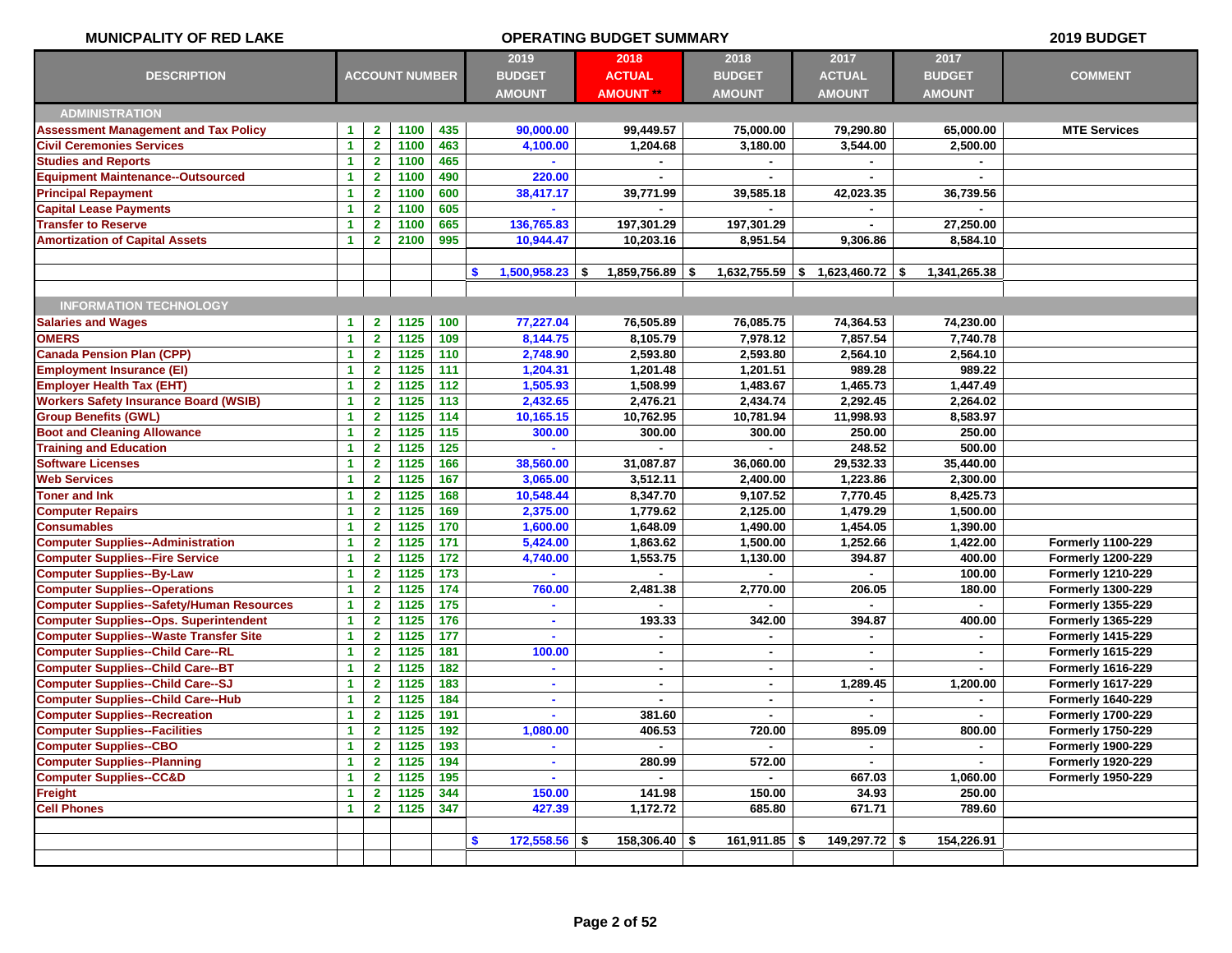| <b>MUNICPALITY OF RED LAKE</b>               |   |                         |                       |     |                                        | 2019 BUDGET                               |                                        |                                        |                                        |                      |
|----------------------------------------------|---|-------------------------|-----------------------|-----|----------------------------------------|-------------------------------------------|----------------------------------------|----------------------------------------|----------------------------------------|----------------------|
| <b>DESCRIPTION</b>                           |   |                         | <b>ACCOUNT NUMBER</b> |     | 2019<br><b>BUDGET</b><br><b>AMOUNT</b> | 2018<br><b>ACTUAL</b><br><b>AMOUNT</b> ** | 2018<br><b>BUDGET</b><br><b>AMOUNT</b> | 2017<br><b>ACTUAL</b><br><b>AMOUNT</b> | 2017<br><b>BUDGET</b><br><b>AMOUNT</b> | <b>COMMENT</b>       |
| <b>COUNCIL</b>                               |   |                         |                       |     |                                        |                                           |                                        |                                        |                                        |                      |
| <b>Salaries and Wages</b>                    | 1 | $\mathbf{2}$            | 1150                  | 100 | 79,037.89                              | 68,679.82                                 | 72,571.02                              | 70,801.07                              | 70,801.00                              |                      |
| Per Diems                                    |   | $\mathbf{2}$            | 1150                  | 105 | 23,688.65                              | 9,780.00                                  | 21,750.00                              | 17,490.00                              | 21,750.00                              |                      |
| <b>Canada Pension Plan (CPP)</b>             | 1 | $\overline{2}$          | 1150                  | 110 | 5,191.53                               | 1,544.49                                  | 3,802.64                               | 2,328.80                               | 3,715.02                               |                      |
| <b>Employer Health Tax (EHT)</b>             | 1 | $\overline{2}$          | 1150                  | 112 | 2,326.25                               | 1,196.88                                  | 1,839.26                               | 1,398.60                               | 1.804.74                               |                      |
| <b>Workers Safety Insurance Board (WSIB)</b> |   | $\mathbf{2}$            | 1150                  | 113 |                                        |                                           | 3,018.27                               |                                        | 2,822.81                               |                      |
| <b>Group Benefits (GWL)</b>                  |   | $\overline{\mathbf{2}}$ | 1150                  | 114 | 36,390.51                              | 35,053.34                                 | 40,128.70                              | 37,483.26                              | 27,915.06                              |                      |
| <b>Car Allowance</b>                         |   | $\overline{2}$          | 1150                  | 130 | 16,568.09                              | 11,172.93                                 | 15,212.50                              | 15,212.50                              | 15,212.50                              |                      |
| <b>Office Furniture and Equipment</b>        | 1 | $\overline{2}$          | 1150                  | 210 |                                        |                                           |                                        |                                        |                                        |                      |
| <b>Special Events</b>                        |   | $\overline{2}$          | 1150                  | 233 | 25,905.00                              | 21,815.07                                 | 14,315.00                              | 12,263.53                              | 12,230.00                              |                      |
| <b>Subscriptions and Memberships</b>         | 1 | $\overline{2}$          | 1150                  | 325 | 2,453.14                               | 2,417.00                                  | 4,517.08                               | 2,786.17                               | 4,404.06                               |                      |
| <b>Travel--Meals</b>                         | 1 | $\overline{2}$          | 1150                  | 333 | 8,643.55                               | 2.818.29                                  | 8,625.00                               | 5.367.77                               | 8.175.00                               |                      |
| <b>Workshops/Conferences Registrations</b>   |   | $\overline{2}$          | 1150                  | 335 | 8,207.75                               | 13,956.49                                 | 9,131.00                               | 12,232.23                              | 10,437.25                              |                      |
| <b>Travel--Accommodations</b>                |   | $\overline{\mathbf{2}}$ | 1150                  | 336 | 15,211.23                              | 8,813.73                                  | 14,810.00                              | 13,529.81                              | 13,910.00                              |                      |
| <b>Travel--Fuel and Mileage</b>              |   | $\overline{2}$          | 1150                  | 337 | 3,151.10                               | 1,953.36                                  | 2,901.10                               | 3,683.46                               | 2,901.10                               |                      |
| <b>Travel--Airfare and Taxi</b>              |   | $\overline{2}$          | 1150                  | 338 | 7,297.90                               | 4,849.21                                  | 7,497.90                               | 7,856.63                               | 6,423.54                               |                      |
| <b>Meals--Meetings</b>                       |   | $\overline{2}$          | 1150                  | 339 | 2,470.53                               | 745.26                                    | 1,377.02                               | 169.53                                 | 425.26                                 |                      |
| <b>Freight</b>                               | 1 | $\overline{2}$          | 1150                  | 344 | ٠                                      | 555.99                                    | 750.00                                 | 782.70                                 | 750.00                                 | <b>PDAC Shipping</b> |
| Telephone/Internet/Fax                       | 1 | $\overline{2}$          | 1150                  | 346 |                                        | (146.50)                                  |                                        |                                        |                                        |                      |
| <b>Cell Phones</b>                           |   | $\overline{2}$          | 1150                  | 347 | 2,442.24                               | 3.402.50                                  | 4,212.86                               | 4,133.22                               | 4,212.86                               |                      |
| <b>Advertising</b>                           |   | $\overline{\mathbf{2}}$ | 1150                  | 349 |                                        | 3,250.00                                  | 2,747.52                               | 3,540.86                               | 2,544.00                               |                      |
| <b>KDMA</b>                                  |   | $\overline{2}$          | 1150                  | 351 |                                        |                                           |                                        |                                        |                                        |                      |
| <b>Council Donations</b>                     | 1 | $\overline{2}$          | 1150                  | 395 | 26,650.00                              | 20,568.97                                 | 23,550.00                              | 18,716.44                              | 21,600.00                              |                      |
| <b>Council Donations (In Kind)</b>           | 1 | $\overline{\mathbf{2}}$ | 1150                  | 396 | 7,000.00                               | 7,000.00                                  | 7,000.00                               |                                        |                                        |                      |
|                                              |   |                         |                       |     |                                        |                                           |                                        |                                        |                                        |                      |
|                                              |   |                         |                       |     | $272,635.35$ \$<br><b>S</b>            | $219,426.83$ \$                           | 259,756.87                             | $229,776.58$ \$<br>-\$                 | 232,034.20                             |                      |
|                                              |   |                         |                       |     |                                        |                                           |                                        |                                        |                                        |                      |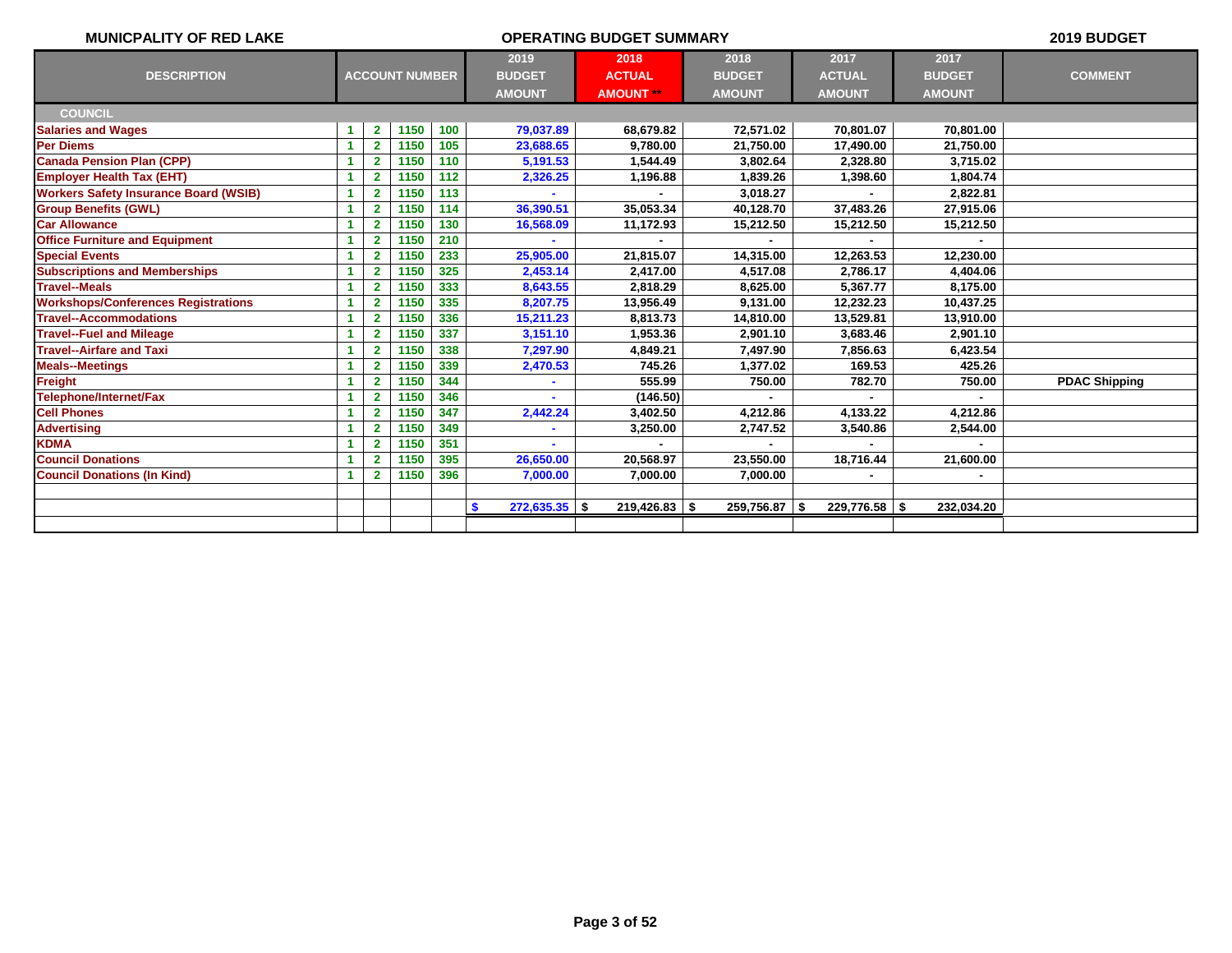| <b>MUNICPALITY OF RED LAKE</b>               |    |                |                       |     |                       | <b>OPERATING BUDGET SUMMARY</b> |                 |               |               | 2019 BUDGET              |
|----------------------------------------------|----|----------------|-----------------------|-----|-----------------------|---------------------------------|-----------------|---------------|---------------|--------------------------|
|                                              |    |                |                       |     | 2019                  | 2018                            | 2018            | 2017          | 2017          |                          |
| <b>DESCRIPTION</b>                           |    |                | <b>ACCOUNT NUMBER</b> |     | <b>BUDGET</b>         | <b>ACTUAL</b>                   | <b>BUDGET</b>   | <b>ACTUAL</b> | <b>BUDGET</b> | <b>COMMENT</b>           |
|                                              |    |                |                       |     | <b>AMOUNT</b>         | <b>AMOUNT **</b>                | <b>AMOUNT</b>   | <b>AMOUNT</b> | <b>AMOUNT</b> |                          |
| <b>HUMAN RESOURCES</b>                       |    |                |                       |     |                       |                                 |                 |               |               |                          |
| <b>Salaries and Wages</b>                    | -1 | $\mathbf{2}$   | 1175                  | 100 | 54,229.17             | 73,189.25                       | 76,085.75       | 74,650.42     | 74,230.00     |                          |
| <b>Other Payroll Costs</b>                   | -1 | $\overline{2}$ | 1175                  | 108 |                       |                                 |                 |               |               |                          |
| <b>OMERS</b>                                 | -1 | $\overline{2}$ | 1175                  | 109 | 4,880.63              | 7,758.62                        | 7,978.12        | 7,848.91      | 7,740.78      |                          |
| <b>Canada Pension Plan (CPP)</b>             |    | $\overline{2}$ | 1175                  | 110 | 2,587.19              | 2.593.67                        | 2,593.80        | 2,564.10      | 2,564.10      |                          |
| <b>Employment Insurance (EI)</b>             |    | $\mathbf{2}$   | 1175                  | 111 | 1,204.31              | 1,198.08                        | 1,201.51        | 989.28        | 989.22        |                          |
| <b>Employer Health Tax (EHT)</b>             | 1  | $\overline{2}$ | 1175                  | 112 | 1,057.47              | 1,445.06                        | 1,483.67        | 1,470.21      | 1,447.49      |                          |
| <b>Workers Safety Insurance Board (WSIB)</b> | 1  | $\overline{2}$ | 1175                  | 113 | 1,708.22              | 2,371.46                        | 2,434.74        | 2,299.43      | 2,264.02      |                          |
| <b>Group Benefits (GWL)</b>                  |    | $\overline{2}$ | 1175                  | 114 | 5,538.46              | 6,821.89                        | 6,696.56        | 8,184.14      | 5,766.14      |                          |
| <b>Boot and Cleaning Allowance</b>           |    | $\overline{2}$ | 1175                  | 115 | 600.00                | 300.00                          | 300.00          | 500.00        | 500.00        |                          |
| <b>Training and Education</b>                |    | $\mathbf{2}$   | 1175                  | 125 | 13,000.00             | 5,200.80                        | 10,500.00       | 248.52        | 500.00        |                          |
| <b>Recruiting and Medicals</b>               |    | $\overline{2}$ | 1175                  | 135 |                       |                                 |                 | 409.65        |               |                          |
| <b>Office Supplies</b>                       | 4  | $\overline{2}$ | 1175                  | 209 |                       |                                 |                 |               |               |                          |
| <b>Signs and Accessories</b>                 | -1 | $\overline{2}$ | 1175                  | 211 |                       | 450.00                          |                 |               |               |                          |
| <b>Health and Safety Supplies</b>            |    | $\overline{2}$ | 1175                  | 212 |                       |                                 |                 | 68.54         |               |                          |
| <b>Safety Equipment and Uniforms</b>         |    | $\overline{2}$ | 1175                  | 234 | 1,000.00              |                                 | 500.00          |               | 550.00        |                          |
| <b>Subscriptions and Memberships</b>         |    | $\overline{2}$ | 1175                  | 325 | 4,870.00              | 4,749.47                        | 6,100.00        | 4,511.42      | 5,300.00      |                          |
| <b>Travel--Meals</b>                         |    | $\overline{2}$ | 1175                  | 333 |                       |                                 | 285.00          |               | 285.00        |                          |
| <b>Workshops/Conferences Registrations</b>   | 1  | $\overline{2}$ | 1175                  | 335 |                       | 334.79                          | 400.00          |               | 400.00        |                          |
| <b>Travel--Accommodations</b>                | -1 | $\overline{2}$ | 1175                  | 336 |                       |                                 | 400.00          | ٠             | 400.00        |                          |
| <b>Travel--Fuel and Mileage</b>              |    | $\overline{2}$ | 1175                  | 337 |                       | $\blacksquare$                  | 250.00          | ٠             | 250.00        |                          |
| <b>Travel--Airfare and Taxi</b>              |    | $\mathbf{2}$   | 1175                  | 338 | ٠                     | ۰                               | $\blacksquare$  |               |               |                          |
| Freight                                      |    | $\overline{2}$ | 1175                  | 344 |                       |                                 |                 | 14.23         |               |                          |
| <b>Cell Phones</b>                           |    | $\overline{2}$ | 1175                  | 347 | 427.39                | 647.88                          | 671.64          | 667.05        | 671.64        |                          |
| <b>Promotion (Safety Awards)</b>             |    | $\overline{2}$ | 1175                  | 350 |                       | ۰                               | 750.00          | 560.00        | 1,800.00      | <b>Formerly 1355-349</b> |
| <b>Consulting</b>                            | -1 | $\overline{2}$ | 1175                  | 425 |                       | $\blacksquare$                  |                 |               |               |                          |
| <b>Transfer to Reserve</b>                   | -1 | $\overline{2}$ | 1175                  | 665 | 10,500.00             | $\blacksquare$                  | 4,500.00        | 10,500.00     | 10,500.00     |                          |
|                                              |    |                |                       |     |                       |                                 |                 |               |               |                          |
|                                              |    |                |                       |     | $101,602.83$ \$<br>S. | $107,060.97$ \$                 | $123,130.79$ \$ | 115,485.90    | 116,158.39    |                          |
|                                              |    |                |                       |     |                       |                                 |                 |               |               |                          |
|                                              |    |                |                       |     |                       |                                 |                 |               |               |                          |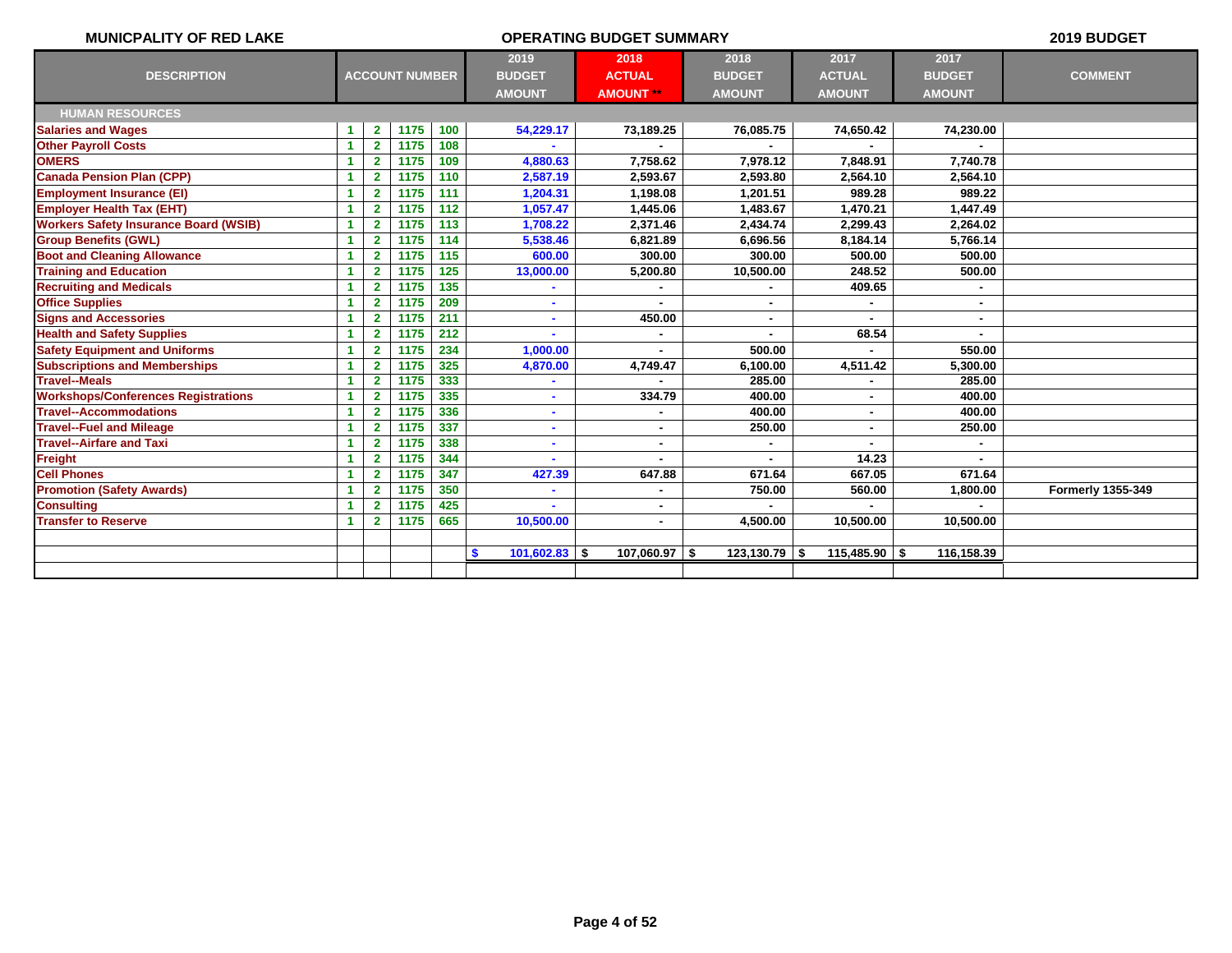| <b>MUNICPALITY OF RED LAKE</b>                 |                      |                         |                       |     |               | <b>OPERATING BUDGET SUMMARY</b> |               |                |                | 2019 BUDGET    |
|------------------------------------------------|----------------------|-------------------------|-----------------------|-----|---------------|---------------------------------|---------------|----------------|----------------|----------------|
|                                                |                      |                         |                       |     | 2019          | 2018                            | 2018          | 2017           | 2017           |                |
| <b>DESCRIPTION</b>                             |                      |                         | <b>ACCOUNT NUMBER</b> |     | <b>BUDGET</b> | <b>ACTUAL</b>                   | <b>BUDGET</b> | <b>ACTUAL</b>  | <b>BUDGET</b>  | <b>COMMENT</b> |
|                                                |                      |                         |                       |     | <b>AMOUNT</b> | <b>AMOUNT</b>                   | <b>AMOUNT</b> | <b>AMOUNT</b>  | <b>AMOUNT</b>  |                |
| <b>FIRE DEPARTMENT</b>                         |                      |                         |                       |     |               |                                 |               |                |                |                |
| <b>Salaries and Wages</b>                      | -1                   | $\mathbf{2}$            | 1200                  | 100 | 130,847.04    | 129,971.07                      | 129,705.75    | 137,122.22     | 127,850.00     |                |
| Per Diems                                      | 1                    | $\mathbf{2}$            | 1200                  | 105 | 3,600.00      | 2,400.00                        | 3,600.00      |                | 6,000.00       |                |
| <b>OMERS</b>                                   | $\blacktriangleleft$ | $\mathbf{2}$            | 1200                  | 109 | 12,970.55     | 8,105.76                        | 7,978.12      | 7,857.55       | 7,740.78       |                |
| <b>Canada Pension Plan (CPP)</b>               | $\blacktriangleleft$ | $\overline{2}$          | 1200                  | 110 | 4,631.82      | 2,560.25                        | 4,421.34      | 2,564.10       | 4,510.44       |                |
| <b>Employment Insurance (EI)</b>               | $\blacktriangleleft$ | $\overline{\mathbf{2}}$ | 1200                  | 111 | 2,499.26      | 1,182.57                        | 2,531.40      | 989.25         | 2,349.75       |                |
| <b>Employer Health Tax (EHT)</b>               | $\blacktriangleleft$ | $\overline{2}$          | 1200                  | 112 | 2,621.72      | 2,610.57                        | 2,599.46      | 1,918.94       | 2,610.08       |                |
| <b>Workers Safety Insurance Board (WSIB)</b>   | $\mathbf{1}$         | $\overline{\mathbf{2}}$ | 1200                  | 113 | 4,235.08      | 17,018.44                       | 4,265.78      | 16,603.39      | 4,082.43       |                |
| <b>Group Benefits (GWL)</b>                    | $\blacktriangleleft$ | $\overline{2}$          | 1200                  | 114 | 10,173.59     | 10,762.95                       | 10,781.94     | 11,998.94      | 8,583.97       |                |
| <b>Boot and Cleaning Allowance</b>             | $\blacktriangleleft$ | $\mathbf{2}$            | 1200                  | 115 | 600.00        | 300.00                          | 300.00        | 500.00         | 500.00         |                |
| <b>Training and Education</b>                  | $\blacktriangleleft$ | $\mathbf{2}$            | 1200                  | 125 | 1,125.00      | 1,249.16                        | 3,000.00      | 329.67         | 1,500.00       |                |
| <b>Recruiting and Medicals</b>                 | $\blacktriangleleft$ | $\mathbf{2}$            | 1200                  | 135 | 2,580.00      | 1,620.00                        | 1,290.00      | 1,128.25       | 1,720.00       |                |
| <b>Small Tools and Equipment</b>               | $\blacktriangleleft$ | $\overline{2}$          | 1200                  | 201 | 2,000.00      | 1,930.75                        | 3,000.00      | 702.60         | 3,000.00       |                |
| <b>Cleaning/Kitchen/Washroom Supplies</b>      | $\blacktriangleleft$ | $\overline{2}$          | 1200                  | 203 | 300.00        | 287.19                          | 300.00        |                | 300.00         |                |
| <b>Shop Supplies</b>                           | $\blacktriangleleft$ | $\overline{2}$          | 1200                  | 204 | 300.00        | 30.49                           | 400.00        | 883.40         | 1,600.00       |                |
| <b>Vehicle Parts and Supplies</b>              | 1                    | $\overline{\mathbf{2}}$ | 1200                  | 205 | 9,500.00      | 3,965.11                        | 5,000.00      | 586.36         | 5,000.00       |                |
| <b>Building Repair Supplies</b>                | 1                    | $\overline{\mathbf{2}}$ | 1200                  | 207 | 1,600.00      | 100.28                          | 3,000.00      | 262.80         | 3,250.00       |                |
| <b>Office Supplies</b>                         | 1                    | $\overline{2}$          | 1200                  | 209 |               |                                 |               |                |                |                |
| <b>Furniture &amp; Office Equipment</b>        | $\blacktriangleleft$ | $\overline{2}$          | 1200                  | 210 |               |                                 |               | $\blacksquare$ | $\overline{a}$ |                |
| <b>Health and Safety Supplies</b>              | $\blacktriangleleft$ | $\overline{2}$          | 1200                  | 212 | 400.00        | 206.56                          | 800.00        | $\sim$         | 1,400.00       |                |
| <b>Uniforms and Safety Gear</b>                | $\blacktriangleleft$ | $\overline{2}$          | 1200                  | 234 | 10,600.00     | 2,288.45                        | 4,600.00      | 5,647.05       | 8,500.00       |                |
| <b>Loan Interest</b>                           | $\blacktriangleleft$ | $\overline{2}$          | 1200                  | 318 | 7,016.10      | 10,241.32                       | 9,842.56      | 11,015.01      | 11,612.07      |                |
| <b>Capital Lease Interest</b>                  | $\blacktriangleleft$ | $\overline{2}$          | 1200                  | 319 | 4,929.66      | 6,908.81                        | 6,908.83      | 7,248.20       | 8.789.70       |                |
| <b>Subscriptions and Memberships</b>           | $\blacktriangleleft$ | $\mathbf{2}$            | 1200                  | 325 | 1,200.00      | 845.74                          | 1,400.00      | 924.55         | 1,100.00       |                |
| <b>Travel--Meals</b>                           | 1                    | $\overline{\mathbf{2}}$ | 1200                  | 333 | 1,540.00      | 1,404.85                        | 1,450.00      | 1,071.65       | 1,450.00       |                |
| <b>Workshops/Conferences Registrations</b>     | $\blacktriangleleft$ | $\mathbf{2}$            | 1200                  | 335 | 1,515.00      | 1,862.21                        | 1,300.00      | 1,399.20       | 1,200.00       |                |
| <b>Travel--Accommodations</b>                  | $\blacktriangleleft$ | $\mathbf{2}$            | 1200                  | 336 | 4,050.00      | 4,026.39                        | 3,675.00      | 3,084.85       | 3,725.00       |                |
| <b>Travel--Fuel and Mileage</b>                | 1                    | $\overline{2}$          | 1200                  | 337 | 1,800.00      | 731.47                          | 600.00        | 525.56         | 600.00         |                |
| <b>Travel--Airfare and Taxi</b>                | 1                    | $\overline{2}$          | 1200                  | 338 |               | 351.90                          |               |                | $\blacksquare$ |                |
| <b>Meetings--Meals</b>                         | $\mathbf{1}$         | $\mathbf{2}$            | 1200                  | 339 | 200.00        | 86.68                           | 200.00        | 42.22          |                |                |
| <b>Licenses, Permits and Inspections</b>       | $\mathbf{1}$         | $\mathbf{2}$            | 1200                  | 343 | 19,500.00     | 14,021.01                       | 21,000.00     | 13,651.86      | 12,000.00      |                |
| <b>Freight</b>                                 | $\blacktriangleleft$ | $\overline{\mathbf{2}}$ | 1200                  | 344 | 150.00        | 17.67                           | 150.00        | 31.62          | 150.00         |                |
| Telephone/Internet/Fax                         | $\blacktriangleleft$ | $\mathbf{2}$            | 1200                  | 346 | 14,349.60     | 16,982.25                       | 12,800.00     | 17,731.32      | 12,000.00      |                |
| <b>Cell Phones</b>                             | $\mathbf{1}$         | $\overline{2}$          | 1200                  | 347 | 1,227.39      | 2,420.74                        | 2,600.00      | 1,383.94       | 1,800.00       |                |
| <b>Advertising</b>                             | $\blacktriangleleft$ | $\mathbf{2}$            | 1200                  | 349 | 3,500.00      | 3,039.05                        | 4,300.00      | 4,634.48       | 5,750.00       |                |
| <b>Water and Sewer</b>                         | $\blacktriangleleft$ | $\overline{2}$          | 1200                  | 354 | 1,500.00      | 1,323.94                        | 1,200.00      | 918.20         | 4,625.00       |                |
| <b>Hydro</b>                                   | $\blacktriangleleft$ | $\mathbf{2}$            | 1200                  | 355 | 7,962.44      | 7,978.06                        | 9,260.44      | 7,356.02       | 17,763.03      |                |
| <b>Heating Fuel</b>                            | $\blacktriangleleft$ | $\mathbf{2}$            | 1200                  | 365 | 9,628.84      | 9,060.67                        | 9,675.00      | 9,125.74       | 11,550.00      |                |
| <b>Automotive Fuel and Oil</b>                 | $\blacktriangleleft$ | $\mathbf{2}$            | 1200                  | 370 | 7,500.00      | 7,453.12                        | 6,715.20      | 5,329.28       | 6,235.20       |                |
| <b>Insurance</b>                               | $\blacktriangleleft$ | $\overline{2}$          | 1200                  | 372 | 14,307.09     | 14,270.50                       | 14,270.50     | 11,421.38      | 15,673.69      |                |
| <b>Other Financial Expenses</b>                | $\blacktriangleleft$ | $\mathbf{2}$            | 1200                  | 376 |               |                                 |               |                |                |                |
| <b>Equipment Rental</b>                        | 1                    | $\mathbf{2}$            | 1200                  | 378 | 500.00        |                                 | 500.00        | (204.45)       | 500.00         |                |
| <b>Service Agreements/Management Contracts</b> | $\blacktriangleleft$ | $\mathbf{2}$            | 1200                  | 379 | 14,100.00     | 12,944.03                       | 14,500.00     | 12,005.56      | 14,100.00      |                |
| <b>Cleaning and Housekeeping Contract</b>      | 1                    | $\overline{2}$          | 1200                  | 455 | 3,240.00      | 3,254.53                        | 3,240.00      | 3,185.06       | 3,240.00       |                |
| <b>Infrastructure Repairs--Outsourced</b>      | $\blacktriangleleft$ | $\mathbf{2}$            | 1200                  | 470 |               |                                 |               |                |                |                |
| <b>Building Maintenance--Outsourced</b>        | $\blacktriangleleft$ | $\overline{2}$          | 1200                  | 475 | 1,000.00      | ä,                              | 2,000.00      | 896.88         | 4,000.00       |                |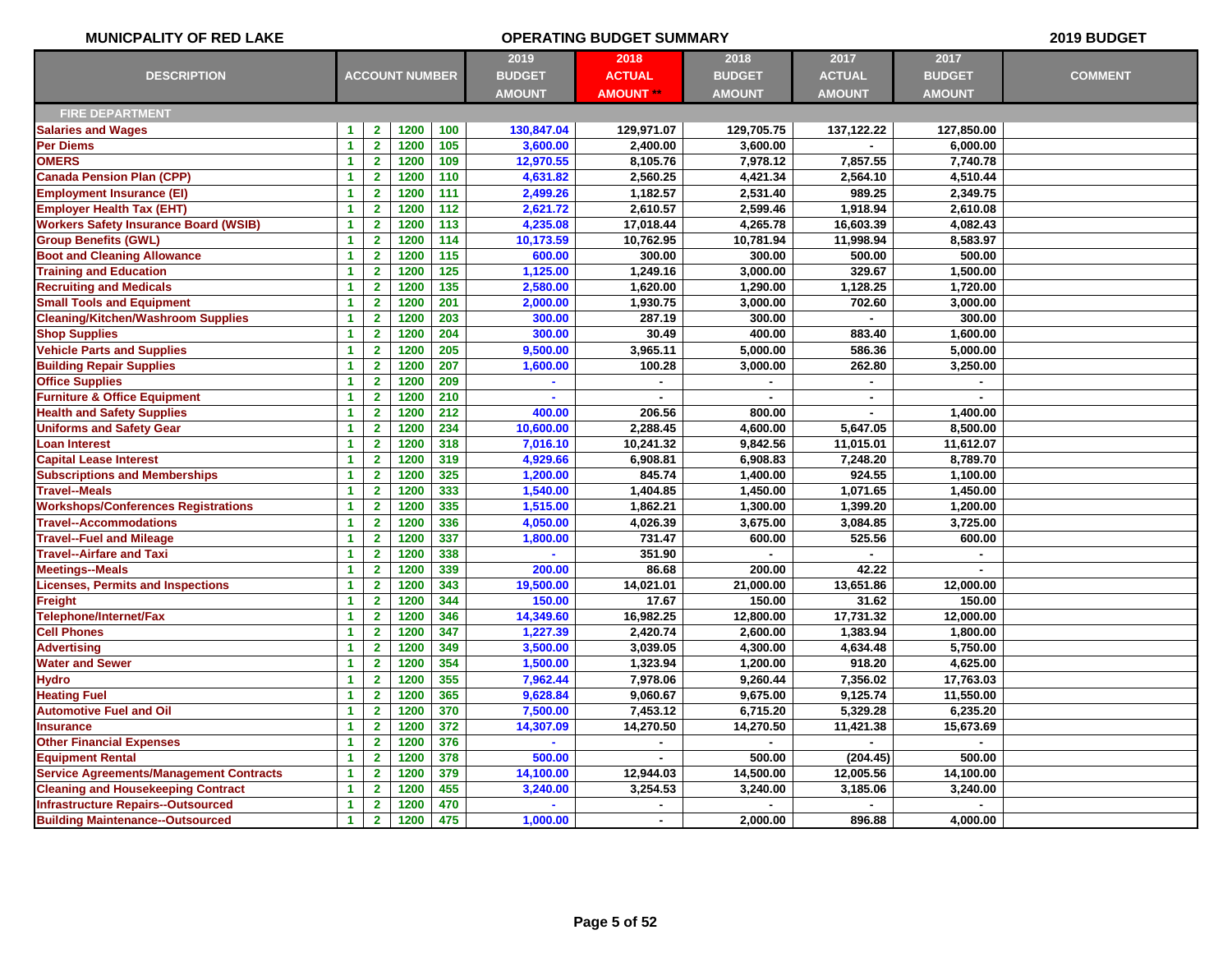| <b>MUNICPALITY OF RED LAKE</b>               |                      |                |                       |     |                                  | 2019 BUDGET      |                   |                 |               |                |
|----------------------------------------------|----------------------|----------------|-----------------------|-----|----------------------------------|------------------|-------------------|-----------------|---------------|----------------|
|                                              |                      |                |                       |     | 2019                             | 2018             | 2018              | 2017            | 2017          |                |
| <b>DESCRIPTION</b>                           |                      |                | <b>ACCOUNT NUMBER</b> |     | <b>BUDGET</b>                    | <b>ACTUAL</b>    | <b>BUDGET</b>     | <b>ACTUAL</b>   | <b>BUDGET</b> | <b>COMMENT</b> |
|                                              |                      |                |                       |     | <b>AMOUNT</b>                    | <b>AMOUNT</b> ** | <b>AMOUNT</b>     | <b>AMOUNT</b>   | <b>AMOUNT</b> |                |
| <b>FIRE DEPARTMENT</b>                       |                      |                |                       |     |                                  |                  |                   |                 |               |                |
| <b>Vehicle Repairs--Outsourced</b>           | -1                   | $\mathbf{2}$   | 1200                  | 480 | 20,800.00                        | 10,068.82        | 17,500.00         | 2,205.26        | 13,300.00     |                |
| <b>Grounds Maintenance--Outsourced</b>       | -1                   | $\mathbf{2}$   | 1200                  | 485 |                                  |                  |                   |                 |               |                |
| <b>Equipment Maintenance--Outsourced</b>     | $\blacktriangleleft$ | $\mathbf{2}$   | 1200                  | 490 | 2,200.00                         | 1,291.34         | 2,000.00          | 1,682.02        | 2,000.00      |                |
| <b>Principal Repayment</b>                   | $\blacktriangleleft$ | $\mathbf{2}$   | 1200                  | 600 | 46,996.63                        | 60,519.97        | 60,381.77         | 57,762.02       | 57,380.84     |                |
| <b>Capital Lease Payment</b>                 | $\blacktriangleleft$ | $\overline{2}$ | 1200                  | 605 | 39,853.27                        | 37,874.11        | 37,874.11         | 30,070.90       | 35,993.22     |                |
| <b>Transfer to Reserve</b>                   | $\blacktriangleleft$ | $\mathbf{2}$   | 1200                  | 665 | 50,000.00                        | 24,926.03        | 17,500.00         |                 |               |                |
| <b>Amortization of Capital Assets</b>        | -1                   | $\mathbf{2}$   | 2200                  | 995 | 93,546.44                        | 99,768.63        | 104,817.57        | 106,416.85      | 95,911.43     |                |
|                                              |                      |                |                       |     |                                  |                  |                   |                 |               |                |
|                                              |                      |                |                       |     | $574,696.51$ \$<br>$\mathbf{\$}$ | $540,263.44$ \$  | $555,234.77$ \$   | $500,009.70$ \$ | 532,946.63    |                |
|                                              |                      |                |                       |     |                                  |                  |                   |                 |               |                |
| <b>POLICE</b>                                |                      |                |                       |     |                                  |                  |                   |                 |               |                |
| <b>Honorariums</b>                           | $\blacktriangleleft$ | $\mathbf{2}$   | 1205                  | 100 | 300.00                           | 200.00           | 300.00            | 300.00          | 300.00        |                |
| <b>Per Diems</b>                             | $\blacktriangleleft$ | $\mathbf{2}$   | 1205                  | 105 | 4,347.07                         | 825.00           | 4,050.00          | 2,100.00        | 4,725.00      |                |
| <b>Canada Pension Plan (CPP)</b>             | -1                   | $\mathbf{2}$   | 1205                  | 110 |                                  |                  |                   |                 |               |                |
| <b>Employment Insurance (EI)</b>             | $\blacktriangleleft$ | $\overline{2}$ | 1205                  | 111 |                                  |                  |                   |                 |               |                |
| <b>Employer Health Tax (EHT)</b>             | $\blacktriangleleft$ | $\mathbf{2}$   | 1205                  | 112 | 90.62                            | 3.90             | 84.83             | $\blacksquare$  | 97.99         |                |
| <b>Workers Safety Insurance Board (WSIB)</b> | $\blacktriangleleft$ | $\mathbf{2}$   | 1205                  | 113 | 142.19                           | $\overline{a}$   | 133.13            | $\blacksquare$  | 153.26        |                |
| <b>Subscriptions and Memberships</b>         | $\blacktriangleleft$ | $\overline{2}$ | 1205                  | 325 | 1,526.66                         | 1,658.48         | 1,505.94          | 1,485.53        | 1,433.06      |                |
| <b>Travel--Meals</b>                         | $\blacktriangleleft$ | $\mathbf{2}$   | 1205                  | 333 | 2,625.00                         | 409.74           | 3,600.00          | 567.29          | 2,400.00      |                |
| <b>Workshops/Conferences Registrations</b>   | $\blacktriangleleft$ | $\mathbf{2}$   | 1205                  | 335 | 3,542.27                         | 1,068.48         | 2,602.00          | 1,859.58        | 3,027.36      |                |
| <b>Travel--Accommodations</b>                | $\blacktriangleleft$ | $\overline{2}$ | 1205                  | 336 | 5,297.63                         | 963.59           | 4,258.66          | 2,365.39        | 5,095.12      |                |
| <b>Travel--Fuel and Mileage</b>              | -1                   | $\overline{2}$ | 1205                  | 337 | 600.00                           |                  | 1,162.51          | 617.42          |               |                |
| <b>Travel--Airfare and Taxi</b>              | $\blacktriangleleft$ | $\mathbf{2}$   | 1205                  | 338 | 8,250.00                         | 1,621.23         | 6,600.00          | 3,674.80        | 7,513.17      |                |
| <b>Meeting Meals</b>                         | $\blacktriangleleft$ | $\mathbf{2}$   | 1205                  | 339 |                                  |                  |                   |                 |               |                |
| <b>Advertising</b>                           | $\blacktriangleleft$ | $\overline{2}$ | 1205                  | 349 |                                  |                  |                   |                 |               |                |
| R.I.D.E. Payments                            | $\blacktriangleleft$ | $\overline{2}$ | 1205                  | 376 | 8,840.00                         | 9,084.34         | 8,944.00          | 4,145.81        | 8,895.00      |                |
| <b>Donations</b>                             | $\blacktriangleleft$ | $\overline{2}$ | 1205                  | 395 | 200.00                           | 200.00           | 200.00            |                 | 200.00        |                |
| <b>Contract--Core Service</b>                | -1                   | $\mathbf{2}$   | 1205                  | 450 | 1,227,312.00                     | 1,179,208.56     | 1,189,957.00      | 1,579,284.00    | 1,579,287.00  |                |
| <b>Equipment Maintenance--Outsourced</b>     | $\blacktriangleleft$ | $\mathbf{2}$   | 1205                  | 490 |                                  |                  |                   |                 |               |                |
| <b>Reserve Transfer</b>                      | $\blacktriangleleft$ | $\overline{2}$ | 1205                  | 665 | $\sim$                           | $\blacksquare$   |                   | ٠               |               |                |
|                                              |                      |                |                       |     |                                  |                  |                   |                 |               |                |
|                                              |                      |                |                       |     | $1,263,073.43$ \$<br>-S          | 1,195,243.32     | $1,223,398.07$ \$ | 1,596,399.82    | 1,613,126.96  |                |
|                                              |                      |                |                       |     |                                  |                  |                   |                 |               |                |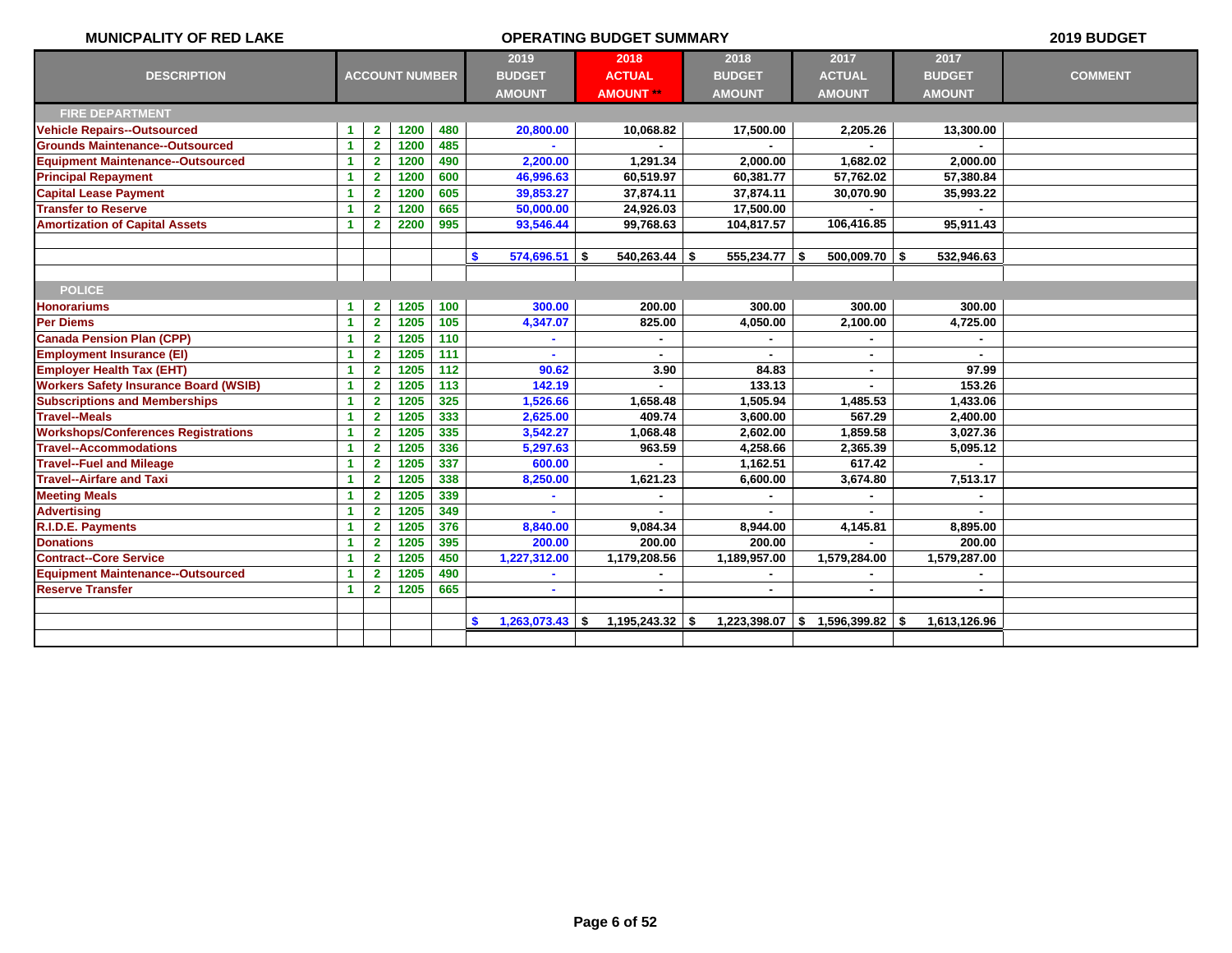| MUNICPALITY OF RED LAKE                      | <b>OPERATING BUDGET SUMMARY</b> |                         |                       |                        |                           |                  |                  |                 |                | 2019 BUDGET               |
|----------------------------------------------|---------------------------------|-------------------------|-----------------------|------------------------|---------------------------|------------------|------------------|-----------------|----------------|---------------------------|
|                                              |                                 |                         |                       |                        | 2019                      | 2018             | 2018             | 2017            | 2017           |                           |
| <b>DESCRIPTION</b>                           |                                 |                         | <b>ACCOUNT NUMBER</b> |                        | <b>BUDGET</b>             | <b>ACTUAL</b>    | <b>BUDGET</b>    | <b>ACTUAL</b>   | <b>BUDGET</b>  | <b>COMMENT</b>            |
|                                              |                                 |                         |                       |                        | <b>AMOUNT</b>             | <b>AMOUNT **</b> | <b>AMOUNT</b>    | <b>AMOUNT</b>   | <b>AMOUNT</b>  |                           |
| <b>BY-LAW ENFORCEMENT</b>                    |                                 |                         |                       |                        |                           |                  |                  |                 |                |                           |
| <b>Salaries and Wages</b>                    | 1                               | $\mathbf{2}$            | 1210                  | 100                    | 55,459.19                 | 59,428.22        | 62,446.07        | 60,224.58       | 60,923.00      |                           |
| <b>OMERS</b>                                 | $\blacktriangleleft$            | $\mathbf{2}$            | 1210                  | 109                    | 4,991.33                  | 5,728.02         | 5,986.73         | 5,793.15        | 5,797.96       |                           |
| <b>Canada Pension Plan (CPP)</b>             | 1                               | $\mathbf{2}$            | 1210                  | 110                    | 2,649.92                  | 2,593.80         | 2,593.80         | 2,564.10        | 2,564.10       |                           |
| <b>Employment Insurance (EI)</b>             | 1                               | $\mathbf{2}$            | 1210                  | 111                    | 1,204.31                  | 1,201.57         | 1,201.50         | 989.19          | 989.22         |                           |
| <b>Employer Health Tax (EHT)</b>             | $\blacktriangleleft$            | $\mathbf{2}$            | 1210                  | 112                    | 1,081.45                  | 1,173.33         | 1,217.70         | 1,187.40        | 1.188.00       |                           |
| <b>Workers Safety Insurance Board (WSIB)</b> | -1                              | $\overline{\mathbf{2}}$ | 1210                  | 113                    | 1,746.96                  | 1,925.35         | 1,998.27         | 1,857.20        | 1,858.15       |                           |
| <b>Group Benefits (GWL)</b>                  | 1                               | $\overline{\mathbf{2}}$ | 1210                  | 114                    | 9,304.91                  | 10,206.99        | 10,256.67        | 11,163.30       | 8,047.37       |                           |
| <b>Boot and Cleaning Allowance</b>           | 1                               | $\mathbf{2}$            | 1210                  | 115                    | 600.00                    | 300.00           | 300.00           | 500.00          | 500.00         |                           |
| <b>Training and Education</b>                | 1                               | $\mathbf{2}$            | 1210                  | 125                    |                           | 468.00           |                  | 248.52          | 500.00         |                           |
| <b>Recruiting and Medicals</b>               | 1                               | $\mathbf{2}$            | 1210                  | 135                    | $\blacksquare$            |                  | $\blacksquare$   |                 |                |                           |
| <b>Vehicle Parts and Supplies</b>            | $\blacktriangleleft$            | $\mathbf{2}$            | 1210                  | 205                    | $\sim$                    | 6.13             | $\blacksquare$   | 165.77          | 500.00         |                           |
| <b>Signs and Accessories</b>                 | 1                               | $\mathbf{2}$            | 1210                  | 211                    | 150.00                    | 97.69            | 200.00           |                 | 400.00         |                           |
| <b>Health and Safety Supplies</b>            | $\blacktriangleleft$            | $\mathbf{2}$            | 1210                  | 212                    | 150.00                    | 117.02           | 150.00           |                 | 175.00         |                           |
| <b>Other Supplies</b>                        | $\blacktriangleleft$            | $\mathbf{2}$            | 1210                  | 215                    | 100.00                    | 31.42            | 100.00           | 91.58           | 100.00         |                           |
| Tags/Tickets/Plates/Enforcement              | 1                               | $\mathbf{2}$            | 1210                  | 232                    | 1,180.00                  | 1,359.40         | 1,490.00         | 1,412.99        | 1,090.00       |                           |
| <b>Uniforms</b>                              | $\blacktriangleleft$            | $\mathbf{2}$            | 1210                  | 234                    | 70.00                     | $\blacksquare$   | $\mathbf{r}$     |                 | $\sim$         |                           |
| Loan Interest                                | $\blacktriangleleft$            | $\mathbf{2}$            | 1210                  | 318                    | 791.66                    | 1,259.84         | 1,229.00         | 1.004.49        | 931.41         |                           |
| <b>Subscriptions and Memberships</b>         | 1                               | $\mathbf{2}$            | 1210                  | 325                    | 76.00                     | 74.00            | 75.00            | 72.00           | 210.00         |                           |
| <b>Travel--Meals</b>                         | 1                               | $\mathbf{2}$            | 1210                  | 333                    | 225.00                    | 171.10           | 190.00           | 292.67          | 150.00         |                           |
| <b>Workshops/Conferences Registrations</b>   | $\blacktriangleleft$            | $\mathbf{2}$            | 1210                  | 335                    |                           |                  | 229.00           | 1,195.00        | 1,195.00       |                           |
| <b>Travel--Accommodations</b>                | -1                              | $\mathbf{2}$            | 1210                  | 336                    | 375.00                    | 256.11           | 270.00           | 238.00          | 300.00         |                           |
| <b>Travel--Fuel and Mileage</b>              | 1                               | $\mathbf{2}$            | 1210                  | 337                    | 300.00                    | 75.35            |                  | 54.13           | $\blacksquare$ |                           |
| <b>Travel--Airfare and Taxi</b>              | -1                              | $\mathbf{2}$            | 1210                  | 338                    |                           |                  |                  | 1,268.84        | 1,450.00       |                           |
| <b>Licenses, Permits and Inspections</b>     | $\blacktriangleleft$            | $\mathbf{2}$            | 1210                  | 343                    | 120.00                    | 194.34           | 120.00           | 107.66          | 120.00         |                           |
| <b>Cell Phones</b>                           | $\blacktriangleleft$            | $\mathbf{2}$            | 1210                  | 347                    | 427.39                    | 672.17           | 671.64           | 671.64          | 671.64         |                           |
| <b>Automotive Fuel and Oil</b>               | 1                               | $\mathbf{2}$            | 1210                  | 370                    | 1,600.00                  | 1,529.20         | 1,678.80         | 1,772.65        | 1,169.10       |                           |
| <b>Insurance</b>                             | 1                               | $\mathbf{2}$            | 1210                  | 372                    | 835.67                    | 851.81           | 851.81           | 530.68          | 1,050.71       |                           |
| <b>Other Financial Expenses</b>              | $\blacktriangleleft$            | $\mathbf{2}$            | 1210                  | 376                    |                           |                  |                  |                 |                |                           |
| <b>Heavy Equipment Rental</b>                | 1                               | $\mathbf{2}$            | 1210                  | 378                    |                           |                  |                  |                 |                | <b>Property Standards</b> |
| <b>Property Standards--Outsourced</b>        | $\blacktriangleleft$            | $\mathbf{2}$            | 1210                  | 445                    | 34,000.00                 | (61.73)          | 32,000.00        | 14,302.43       | 33,900.00      |                           |
| <b>Enforcement--Outsourced</b>               | $\blacktriangleleft$            | $\mathbf{2}$            | 1210                  | 465                    | 1,400.00                  | 564.77           | 800.00           | 290.01          | 800.00         |                           |
| <b>Vehicle Repairs--Outsourced</b>           | $\blacktriangleleft$            | $\mathbf{2}$            | 1210                  | 480                    | 220.00                    | 78.51            |                  | 81.41           |                |                           |
| <b>Principal Repayment</b>                   | $\blacktriangleleft$            | $\mathbf{2}$            | 1210                  | 600                    | 5,947.31                  | 7,758.14         | 7,758.08         | 4,909.77        | 4,373.82       |                           |
|                                              |                                 |                         |                       |                        |                           |                  |                  |                 |                |                           |
|                                              |                                 |                         |                       |                        | \$<br>$125,006.11$ \$     | $98,060.55$ \$   | $133,814.07$ \\$ | $112,989.16$ \$ | 130,954.48     |                           |
|                                              |                                 |                         |                       |                        |                           |                  |                  |                 |                |                           |
| <b>DOG POUND</b>                             |                                 |                         |                       |                        |                           |                  |                  |                 |                |                           |
| <b>Supplies</b>                              | $\blacktriangleleft$            | 2 <sup>7</sup>          | 1212                  | $\vert$ 206            | 400.00                    | 29.52            | 175.00           | 72.74           | 200.00         |                           |
| <b>Building Repair Supplies</b>              | $\blacktriangleleft$            | $\overline{2}$          | 1212                  | 207                    | $\blacksquare$            | 272.83           | $\blacksquare$   | $\blacksquare$  | $\blacksquare$ |                           |
| <b>Water and Sewer</b>                       | $\blacktriangleleft$            | $\mathbf{2}$            | 1212                  | 354                    |                           |                  |                  | 69.43           |                |                           |
| <b>Hydro</b>                                 | $\blacktriangleleft$            | $\mathbf{2}$            | 1212                  | 355<br>$\frac{1}{372}$ | 2,341.05                  | 2,225.35         | 2,662.37         | 2,172.90        | 2,952.29       |                           |
| <b>Insurance</b>                             | $\blacktriangleleft$            | $\mathbf{2}$            | 1212                  |                        | 110.73                    | 104.95           | 104.95           | 119.59          | 96.45          |                           |
| <b>Building Repairs--Outsourced</b>          | $\mathbf{1}$                    | $\mathbf{2}$            | 1212                  | 475                    | $\sim$                    | $\blacksquare$   | $\sim$           | $\blacksquare$  | $\sim$         |                           |
|                                              |                                 |                         |                       |                        | <b>S</b><br>$2,851.77$ \$ | $2,632.65$ \$    | $2,942.32$ \$    | $2,434.66$ \$   |                |                           |
|                                              |                                 |                         |                       |                        |                           |                  |                  |                 | 3,248.74       |                           |
|                                              |                                 |                         |                       |                        |                           |                  |                  |                 |                |                           |
| <b>TOTAL BYLAW BUDGET</b>                    |                                 |                         |                       |                        | \$<br>$127,857.89$ \$     | $100,693.20$ \$  | $136,756.39$ \$  | $115,423.82$ \$ | 134,203.22     |                           |
|                                              |                                 |                         |                       |                        |                           |                  |                  |                 |                |                           |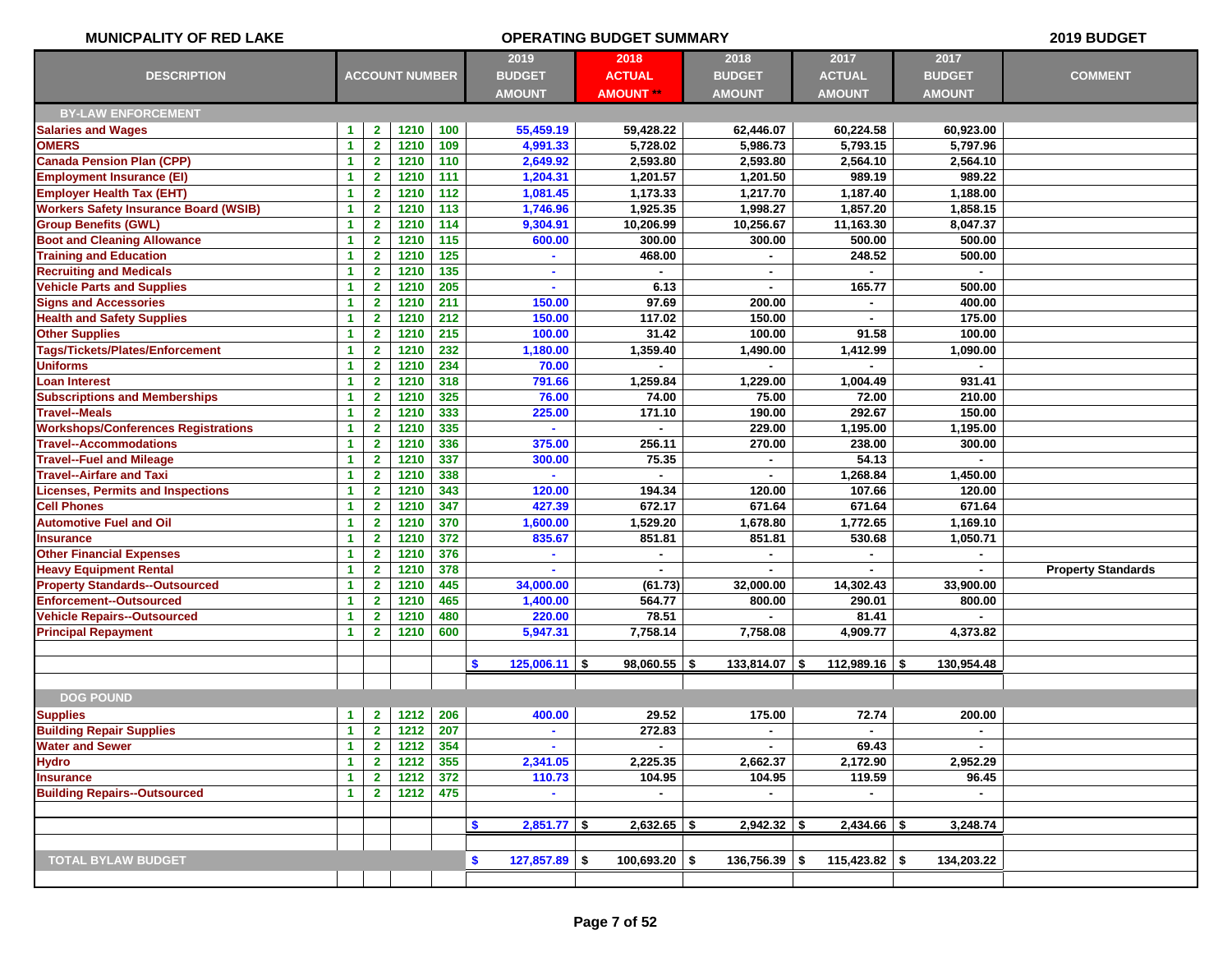| <b>MUNICPALITY OF RED LAKE</b>                 |                                              |                         |                       |     |                        | <b>OPERATING BUDGET SUMMARY</b> |                        |                        |                | 2019 BUDGET    |
|------------------------------------------------|----------------------------------------------|-------------------------|-----------------------|-----|------------------------|---------------------------------|------------------------|------------------------|----------------|----------------|
|                                                |                                              |                         |                       |     | 2019                   | 2018                            | 2018                   | 2017                   | 2017           |                |
| <b>DESCRIPTION</b>                             |                                              |                         | <b>ACCOUNT NUMBER</b> |     | <b>BUDGET</b>          | <b>ACTUAL</b>                   | <b>BUDGET</b>          | <b>ACTUAL</b>          | <b>BUDGET</b>  | <b>COMMENT</b> |
|                                                |                                              |                         |                       |     | <b>AMOUNT</b>          | <b>AMOUNT **</b>                | <b>AMOUNT</b>          | <b>AMOUNT</b>          | <b>AMOUNT</b>  |                |
| <b>OPERATIONS DEPARTMENT</b>                   |                                              |                         |                       |     |                        |                                 |                        |                        |                |                |
| <b>Salaries and Wages</b>                      | $\blacktriangleleft$                         | $\mathbf{2}$            | 1300                  | 100 | 522,713.83             | 427,313.91                      | 542,325.83             | 598,292.85             | 664,220.62     |                |
| <b>Per Diems</b>                               | $\blacktriangleleft$                         | $\mathbf{2}$            | 1300                  | 105 |                        |                                 |                        |                        |                |                |
| <b>Post Retirement Benefits</b>                | $\blacktriangleleft$                         | $\mathbf{2}$            | 1300                  | 106 | 7,275.48               | $\blacksquare$                  | $\blacksquare$         | $\blacksquare$         | $\blacksquare$ |                |
| <b>OMERS</b>                                   | $\blacktriangleleft$                         | $\mathbf{2}$            | 1300                  | 109 | 48,552.83              | 34,666.62                       | 50,808.57              | 48,984.05              | 61,618.45      |                |
| <b>Canada Pension Plan (CPP)</b>               | $\blacktriangleleft$                         | $\mathbf{2}$            | 1300                  | 110 | 24,293.01              | 20,055.20                       | 23,902.32              | 26,147.99              | 27,627.09      |                |
| <b>Employment Insurance (EI)</b>               | $\blacktriangleleft$                         | $\mathbf{2}$            | 1300                  | 111 | 11,630.71              | 9,893.83                        | 12,140.55              | 10,811.77              | 11,535.90      |                |
| <b>Employer Health Tax (EHT)</b>               | $\blacktriangleleft$                         | $\mathbf{2}$            | 1300                  | 112 |                        | 8,703.05                        |                        |                        | 12,952.30      |                |
| <b>Workers Safety Insurance Board (WSIB)</b>   |                                              | $\mathbf{2}$            | 1300                  | 113 | 10,329.42<br>16,538.59 | 23,546.09                       | 10,711.85<br>17,650.42 | 11,677.43<br>17,827.71 | 20,258.73      |                |
| <b>Group Benefits (GWL)</b>                    | $\blacktriangleleft$<br>$\blacktriangleleft$ | $\mathbf{2}$            | 1300                  | 114 |                        | 88,909.76                       | 86,612.98              | 119,910.02             | 89,628.67      |                |
| <b>Boot and Cleaning Allowance</b>             | $\blacktriangleleft$                         | $\mathbf{2}$            | 1300                  | 115 | 75,329.22<br>7,200.00  | 3,890.36                        |                        | 5,583.32               | 6,250.00       |                |
| <b>Overtime Meals</b>                          |                                              | $\mathbf{2}$            | 1300                  | 120 | 140.00                 | $\blacksquare$                  | 6,900.00<br>140.00     |                        | 280.00         |                |
|                                                | $\blacktriangleleft$                         |                         |                       | 125 |                        |                                 |                        |                        |                |                |
| <b>Training and Education</b>                  | $\blacktriangleleft$                         | $\mathbf{2}$            | 1300                  |     | 3,000.00               | 72.00                           | 5,000.00               | 4,375.36               | 14,500.00      |                |
| <b>Recruiting and Medicals</b>                 | $\blacktriangleleft$                         | $\mathbf{2}$            | 1300                  | 135 | 2,000.00               | 3,329.42                        | 540.00                 | 2,152.09               | 540.00         |                |
| <b>Small Tools and Equipment</b>               | $\blacktriangleleft$                         | $\mathbf{2}$            | 1300                  | 201 | 1,500.00               | 2,089.90                        | 1,500.00               | 2,295.85               | 1,500.00       |                |
| <b>Cleaning/Kitchen/Washroom Supplies</b>      | 1                                            | $\mathbf{2}$            | 1300                  | 203 | 1,800.00               | 1,641.47                        | 2,400.00               | 3,172.99               | 2,400.00       |                |
| <b>Shop Supplies</b>                           | $\blacktriangleleft$                         | $\overline{\mathbf{2}}$ | 1300                  | 204 | 4,500.00               | 4,542.02                        | 6,000.00               | 6,283.62               | 6,000.00       |                |
| <b>Building Repair Supplies</b>                | $\blacktriangleleft$                         | $\mathbf{2}$            | 1300                  | 207 | 1,000.00               | 964.69                          | 2,000.00               | 211.98                 | 4,000.00       |                |
| <b>Office Supplies</b>                         | $\blacktriangleleft$                         | $\overline{\mathbf{2}}$ | 1300                  | 209 | 2,000.00               | 2,166.49                        | 1,500.00               | 1,117.33               | 2,000.00       |                |
| <b>Health and Safety Supplies</b>              | $\blacktriangleleft$                         | $\mathbf{2}$            | 1300                  | 212 | 2,250.00               | 2,462.04                        | 2,250.00               | 2,684.47               | 2,250.00       |                |
| <b>Other Supplies</b>                          | $\blacktriangleleft$                         | $\mathbf{2}$            | 1300                  | 215 |                        | $\blacksquare$                  |                        |                        |                |                |
| <b>Uniforms and Safety Gear</b>                | $\blacktriangleleft$                         | $\mathbf{2}$            | 1300                  | 234 |                        |                                 |                        |                        |                |                |
| <b>Loan Interest</b>                           | $\blacktriangleleft$                         | $\mathbf{2}$            | 1300                  | 318 | 111,534.71             | 105,598.42                      | 45,165.77              | 80,658.53              | 37,665.09      |                |
| <b>Capital Lease Interest</b>                  | $\blacktriangleleft$                         | $\mathbf{2}$            | 1300                  | 319 | 107.44                 | 1,289.28                        |                        | 1,289.28               |                |                |
| <b>Subscriptions and Memberships</b>           | $\blacktriangleleft$                         | $\mathbf{2}$            | 1300                  | 325 |                        |                                 |                        | 244.22                 |                |                |
| <b>Travel--Meals</b>                           | $\blacktriangleleft$                         | $\mathbf{2}$            | 1300                  | 333 | $\sim$                 | $\sim$                          | $\blacksquare$         | 113.47                 | 225.00         |                |
| <b>Workshops/Conferences Registrations</b>     | $\blacktriangleleft$                         | $\mathbf{2}$            | 1300                  | 335 |                        | $\blacksquare$                  | $\blacksquare$         |                        | 150.00         |                |
| <b>Travel--Accommodations</b>                  | $\blacktriangleleft$                         | $\mathbf{2}$            | 1300                  | 336 |                        | $\blacksquare$                  | ٠                      |                        | 420.00         |                |
| <b>Travel--Fuel and Mileage</b>                | $\blacktriangleleft$                         | $\mathbf{2}$            | 1300                  | 337 | $\sim$                 | $\blacksquare$                  | $\blacksquare$         | 201.24                 | $\mathbf{r}$   |                |
| <b>Travel--Airfare and Taxi</b>                | $\blacktriangleleft$                         | $\mathbf{2}$            | 1300                  | 338 |                        | ۰                               | ٠                      |                        | $\sim$         |                |
| <b>Meals--Meetings</b>                         | $\blacktriangleleft$                         | $\mathbf{2}$            | 1300                  | 339 | $\sim$                 | ٠                               | ٠                      |                        |                |                |
| <b>Licenses, Permits, Inspections</b>          | $\blacktriangleleft$                         | $\mathbf{2}$            | 1300                  | 343 | 3,140.00               | 3,020.71                        | 2,300.00               | 2,804.44               | 2,300.00       |                |
| Freight                                        | $\blacktriangleleft$                         | $\mathbf{2}$            | 1300                  | 344 | 100.00                 | 17.83                           | 500.00                 | 335.59                 | 500.00         |                |
| Telephone/Internet/Fax                         | $\blacktriangleleft$                         | $\mathbf{2}$            | 1300                  | 346 | 5,196.00               | 4,877.74                        | 6,700.00               | 2,798.68               | 6,700.00       |                |
| <b>Cell Phones</b>                             | $\blacktriangleleft$                         | $\mathbf{2}$            | 1300                  | 347 | 122.11                 | 1,298.23                        | 2,460.00               | 1,953.85               | 2,337.48       |                |
| <b>Advertising</b>                             | $\blacktriangleleft$                         | $\mathbf{2}$            | 1300                  | 349 |                        |                                 | 300.00                 |                        |                |                |
| <b>Water and Sewer</b>                         | $\blacktriangleleft$                         | $\mathbf{2}$            | 1300                  | 354 | 750.00                 | 705.90                          | 750.00                 | 918.97                 | 750.00         |                |
| <b>Hydro</b>                                   | $\blacktriangleleft$                         | $\mathbf{2}$            | 1300                  | 355 | 16,834.32              | 16.036.61                       | 18,833.57              | 16,386.08              | 26,954.22      |                |
| <b>Heating Fuel</b>                            | 1                                            | $\mathbf{2}$            | 1300                  | 365 | 11,421.08              | 10,930.94                       | 8,000.00               | 8,003.07               | 7,500.00       |                |
| <b>Automotive Fuel and Oil</b>                 | $\mathbf{1}$                                 | 2 <sub>1</sub>          | 1300   370            |     | $\sim$                 | $\sim 100$                      | $\sim$                 | $\sim 100$             |                |                |
| <b>Insurance</b>                               | $\blacktriangleleft$                         | $\overline{\mathbf{2}}$ | 1300                  | 372 | 21,502.05              | 19,536.85                       | 21,232.50              | 19,032.58              | 22,670.72      |                |
| <b>Other Financial Expenses</b>                | $\blacktriangleleft$                         | $\mathbf{2}$            | 1300                  | 376 |                        | $\sim$                          |                        | 38.30                  | $\sim$         |                |
| <b>Equipment Rental</b>                        | $\blacktriangleleft$                         | $\mathbf{2}$            | 1300                  | 378 | $\sim$                 | 80.73                           | $\blacksquare$         | 2,475.72               | $\sim$         |                |
| <b>Service Agreements/Management Contracts</b> | $\blacktriangleleft$                         | $\mathbf{2}$            | 1300                  | 379 |                        |                                 |                        | 2,030.11               | $\sim$         |                |
| <b>Insurance Claims</b>                        | $\blacktriangleleft$                         | $\mathbf{2}$            | 1300                  | 397 | $\sim$                 | 3,100.00                        | $\sim$                 | $\sim$                 | $\sim$         |                |
| <b>Consulting</b>                              | $\blacktriangleleft$                         | $\mathbf{2}$            | 1300                  | 425 | $\sim$                 | 111.38                          | $\blacksquare$         | $\sim$                 | $\sim$         |                |
| <b>Building Maintenance--Outsourced</b>        | $\blacktriangleleft$                         | $\mathbf{2}$            | 1300                  | 475 | 2,000.00               | 1,839.64                        | 5,000.00               | 5,759.99               | 5,000.00       |                |
| <b>Vehicle Repairs--Outsourced</b>             | $\blacktriangleleft$                         | $\mathbf{2}$            | 1300                  | 480 | $\sim$                 | $\sim$                          | $\sim$                 | 558.66                 | $\sim$         |                |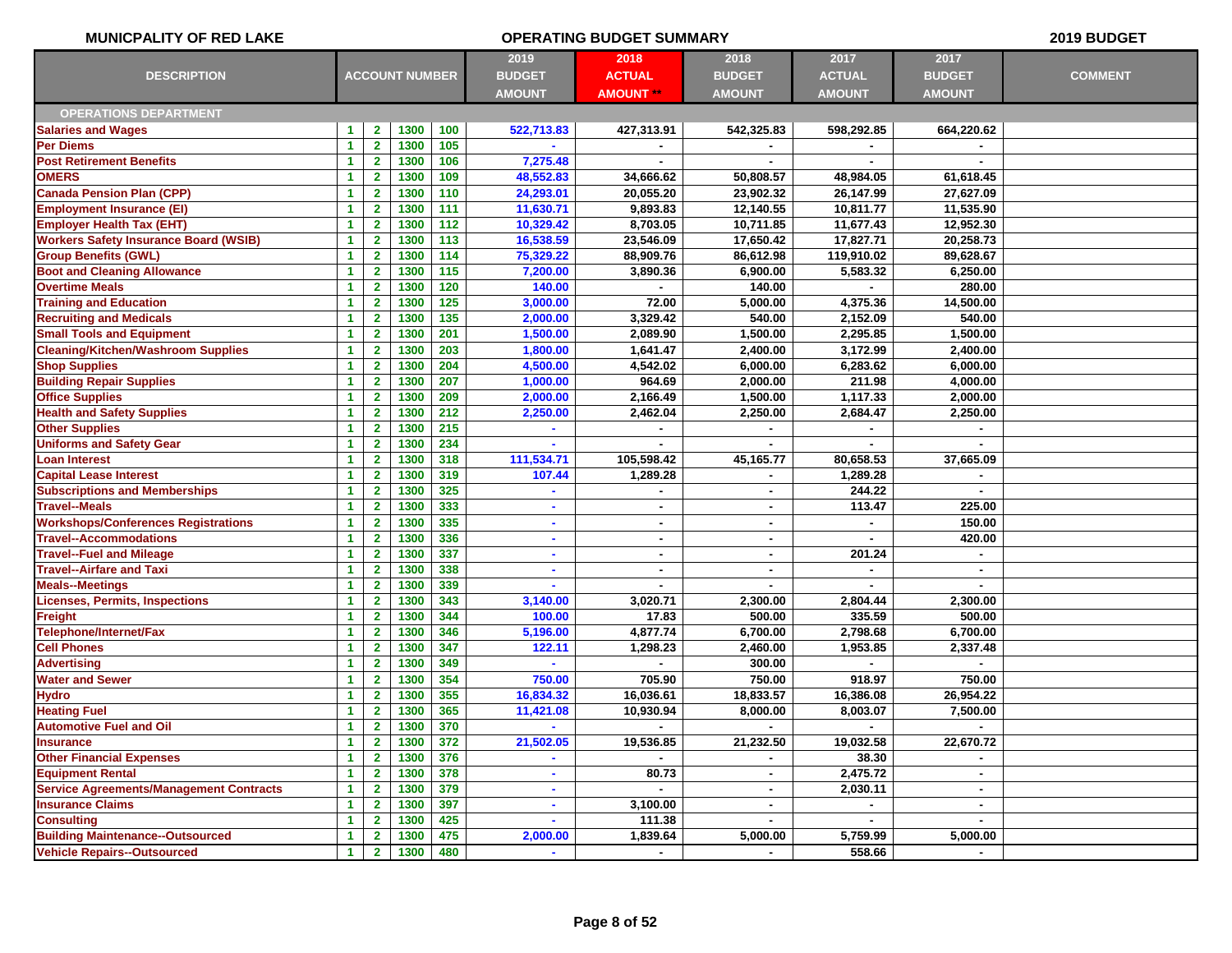| <b>MUNICPALITY OF RED LAKE</b>                | <b>OPERATING BUDGET SUMMARY</b> |                         |                       |       |                                        |                                           |                                        | 2019 BUDGET                            |                                        |                       |
|-----------------------------------------------|---------------------------------|-------------------------|-----------------------|-------|----------------------------------------|-------------------------------------------|----------------------------------------|----------------------------------------|----------------------------------------|-----------------------|
| <b>DESCRIPTION</b>                            |                                 |                         | <b>ACCOUNT NUMBER</b> |       | 2019<br><b>BUDGET</b><br><b>AMOUNT</b> | 2018<br><b>ACTUAL</b><br><b>AMOUNT **</b> | 2018<br><b>BUDGET</b><br><b>AMOUNT</b> | 2017<br><b>ACTUAL</b><br><b>AMOUNT</b> | 2017<br><b>BUDGET</b><br><b>AMOUNT</b> | <b>COMMENT</b>        |
| <b>OPERATIONS DEPARTMENT</b>                  |                                 |                         |                       |       |                                        |                                           |                                        |                                        |                                        |                       |
| <b>Grounds--Outsourced</b>                    | $\blacktriangleleft$            | $\mathbf{2}$            | 1300                  | 485   | 2,640.00                               | 2,507.05                                  | 1,000.00                               | 1,567.28                               | 1.000.00                               |                       |
| <b>Principal Repayment</b>                    | $\blacktriangleleft$            | $\overline{2}$          | 1300                  | 600   | 302,808.94                             | 213,944.19                                | 211,857.15                             | 179,479.04                             | 178,446.84                             |                       |
| <b>Capital Lease Payments</b>                 | $\blacktriangleleft$            | $\mathbf{2}$            | 1300                  | 605   | 944.02                                 | 11,328.24                                 | 11,328.24                              | 11,328.24                              | 12,617.59                              |                       |
| <b>Amortization of Capital Assets</b>         | $\blacktriangleleft$            | $\overline{\mathbf{2}}$ | 2300                  | 995   | 887,799.13                             | 800,597.26                                | 774,328.98                             | 792,676.91                             | 743,951.26                             |                       |
| <b>Loss on disposal of Capital Assets</b>     | $\blacktriangleleft$            | $\mathbf{2}$            | 1300                  | 996   |                                        | $\blacksquare$                            | ۰.                                     |                                        | $\sim$                                 |                       |
|                                               |                                 |                         |                       |       |                                        |                                           |                                        |                                        |                                        |                       |
|                                               |                                 |                         |                       |       | s.<br>$2,108,952.90$ \$                | $1,831,067.85$ \$                         |                                        | $1,882,138.73$ \$ 1,992,183.08 \$      | 1,976,749.96                           |                       |
|                                               |                                 |                         |                       |       |                                        |                                           |                                        |                                        |                                        |                       |
| <b>OPERATIONS DEPT.--PAVED ROADS</b>          |                                 |                         |                       |       |                                        |                                           |                                        |                                        |                                        |                       |
| <b>Overtime Meals</b>                         | $\blacktriangleleft$            | $\mathbf{2}$            | 1305                  | 120   | $\blacksquare$                         | $\blacksquare$                            | $\blacksquare$                         |                                        |                                        |                       |
| <b>Shop Supplies</b>                          | $\blacktriangleleft$            | $\mathbf{2}$            | 1305                  | 204   | 200.00                                 | 187.22                                    | 50.00                                  | 39.94                                  | 250.00                                 |                       |
| <b>Gravel</b>                                 | $\blacktriangleleft$            | $\mathbf{2}$            | 1305                  | 220   |                                        |                                           |                                        |                                        |                                        |                       |
| <b>Cold Mix</b>                               | $\blacktriangleleft$            | $\mathbf{2}$            | 1305                  | 221   | 26,400.00                              | 19,753.73                                 | 26,400.00                              | 23,420.41                              | 19,800.00                              |                       |
| <b>Loan Interest</b>                          | $\blacktriangleleft$            | $\overline{2}$          | 1305                  | 318   | 134,011.77                             | 141,898.02                                | 130,099.81                             | 120,235.60                             | 122,580.94                             |                       |
| <b>Grounds--Outsourced</b>                    | $\blacktriangleleft$            | $\mathbf{2}$            | 1305                  | 485   |                                        |                                           |                                        | 2,035.20                               |                                        |                       |
| <b>Long Term Debt Principal</b>               | $\blacktriangleleft$            | $\mathbf{2}$            | 1305                  | 600   | 411,607.75                             | 416,848.79                                | 416,848.73                             | 374,488.53                             | 374,218.46                             |                       |
|                                               |                                 |                         |                       |       |                                        |                                           |                                        |                                        |                                        |                       |
|                                               |                                 |                         |                       |       | $572,219.52$ \$<br>\$                  | $578,687.76$ \$                           | 573,398.54 \$                          | $520,219.68$ \$                        | 516,849.40                             |                       |
|                                               |                                 |                         |                       |       |                                        |                                           |                                        |                                        |                                        |                       |
| <b>OPERATIONS DEPT.--WINTER ROADS</b>         |                                 |                         |                       |       |                                        |                                           |                                        |                                        |                                        |                       |
| <b>Overtime Meals</b>                         | $\blacktriangleleft$            | $\mathbf{2}$            | 1310                  | 120   | 700.00                                 | 315.00                                    | 787.50                                 | 682.50                                 | 875.00                                 |                       |
| <b>Sand</b>                                   | $\blacktriangleleft$            | $\overline{\mathbf{2}}$ | 1310                  | 218   | 75,000.00                              | 55,963.00                                 |                                        |                                        |                                        | Non cash in 2018      |
| <b>Salt</b>                                   | $\blacktriangleleft$            | $\mathbf{2}$            | 1310                  | 235   | 21,000.00                              | 15,615.42                                 | 21,000.00                              | 15,429.19                              | 21,591.00                              |                       |
| <b>Equipment Rental</b>                       | $\blacktriangleleft$            | $\mathbf{2}$            | 1310                  | 378   | 15,070.00                              | 20,220.24                                 | 31,680.00                              | 3,709.15                               |                                        |                       |
| <b>Core Contract</b>                          | $\blacktriangleleft$            | $\mathbf{2}$            | 1310                  | 450   |                                        | ×.                                        | $\blacksquare$                         | $\blacksquare$                         | $\blacksquare$                         |                       |
|                                               |                                 |                         |                       |       |                                        |                                           |                                        |                                        |                                        |                       |
|                                               |                                 |                         |                       |       | \$<br>$111,770.00$ \$                  | $92,113.66$ \$                            | $53,467.50$ \$                         | $19,820.84$ \ \$                       | 22,466.00                              |                       |
|                                               |                                 |                         |                       |       |                                        |                                           |                                        |                                        |                                        |                       |
| <b>OPERATIONS DEPT.--GRAVEL ROADS</b>         |                                 |                         |                       |       |                                        |                                           |                                        |                                        |                                        |                       |
| <b>Overtime Meals</b>                         | $\blacktriangleleft$            | $\mathbf{2}$            | 1315                  | 120   | $\blacksquare$                         | $\blacksquare$                            | $\blacksquare$                         | $\blacksquare$                         | $\blacksquare$                         |                       |
| <b>Small Tools &amp; Equipment</b>            | $\blacktriangleleft$            | $\mathbf{2}$            | 1315                  | 201   | 125.00                                 | $\blacksquare$                            | 125.00                                 | 106.81                                 |                                        |                       |
| <b>Gravel</b>                                 | $\blacktriangleleft$            | $\overline{\mathbf{2}}$ | 1315                  | 220   | 3,000.00                               | ٠                                         | 3,000.00                               |                                        | 5,000.00                               |                       |
| Freight                                       | $\blacktriangleleft$            | $\overline{\mathbf{2}}$ | 1315                  | 344   |                                        | ٠                                         |                                        | $\blacksquare$                         |                                        |                       |
| <b>Equipment Rental</b>                       | $\blacktriangleleft$            | $\overline{2}$          | 1315                  | 378   | 12,000.00                              | 10,201.44                                 | 12,000.00                              | 12,618.24                              | 11,503.00                              | <b>Calcium Supply</b> |
|                                               |                                 |                         |                       |       |                                        |                                           |                                        |                                        |                                        |                       |
|                                               |                                 |                         |                       |       | $15,125.00$ \$<br><b>S</b>             | $10,201.44$ \$                            | $15,125.00$ \$                         | $12,725.05$ \$                         | 16,503.00                              |                       |
|                                               |                                 |                         |                       |       |                                        |                                           |                                        |                                        |                                        |                       |
| <b>OPERATIONS DEPT.--BRIDGES AND CULVERTS</b> |                                 |                         |                       |       |                                        |                                           |                                        |                                        |                                        |                       |
| <b>Overtime Meals</b>                         | $\blacktriangleleft$            | $\overline{2}$          | 1320                  | 120   | $\sim$                                 | 70.00                                     | $\blacksquare$                         | 17.50                                  | $\sim$                                 |                       |
| <b>Culverts/Catch Basins</b>                  | $\blacktriangleleft$            | $\mathbf{2}$            | 1320                  | 213   | 9,850.00                               | 578.04                                    | 10,100.00                              | 1,313.91                               | 10,100.00                              |                       |
| <b>Licenses, Permits and Inspections</b>      | $\blacktriangleleft$            | $\mathbf{2}$            | 1320                  | $343$ | 5,500.00                               | $\blacksquare$                            |                                        | 5,189.76                               | 5,600.00                               |                       |
| Freight                                       | $\blacktriangleleft$            | $\overline{2}$          | 1320                  | 344   | $\sim$                                 | $\blacksquare$                            | $\blacksquare$                         |                                        | $\sim$                                 |                       |
| <b>Equipment Rental</b>                       | $\blacktriangleleft$            | $\overline{2}$          | 1320                  | 378   |                                        | $\blacksquare$                            |                                        | 1,190.59                               | $\blacksquare$                         |                       |
| <b>Grounds Maintenance--Outsourced</b>        | $\blacktriangleleft$            | $\mathbf{2}$            | 1320                  | 485   | 750.00                                 | $\blacksquare$                            | 750.00                                 | 520.00                                 | 240.00                                 |                       |
| <b>Equipment Repairs--Outsourced</b>          | $\blacktriangleleft$            | $\overline{2}$          | 1320                  | 490   | $\sim$                                 | $\blacksquare$                            | $\blacksquare$                         | $\sim$                                 | $\sim$                                 |                       |
|                                               |                                 |                         |                       |       |                                        |                                           |                                        |                                        |                                        |                       |
|                                               |                                 |                         |                       |       | $\mathbf{\$}$<br>$16,100.00$ \$        | $648.04$ \$                               | $10,850.00$ \$                         | $8,231.76$ \$                          | 15,940.00                              |                       |
|                                               |                                 |                         |                       |       |                                        |                                           |                                        |                                        |                                        |                       |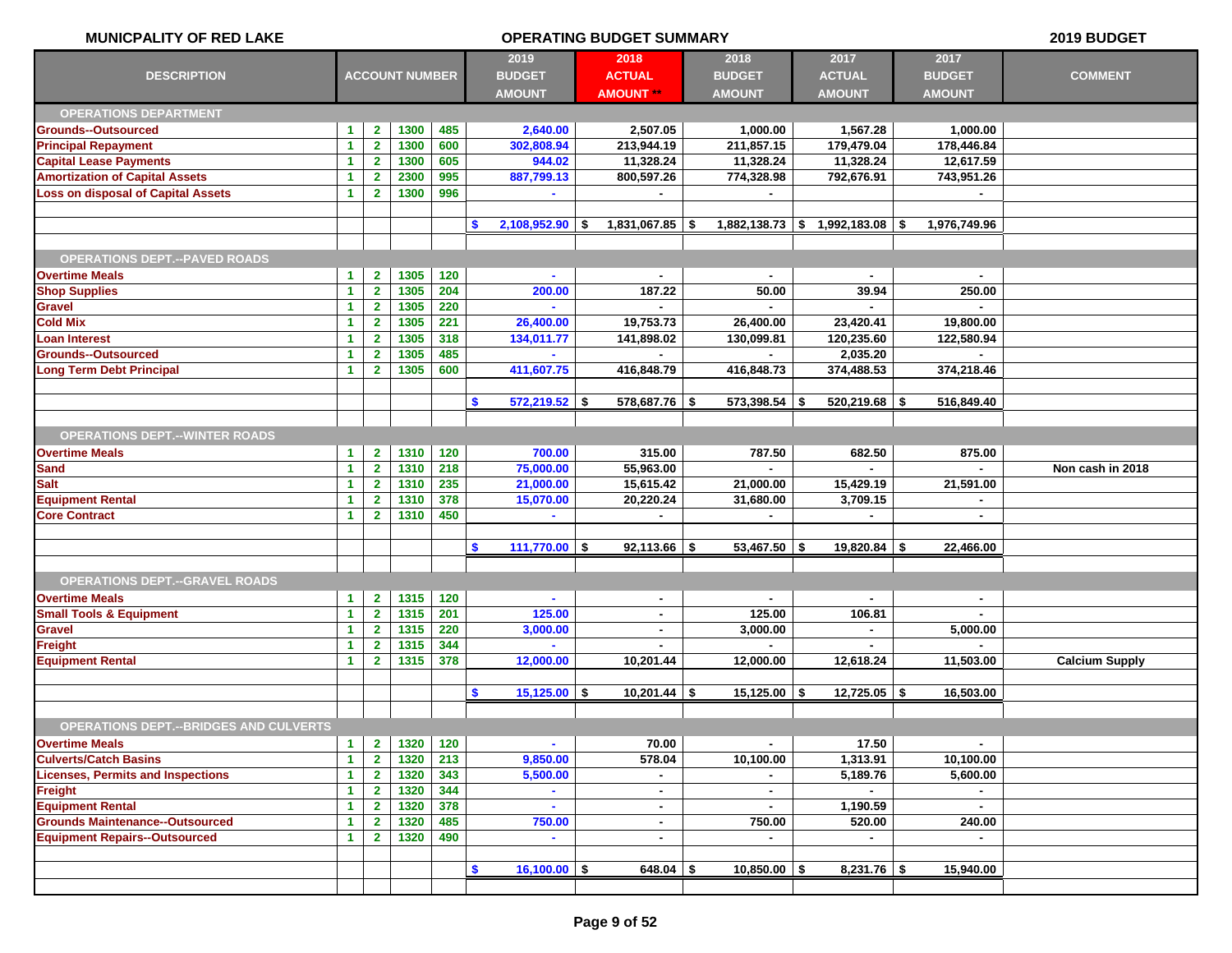| <b>MUNICPALITY OF RED LAKE</b>                       |                                      |                                         |                       |            | <b>OPERATING BUDGET SUMMARY</b> |    |                     |  |                             |               |                 |      |                     | 2019 BUDGET    |
|------------------------------------------------------|--------------------------------------|-----------------------------------------|-----------------------|------------|---------------------------------|----|---------------------|--|-----------------------------|---------------|-----------------|------|---------------------|----------------|
|                                                      |                                      |                                         |                       |            | 2019                            |    | 2018                |  | 2018                        | 2017          |                 |      | 2017                |                |
| <b>DESCRIPTION</b>                                   |                                      |                                         | <b>ACCOUNT NUMBER</b> |            | <b>BUDGET</b>                   |    | <b>ACTUAL</b>       |  | <b>BUDGET</b>               | <b>ACTUAL</b> |                 |      | <b>BUDGET</b>       | <b>COMMENT</b> |
|                                                      |                                      |                                         |                       |            | <b>AMOUNT</b>                   |    | <b>AMOUNT **</b>    |  | <b>AMOUNT</b>               | <b>AMOUNT</b> |                 |      | <b>AMOUNT</b>       |                |
| <b>OPERATIONS DEPT.--SIDEWALKS MAINTENANCE</b>       |                                      |                                         |                       |            |                                 |    |                     |  |                             |               |                 |      |                     |                |
| <b>Small Tools and Equipment</b>                     | $\mathbf{1}$                         | $\mathbf{2}$                            | 1325                  | 201        | ٠                               |    | 150.64              |  | $\blacksquare$              |               | $\sim$          |      |                     |                |
| <b>Dirt</b>                                          | $\mathbf{1}$                         | $\mathbf{2}$                            | 1325                  | 219        | $\mathbf{r}$                    |    |                     |  | $\blacksquare$              |               | $\blacksquare$  |      | $\sim$              |                |
| <b>Salt</b>                                          | $\overline{1}$                       | $\overline{2}$                          | 1325                  | 235        |                                 |    | $\blacksquare$      |  | $\blacksquare$              |               | $\blacksquare$  |      | $\sim$              |                |
| <b>Concrete</b>                                      | $\mathbf{1}$                         | $\overline{\mathbf{2}}$                 | 1325                  | 236        | 2,000.00                        |    | $\blacksquare$      |  | $\blacksquare$              |               | $\blacksquare$  |      | $\sim$              |                |
| <b>Insurance Claims</b>                              | $\mathbf{1}$                         | $\mathbf{2}$                            | 1325                  | 397        |                                 |    | $\blacksquare$      |  | $\blacksquare$              |               | $\blacksquare$  |      | $\sim$              |                |
|                                                      |                                      |                                         |                       |            |                                 |    |                     |  |                             |               |                 |      |                     |                |
|                                                      |                                      |                                         |                       |            | \$<br>$2,000.00$ \$             |    | $150.64$ \$         |  | $\blacksquare$              | \$            | $\sim$          | \$   | $\sim$              |                |
|                                                      |                                      |                                         |                       |            |                                 |    |                     |  |                             |               |                 |      |                     |                |
| <b>OPERATIONS DEPT.--GRAVEL PITS</b>                 |                                      |                                         |                       |            |                                 |    |                     |  |                             |               |                 |      |                     |                |
| <b>Dirt</b>                                          | $\mathbf{1}$                         | $\mathbf{2}$                            | 1330                  | 219        | 2,200.00                        |    | 1,119.36            |  | 2,000.00                    |               | 903.06          |      | 3,000.00            |                |
| <b>Royalties</b>                                     | $\blacktriangleleft$                 | $\overline{2}$                          | 1330                  | 376        | 6,166.41                        |    | 3,746.34            |  | 3,746.34                    | 1,410.94      |                 |      | 1,410.94            |                |
|                                                      |                                      |                                         |                       |            |                                 |    |                     |  |                             |               |                 |      |                     |                |
|                                                      |                                      |                                         |                       |            | $8,366.41$ \$<br>$\mathbf{\$}$  |    | $4,865.70$ \$       |  | $5,746.34$ \$               |               | $2,314.00$ \ \$ |      | 4,410.94            |                |
|                                                      |                                      |                                         |                       |            |                                 |    |                     |  |                             |               |                 |      |                     |                |
| <b>OPERATIONS DEPT. -- SIGNS AND SAFETY</b>          |                                      |                                         |                       |            |                                 |    |                     |  |                             |               |                 |      |                     |                |
| <b>Signs and Accessories</b>                         | $\blacktriangleleft$                 | $\mathbf{2}$                            | 1335                  | 211        | 3,500.00                        |    | 2,525.89            |  | 3,500.00                    | 4,691.79      |                 |      | 6,500.00            |                |
| Freight                                              | $\blacktriangleleft$                 | $\overline{2}$                          | 1335                  | 344        | 150.00                          |    | 158.71              |  | 150.00                      |               | $\blacksquare$  |      | 150.00              |                |
| <b>Equipment Maintenance--Outsourced</b>             | $\blacktriangleleft$                 | $\mathbf{2}$                            | 1335                  | 490        | 500.00                          |    | 508.80              |  | 500.00                      |               | 262.54          |      | 1,000.00            |                |
|                                                      |                                      |                                         |                       |            |                                 |    |                     |  |                             |               |                 |      |                     |                |
|                                                      |                                      |                                         |                       |            | $4,150.00$ \$<br>S.             |    | $3,193.40$ \$       |  | 4,150.00                    | -\$           | $4,954.33$ \\$  |      | 7,650.00            |                |
|                                                      |                                      |                                         |                       |            |                                 |    |                     |  |                             |               |                 |      |                     |                |
| <b>OPERATIONS DEPT.--FLEET MAINT.</b>                |                                      |                                         |                       |            |                                 |    |                     |  |                             |               |                 |      |                     |                |
| <b>Over Time Meals</b>                               | $\mathbf{1}$                         | $\mathbf{2}$                            | 1340                  | 120        | $\blacksquare$                  |    | 17.50               |  | $\sim$                      |               | $\sim$          |      | 70.00               |                |
| <b>Small Tools and Equipment</b>                     | $\mathbf{1}$                         | $\overline{\mathbf{2}}$                 | 1340                  | 201        | 500.00                          |    | 682.32              |  | 500.00                      | 1,249.22      |                 |      | 500.00              |                |
| <b>Shop Supplies</b><br><b>Heavy Equipment Parts</b> | $\mathbf{1}$<br>$\blacktriangleleft$ | $\mathbf{2}$<br>$\overline{\mathbf{2}}$ | 1340<br>1340          | 204<br>205 | $\sim$<br>$\blacksquare$        |    | 624.20<br>90,069.32 |  | $\blacksquare$<br>95,000.00 | 83,347.63     | 35.74           |      | $\sim$<br>95,000.00 |                |
| <b>Health And Safety</b>                             | $\blacktriangleleft$                 | $\mathbf{2}$                            | 1340                  | 212        |                                 |    |                     |  |                             |               |                 |      |                     |                |
| <b>Licenses, Permits, Inspections</b>                | $\overline{1}$                       | $\overline{2}$                          | 1340                  | 343        | 9,916.50                        |    | 9,381.59            |  | 10,101.00                   | 6,987.54      |                 |      | 10,247.25           |                |
| Freight                                              | $\blacktriangleleft$                 | $\overline{2}$                          | 1340                  | 344        |                                 |    | 1,772.02            |  | 2,000.00                    | 1,746.83      |                 |      | 2,500.00            |                |
| <b>Automotive Fuel and Oil</b>                       | $\overline{1}$                       | $\overline{\mathbf{2}}$                 | 1340                  | 370        | 97,200.00                       |    | 99,610.12           |  | 115,837.20                  | 72,031.17     |                 |      | 126,027.60          |                |
| <b>Building Leases</b>                               | $\blacktriangleleft$                 | $\overline{2}$                          | 1340                  | 377        |                                 |    | $\blacksquare$      |  |                             |               | 106.70          |      |                     |                |
| <b>Insurance Claims</b>                              | $\overline{1}$                       | $\overline{\mathbf{2}}$                 | 1340                  | 397        | $\mathbf{r}$                    |    |                     |  | $\mathbf{r}$                |               |                 |      | $\sim$              |                |
| <b>Infrastructure Repairs--Outsourced</b>            | $\blacktriangleleft$                 | $\mathbf{2}$                            | 1340                  | 470        | $\mathbf{r}$                    |    | 167.29              |  | $\blacksquare$              |               |                 |      | $\sim$              |                |
| <b>Vehicle Repairs--Outsourced</b>                   | $\blacktriangleleft$                 | $\overline{\mathbf{2}}$                 | 1340                  | 480        |                                 |    | 995.79              |  | $\blacksquare$              | 6,003.78      |                 |      |                     |                |
| <b>Equipment Maintenance--Outsourced</b>             | $\mathbf{1}$                         | $\mathbf{2}$                            | 1340                  | 490        | 243,500.00                      |    | 295,014.03          |  | 172,500.00                  | 24,162.28     |                 |      | 10,000.00           |                |
|                                                      |                                      |                                         |                       |            |                                 |    |                     |  |                             |               |                 |      |                     |                |
|                                                      |                                      |                                         |                       |            | \$<br>$351,116.50$ \$           |    | $498,334.18$ \$     |  | $395,938.20$ \$             | 195,670.89    |                 | - \$ | 244,344.85          |                |
|                                                      |                                      |                                         |                       |            |                                 |    |                     |  |                             |               |                 |      |                     |                |
| <b>OPERATIONS DEPT.--PARKING</b>                     |                                      |                                         |                       |            |                                 |    |                     |  |                             |               |                 |      |                     |                |
| <b>Other Supplies</b>                                | $\blacktriangleleft$                 | $\mathbf{2}$                            | 1342                  | 215        | $\bullet$                       |    | 188.44              |  | $\blacksquare$              |               | $\sim$          |      | $\sim$              |                |
|                                                      |                                      |                                         |                       |            |                                 |    |                     |  |                             |               |                 |      |                     |                |
|                                                      |                                      |                                         |                       |            | <b>S</b><br>$\mathbf{r}$        | \$ | $188.44$ \$         |  | $\mathbf{r}$                | \$            | $\blacksquare$  | \$   | $\sim$              |                |
|                                                      |                                      |                                         |                       |            |                                 |    |                     |  |                             |               |                 |      |                     |                |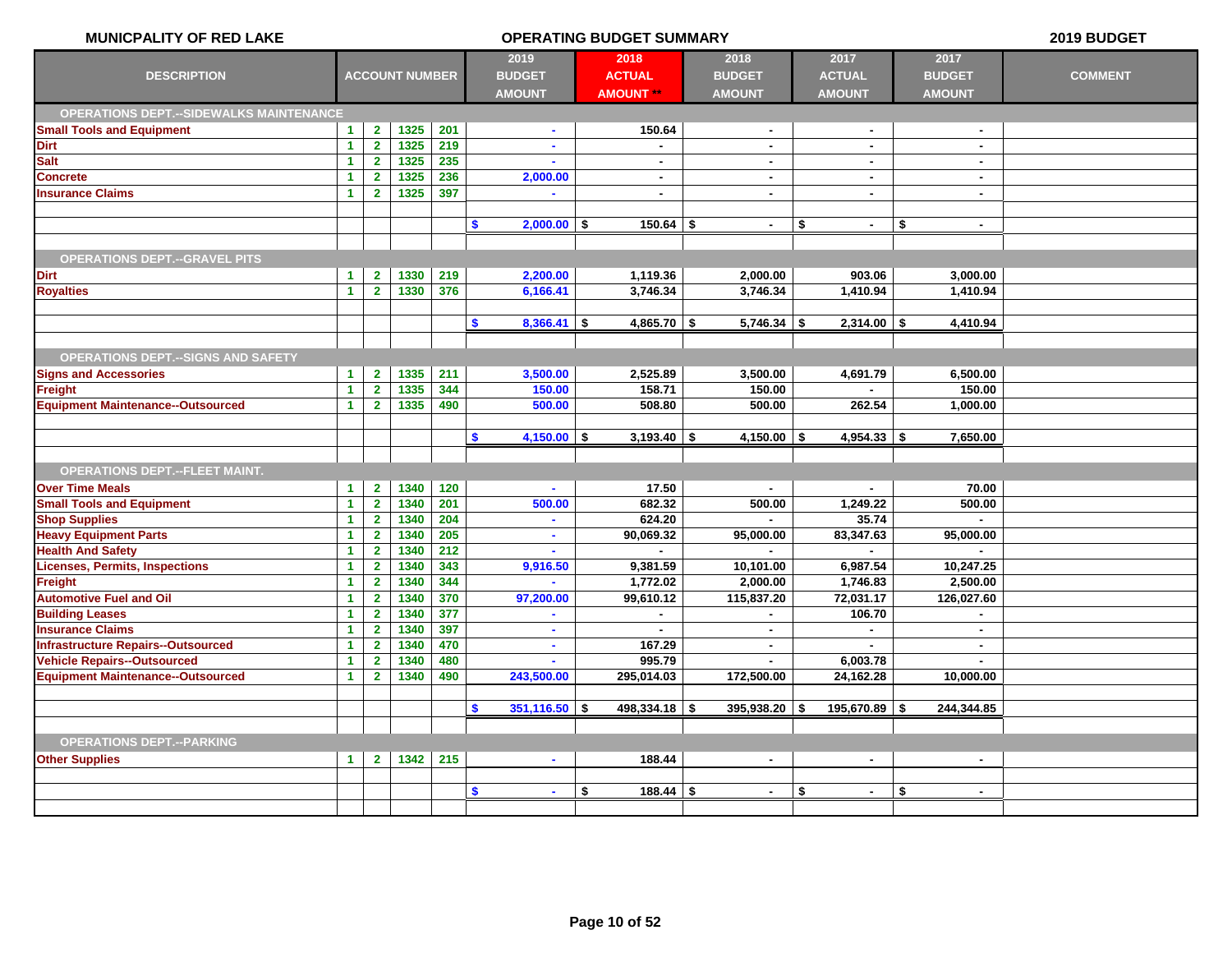| <b>MUNICPALITY OF RED LAKE</b>               |                      |                |                       |                  | 2019 BUDGET                       |                   |                 |                                   |               |                |
|----------------------------------------------|----------------------|----------------|-----------------------|------------------|-----------------------------------|-------------------|-----------------|-----------------------------------|---------------|----------------|
|                                              |                      |                |                       |                  | 2019                              | 2018              | 2018            | 2017                              | 2017          |                |
| <b>DESCRIPTION</b>                           |                      |                | <b>ACCOUNT NUMBER</b> |                  | <b>BUDGET</b>                     | <b>ACTUAL</b>     | <b>BUDGET</b>   | <b>ACTUAL</b>                     | <b>BUDGET</b> | <b>COMMENT</b> |
|                                              |                      |                |                       |                  | <b>AMOUNT</b>                     | <b>AMOUNT **</b>  | <b>AMOUNT</b>   | <b>AMOUNT</b>                     | <b>AMOUNT</b> |                |
| <b>OPERATIONS DEPT.--STREET LIGHTING</b>     |                      |                |                       |                  |                                   |                   |                 |                                   |               |                |
| <b>Street Light Supplies</b>                 | $\blacktriangleleft$ | $\mathbf{2}$   | 1345                  | 222              | 9,000.00                          | 489.91            | 750.00          | 1,688.20                          | 2,000.00      |                |
| Freight                                      | $\blacktriangleleft$ | $\mathbf{2}$   | 1345                  | 344              |                                   |                   |                 |                                   |               |                |
| <b>Hydro</b>                                 | $\blacktriangleleft$ | $\overline{2}$ | 1345                  | 355              | 45,509.79                         | 42,187.16         | 71,444.26       | 47,619.29                         | 120,973.70    |                |
| Infrastructure--Outsourced                   | $\blacktriangleleft$ | $\mathbf{2}$   | 1345                  | 470              |                                   |                   |                 |                                   |               |                |
| <b>Equipment Maintenance--Outsourced</b>     | $\blacktriangleleft$ | $\overline{2}$ | 1345                  | 490              | 15,000.00                         | $\blacksquare$    | 2,000.00        | 2,502.17                          | 5,250.00      |                |
|                                              |                      |                |                       |                  |                                   |                   |                 |                                   |               |                |
|                                              |                      |                |                       |                  | \$<br>$69,509.79$ \$              | $42,677.07$ \$    | 74,194.26 \$    | $51,809.66$   \$                  | 128,223.70    |                |
|                                              |                      |                |                       |                  |                                   |                   |                 |                                   |               |                |
| <b>OPERATIONS DEPT.--MISS MCKENZIE II</b>    |                      |                |                       |                  |                                   |                   |                 |                                   |               |                |
| <b>Salaries and Wages</b>                    | $\blacktriangleleft$ | $\mathbf{2}$   | 1350                  | 100              | 151,065.60                        | 132,230.25        | 148,108.80      | 153,139.92                        | 138,217.60    |                |
| <b>OMERS</b>                                 | $\blacktriangleleft$ | $\mathbf{2}$   | 1350                  | 109              | 13,595.90                         | 7,191.22          | 13,329.79       | 7,167.22                          | 12,439.58     |                |
| <b>Canada Pension Plan (CPP)</b>             | $\blacktriangleleft$ | $\mathbf{2}$   | 1350                  | 110              | 6,633.35                          | 6,031.47          | 6,291.89        | 7,039.37                          | 5,802.27      |                |
| <b>Employment Insurance (EI)</b>             | $\blacktriangleleft$ | $\mathbf{2}$   | 1350                  | 111              | 3,426.17                          | 3,064.18          | 3,442.05        | 3,407.87                          | 3,154.13      |                |
| <b>Employer Health Tax (EHT)</b>             | $\blacktriangleleft$ | $\mathbf{2}$   | 1350                  | 112              | 2,945.78                          | 2,578.74          | 2,888.12        | 3,000.58                          | 2,695.24      |                |
| <b>Workers Safety Insurance Board (WSIB)</b> | $\blacktriangleleft$ | $\mathbf{2}$   | 1350                  | 113              | 4,758.57                          | 4,234.68          | 4,739.48        | 4,693.30                          | 4.215.64      |                |
| <b>Group Benefits (GWL)</b>                  | $\blacktriangleleft$ | $\mathbf{2}$   | 1350                  | 114              | 23,446.10                         | 10,393.71         | 13,426.39       | 13,984.32                         | 11,400.99     |                |
| <b>Boot and Cleaning Allowance</b>           | $\blacktriangleleft$ | $\overline{2}$ | 1350                  | 115              | 3,600.00                          | 600.00            | 1,800.00        | 1,500.00                          | 1,500.00      |                |
| <b>Over Time Meals</b>                       | $\blacktriangleleft$ | $\mathbf{2}$   | 1350                  | 120              | 35.00                             | 122.50            | 35.00           |                                   | 35.00         |                |
| <b>Training and Education</b>                | $\blacktriangleleft$ | $\mathbf{2}$   | 1350                  | $\overline{125}$ | 3,000.00                          | 150.00            | 1,000.00        | 3,390.00                          | 3,500.00      |                |
| <b>Recruiting and Medicals</b>               | $\blacktriangleleft$ | $\mathbf{2}$   | 1350                  | 135              | 1,080.00                          | 360.00            | 1,080.00        | 540.00                            | 720.00        |                |
| <b>Cleaning/Kitchen/Washroom Supplies</b>    | $\blacktriangleleft$ | $\mathbf{2}$   | 1350                  | 203              | 300.00                            | 149.91            | 50.00           | 267.62                            | 50.00         |                |
| <b>Heavy Equipment Parts and Supplies</b>    | $\blacktriangleleft$ | $\mathbf{2}$   | 1350                  | 205              | 4,000.00                          | 1,625.90          | 4,000.00        | 2,147.82                          | 4,000.00      |                |
| <b>Building Repair Supplies</b>              | $\blacktriangleleft$ | $\mathbf{2}$   | 1350                  | 207              |                                   | 140.68            |                 |                                   |               |                |
| <b>Office Supplies</b>                       | $\blacktriangleleft$ | $\mathbf{2}$   | 1350                  | 209              | 50.00                             | 6.20              | 50.00           | 42.08                             | 50.00         |                |
| <b>Signs and Accessories</b>                 | $\blacktriangleleft$ | $\overline{2}$ | 1350                  | 211              | 300.00                            | 271.69            | $\blacksquare$  | 222.20                            | $\sim$        |                |
| <b>Health and Safety Supplies</b>            | $\blacktriangleleft$ | $\mathbf{2}$   | 1350                  | 212              | 650.00                            | 163.82            |                 | 614.15                            | 1,000.00      |                |
| <b>Uniforms and Safety Gear</b>              | $\blacktriangleleft$ | $\mathbf{2}$   | 1350                  | 234              | 1,600.00                          |                   | 1,600.00        | 659.40                            | 600.00        |                |
| <b>Loan Interest</b>                         | $\blacktriangleleft$ | $\mathbf{2}$   | 1350                  | 318              | 1,736.22                          | 1,194.94          | 961.41          | 807.34                            | 942.28        |                |
| <b>Travel--Meals</b>                         | $\blacktriangleleft$ | $\mathbf{2}$   | 1350                  | 333              | 250.00                            | 201.72            |                 | 180.12                            |               |                |
| <b>Travel--Accommodations</b>                | $\blacktriangleleft$ | $\mathbf{2}$   | 1350                  | 336              | 700.00                            | 667.89            | $\blacksquare$  | 247.28                            | $\sim$        |                |
| <b>Travel--Fuel and Mileage</b>              | $\blacktriangleleft$ | $\overline{2}$ | 1350                  | 337              | 600.00                            | 504.00            | ٠               | 222.88                            | ٠             |                |
| <b>Travel--Airfare and Taxi</b>              | $\blacktriangleleft$ | $\mathbf{2}$   | 1350                  | 338              |                                   |                   |                 |                                   |               |                |
| <b>Licenses, Permits and Inspections</b>     | $\blacktriangleleft$ | $\mathbf{2}$   | 1350                  | 343              | 3,500.00                          | 2,571.75          | 3,500.00        | 3,466.46                          | 5,200.00      |                |
| <b>Freight</b>                               | $\blacktriangleleft$ | $\mathbf{2}$   | 1350                  | 344              | 675.00                            |                   |                 | 675.00                            |               |                |
| <b>Cell Phones</b>                           | $\blacktriangleleft$ | $\mathbf{2}$   | 1350                  | 347              | 284.93                            | 455.05            | 910.00          | 366.36                            | 755.82        |                |
| <b>Advertising</b>                           | $\blacktriangleleft$ | $\mathbf{2}$   | 1350                  | 349              | 300.00                            |                   | 300.00          | 305.28                            | 300.00        |                |
| <b>Hydro</b>                                 | $\blacktriangleleft$ | $\mathbf{2}$   | 1350                  | 355              | 757.47                            | 749.76            | 723.01          | 564.24                            | 968.84        |                |
| <b>Automotive Fuel and Oil</b>               | $\blacktriangleleft$ | $\overline{2}$ | 1350                  | 370              | 19,005.00                         | 20,021.74         | 19,096.35       | 17,370.05                         | 19,096.35     |                |
| <b>Insurance</b>                             | $\blacktriangleleft$ | $\mathbf{2}$   | 1350                  | 372              | 7,462.67                          | 7,318.90          | 7,286.26        | 5,769.28                          | 8,008.14      |                |
| <b>Equipment Rental</b>                      | $\blacktriangleleft$ | $\overline{2}$ | 1350                  | 378              | 720.00                            | 873.10            |                 | 997.24                            |               |                |
| <b>Boat Maintenance--Outsourced</b>          | $\blacktriangleleft$ | $\mathbf{2}$   | 1350                  | 480              | 16,000.00                         | 19,145.65         | 1,500.00        | 2,626.26                          | 17,764.47     |                |
| <b>Equipment Maintenance--Outsourced</b>     | $\blacktriangleleft$ | $\overline{2}$ | 1350                  | 490              |                                   | 223.88            |                 | 6,419.16                          |               |                |
| <b>Long Term Debt Principal</b>              | $\blacktriangleleft$ | $\mathbf{2}$   | 1350                  | 600              | 5,533.41                          | 4,745.39          | 4,675.65        | 3,916.56                          | 4,118.03      |                |
| <b>Amortization of Capital Assets</b>        | $\blacktriangleleft$ | $\mathbf{2}$   | 2350                  | 995              | 18,884.78                         | 16,827.32         | 16,475.69       | 16,475.69                         | 15,269.16     |                |
|                                              |                      |                |                       |                  |                                   |                   |                 |                                   |               |                |
|                                              |                      |                |                       |                  | $296,895.94$ \$<br>\$             | $244,816.04$ \$   | $257,269.89$ \$ | $262,225.05$ \$                   | 261,803.54    |                |
|                                              |                      |                |                       |                  |                                   |                   |                 |                                   |               |                |
| <b>TOTAL PUBLIC WORKS BUDGET</b>             |                      |                |                       |                  | $3,556,206.05$ \$<br>$\mathbf{s}$ | $3,306,944.22$ \$ |                 | $3,272,278.46$ \$ 3,070,154.34 \$ | 3,194,941.39  |                |
|                                              |                      |                |                       |                  |                                   |                   |                 |                                   |               |                |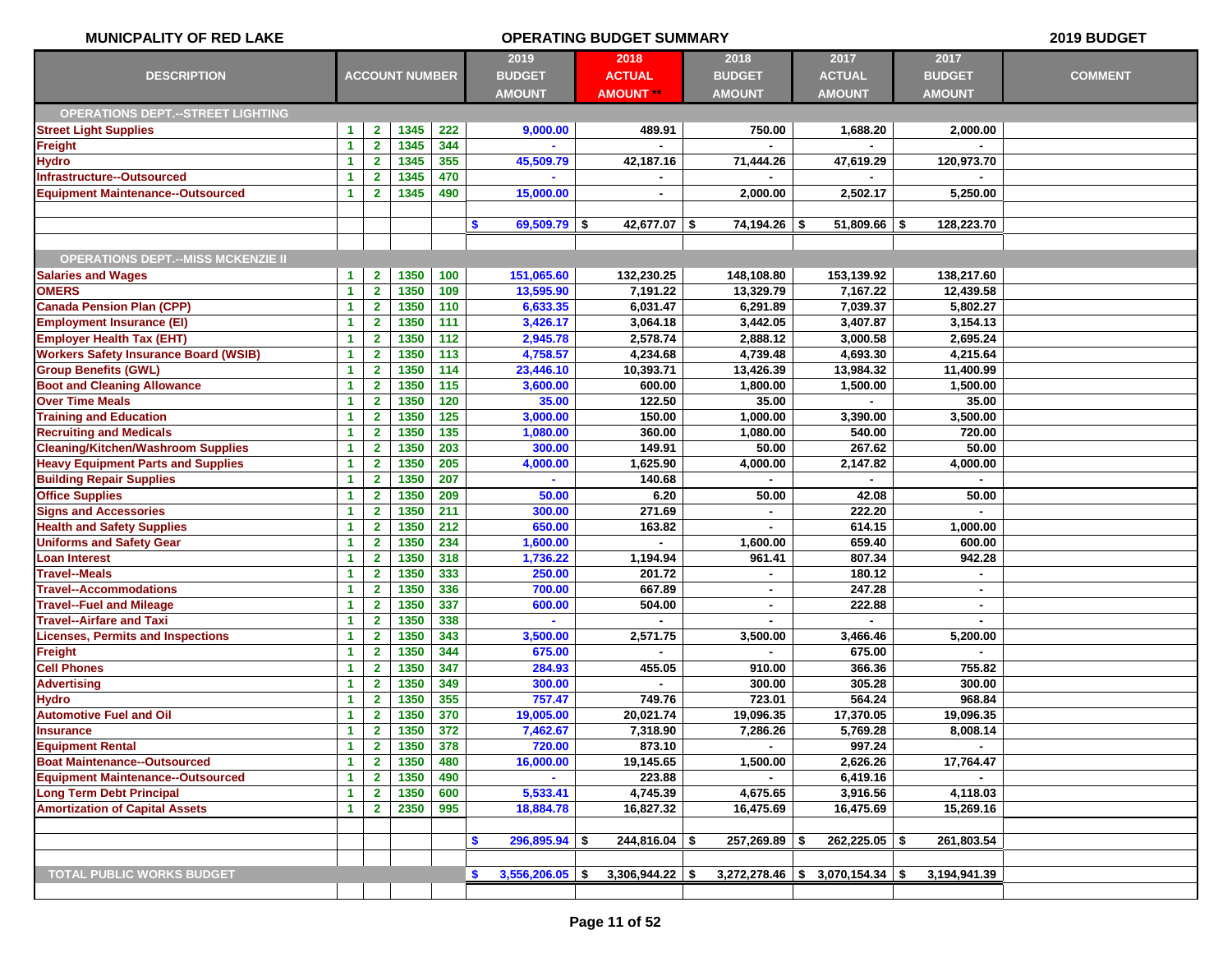| <b>MUNICPALITY OF RED LAKE</b>               |                      |                |                       |     |                       | <b>OPERATING BUDGET SUMMARY</b> |                |                |                | 2019 BUDGET    |
|----------------------------------------------|----------------------|----------------|-----------------------|-----|-----------------------|---------------------------------|----------------|----------------|----------------|----------------|
|                                              |                      |                |                       |     | 2019                  | 2018                            | 2018           | 2017           | 2017           |                |
| <b>DESCRIPTION</b>                           |                      |                | <b>ACCOUNT NUMBER</b> |     | <b>BUDGET</b>         | <b>ACTUAL</b>                   | <b>BUDGET</b>  | <b>ACTUAL</b>  | <b>BUDGET</b>  | <b>COMMENT</b> |
|                                              |                      |                |                       |     | <b>AMOUNT</b>         | <b>AMOUNT **</b>                | <b>AMOUNT</b>  | <b>AMOUNT</b>  | <b>AMOUNT</b>  |                |
| <b>INFRASTRUCTURE DEVELOPMENT</b>            |                      |                |                       |     |                       |                                 |                |                |                |                |
| <b>Salaries and Wages</b>                    | 1                    | $\mathbf{2}$   | 1365                  | 100 | 69,098.46             | 53,809.14                       | 53,298.98      | 54,218.76      | 51,999.00      |                |
| <b>Per Diems</b>                             | -1                   | $\overline{2}$ | 1365                  | 105 | 450.00                |                                 |                |                |                |                |
| <b>OMERS</b>                                 | -1                   | $\overline{2}$ | 1365                  | 109 | 7,683.18              | 6,300.00                        | 7,635.99       | 7,560.98       | 7,407.00       |                |
| <b>Canada Pension Plan (CPP)</b>             | 1                    | $\overline{2}$ | 1365                  | 110 | 1,805.85              | 1,296.90                        | 302.00         | 336.64         | 336.65         |                |
| <b>Employment Insurance (EI)</b>             | 1                    | $\overline{2}$ | 1365                  | 111 | 942.36                | 600.74                          | (46.75)        | (13.44)        | (13.47)        |                |
| <b>Employer Health Tax (EHT)</b>             | $\blacktriangleleft$ | $\overline{2}$ | 1365                  | 112 | 1,356.19              | 1,057.54                        | 1,039.33       | 1,077.86       | 1,013.98       |                |
| <b>Workers Safety Insurance Board (WSIB)</b> | $\blacktriangleleft$ | $\overline{2}$ | 1365                  | 113 | 1,930.95              | 1,444.77                        | 1,224.01       | 1,113.25       | 1,157.48       |                |
| <b>Group Benefits (GWL)</b>                  | $\blacktriangleleft$ | $\mathbf{2}$   | 1365                  | 114 | 5,426.23              | 11,461.63                       | 11,504.20      | 13,298.33      | 9,492.54       |                |
| <b>Boot and Cleaning Allowance</b>           | -1                   | $\mathbf{2}$   | 1365                  | 115 | 600.00                | 488.24                          | 300.00         | 500.00         | 500.00         |                |
| <b>Training and Education</b>                | $\blacktriangleleft$ | $\mathbf{2}$   | 1365                  | 125 |                       |                                 | ä,             | 570.08         | 500.00         |                |
| <b>Vehicle Parts and Supplies</b>            | -1                   | $\overline{2}$ | 1365                  | 205 |                       | $\blacksquare$                  | ÷              |                |                |                |
| <b>Loan Interest</b>                         | $\blacktriangleleft$ | $\overline{2}$ | 1365                  | 318 | 212.57                | 18.19                           |                |                | $\blacksquare$ |                |
| <b>Subscriptions and Memberships</b>         | $\blacktriangleleft$ | $\overline{2}$ | 1365                  | 325 | 1,260.39              | 219.94                          | 450.00         | 216.70         | 450.00         |                |
| <b>Travel--Meals</b>                         | $\blacktriangleleft$ | $\overline{2}$ | 1365                  | 333 | 825.00                | 369.22                          | 550.00         | 371.92         | 600.00         |                |
| <b>Workshops/Conferences Registrations</b>   | $\blacktriangleleft$ | $\overline{2}$ | 1365                  | 335 | 962.00                | 620.74                          | 500.00         | 585.12         | 812.00         |                |
| <b>Travel--Accommodations</b>                | $\blacktriangleleft$ | $\overline{2}$ | 1365                  | 336 | 1,860.00              | 898.41                          | 1,300.00       | 873.33         | 1,440.00       |                |
| <b>Travel--Fuel and Mileage</b>              | $\blacktriangleleft$ | $\overline{2}$ | 1365                  | 337 |                       | 369.54                          |                | 219.01         |                |                |
| <b>Travel--Airfare and Taxi</b>              | $\blacktriangleleft$ | $\overline{2}$ | 1365                  | 338 | 1,400.00              | 758.49                          | 1,400.00       | 921.69         | 1,400.00       |                |
| <b>Meals--Meetings</b>                       | 1                    | $\overline{2}$ | 1365                  | 339 |                       |                                 |                |                |                |                |
| <b>Licenses, Permits and Inspections</b>     | $\blacktriangleleft$ | $\mathbf{2}$   | 1365                  | 343 | 120.00                | 124.34                          | 120.00         | 95.66          | 120.00         |                |
| <b>Freight</b>                               | 1                    | $\mathbf{2}$   | 1365                  | 344 |                       |                                 |                |                |                |                |
| <b>Telephone and Internet</b>                | 1                    | $\overline{2}$ | 1365                  | 346 |                       |                                 | ٠              | 3,024.85       | 2,100.00       |                |
| <b>Cell Phones</b>                           | 1                    | $\overline{2}$ | 1365                  | 347 | 427.39                | 673.22                          | 830.40         | 670.67         | 830.40         |                |
| <b>Automotive Fuel and Oil</b>               | $\blacktriangleleft$ | $\overline{2}$ | 1365                  | 370 | 4,100.00              | 3,919.27                        | 1,678.80       | 3,706.91       | 1,558.80       |                |
| <b>Consulting</b>                            | 1                    | $\overline{2}$ | 1365                  | 425 |                       |                                 | $\blacksquare$ |                | ٠              |                |
| <b>Equipment Repairs</b>                     | 1                    | $\overline{2}$ | 1365                  | 490 |                       |                                 | $\blacksquare$ | ٠              | ٠              |                |
| <b>Principal Payments</b>                    | $\blacktriangleleft$ | $\overline{2}$ | 1365                  | 600 | 247.98                | 20.19                           | ۰              | ٠              | ٠              |                |
|                                              |                      |                |                       |     |                       |                                 |                |                |                |                |
| <b>TOTAL INFRASTRUCTURE DEV. BUDGET</b>      |                      |                |                       |     | $100,708.54$ \$<br>-S | $84,450.51$ \$                  | $82,086.96$ \$ | $89,348.32$ \$ | 81,704.38      |                |
|                                              |                      |                |                       |     |                       |                                 |                |                |                |                |
|                                              |                      |                |                       |     |                       |                                 |                |                |                |                |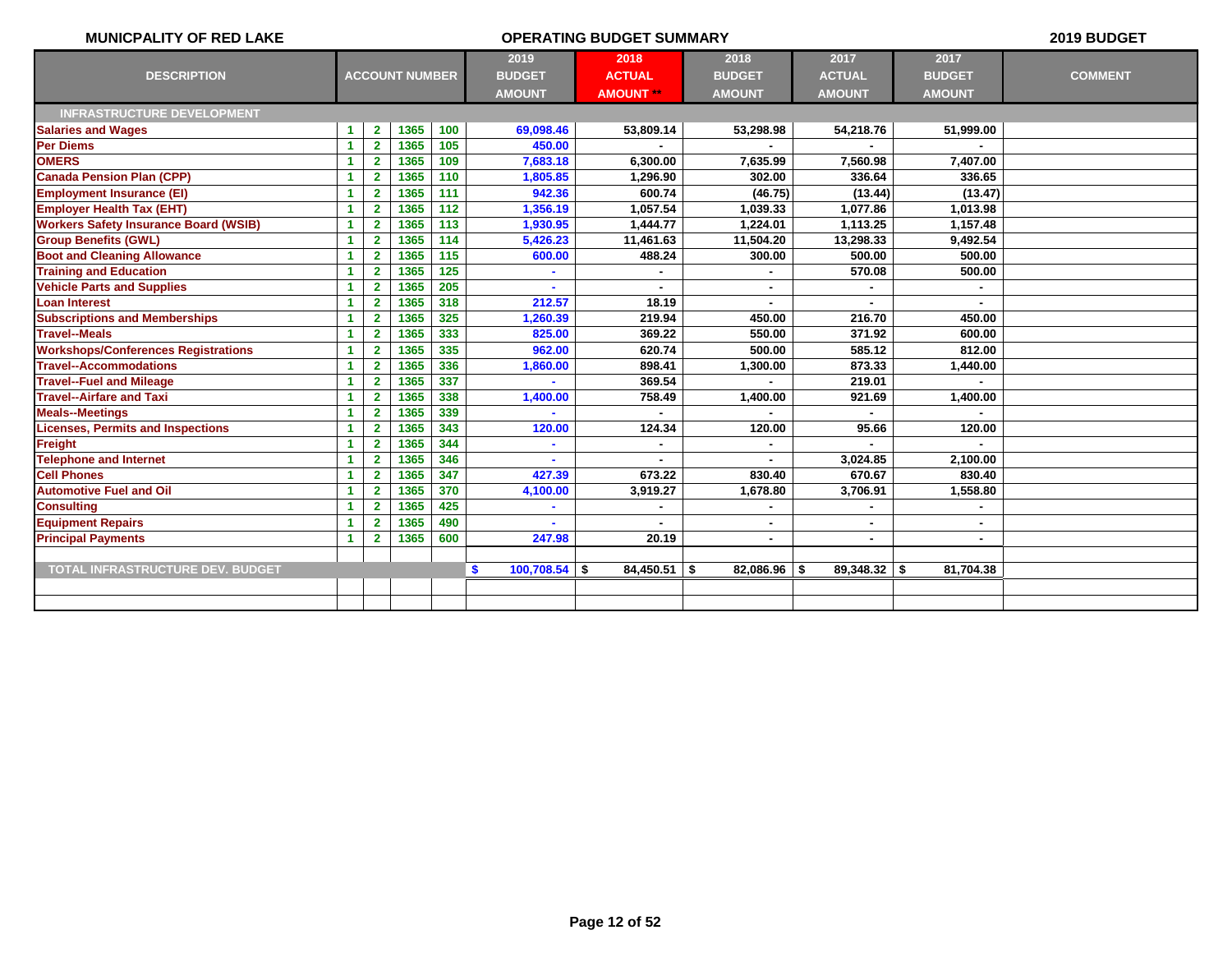| <b>MUNICPALITY OF RED LAKE</b>                          |                      |                |                       | 2019 BUDGET |                         |                    |                |                                   |                          |                |
|---------------------------------------------------------|----------------------|----------------|-----------------------|-------------|-------------------------|--------------------|----------------|-----------------------------------|--------------------------|----------------|
|                                                         |                      |                |                       |             | 2019                    | 2018               | 2018           | 2017                              | 2017                     |                |
| <b>DESCRIPTION</b>                                      |                      |                | <b>ACCOUNT NUMBER</b> |             | <b>BUDGET</b>           | <b>ACTUAL</b>      | <b>BUDGET</b>  | <b>ACTUAL</b>                     | <b>BUDGET</b>            | <b>COMMENT</b> |
|                                                         |                      |                |                       |             | <b>AMOUNT</b>           | <b>AMOUNT</b>      | <b>AMOUNT</b>  | <b>AMOUNT</b>                     | <b>AMOUNT</b>            |                |
| <b>OPERATIONS DEPT.--SEWAGE</b>                         |                      |                |                       |             |                         |                    |                |                                   |                          |                |
| <b>Salaries and Wages</b>                               | $\blacktriangleleft$ | $\mathbf{2}$   | 1400                  | 100         | 32,502.24               | 44,037.92          | 50,648.34      | 48,014.56                         | 48,014.56                |                |
| <b>OMERS</b>                                            | $\blacktriangleleft$ | $\mathbf{2}$   | 1400                  | 109         | 2,925.20                | 4,454.56           | 4,558.35       | 4,321.32                          | 4,321.31                 |                |
| <b>Canada Pension Plan (CPP)</b>                        | $\blacktriangleleft$ | $\overline{2}$ | 1400                  | 110         | 1,262.36                | 1,432.89           | 2,160.59       | 2,030.23                          | 2,030.22                 |                |
| <b>Employment Insurance (EI)</b>                        | $\blacktriangleleft$ | $\overline{2}$ | 1400                  | 111         | 626.74                  | 686.57             | 1,186.18       | 925.86                            | 925.86                   |                |
| <b>Employer Health Tax (EHT)</b>                        | $\blacktriangleleft$ | $\overline{2}$ | 1400                  | 112         | 633.79                  | 868.64             | 987.64         | 936.28                            | 936.28                   |                |
| <b>Workers Safety Insurance Board (WSIB)</b>            | $\blacktriangleleft$ | $\overline{2}$ | 1400                  | 113         | 991.32                  | 1,280.12           | 1,620.75       | 1,464.44                          | 1,464.44                 |                |
| <b>Group Benefits (GWL)</b>                             | $\blacktriangleleft$ | $\mathbf{2}$   | 1400                  | 114         | 4,229.93                |                    | $\blacksquare$ | $\blacksquare$                    | $\blacksquare$           |                |
| <b>Overtime Meals</b>                                   | $\blacktriangleleft$ | $\mathbf{2}$   | 1400                  | 120         | 280.00                  | 566.81             | 70.00          | 52.50                             | 175.00                   |                |
| <b>Training and Education</b>                           | $\blacktriangleleft$ | $\overline{2}$ | 1400                  | 125         | $\blacksquare$          | $\blacksquare$     | $\blacksquare$ | $\blacksquare$                    | $\bullet$                |                |
| <b>Small Tools</b>                                      | $\blacktriangleleft$ | $\mathbf{2}$   | 1400                  | 201         |                         | $\blacksquare$     | $\blacksquare$ |                                   | $\overline{\phantom{a}}$ |                |
| <b>Dirt</b>                                             | $\mathbf{1}$         | $\mathbf{2}$   | 1400                  | 219         | $\sim$                  | $\blacksquare$     | $\blacksquare$ | $\blacksquare$                    | $\blacksquare$           |                |
| <b>Granular</b>                                         | $\blacktriangleleft$ | $\overline{2}$ | 1400                  | 220         |                         | ä,                 | $\blacksquare$ | ä,                                | $\mathbf{r}$             |                |
| <b>Concrete</b>                                         | $\blacktriangleleft$ | $\overline{2}$ | 1400                  | 236         | ÷                       | $\blacksquare$     | $\overline{a}$ | $\blacksquare$                    | $\blacksquare$           |                |
| <b>Sewer Supplies</b>                                   | $\blacktriangleleft$ | $\overline{2}$ | 1400                  | 237         | 2,500.00                | 2,239.57           | 4,000.00       | 322.09                            | $\mathbf{r}$             |                |
| <b>Grinder Pumps</b>                                    | $\blacktriangleleft$ | $\mathbf{2}$   | 1400                  | 238         | 6,000.00                | 6,488.36           | 6,000.00       | 2,916.25                          | $\sim$                   |                |
| Loan Interest                                           | $\blacktriangleleft$ | $\overline{2}$ | 1400                  | 318         | 32,247.85               | 28,602.89          | 25,192.13      | 20,696.33                         | 21,956.57                |                |
| <b>Licenses, Permits and Inspections</b>                | $\blacktriangleleft$ | $\mathbf{2}$   | 1400                  | 343         | 6,000.00                |                    | $\blacksquare$ | 72.00                             | $\sim$                   |                |
| Freight                                                 | $\blacktriangleleft$ | $\overline{2}$ | 1400                  | 344         | 800.00                  | 663.06             | $\blacksquare$ | 772.83                            | $\blacksquare$           |                |
| Insurance                                               | $\blacktriangleleft$ | $\overline{2}$ | 1400                  | 372         | 46,682.66               | 44,248.45          | 44,248.45      | 48,325.36                         | 39,919.78                |                |
| <b>Equipment Rental</b>                                 | $\overline{1}$       | $\mathbf{2}$   | 1400                  | 378         | 18,000.00               | 30,539.23          | 2,080.00       | 1,902.91                          | $\mathbf{r}$             |                |
| <b>Insurance Claims</b>                                 | $\blacktriangleleft$ | $\overline{2}$ | 1400                  | 397         |                         | 3,101.65           |                |                                   | $\blacksquare$           |                |
| <b>Bad Debts</b>                                        | $\blacktriangleleft$ | $\overline{2}$ | 1400                  | 403         | $\blacksquare$          |                    | $\blacksquare$ |                                   | $\blacksquare$           |                |
| <b>Consulting Services</b>                              | $\blacktriangleleft$ | $\mathbf{2}$   | 1400                  | 425         |                         |                    |                |                                   | $\sim$                   |                |
| <b>Contract--Core Service</b>                           | $\blacktriangleleft$ | $\mathbf{2}$   | 1400                  | 450         | 595,753.92              | 593,802.12         | 593,802.47     | 620,066.68                        | 615,636.56               |                |
| <b>Contract--Core Service Reconciliation</b>            | $\blacktriangleleft$ | $\overline{2}$ | 1400                  | 453         |                         |                    | $\blacksquare$ | (34, 447.20)                      | $\mathbf{r}$             |                |
| <b>Studies and Reports</b>                              | $\blacktriangleleft$ | $\overline{2}$ | 1400                  | 465         | ÷                       | $\blacksquare$     | $\blacksquare$ |                                   | $\mathbf{r}$             |                |
| <b>Infrastructure Repairs--Outsourced</b>               | $\blacktriangleleft$ | $\mathbf{2}$   | 1400                  | 470         | 19,165.50               | 842.06             | $\blacksquare$ | 1,506.06                          | $\blacksquare$           |                |
| <b>Grinder Pumps--Outsourced</b>                        | $\blacktriangleleft$ | $\overline{2}$ | 1400                  | 471         | 4,000.00                | 8,471.12           | 4,000.00       | 5,267.25                          | $\blacksquare$           |                |
| <b>Buildings Maintenance--Outsourced</b>                | $\blacktriangleleft$ | 2 <sup>1</sup> | 1400                  | 475         | $\blacksquare$          |                    |                |                                   | $\sim$                   |                |
| <b>Grounds Maintenance Outsourced</b>                   | $\blacktriangleleft$ | $\mathbf{2}$   | 1400                  | 485         | 200.00                  | 130.25             | 1,000.00       | 4,945.54                          | $\sim$                   |                |
| <b>Equipment Maintenance--Outsourced</b>                | $\blacktriangleleft$ | $\mathbf{2}$   | 1400                  | 490         |                         |                    |                |                                   |                          |                |
| <b>Long Term Debt Principal</b>                         | $\blacktriangleleft$ | $\mathbf{2}$   | 1400                  | 600         | 135,419.12              | 131,960.97         | 131,124.31     | 117,744.04                        | 115,416.06               |                |
| <b>Amortization of Capital Assets</b>                   | $\blacktriangleleft$ | $\overline{2}$ | 2400                  | 995         | 257,839.28              | 246,321.59         | 232,525.04     | 237,274.14                        | 235,317.29               |                |
|                                                         |                      |                |                       |             |                         |                    |                |                                   |                          |                |
|                                                         |                      |                |                       |             | \$<br>$1,168,059.91$ \$ | $1,150,738.83$ \\$ |                | $1,105,204.25$ \$ 1,085,109.47 \$ | 1,086,113.93             |                |
|                                                         |                      |                |                       |             |                         |                    |                |                                   |                          |                |
| <b>OPERATIONS DEPT.--SEWAGE LAGOONS AND SLUDGE BEDS</b> |                      |                |                       |             |                         |                    |                |                                   |                          |                |
| <b>Granular</b>                                         | $\blacktriangleleft$ | $\mathbf{2}$   | 1402                  | 201         | $\blacksquare$          | $\blacksquare$     | $\blacksquare$ | $\blacksquare$                    | $\blacksquare$           |                |
| <b>Other Supplies</b>                                   | $\blacktriangleleft$ | $\mathbf{2}$   | 1402                  | 215         |                         |                    |                |                                   | $\mathbf{r}$             |                |
| <b>Equipment Rental</b>                                 | $\blacktriangleleft$ | $\mathbf{2}$   | 1402                  | 378         | 5,000.00                | 4,753.97           | 5,000.00       | 161.80                            | $\blacksquare$           |                |
| <b>Consulting</b>                                       | $\blacktriangleleft$ | $\overline{2}$ | 1402                  | 425         |                         |                    |                |                                   | $\blacksquare$           |                |
| <b>Grounds Maintenance--Outsourced</b>                  | $\blacktriangleleft$ | $\overline{2}$ | 1402                  | 485         | 24,200.00               | 4,069.38           | 5,000.00       | 5,941.01                          | $\mathbf{r}$             |                |
|                                                         |                      |                |                       |             |                         |                    |                |                                   |                          |                |
|                                                         |                      |                |                       |             | S.<br>$29,200.00$ \$    | $8,823.35$ \\$     | $10,000.00$ \$ | $6,102.81$ \ \$                   | $\sim$                   |                |
|                                                         |                      |                |                       |             |                         |                    |                |                                   |                          |                |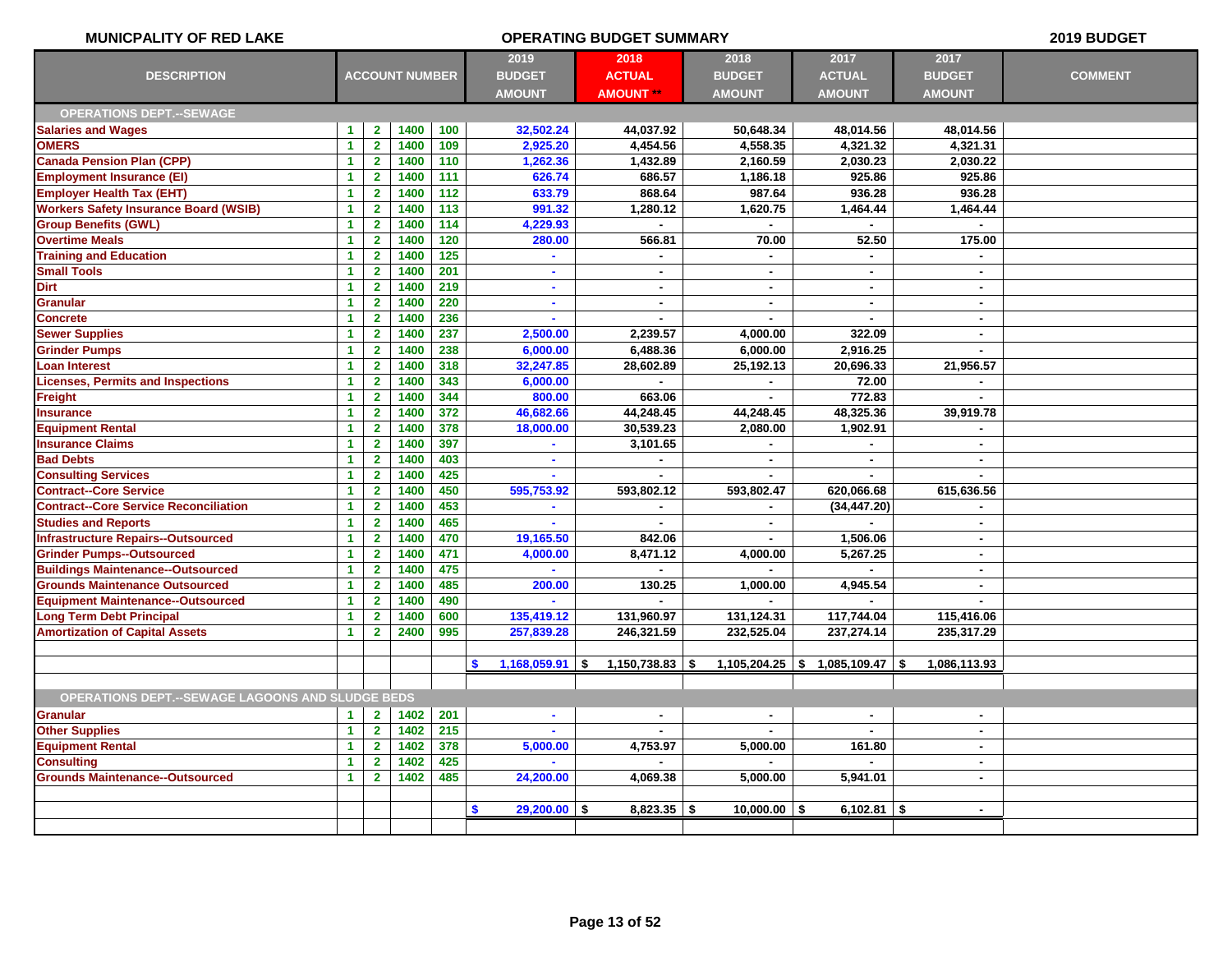| <b>MUNICPALITY OF RED LAKE</b>               | <b>OPERATING BUDGET SUMMARY</b> |                         |                       |     |                                        |                                           |                                        | 2019 BUDGET                            |                                        |                |
|----------------------------------------------|---------------------------------|-------------------------|-----------------------|-----|----------------------------------------|-------------------------------------------|----------------------------------------|----------------------------------------|----------------------------------------|----------------|
| <b>DESCRIPTION</b>                           |                                 |                         | <b>ACCOUNT NUMBER</b> |     | 2019<br><b>BUDGET</b><br><b>AMOUNT</b> | 2018<br><b>ACTUAL</b><br><b>AMOUNT</b> ** | 2018<br><b>BUDGET</b><br><b>AMOUNT</b> | 2017<br><b>ACTUAL</b><br><b>AMOUNT</b> | 2017<br><b>BUDGET</b><br><b>AMOUNT</b> | <b>COMMENT</b> |
| <b>OPERATIONS DEPT.--STORM SEWERS</b>        |                                 |                         |                       |     |                                        |                                           |                                        |                                        |                                        |                |
| <b>Water and Sewage Supplies</b>             | $\mathbf{1}$                    | $\mathbf{2}$            | 1403                  | 237 | $\blacksquare$                         | $\sim$                                    |                                        | 84.37                                  |                                        |                |
| Loan Interest                                | 1                               | $\mathbf{2}$            | 1403                  | 318 |                                        |                                           |                                        |                                        |                                        |                |
| <b>Hydro</b>                                 | $\blacktriangleleft$            | $\mathbf{2}$            | 1403                  | 355 | 1,193.71                               | 1,090.88                                  | 4,136.44                               | 3,020.43                               | 6,047.61                               |                |
| <b>Equipment Rental</b>                      | -1                              | $\overline{2}$          | 1403                  | 378 |                                        | $\blacksquare$                            |                                        |                                        |                                        |                |
| <b>Equipment Repairs--Outsourced</b>         | 1                               | $\mathbf{2}$            | 1403                  | 490 |                                        |                                           |                                        | 607.81                                 |                                        |                |
| <b>Long Term Debt Principal</b>              | 1                               | $\overline{2}$          | 1403                  | 600 | $\blacksquare$                         | ٠                                         |                                        |                                        | $\sim$                                 |                |
| <b>Amortization of Capital Assets</b>        | $\blacktriangleleft$            | $\mathbf{2}$            | 2403                  | 995 | 26,182.21                              | 25,332.76                                 | 23,715.94                              | 24,099.63                              | 21,752.35                              |                |
|                                              |                                 |                         |                       |     |                                        |                                           |                                        |                                        |                                        |                |
|                                              |                                 |                         |                       |     | \$<br>$27,375.92$ \$                   | $26,423.64$ \$                            | $27,852.38$ \$                         | $27,812.24$ \$                         | 27,799.96                              |                |
|                                              |                                 |                         |                       |     |                                        |                                           |                                        |                                        |                                        |                |
| <b>OPERATIONS DEPT.--WATER</b>               |                                 |                         |                       |     |                                        |                                           |                                        |                                        |                                        |                |
| <b>Salaries and Wages</b>                    | -1                              | $\mathbf{2}$            | 1405                  | 100 | 54,184.79                              | 61,321.27                                 | 74,647.18                              | 70,029.62                              | 70,029.62                              |                |
| <b>OMERS</b>                                 | 1                               | $\mathbf{2}$            | 1405                  | 109 | 3,902.86                               | 5,759.12                                  | 4,319.79                               | 6,302.67                               | 3,962.71                               |                |
| <b>Canada Pension Plan (CPP)</b>             | $\blacktriangleleft$            | $\mathbf{2}$            | 1405                  | 110 | 2,319.61                               | 2,217.33                                  | 3,348.54                               | 3,119.97                               | 3,119.97                               |                |
| <b>Employment Insurance (EI)</b>             | 1                               | $\mathbf{2}$            | 1405                  | 111 | 1,103.14                               | 1,072.76                                  | 1,748.24                               | 1,350.38                               | 1,350.37                               |                |
| <b>Employer Health Tax (EHT)</b>             | 1                               | $\mathbf{2}$            | 1405                  | 112 | 1,056.60                               | 1,208.51                                  | 1,455.62                               | 1,365.58                               | 1,365.58                               |                |
| <b>Workers Safety Insurance Board (WSIB)</b> | $\blacktriangleleft$            | $\overline{\mathbf{2}}$ | 1405                  | 113 | 1,657.69                               | 1,837.86                                  | 2,276.74                               | 2,135.90                               | 2,135.90                               |                |
| <b>Group Benefits (GWL)</b>                  | -1                              | $\overline{2}$          | 1405                  | 114 | 7,374.62                               |                                           |                                        |                                        |                                        |                |
| <b>Overtime Meals</b>                        | -1                              | $\mathbf{2}$            | 1405                  | 120 | 350.00                                 | 542.52                                    | 140.00                                 | 155.76                                 |                                        |                |
| <b>Training and Education</b>                | $\blacktriangleleft$            | $\mathbf{2}$            | 1405                  | 125 | $\mathbf{r}$                           | ÷.                                        | 2,500.00                               | $\blacksquare$                         | $\sim$                                 |                |
| <b>Small Tools and Equipment</b>             | -1                              | $\mathbf{2}$            | 1405                  | 201 | 400.00                                 | 481.05                                    | 500.00                                 | 547.94                                 | $\sim$                                 |                |
| <b>Dirt</b>                                  | -1                              | $\mathbf{2}$            | 1405                  | 219 |                                        |                                           |                                        |                                        |                                        |                |
| <b>Granular</b>                              | $\blacktriangleleft$            | $\mathbf{2}$            | 1405                  | 220 | $\blacksquare$                         | ×.                                        | $\blacksquare$                         | $\blacksquare$                         | $\blacksquare$                         |                |
| <b>Greenery</b>                              | 1                               | $\mathbf{2}$            | 1405                  | 226 |                                        |                                           |                                        | 457.92                                 | $\sim$                                 |                |
| <b>Water Supplies</b>                        | 1                               | $\mathbf{2}$            | 1405                  | 237 | 6,000.00                               | 7,028.90                                  | 8,000.00                               | 7,206.14                               |                                        |                |
| <b>Water Meters</b>                          | $\blacktriangleleft$            | $\mathbf{2}$            | 1405                  | 238 | 10,000.00                              | 7,888.91                                  | 4,000.00                               | 4,999.98                               | $\sim$                                 |                |
| Loan Interest                                | 1                               | $\mathbf{2}$            | 1405                  | 318 | 74,049.09                              | 72,352.27                                 | 66,367.35                              | 67,814.41                              | 72,820.34                              |                |
| <b>Licenses, Permits and Inspections</b>     | 1                               | $\mathbf{2}$            | 1405                  | 343 | 33,000.00                              |                                           |                                        |                                        |                                        |                |
| Freight                                      | 1                               | $\overline{2}$          | 1405                  | 344 |                                        | 810.70                                    | $\blacksquare$                         | 791.15                                 | $\mathbf{r}$                           |                |
| <b>Advertising</b>                           | 1                               | $\mathbf{2}$            | 1405                  | 349 |                                        |                                           |                                        |                                        |                                        |                |
| <b>Hydro</b>                                 | 1                               | $\mathbf{2}$            | 1405                  | 355 | 17,621.42                              | 18,876.49                                 | 16,282.67                              | 11,969.41                              | 23,520.21                              |                |
| <b>Insurance</b>                             | 1                               | $\overline{2}$          | 1405                  | 372 | 91,556.02                              | 86,781.94                                 | 86,781.94                              | 94,300.91                              | 79,612.97                              |                |
| <b>Other Financial Expenses</b>              | $\blacktriangleleft$            | $\mathbf{2}$            | 1405                  | 376 |                                        |                                           |                                        |                                        |                                        |                |
| <b>Equipment Rental</b>                      | -1                              | $\mathbf{2}$            | 1405                  | 378 | 4,000.00                               | 6,415.31                                  | 2,500.00                               | 3,022.28                               | $\sim$                                 |                |
| <b>Insurance Claims</b>                      | -1                              | $\mathbf{2}$            | 1405                  | 397 |                                        | 198.01                                    |                                        | 1,265.00                               |                                        |                |
| <b>Contract--Core Service</b>                | 1                               | $\mathbf{2}$            | 1405                  | 450 | 948,161.01                             | 960,193.20                                | 954,055.28                             | 941,993.92                             | 938,359.16                             |                |
| <b>Contract--Core Service Reconciliation</b> | 1                               | $\mathbf{2}$            | 1405                  | 453 |                                        | ۰.                                        | ٠                                      | (51, 670.80)                           |                                        |                |
| <b>Studies and Reports</b>                   | 1                               | $\overline{2}$          | 1405                  | 465 |                                        |                                           |                                        | ٠                                      |                                        |                |
| <b>Infrastructure Repairs--Outsourced</b>    | $\mathbf{1}$                    | $\mathbf{2}$            | 1405                  | 470 | 4,000.00                               | 6,502.62                                  | 1,500.00                               | 8,117.99                               | $\sim$                                 |                |
| <b>Water Meters--Outsourced</b>              | $\blacktriangleleft$            | 2 <sup>1</sup>          | 1405                  | 471 | 1,500.00                               | 1,951.60                                  | 1,500.00                               | 1,695.32                               | 1,100.00                               |                |
| <b>Buildings Maintenance--Outsourced</b>     | 1                               | $\mathbf{2}$            | 1405                  | 475 |                                        | 895.49                                    |                                        |                                        | 5,000.00                               |                |
| <b>Grounds Maintenance Outsourced</b>        | $\blacktriangleleft$            | $\mathbf{2}$            | 1405                  | 485 | $\blacksquare$                         | 615.67                                    | $\blacksquare$                         | 1,104.10                               | $\sim$                                 |                |
| <b>Equipment Maintenance--Outsourced</b>     | $\blacktriangleleft$            | $\mathbf{2}$            | 1405                  | 490 |                                        | 81.41                                     |                                        | 6,222.39                               | $\sim$                                 |                |
| <b>Long Term Debt Principal</b>              | 1                               | $\mathbf{2}$            | 1405                  | 600 | 383,873.30                             | 387,123.12                                | 385,532.73                             | 376,821.16                             | 374,916.93                             |                |
| <b>Amortization of Capital Assets</b>        | $\mathbf{1}$                    | $\mathbf{2}$            | 2405                  | 995 | 588,763.31                             | 584,105.38                                | 579,580.45                             | 581,295.62                             | 579,460.81                             |                |
|                                              |                                 |                         |                       |     |                                        |                                           |                                        |                                        |                                        |                |
|                                              |                                 |                         |                       |     | $2,234,873.47$ \$<br>$\mathbf{s}$      | $2,216,261.44$ \$                         |                                        | $2,197,036.53$ \$ 2,142,414.72 \$      | 2,156,754.57                           |                |
|                                              |                                 |                         |                       |     |                                        |                                           |                                        |                                        |                                        |                |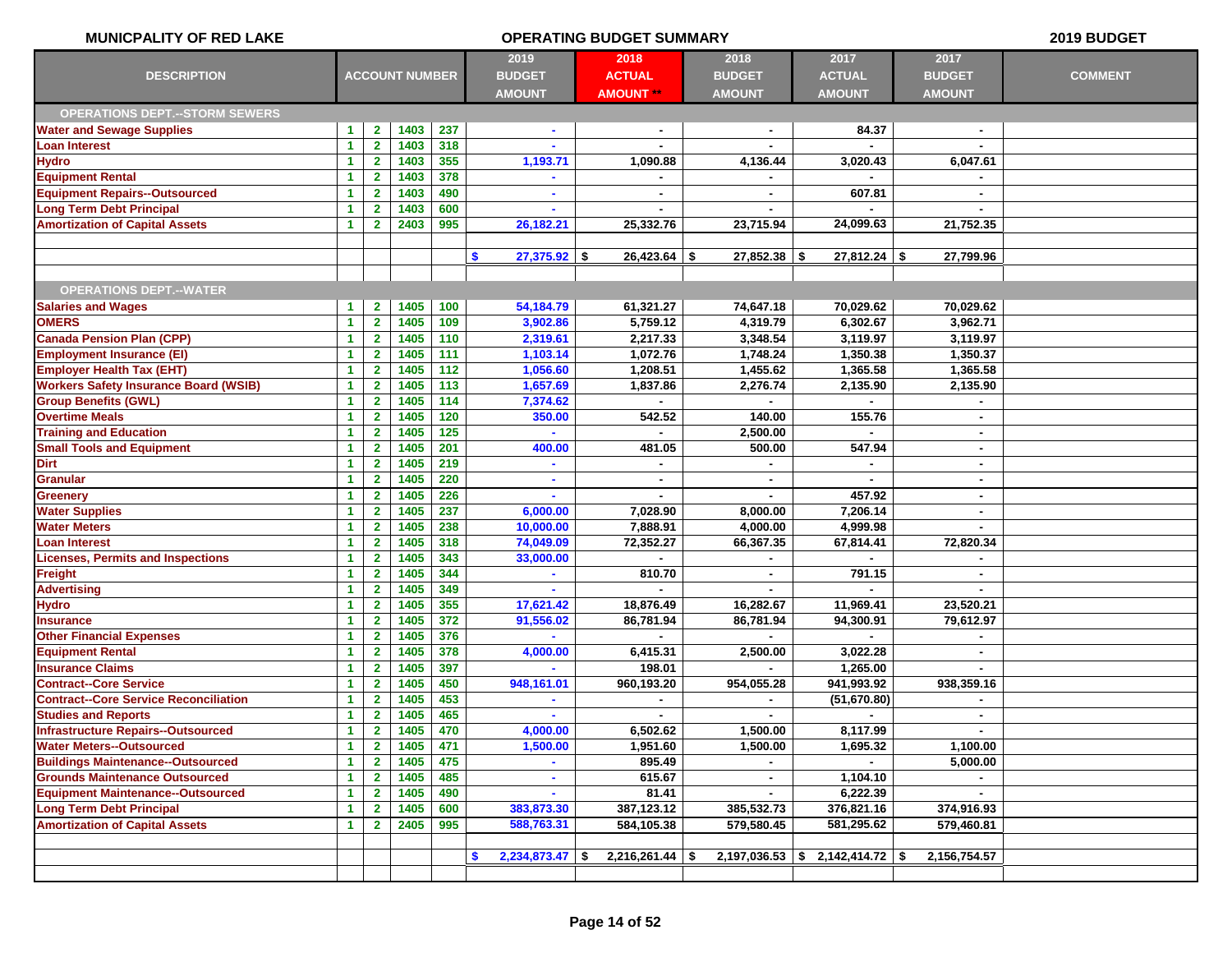| <b>MUNICPALITY OF RED LAKE</b>               |                      |                         |                       | 2019 BUDGET |                       |                  |                 |                 |                |                |
|----------------------------------------------|----------------------|-------------------------|-----------------------|-------------|-----------------------|------------------|-----------------|-----------------|----------------|----------------|
|                                              |                      |                         |                       |             | 2019                  | 2018             | 2018            | 2017            | 2017           |                |
| <b>DESCRIPTION</b>                           |                      |                         | <b>ACCOUNT NUMBER</b> |             | <b>BUDGET</b>         | <b>ACTUAL</b>    | <b>BUDGET</b>   | <b>ACTUAL</b>   | <b>BUDGET</b>  | <b>COMMENT</b> |
|                                              |                      |                         |                       |             | <b>AMOUNT</b>         | <b>AMOUNT **</b> | <b>AMOUNT</b>   | <b>AMOUNT</b>   | <b>AMOUNT</b>  |                |
| <b>OPERATIONS DEPT.--WASTE COLLECTION</b>    |                      |                         |                       |             |                       |                  |                 |                 |                |                |
| <b>Contract--Core Service</b>                | $\blacktriangleleft$ | 2 <sup>7</sup>          | 1410                  | 450         | 160,403.78            | 157,010.97       | 157,258.58      | 154,917.71      | 154,805.84     |                |
| <b>Transfer to Ear Falls</b>                 | $\blacktriangleleft$ | $\overline{2}$          | 1410                  | 451         | 4,200.00              | 3,307.20         | 4,800.00        | 5,163.99        | 5,100.00       |                |
| <b>Ear Falls--Disposal Contract</b>          | $\blacktriangleleft$ | $\overline{2}$          | 1410                  | 452         | 105,093.80            | 107,165.45       | 81,000.00       | 64,839.59       | 19,200.00      |                |
|                                              |                      |                         |                       |             |                       |                  |                 |                 |                |                |
|                                              |                      |                         |                       |             | \$<br>$269,697.58$ \$ | $267,483.62$ \$  | $243,058.58$ \$ | $224,921.29$ \$ | 179,105.84     |                |
|                                              |                      |                         |                       |             |                       |                  |                 |                 |                |                |
| <b>OPERATIONS DEPT.--WASTE TRANSFER SITE</b> |                      |                         |                       |             |                       |                  |                 |                 |                |                |
| <b>Salaries and Wages</b>                    | $\blacktriangleleft$ | $\mathbf{2}$            | 1415                  | 100         | 76,562.36             | 83,909.58        | 75,175.15       | 79,513.61       | 71,087.60      |                |
| <b>OMERS</b>                                 | $\blacktriangleleft$ | $\mathbf{2}$            | 1415                  | 109         | 7,344.89              | 7,096.77         | 6,765.76        | 7,513.54        | 6,812.56       |                |
| <b>Canada Pension Plan (CPP)</b>             | $\blacktriangleleft$ | $\mathbf{2}$            | 1415                  | 110         | 3,286.96              | 3,242.25         | 3,374.67        | 3,354.03        | 2,935.73       |                |
| <b>Employment Insurance (EI)</b>             | $\blacktriangleleft$ | $\overline{2}$          | 1415                  | 111         | 1,505.39              | 1,738.47         | 1,711.15        | 1,358.62        | 1,208.70       |                |
| <b>Employer Health Tax (EHT)</b>             | $\blacktriangleleft$ | $\overline{2}$          | 1415                  | 112         | 1,492.97              | 1,559.30         | 1,465.92        | 1,559.54        | 1,386.21       |                |
| <b>Workers Safety Insurance Board (WSIB)</b> | $\blacktriangleleft$ | $\mathbf{2}$            | 1415                  | 113         | 2,411.71              | 2,576.96         | 2,405.60        | 2,439.28        | 2,168.17       |                |
| <b>Group Benefits (GWL)</b>                  | $\blacktriangleleft$ | $\overline{2}$          | 1415                  | 114         | 11,758.50             | 10,601.53        | 15,242.13       | 10,317.31       | 7,443.28       |                |
| <b>Boot and Cleaning Allowance</b>           | $\blacktriangleleft$ | $\overline{2}$          | 1415                  | 115         | 600.00                | 558.52           | 600.00          | 500.00          | 500.00         |                |
| <b>Overtime Meals</b>                        | $\blacktriangleleft$ | $\overline{2}$          | 1415                  | 120         | ×.                    | 17.50            | $\mathbf{r}$    |                 | 52.50          |                |
| <b>Training and Education</b>                | $\mathbf{1}$         | $\overline{2}$          | 1415                  | 125         | ×.                    | $\mathbf{r}$     | $\mathbf{r}$    | 413.52          | $\sim$         |                |
| <b>Small Tools and Equipment</b>             | $\blacktriangleleft$ | $\overline{2}$          | 1415                  | 201         | 500.00                | (143.43)         | 500.00          | 891.17          | 1,300.00       |                |
| <b>Cleaning Supplies</b>                     | $\blacktriangleleft$ | $\mathbf{2}$            | 1415                  | 203         | 600.00                | 346.12           | 450.00          | 178.28          | 700.00         |                |
| <b>Shop Supplies</b>                         | $\blacktriangleleft$ | $\overline{\mathbf{2}}$ | 1415                  | 204         | $\mathbf{r}$          | $\blacksquare$   | $\sim$          | $\sim$          | $\sim$         |                |
| <b>Heavy Equipment Parts and Supplies</b>    | $\blacktriangleleft$ | $\overline{2}$          | 1415                  | 205         | $\sim$                | $\blacksquare$   | $\blacksquare$  | 994.20          | $\sim$         |                |
| <b>Building Repair Supplies</b>              | $\blacktriangleleft$ | $\overline{2}$          | 1415                  | 207         |                       | 149.07           | $\blacksquare$  | 25.30           | $\blacksquare$ |                |
| <b>Office Supplies</b>                       | $\blacktriangleleft$ | $\overline{2}$          | 1415                  | 209         | 300.00                | 107.05           | 50.00           | 48.77           | 200.00         |                |
| <b>Health and Safety Supplies</b>            | $\blacktriangleleft$ | $\overline{2}$          | 1415                  | 212         | $\mathbf{r}$          | 93.58            | 90.00           | 214.01          | 90.00          |                |
| <b>Other Supplies</b>                        | $\blacktriangleleft$ | $\overline{2}$          | 1415                  | 215         | $\sim$                | $\blacksquare$   | $\sim$          | $\sim$          | $\sim$         |                |
| <b>Supplies for Resale</b>                   | 1                    | $\mathbf{2}$            | 1415                  | 216         | $\blacksquare$        | $\blacksquare$   | $\mathbf{r}$    | 6,221.61        | $\sim$         |                |
| <b>Computer Supplies and Repairs</b>         | $\mathbf{1}$         | $\mathbf{2}$            | 1415                  | 229         | $\sim$                | ۰                |                 |                 |                | To 1125-178    |
| <b>Loan Interest</b>                         | 1                    | $\mathbf{2}$            | 1415                  | 318         | 59,200.85             | 36,202.73        | 29,148.46       | 11,382.61       | 8,181.87       |                |
| <b>Travel Meals</b>                          | $\blacktriangleleft$ | $\mathbf{2}$            | 1415                  | 333         | $\sim$                | $\blacksquare$   | $\blacksquare$  | 225.00          | $\sim$         |                |
| <b>Accommodations</b>                        | $\blacktriangleleft$ | $\overline{2}$          | 1415                  | 336         | $\blacksquare$        | 235.74           | $\blacksquare$  |                 | $\blacksquare$ |                |
| <b>Airfares and Taxi</b>                     | $\blacktriangleleft$ | $\overline{2}$          | 1415                  | 338         |                       |                  |                 | 1,356.71        |                |                |
| <b>Licenses, Permits and Inspections</b>     | 1                    | $\overline{2}$          | 1415                  | 343         | 2,400.00              | 186.52           | 6,700.00        | 4,700.00        | 6,700.00       |                |
| Freight                                      | -1                   | $\overline{2}$          | 1415                  | 344         |                       | 66.92            | 100.00          |                 | 100.00         |                |
| <b>Cell Phones</b>                           | 1                    | $\overline{2}$          | 1415                  | 347         | 427.39                | $\blacksquare$   | $\blacksquare$  | $\sim$          | $\sim$         |                |
| <b>Hydro</b>                                 | 1                    | $\mathbf{2}$            | 1415                  | 355         | 7,000.00              |                  |                 |                 |                |                |
| <b>Heating Fuel</b>                          | 1                    | $\overline{\mathbf{2}}$ | 1415                  | 365         |                       | 1,260.04         | 850.00          | 687.75          | 875.00         |                |
| <b>Automotive Fuel and Oil</b>               | 1                    | $\overline{\mathbf{2}}$ | 1415                  | 370         | 4,000.00              | 4,155.80         | 8,394.00        | 6,917.07        | 14,808.60      |                |
| <b>Insurance</b>                             | $\blacktriangleleft$ | $\overline{2}$          | 1415                  | 372         | 3,206.55              | 3,039.35         | 3,039.35        | 3,332.08        | 2,817.56       |                |
| <b>Other Financial Expenses</b>              | 1                    | $\overline{2}$          | 1415                  | 376         | 700.00                | 440.46           |                 | 675.92          |                |                |
| <b>Equipment Rentals</b>                     | $\mathbf{1}$         | $\mathbf{2}$            | 1415                  | 378         |                       | 154.07           | $\blacksquare$  | 559.68          |                |                |
| <b>Post Closure</b>                          | $\mathbf{1}$         | $\mathbf{2}$            | 1415                  | 399         |                       | ä,               | $\blacksquare$  | 313,198.12      | 40,422.00      |                |
| <b>Consulting Services</b>                   | $\mathbf{1}$         | $\overline{2}$          | 1415                  | 425         |                       |                  |                 |                 |                |                |
| <b>Studies and Reports</b>                   | 1                    | $\mathbf{2}$            | 1415                  | 465         | 46,000.00             | 52,644.06        | 44,000.00       | 35,585.34       | 58,100.00      |                |
| <b>Buildings Maintenance--Outsourced</b>     | $\blacktriangleleft$ | $\overline{2}$          | 1415                  | 475         |                       |                  |                 |                 |                |                |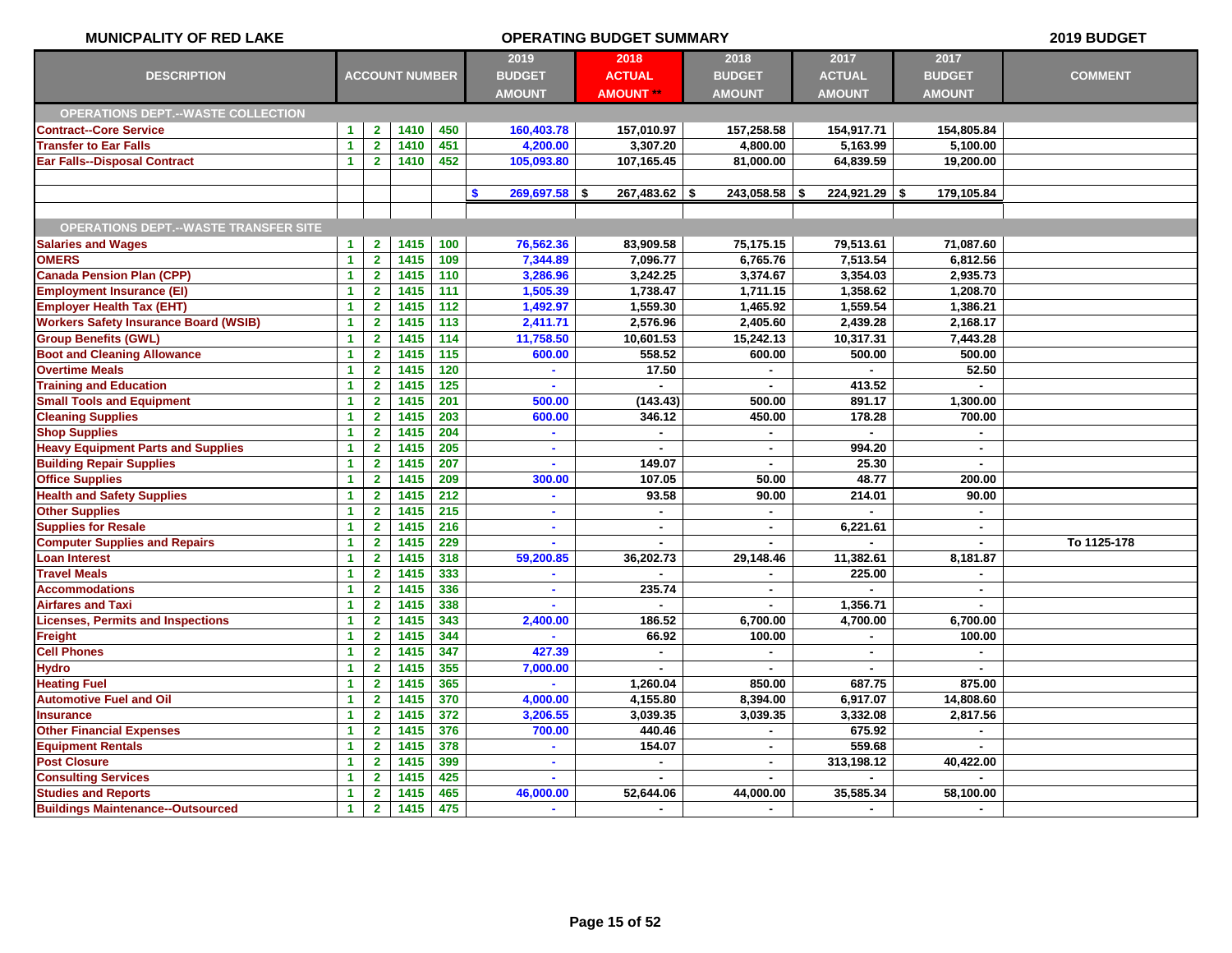| <b>MUNICPALITY OF RED LAKE</b>               |                      |                         | <b>2019 BUDGET</b>    |       |                                   |                          |                   |                  |                      |                |
|----------------------------------------------|----------------------|-------------------------|-----------------------|-------|-----------------------------------|--------------------------|-------------------|------------------|----------------------|----------------|
|                                              |                      |                         |                       |       | 2019                              | 2018                     | 2018              | 2017             | 2017                 |                |
| <b>DESCRIPTION</b>                           |                      |                         | <b>ACCOUNT NUMBER</b> |       | <b>BUDGET</b>                     | <b>ACTUAL</b>            | <b>BUDGET</b>     | <b>ACTUAL</b>    | <b>BUDGET</b>        | <b>COMMENT</b> |
|                                              |                      |                         |                       |       | <b>AMOUNT</b>                     | <b>AMOUNT **</b>         | <b>AMOUNT</b>     | <b>AMOUNT</b>    | <b>AMOUNT</b>        |                |
| <b>OPERATIONS DEPT.--WASTE TRANSFER SITE</b> |                      |                         |                       |       |                                   |                          |                   |                  |                      |                |
| <b>Grounds Maintenance--Outsourced</b>       | $\mathbf{1}$         | $\mathbf{2}$            | 1415                  | 485   | 20,000.00                         | 37,454.73                |                   | 337,892.33       | 15,000.00            |                |
| <b>Equipment Maintenance--Outsourced</b>     | $\blacktriangleleft$ | $\overline{2}$          | 1415                  | 490   | 21,000.00                         | 3,947.57                 | 4,000.00          | 8,146.53         | 9,000.00             |                |
| <b>Post Closure</b>                          | $\blacktriangleleft$ | $\overline{2}$          | 1415                  | 599   |                                   |                          |                   | (313, 198.12)    | (40, 422.00)         |                |
| <b>Long Term Debt Principal</b>              | $\blacktriangleleft$ | $\mathbf{2}$            | 1415                  | 600   | 121,040.22                        | 95,521.26                | 91,825.08         | 50,521.48        | 41,596.16            |                |
| <b>Amortization of Capital Assets</b>        | $\blacktriangleleft$ | $\overline{2}$          | 2415                  | 995   | 115,508.94                        | 105,542.83               | 89,230.43         | 92,082.82        | 88,715.12            |                |
|                                              |                      |                         |                       |       |                                   |                          |                   |                  |                      |                |
|                                              |                      |                         |                       |       | \$.<br>$506,846.74$ \$            | $452,705.35$ \$          | 385,117.70 \$     | $669,608.11$ \$  | 341,779.06           |                |
| <b>OPERATIONS DEPT.--RECYCLING</b>           |                      |                         |                       |       |                                   |                          |                   |                  |                      |                |
| <b>Salaries and Wages</b>                    | $\blacktriangleleft$ | $\mathbf{2}$            | 1420                  | 100   | 96,230.40                         | 100,979.63               | 94,348.80         | 36,775.77        | 49,857.60            |                |
| <b>OMERS</b>                                 | $\blacktriangleleft$ | $\overline{2}$          | 1420                  | 109   | 8,660.74                          | 9,164.61                 | 8,491.39          | 3,243.92         | 4.487.18             |                |
| <b>Canada Pension Plan (CPP)</b>             | $\blacktriangleleft$ | $\overline{2}$          | 1420                  | 110   | 4,550.75                          | 5,040.92                 | 4,323.77          | 1,697.40         | 2,294.70             |                |
| <b>Employment Insurance (EI)</b>             | $\blacktriangleleft$ | $\overline{2}$          | 1420                  | 111   | 2,182.51                          | 2,192.42                 | 2,209.65          | 709.12           | 961.40               |                |
| <b>Employer Health Tax (EHT)</b>             | $\blacktriangleleft$ | $\overline{2}$          | 1420                  | 112   | 1,876.49                          | 1,979.59                 | 1,839.80          | 725.51           | 972.22               |                |
| <b>Workers Safety Insurance Board (WSIB)</b> | $\blacktriangleleft$ | $\overline{2}$          | 1420                  | 113   | 3,031.26                          | 3,248.65                 | 3,019.16          | 1,134.81         | 1,520.66             |                |
| <b>Group Benefits (GWL)</b>                  | $\blacktriangleleft$ | $\overline{2}$          | 1420                  | 114   | 14,402.42                         | 9,662.62                 | 9,598.69          | 6,502.57         | 4,600.46             |                |
| <b>Boot and Cleaning Allowance</b>           | $\blacktriangleleft$ | $\overline{2}$          | 1420                  | 115   | 1,200.00                          | 575.00                   | 1,200.00          | 500.00           | 500.00               |                |
| <b>Over Time Meals</b>                       | $\blacktriangleleft$ | $\overline{2}$          | 1420                  | 120   |                                   |                          |                   |                  | $\sim$               |                |
| <b>Training and Education</b>                | $\blacktriangleleft$ | $\overline{2}$          | 1420                  | $125$ | 400.00                            | $\blacksquare$           |                   | $\blacksquare$   | $\sim$               |                |
| <b>Shop Supplies</b>                         | $\blacktriangleleft$ | $\mathbf{2}$            | 1420                  | 204   |                                   | $\blacksquare$           | $\sim$            | $\sim$           | 100.00               |                |
| <b>Signs and Accessories</b>                 | $\blacktriangleleft$ | $\overline{2}$          | 1420                  | 211   |                                   | $\blacksquare$           | $\sim$            | $\sim$           | $\mathbf{r}$         |                |
| <b>Health and Safety Supplies</b>            | $\blacktriangleleft$ | $\overline{2}$          | 1420                  | 212   | 300.00                            | $\overline{a}$           | $\blacksquare$    | $\mathbf{r}$     | 90.00                |                |
| <b>Loan Interest</b>                         | $\blacktriangleleft$ | $\overline{2}$          | 1420                  | 318   | 16,918.93                         | 17,219.16                | 15,364.92         | 29,795.98        | 16,082.88            |                |
| <b>Subscriptions and Memberships</b>         | $\blacktriangleleft$ | $\overline{2}$          | 1420                  | 325   |                                   |                          |                   |                  |                      |                |
| <b>Travel--Meals</b>                         | $\blacktriangleleft$ | $\overline{2}$          | 1420                  | 333   |                                   | $\blacksquare$           |                   | 447.72           | $\sim$               |                |
| <b>Travel--Accommodations</b>                | $\blacktriangleleft$ | $\mathbf{2}$            | 1420                  | 336   | $\mathbf{r}$                      | $\blacksquare$           | $\blacksquare$    | 1,352.23         | $\sim$               |                |
| <b>Travel--Fuel and Mileage</b>              | $\blacktriangleleft$ | $\overline{\mathbf{2}}$ | 1420                  | 337   |                                   |                          |                   | 344.84           |                      |                |
| Freight--Recycling--Residential              | $\blacktriangleleft$ | $\mathbf{2}$            | 1420                  | 341   | 100,995.38                        | 96,430.33                | 72,078.55         | 91,238.06        | 70,954.31            |                |
| Freight--Recycling--Commercial               | $\blacktriangleleft$ | $\mathbf{2}$            | 1420                  | 342   | 67,330.25                         | 75,342.10                | 48,052.37         | 57,506.57        | 47,302.88            |                |
| <b>Licenses, Permits and Inspections</b>     | $\blacktriangleleft$ | $\overline{2}$          | 1420                  | 343   | 2,000.00                          | 1,940.74                 | 1,250.00          | 1,160.81         | 700.00               |                |
| Freight                                      | $\blacktriangleleft$ | $\overline{2}$          | 1420                  | 344   |                                   | 22.06                    | 2,000.00          | 177.00           | 2,000.00             |                |
| <b>Automotive Fuel and Oil</b>               | $\blacktriangleleft$ | $\overline{2}$          | 1420                  | 370   | 19,000.00                         | 21,531.09                | 18,047.10         | 13,717.53        | 16,757.10            |                |
| <b>Meals--Recycling Trips</b>                | $\blacktriangleleft$ | $\mathbf{2}$            | 1420                  | 371   | 2,000.00                          | 2,035.22                 | 4,800.00          | 1,320.12         | 1,600.00             |                |
| <b>Accommodations--Recycling Trips</b>       | $\blacktriangleleft$ | $\mathbf{2}$            | 1420                  | 374   |                                   | 921.02                   |                   | 1,859.40         | 3,200.00             |                |
| <b>Other Financial Expenses</b>              | $\blacktriangleleft$ | $\mathbf{2}$            | 1420                  | 376   |                                   |                          |                   | 218.32           |                      |                |
| <b>Buildings Maintenance--Outsourced</b>     | $\blacktriangleleft$ | $\overline{2}$          | 1420                  | 475   |                                   | $\blacksquare$           | $\sim$            | 345.98           | $\sim$               |                |
| <b>Equipment Maintenance--Outsourced</b>     | $\blacktriangleleft$ | $\overline{\mathbf{2}}$ | 1420                  | 490   |                                   |                          |                   |                  |                      |                |
| <b>Long Term Debt Principal</b>              | $\blacktriangleleft$ | $\overline{2}$          | 1420                  | 600   | 59,340.07                         | 65,611.29                | 43,533.68         | 85,585.42        | 42,682.83            |                |
|                                              |                      |                         |                       |       |                                   |                          |                   |                  |                      |                |
|                                              |                      |                         |                       |       | s.<br>$400,419.19$ \$             | 413,896.45 $\frac{1}{3}$ | $330,157.88$ \$   | $336,359.08$ \\$ | 266,664.22           |                |
|                                              |                      |                         |                       |       |                                   |                          |                   |                  |                      |                |
| <b>TOTAL MUNICIPAL SERVICES BUDGET</b>       |                      |                         |                       |       | $4,636,472.81$ \$<br>$\mathbf{s}$ | $4,536,332.68$ \$        | $4,298,427.32$ \$ | 4,492,327.72     | 4,058,217.58<br>∣\$. |                |
|                                              |                      |                         |                       |       |                                   |                          |                   |                  |                      |                |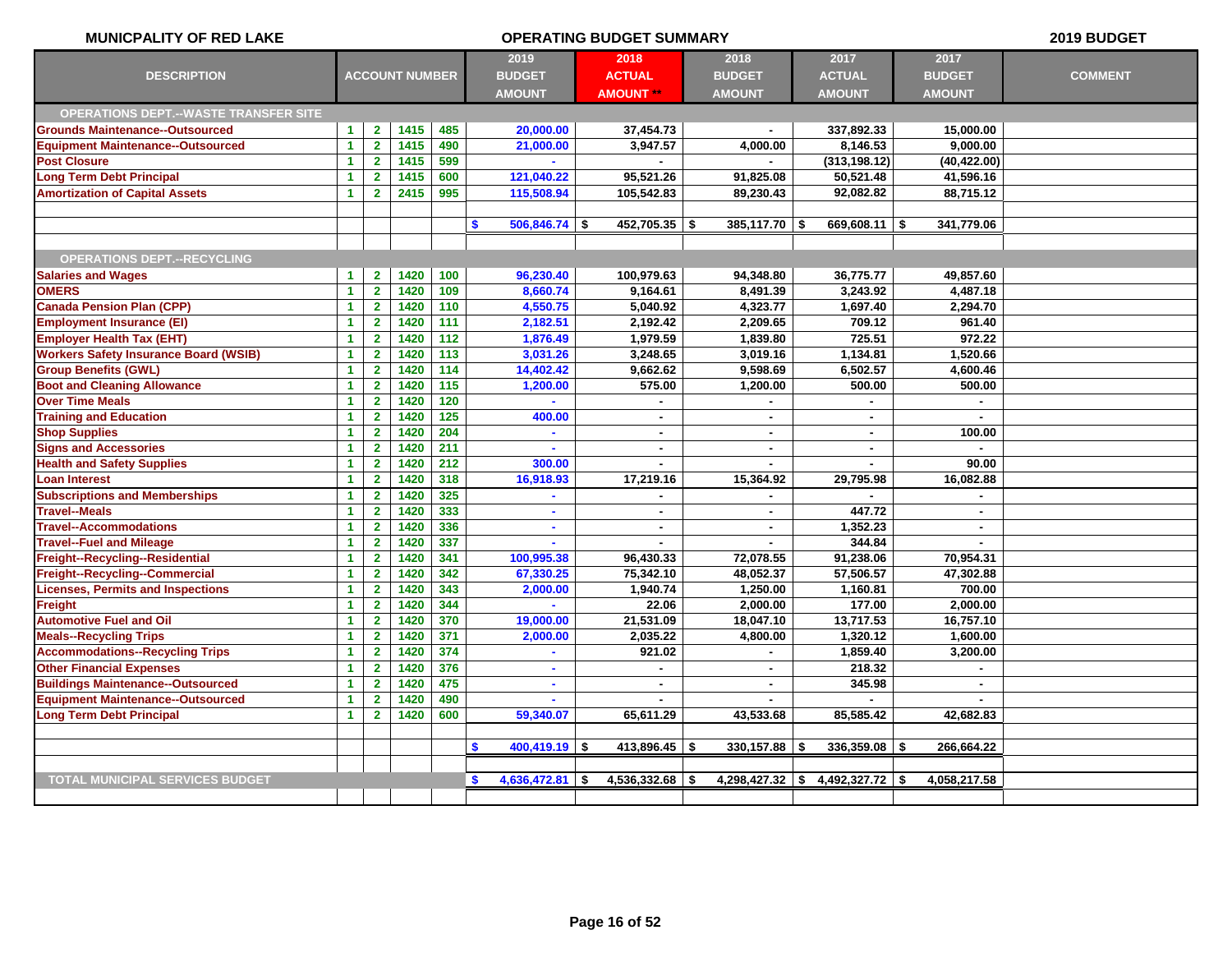| <b>MUNICPALITY OF RED LAKE</b>               |    |                         |                       |     |                      | <b>OPERATING BUDGET SUMMARY</b> |                |                |                | 2019 BUDGET    |
|----------------------------------------------|----|-------------------------|-----------------------|-----|----------------------|---------------------------------|----------------|----------------|----------------|----------------|
|                                              |    |                         |                       |     | 2019                 | 2018                            | 2018           | 2017           | 2017           |                |
| <b>DESCRIPTION</b>                           |    |                         | <b>ACCOUNT NUMBER</b> |     | <b>BUDGET</b>        | <b>ACTUAL</b>                   | <b>BUDGET</b>  | <b>ACTUAL</b>  | <b>BUDGET</b>  | <b>COMMENT</b> |
|                                              |    |                         |                       |     | <b>AMOUNT</b>        | <b>AMOUNT **</b>                | <b>AMOUNT</b>  | <b>AMOUNT</b>  | <b>AMOUNT</b>  |                |
| <b>HEALTH CARE COMMITTEE</b>                 |    |                         |                       |     |                      |                                 |                |                |                |                |
| <b>Salaries and Wages</b>                    | -1 | $\mathbf{2}$            | 1502                  | 100 | ۰                    | 12,881.93                       | 2,956.31       | 11,555.81      | 11,536.80      |                |
| <b>OMERS</b>                                 |    |                         | 1502                  | 109 |                      |                                 | 266.07         |                | 1,038.31       |                |
| <b>Canada Pension Plan (CPP)</b>             |    | $\overline{\mathbf{2}}$ | 1502                  | 110 | $\blacksquare$       | $\blacksquare$                  | $\blacksquare$ | $\blacksquare$ | 397.82         |                |
| <b>Employment Insurance (EI)</b>             |    |                         | 1502                  | 111 |                      | $\blacksquare$                  | 69.24          | ٠.             | 222.46         |                |
| <b>Employer Health Tax (EHT)</b>             |    |                         | 1502                  | 112 |                      | ٠                               | 57.65          | ٠              | 224.97         |                |
| <b>Workers Safety Insurance Board (WSIB)</b> |    | $\overline{\mathbf{2}}$ | 1502                  | 113 | $\blacksquare$       | $\blacksquare$                  | 94.60          | $\blacksquare$ | 351.87         |                |
| <b>Group Benefits (GWL)</b>                  |    |                         | 1502                  | 114 |                      | ۰                               |                |                |                |                |
| <b>Meeting Meals</b>                         |    |                         | 1502                  | 339 |                      | ۰                               |                | 100.34         | $\blacksquare$ |                |
| <b>Licenses, Permits and Inspections</b>     |    |                         | 1502                  | 343 | 120.00               | 124.34                          | 120.00         | 95.66          | 120.00         |                |
| <b>Cellular Telephones</b>                   |    | $\overline{\mathbf{2}}$ | 1502                  | 347 |                      | ۰                               |                | ٠              |                |                |
| <b>Automotive Fuel and Oil</b>               |    | $\overline{2}$          | 1502                  | 370 |                      | $\blacksquare$                  |                | $\blacksquare$ |                |                |
| <b>Insurance</b>                             |    |                         | 1502                  | 372 | 1,426.07             | 1,453.61                        | 1,453.61       | 905.60         | 1,793.03       |                |
| <b>Equipment Rentals</b>                     |    | $\overline{\mathbf{2}}$ | 1502                  | 378 |                      | $\blacksquare$                  |                |                |                |                |
| <b>Donation</b>                              |    |                         | 1502                  | 395 | 220.00               | 10,000.00                       | 10,000.00      | 10,000.00      | 10,000.00      |                |
| <b>Insurance Deductible</b>                  |    |                         | 1502                  | 397 |                      | 1,000.00                        |                | ۰              |                |                |
|                                              |    |                         |                       |     |                      |                                 |                |                |                |                |
|                                              |    |                         |                       |     | $1,766.07$ \$<br>-\$ | $25,459.88$ \\$                 | $15,017.48$ \$ | $22,657.41$ \$ | 25,685.26      |                |
|                                              |    |                         |                       |     |                      |                                 |                |                |                |                |
| <b>TOTAL HEALTH PROGRAMS</b>                 |    |                         |                       |     | $1,766.07$ \$<br>S.  | $25,459.88$ \\$                 | $15,017.48$ \$ | $22,657.41$ \$ | 25,685.26      |                |
|                                              |    |                         |                       |     |                      |                                 |                |                |                |                |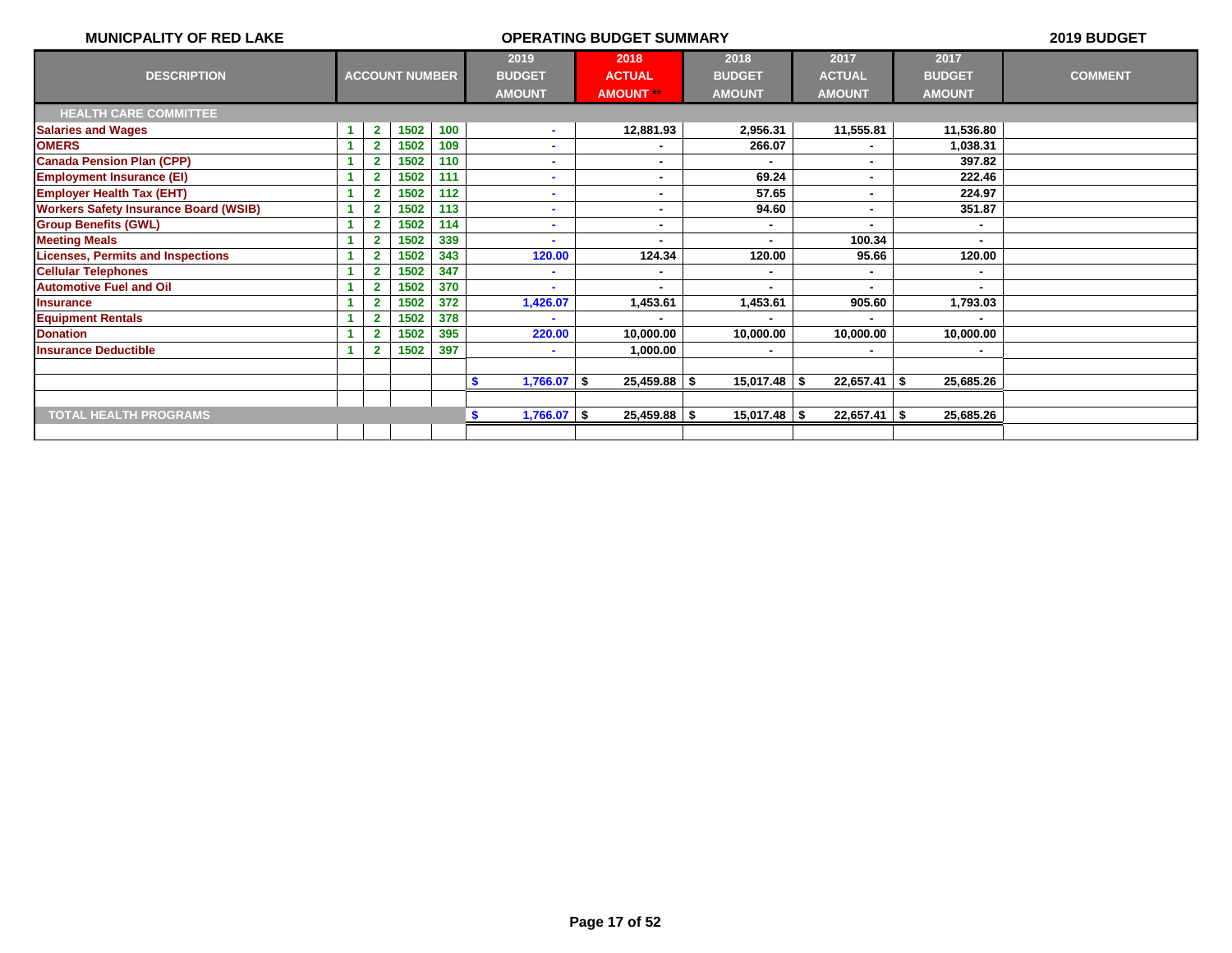| <b>MUNICPALITY OF RED LAKE</b>               | <b>OPERATING BUDGET SUMMARY</b> |                |                       |     |                                        |                                        |                                        |                                        |                                        | 2019 BUDGET    |
|----------------------------------------------|---------------------------------|----------------|-----------------------|-----|----------------------------------------|----------------------------------------|----------------------------------------|----------------------------------------|----------------------------------------|----------------|
| <b>DESCRIPTION</b>                           |                                 |                | <b>ACCOUNT NUMBER</b> |     | 2019<br><b>BUDGET</b><br><b>AMOUNT</b> | 2018<br><b>ACTUAL</b><br><b>AMOUNT</b> | 2018<br><b>BUDGET</b><br><b>AMOUNT</b> | 2017<br><b>ACTUAL</b><br><b>AMOUNT</b> | 2017<br><b>BUDGET</b><br><b>AMOUNT</b> | <b>COMMENT</b> |
| <b>PUBLIC HEALTH SERVICES</b>                |                                 |                |                       |     |                                        |                                        |                                        |                                        |                                        |                |
| <b>Requisitions</b>                          | $\blacktriangleleft$            | $\overline{2}$ | 1500                  | 375 | 173,040.07                             | 184,668.11                             | 184,668.11                             | 184,668.12                             | 184,668.11                             |                |
|                                              |                                 |                |                       |     |                                        |                                        |                                        |                                        |                                        |                |
|                                              |                                 |                |                       |     | 173,040.07                             | 184,668.11                             | 184,668.11                             | 184,668.12                             | 184,668.11                             |                |
| <b>AMBULANCE SERVICES</b>                    |                                 |                |                       |     |                                        |                                        |                                        |                                        |                                        |                |
| <b>Requisitions</b>                          | $\blacktriangleleft$            | $\mathbf{2}$   | 1505                  | 375 | 419,756.00                             | 415,425.04                             | 415,425.00                             | 364,656.96                             | 364,657.00                             |                |
|                                              |                                 |                |                       |     |                                        |                                        |                                        |                                        |                                        |                |
|                                              |                                 |                |                       |     | 419,756.00                             | 415,425.04                             | 415,425.00                             | 364,656.96                             | 364,657.00                             |                |
|                                              |                                 |                |                       |     |                                        |                                        |                                        |                                        |                                        |                |
| <b>HOMELESS SHELTER</b>                      |                                 |                |                       |     |                                        |                                        |                                        |                                        |                                        |                |
| <b>Requisitions</b>                          | $\blacktriangleleft$            | $\overline{2}$ | 1510                  | 375 | $\sim$                                 | $\blacksquare$                         | $\blacksquare$                         | $\blacksquare$                         | $\sim$                                 |                |
|                                              |                                 |                |                       |     | $\sim$                                 | $\sim$                                 | $\blacksquare$                         | $\sim$                                 | $\sim$                                 |                |
|                                              |                                 |                |                       |     |                                        |                                        |                                        |                                        |                                        |                |
| <b>CLINIC</b>                                |                                 |                |                       |     |                                        |                                        |                                        |                                        |                                        |                |
| <b>Requisitions</b>                          | $\blacktriangleleft$            | $\overline{2}$ | 1515                  | 375 | $\sim$                                 | $\blacksquare$                         | $\blacksquare$                         | $\blacksquare$                         | $\blacksquare$                         |                |
|                                              |                                 |                |                       |     |                                        |                                        |                                        |                                        |                                        |                |
|                                              |                                 |                |                       |     |                                        | $\overline{\phantom{a}}$               |                                        | ٠                                      | ٠                                      |                |
|                                              |                                 |                |                       |     |                                        |                                        |                                        |                                        |                                        |                |
| <b>SOCIAL HOUSING</b><br><b>Requisitions</b> | $\blacktriangleleft$            | $\overline{2}$ | 1590                  | 375 | 421,992.00                             | 408,502.00                             | 408,502.00                             | 428,952.00                             | 428,952.00                             |                |
|                                              |                                 |                |                       |     |                                        |                                        |                                        |                                        |                                        |                |
|                                              |                                 |                |                       |     | 421,992.00                             | 408,502.00                             | 408,502.00                             | 428,952.00                             | 428,952.00                             |                |
|                                              |                                 |                |                       |     |                                        |                                        |                                        |                                        |                                        |                |
| <b>ONTARIO WORKS--GENERAL ASSISTANCE</b>     |                                 |                |                       |     |                                        |                                        |                                        |                                        |                                        |                |
| <b>Requisitions</b>                          | $\blacktriangleleft$            | $\mathbf{2}$   | 1600                  | 375 | 82,538.00                              | 86,246.00                              | 86,243.00                              | 91,995.00                              | 91,995.00                              |                |
|                                              |                                 |                |                       |     |                                        |                                        |                                        |                                        |                                        |                |
|                                              |                                 |                |                       |     | 82,538.00                              | 86,246.00                              | 86,243.00                              | 91,995.00                              | 91,995.00                              |                |
|                                              |                                 |                |                       |     |                                        |                                        |                                        |                                        |                                        |                |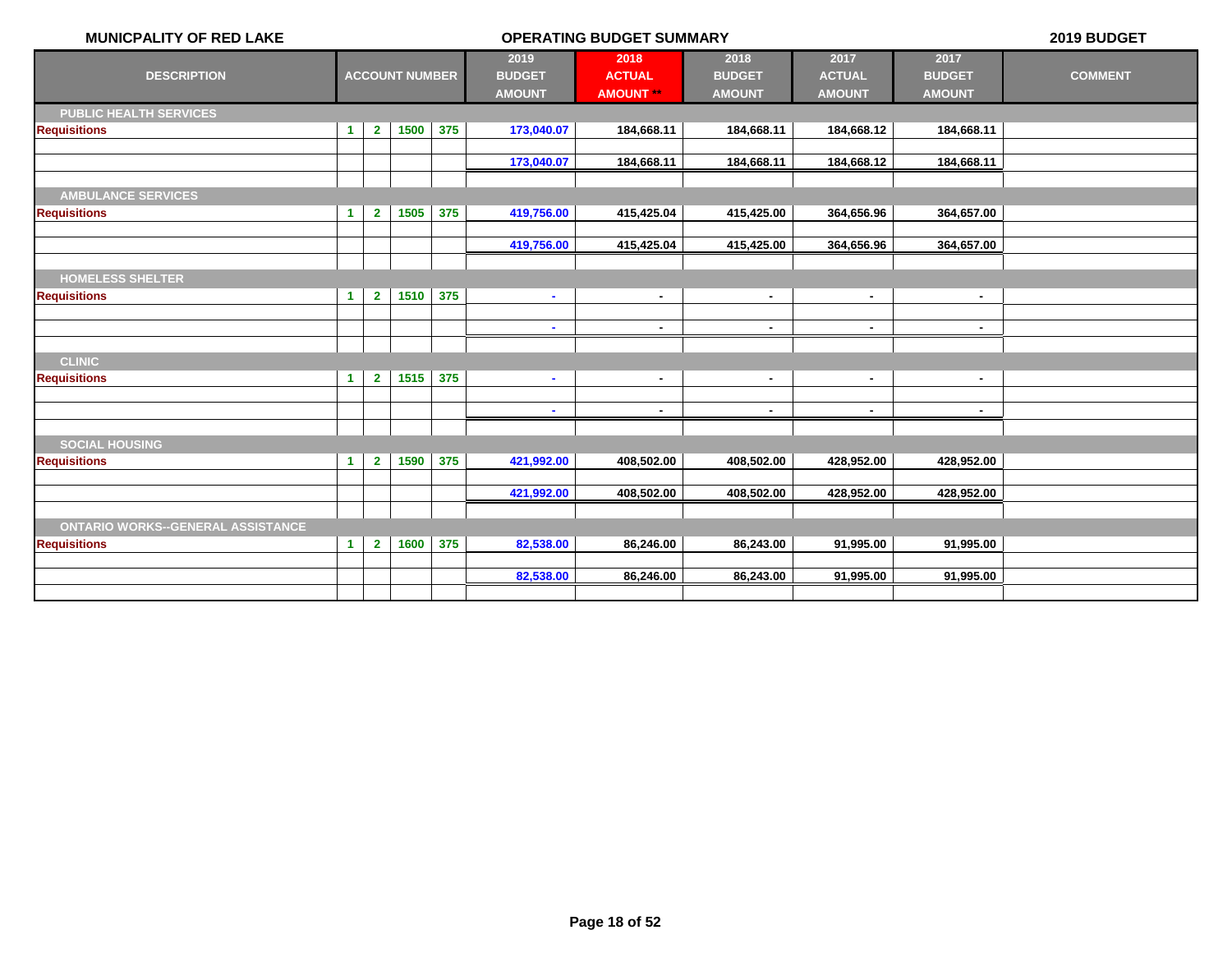| <b>MUNICPALITY OF RED LAKE</b>      | <b>OPERATING BUDGET SUMMARY</b> |                |                       |     |                       |  |                       |  |                       |  | 2019 BUDGET           |                       |                |
|-------------------------------------|---------------------------------|----------------|-----------------------|-----|-----------------------|--|-----------------------|--|-----------------------|--|-----------------------|-----------------------|----------------|
| <b>DESCRIPTION</b>                  |                                 |                | <b>ACCOUNT NUMBER</b> |     | 2019<br><b>BUDGET</b> |  | 2018<br><b>ACTUAL</b> |  | 2018<br><b>BUDGET</b> |  | 2017<br><b>ACTUAL</b> | 2017<br><b>BUDGET</b> | <b>COMMENT</b> |
|                                     |                                 |                |                       |     | <b>AMOUNT</b>         |  | <b>AMOUNT</b>         |  | <b>AMOUNT</b>         |  | <b>AMOUNT</b>         | <b>AMOUNT</b>         |                |
| <b>ASSISTANCE TO AGED PERSONS</b>   |                                 |                |                       |     |                       |  |                       |  |                       |  |                       |                       |                |
| <b>Requisitions</b>                 | $\blacktriangleleft$            | $\mathbf{2}$   | 1605                  | 375 | 532,969.38            |  | 530,494.64            |  | 522,519.00            |  | 497,636.87            | 497,636.87            |                |
|                                     |                                 |                |                       |     |                       |  |                       |  |                       |  |                       |                       |                |
|                                     |                                 |                |                       |     | 532,969.38            |  | 530,494.64            |  | 522,519.00            |  | 497,636.87            | 497,636.87            |                |
|                                     |                                 |                |                       |     |                       |  |                       |  |                       |  |                       |                       |                |
| <b>CHILD CARE ASSISTANCE</b>        |                                 |                |                       |     |                       |  |                       |  |                       |  |                       |                       |                |
| <b>Requisitions</b>                 | $\blacktriangleleft$            | $\overline{2}$ | 1608                  | 375 | 45,167.00             |  | 45,461.00             |  | 45,440.00             |  | 44,700.00             | 44,700.00             |                |
|                                     |                                 |                |                       |     |                       |  |                       |  |                       |  |                       |                       |                |
|                                     |                                 |                |                       |     | 45,167.00             |  | 45,461.00             |  | 45,440.00             |  | 44,700.00             | 44,700.00             |                |
|                                     |                                 |                |                       |     |                       |  |                       |  |                       |  |                       |                       |                |
|                                     |                                 |                |                       |     |                       |  |                       |  |                       |  |                       |                       |                |
| <b>TOTAL SOCIAL PROGRAMS BUDGET</b> |                                 |                |                       |     | $1,675,462.45$ \$     |  | 1,670,796.79 S        |  | 1,662,797.11   \$     |  | 1,612,608.95 \$       | 1,612,608.98          |                |
|                                     |                                 |                |                       |     |                       |  |                       |  |                       |  |                       |                       |                |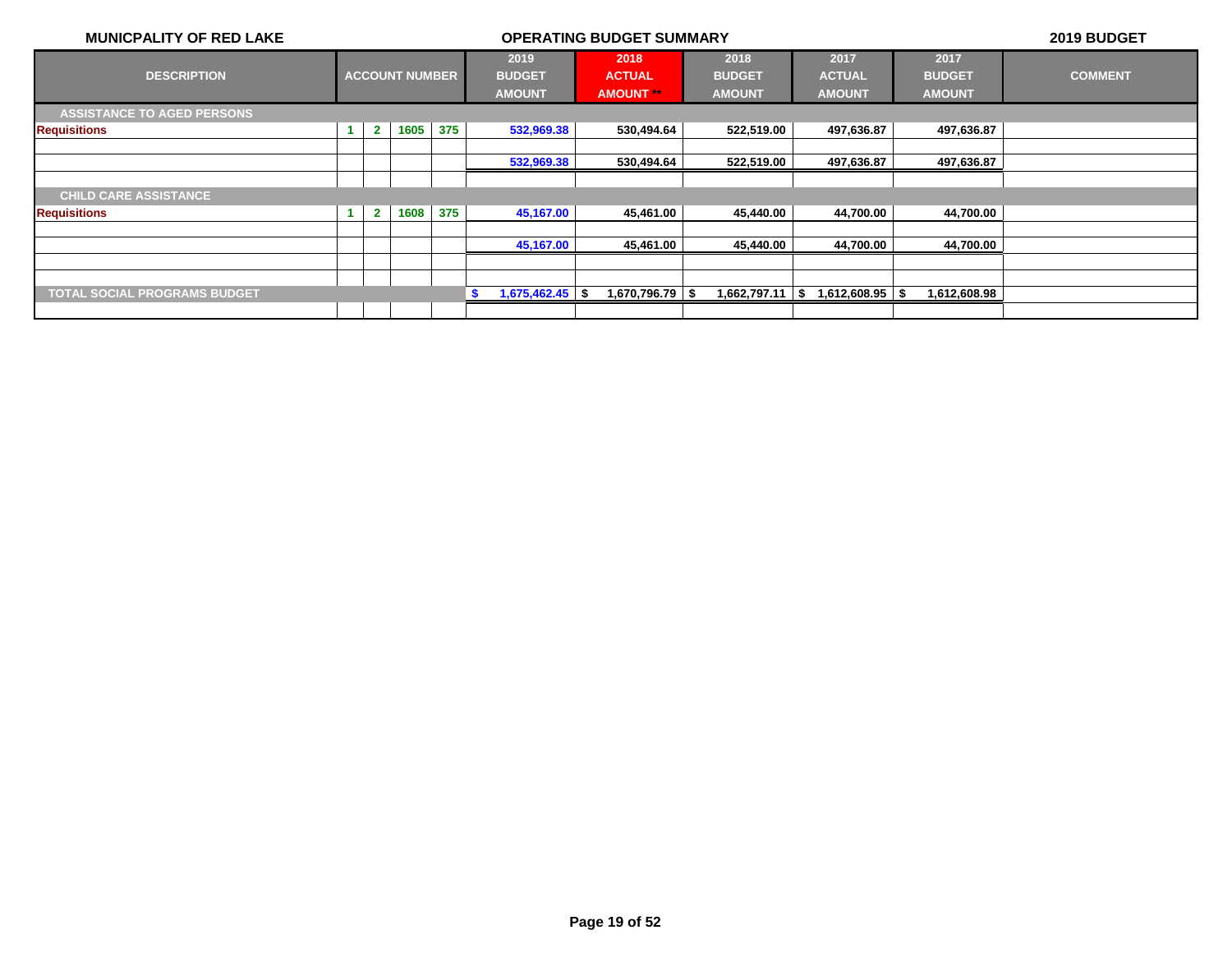| <b>MUNICPALITY OF RED LAKE</b>                 | <b>OPERATING BUDGET SUMMARY</b> |                         |                       |       |                            |                  |                 |                 |                | 2019 BUDGET    |
|------------------------------------------------|---------------------------------|-------------------------|-----------------------|-------|----------------------------|------------------|-----------------|-----------------|----------------|----------------|
|                                                |                                 |                         |                       |       | 2019                       | 2018             | 2018            | 2017            | 2017           |                |
| <b>DESCRIPTION</b>                             |                                 |                         | <b>ACCOUNT NUMBER</b> |       | <b>BUDGET</b>              | <b>ACTUAL</b>    | <b>BUDGET</b>   | <b>ACTUAL</b>   | <b>BUDGET</b>  | <b>COMMENT</b> |
|                                                |                                 |                         |                       |       | <b>AMOUNT</b>              | <b>AMOUNT **</b> | <b>AMOUNT</b>   | <b>AMOUNT</b>   | <b>AMOUNT</b>  |                |
| <b>DAY CARE ADMIN.--RED LAKE</b>               |                                 |                         |                       |       |                            |                  |                 |                 |                |                |
| <b>Salaries and Wages</b>                      | $\blacktriangleleft$            | $\mathbf{2}$            | 1615                  | 100   | 23,844.77                  | 20,683.95        | 23,031.75       | 22,127.21       | 22,470.00      |                |
| <b>OMERS</b>                                   | $\blacktriangleleft$            | $\overline{2}$          | 1615                  | 109   | 2,417.00                   | 1,126.92         | 2,811.79        | 6,272.47        | 2,700.46       |                |
| <b>Canada Pension Plan (CPP)</b>               | $\blacktriangleleft$            | $\mathbf{2}$            | 1615                  | 110   | 934.63                     | 814.26           | 544.66          | 2,564.10        | 570.57         |                |
| <b>Employment Insurance (EI)</b>               | 1                               | $\mathbf{2}$            | 1615                  | 111   | 409.47                     | 423.21           | 122.70          | 989.19          | 122.65         |                |
| <b>Employer Health Tax (EHT)</b>               | $\blacktriangleleft$            | $\mathbf{2}$            | 1615                  | 112   | 464.97                     | 258.34           | 449.12          | 1,257.43        | 438.17         |                |
| <b>Workers Safety Insurance Board (WSIB)</b>   | 1                               | $\mathbf{2}$            | 1615                  | 113   | 226.53                     | (583.15)         | 221.10          | 670.59          | 233.69         |                |
| <b>Group Benefits (GWL)</b>                    | 1                               | $\mathbf{2}$            | 1615                  | 114   | 3,361.64                   | 10,304.17        | 10,376.29       | 11,354.54       | 8,317.17       |                |
| <b>Cleaning Allowance</b>                      | $\blacktriangleleft$            | $\overline{2}$          | 1615                  | 115   | 102.00                     |                  |                 | 105.47          |                |                |
| <b>Training and Education</b>                  | 1                               | $\overline{\mathbf{2}}$ | 1615                  | $125$ | $\mathbf{r}$               |                  | 20.00           | 1,087.60        | $\mathbf{r}$   |                |
| <b>Local Mileage</b>                           | $\blacktriangleleft$            | $\overline{2}$          | 1615                  | $130$ |                            | 512.10           | 93.60           | 93.60           |                |                |
| <b>Recruiting and Medicals</b>                 | $\blacktriangleleft$            | $\overline{2}$          | 1615                  | 135   | 308.33                     | 0.00             | 100.00          | 310.00          | 220.00         |                |
| <b>Small Tools and Equipment</b>               | $\mathbf{1}$                    | $\mathbf{2}$            | 1615                  | 201   | 25.00                      | 78.76            | $\blacksquare$  | 10.67           |                |                |
| <b>Cleaning/Kitchen/Washroom Supplies</b>      | $\blacktriangleleft$            | $\overline{2}$          | 1615                  | 203   | 1,800.00                   | 2,509.19         | 1,600.00        | 2,032.71        | 1,450.00       |                |
| <b>Building Repair Supplies</b>                | $\mathbf{1}$                    | $\mathbf{2}$            | 1615                  | 207   | 1,005.00                   | 215.21           | 145.00          | 77.62           | 145.00         |                |
| <b>Office Supplies</b>                         | $\blacktriangleleft$            | $\overline{2}$          | 1615                  | 209   | 250.00                     | 260.74           | 225.00          | 161.83          | 225.00         |                |
| <b>Furniture and Office Equipment</b>          | $\blacktriangleleft$            | $\overline{2}$          | 1615                  | 210   | 2,150.00                   |                  | $\blacksquare$  | $\sim$          | 150.00         |                |
| <b>Health and Safety Supplies</b>              | $\mathbf{1}$                    | $\mathbf{2}$            | 1615                  | 212   | 465.00                     | 739.30           | 515.00          | 607.14          | 500.00         |                |
| <b>Loan Interest</b>                           | $\blacktriangleleft$            | $\overline{2}$          | 1615                  | 318   | 930.99                     | 1,397.48         | 1,434.98        | 1,613.68        | 1,889.22       |                |
| <b>Subscriptions and Memberships</b>           | $\blacktriangleleft$            | $\overline{2}$          | 1615                  | 325   | 40.00                      | ×.               | 40.00           | 440.00          | 40.00          |                |
| <b>Travel--Meals</b>                           | $\blacktriangleleft$            | $\overline{2}$          | 1615                  | 333   | $\mathbf{r}$               | $\blacksquare$   | $\blacksquare$  | 40.52           | 36.67          |                |
| <b>Workshops/Conferences Registrations</b>     | $\blacktriangleleft$            | $\overline{2}$          | 1615                  | 335   | ×                          | $\blacksquare$   | $\blacksquare$  | $\overline{a}$  | $\blacksquare$ |                |
| <b>Travel--Accommodations</b>                  | $\blacktriangleleft$            | $\mathbf{2}$            | 1615                  | 336   | ×                          | $\blacksquare$   | $\blacksquare$  | $\blacksquare$  | $\mathbf{r}$   |                |
| <b>Travel--Fuel and Mileage</b>                | $\mathbf{1}$                    | $\overline{2}$          | 1615                  | 337   | ×                          | ä,               | $\blacksquare$  | $\blacksquare$  | $\sim$         |                |
| <b>Licenses, Permits and Inspections</b>       | $\blacktriangleleft$            | $\overline{2}$          | 1615                  | 343   | 755.00                     | 782.07           | 765.00          | 638.39          | 885.00         |                |
| Telephone/Internet/Fax                         | $\mathbf{1}$                    | $\overline{2}$          | 1615                  | 346   | 2,300.00                   | 1,900.55         | 2,300.00        | 2,281.05        | 2,280.00       |                |
| <b>Cell Phones</b>                             | $\blacktriangleleft$            | $\overline{2}$          | 1615                  | 347   | 122.11                     | 366.36           | 375.00          | 366.36          | 400.00         |                |
| <b>Advertising</b>                             | 1                               | $\overline{2}$          | 1615                  | 349   |                            | 59.96            |                 |                 |                |                |
| <b>Automotive Fuel and Oil</b>                 | $\blacktriangleleft$            | $\overline{2}$          | 1615                  | 370   | 330.00                     |                  | 307.78          | 556.48          | 285.78         |                |
| <b>Insurance</b>                               | $\blacktriangleleft$            | $\mathbf{2}$            | 1615                  | 372   | 384.61                     | 993.94           | 426.07          | 732.58          | 483.17         |                |
| <b>Land/Buildings Lease</b>                    | $\mathbf{1}$                    | $\overline{2}$          | 1615                  | 377   | $\blacksquare$             | ä,               | $\blacksquare$  | 11,811.84       | 13,072.92      |                |
| <b>Equipment Rental</b>                        | 1                               | $\overline{\mathbf{2}}$ | 1615                  | 378   |                            |                  |                 |                 |                |                |
| <b>Service Agreements/Management Contracts</b> | $\blacktriangleleft$            | $\overline{2}$          | 1615                  | 379   | $\blacksquare$             | ä,               | $\blacksquare$  | 304.76          | $\blacksquare$ |                |
| <b>Insurance Claims</b>                        | $\blacktriangleleft$            | $\mathbf{2}$            | 1615                  | 397   |                            |                  |                 |                 |                |                |
| <b>Cleaning Contract</b>                       | 1                               | $\mathbf{2}$            | 1615                  | 455   | 450.00                     | 375.92           | 450.00          | $\sim$          | 900.00         |                |
| Infrastructure Maintenance--Outsourced         | -1                              | $\overline{2}$          | 1615                  | 470   | $\blacksquare$             | ٠                | $\blacksquare$  | ä,              | $\sim$         |                |
| <b>Buildings Maintenance--Outsourced</b>       | 1                               | $\overline{\mathbf{2}}$ | 1615                  | 475   |                            | ä,               | $\blacksquare$  | $\sim$          | $\mathbf{r}$   |                |
| <b>Equipment Maintenance--Outsourced</b>       | 1                               | $\mathbf{2}$            | 1615                  | 490   | 1,000.00                   | 2,203.10         |                 |                 |                |                |
| <b>Long Term Debt Principal</b>                | 1                               | $\overline{2}$          | 1615                  | 600   | 15,838.42                  | 16,338.31        | 16,333.45       | 16,214.54       | 16,141.04      |                |
| <b>Gain on Disposal of Capital Assets</b>      | 1                               | $\overline{\mathbf{2}}$ | 1615                  | 997   | $\blacksquare$             | (37, 349.50)     | $\blacksquare$  | $\blacksquare$  | $\blacksquare$ |                |
| <b>Amortization of Capital Assets</b>          | $\blacktriangleleft$            | 2 <sup>1</sup>          | 2615                  | 995   | 30,521.05                  | 57,832.25        | 58,412.77       | 58,412.77       | 60,170.25      |                |
|                                                |                                 |                         |                       |       |                            |                  |                 |                 |                |                |
|                                                |                                 |                         |                       |       | <b>S</b><br>$90,436.51$ \$ | $82,243.44$ \\$  | $121,101.06$ \$ | $143,135.14$ \$ | 134,126.76     |                |
|                                                |                                 |                         |                       |       |                            |                  |                 |                 |                |                |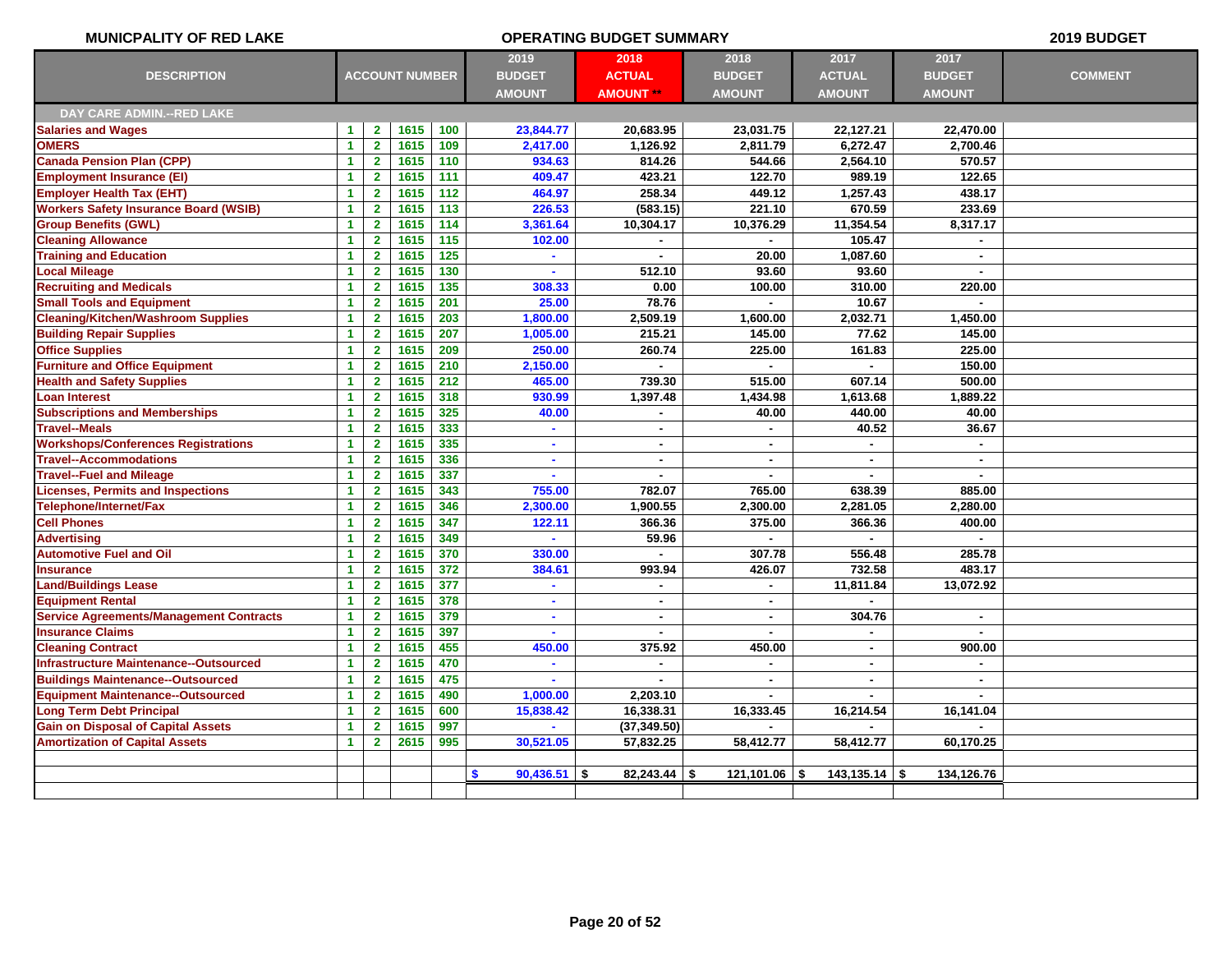| <b>MUNICPALITY OF RED LAKE</b>                 |                      |                         |                       |     |                          | <b>OPERATING BUDGET SUMMARY</b> |                |                |                | 2019 BUDGET    |
|------------------------------------------------|----------------------|-------------------------|-----------------------|-----|--------------------------|---------------------------------|----------------|----------------|----------------|----------------|
|                                                |                      |                         |                       |     | 2019                     | 2018                            | 2018           | 2017           | 2017           |                |
| <b>DESCRIPTION</b>                             |                      |                         | <b>ACCOUNT NUMBER</b> |     | <b>BUDGET</b>            | <b>ACTUAL</b>                   | <b>BUDGET</b>  | <b>ACTUAL</b>  | <b>BUDGET</b>  | <b>COMMENT</b> |
|                                                |                      |                         |                       |     | <b>AMOUNT</b>            | <b>AMOUNT **</b>                | <b>AMOUNT</b>  | <b>AMOUNT</b>  | <b>AMOUNT</b>  |                |
| <b>DAY CARE ADMIN.--GOLDEN</b>                 |                      |                         |                       |     |                          |                                 |                |                |                |                |
| <b>Salaries and Wages</b>                      | $\mathbf{1}$         | $\mathbf{2}$            | 1616                  | 100 | 23,844.77                | 19,883.61                       | 23,031.75      | 22,008.02      | 22,470.00      |                |
| <b>OMERS</b>                                   | $\blacktriangleleft$ | $\overline{\mathbf{2}}$ | 1616                  | 109 | 2,417.00                 | 4,882.23                        | 2,811.79       | 5,924.33       | 2,700.46       |                |
| <b>Canada Pension Plan (CPP)</b>               | $\blacktriangleleft$ | $\mathbf{2}$            | 1616                  | 110 | 934.63                   | 2,145.57                        | 544.66         | 2,564.10       | 570.57         |                |
| <b>Employment Insurance (EI)</b>               | $\mathbf{1}$         | $\mathbf{2}$            | 1616                  | 111 | 409.47                   | 1,022.37                        | 122.70         | 989.19         | 122.65         |                |
| <b>Employer Health Tax (EHT)</b>               | $\mathbf{1}$         | $\mathbf{2}$            | 1616                  | 112 | 464.97                   | 1,043.06                        | 449.12         | 1,188.61       | 438.17         |                |
| <b>Workers Safety Insurance Board (WSIB)</b>   | $\blacktriangleleft$ | $\mathbf{2}$            | 1616                  | 113 | 226.53                   | (178.60)                        | 221.10         | 633.91         | 233.69         |                |
| <b>Group Benefits (GWL)</b>                    | $\blacktriangleleft$ | $\mathbf{2}$            | 1616                  | 114 | 3,361.64                 | 10,267.50                       | 10,376.29      | 11,354.54      | 8,317.17       |                |
| <b>Training and Education</b>                  | $\mathbf{1}$         | $\overline{\mathbf{2}}$ | 1616                  | 125 | 102.00                   |                                 | 20.00          | 1,242.60       |                |                |
| <b>Local Mileage</b>                           | $\blacktriangleleft$ | $\overline{2}$          | 1616                  | 130 |                          | 517.50                          | 93.60          | 93.60          | $\sim$         |                |
| <b>Recruiting and Medicals</b>                 | $\blacktriangleleft$ | $\mathbf{2}$            | 1616                  | 135 | 308.33                   | 30.00                           | 100.00         |                | 220.00         |                |
| <b>Small Tools and Equipment</b>               | $\mathbf{1}$         | $\mathbf{2}$            | 1616                  | 201 | 25.00                    | 5.55                            |                |                |                |                |
| <b>Cleaning/Kitchen/Washroom Supplies</b>      | $\blacktriangleleft$ | $\mathbf{2}$            | 1616                  | 203 | 1,800.00                 | 1,817.67                        | 1,600.00       | 1,318.47       | 1,600.00       |                |
| <b>Building Repair Supplies</b>                | $\mathbf{1}$         | $\mathbf{2}$            | 1616                  | 207 | 145.00                   | 58.64                           | 145.00         | 32.12          | 145.00         |                |
| <b>Office Supplies</b>                         | $\blacktriangleleft$ | $\overline{2}$          | 1616                  | 209 | 250.00                   | 423.14                          | 225.00         | 152.20         | 225.00         |                |
| <b>Furniture and Office Equipment</b>          | $\mathbf{1}$         | $\mathbf{2}$            | 1616                  | 210 | 2,350.00                 | 0.00                            |                | 54.28          | 150.00         |                |
| <b>Health and Safety Supplies</b>              | $\blacktriangleleft$ | $\mathbf{2}$            | 1616                  | 212 | 465.00                   | 608.23                          | 515.00         | 736.40         | 500.00         |                |
| <b>Other Supplies</b>                          | $\blacktriangleleft$ | $\mathbf{2}$            | 1616                  | 215 |                          | 25.44                           |                |                |                |                |
| <b>Subscriptions and Memberships</b>           | $\blacktriangleleft$ | $\mathbf{2}$            | 1616                  | 325 | 40.00                    |                                 | 40.00          |                | 40.00          |                |
| <b>Travel--Meals</b>                           | $\mathbf{1}$         | $\mathbf{2}$            | 1616                  | 333 | $\blacksquare$           | $\blacksquare$                  |                | 40.52          | 36.67          |                |
| <b>Workshops/Conferences Registrations</b>     | 1                    | $\mathbf{2}$            | 1616                  | 335 | ä                        | $\blacksquare$                  | $\blacksquare$ |                |                |                |
| <b>Travel--Accommodations</b>                  | $\blacktriangleleft$ | $\mathbf{2}$            | 1616                  | 336 | $\overline{\phantom{a}}$ | $\blacksquare$                  | $\blacksquare$ | $\blacksquare$ | $\sim$         |                |
| Licenses, Permits and Inspections              | 1                    | $\overline{\mathbf{2}}$ | 1616                  | 343 | 755.00                   | 682.73                          | 765.00         | 682.72         | 765.00         |                |
| Telephone/Internet/Fax                         | $\blacktriangleleft$ | $\mathbf{2}$            | 1616                  | 346 | 2,300.00                 | 2,379.48                        | 2,800.00       | 2,876.80       | 3,050.00       |                |
| <b>Cell Phones</b>                             | $\blacktriangleleft$ | $\mathbf{2}$            | 1616                  | 347 | 122.11                   | 366.36                          | 375.00         | 366.36         | 400.00         |                |
| <b>Automotive Fuel and Oil</b>                 | $\blacktriangleleft$ | $\mathbf{2}$            | 1616                  | 370 | 330.00                   |                                 | 307.78         |                | 285.78         |                |
| <b>Insurance</b>                               | $\mathbf{1}$         | $\mathbf{2}$            | 1616                  | 372 | 384.61                   | 142.13                          | 426.07         | 201.90         | 483.17         |                |
| <b>Land/Buildings Lease</b>                    | 1                    | $\mathbf{2}$            | 1616                  | 377 | $\blacksquare$           | ä,                              | $\blacksquare$ | 15,838.64      | 17,529.72      |                |
| <b>Equipment Rental</b>                        | $\blacktriangleleft$ | $\mathbf{2}$            | 1616                  | 378 | ÷,                       | $\sim$                          | $\blacksquare$ | $\blacksquare$ |                |                |
| <b>Service Agreements/Management Contracts</b> | $\blacktriangleleft$ | $\mathbf{2}$            | 1616                  | 379 |                          |                                 |                | ٠              |                |                |
| <b>Bad Debts</b>                               | $\blacktriangleleft$ | $\mathbf{2}$            | 1616                  | 404 | $\blacksquare$           | $\blacksquare$                  | $\blacksquare$ | $\sim$         | $\blacksquare$ |                |
| <b>Cleaning and Housekeeping Contract</b>      | $\blacktriangleleft$ | $\mathbf{2}$            | 1616                  | 455 | 450.00                   | 375.92                          | 450.00         | ٠              | 900.00         |                |
| <b>Infrastructure Maintenance--Outsourced</b>  | $\blacktriangleleft$ | $\mathbf{2}$            | 1616                  | 470 |                          |                                 | ٠              |                |                |                |
| <b>Equipment Maintenance--Outsourced</b>       | $\mathbf{1}$         | $\mathbf{2}$            | 1616                  | 490 | 1,000.00                 |                                 |                | 80.39          |                |                |
| <b>Amortization of Capital Assets</b>          | $\mathbf{1}$         | $\mathbf{2}$            | 2616                  | 995 | 866.15                   | 942.95                          | 1,350.82       | 1,399.13       | 1,629.33       |                |
|                                                |                      |                         |                       |     |                          |                                 |                |                |                |                |
|                                                |                      |                         |                       |     | $43,352.21$ \$<br>\$     | $47,441.48$ \\$                 | 46,770.68 \$   | $69,778.83$ \$ | 62,812.38      |                |
|                                                |                      |                         |                       |     |                          |                                 |                |                |                |                |
|                                                |                      |                         |                       |     |                          |                                 |                |                |                |                |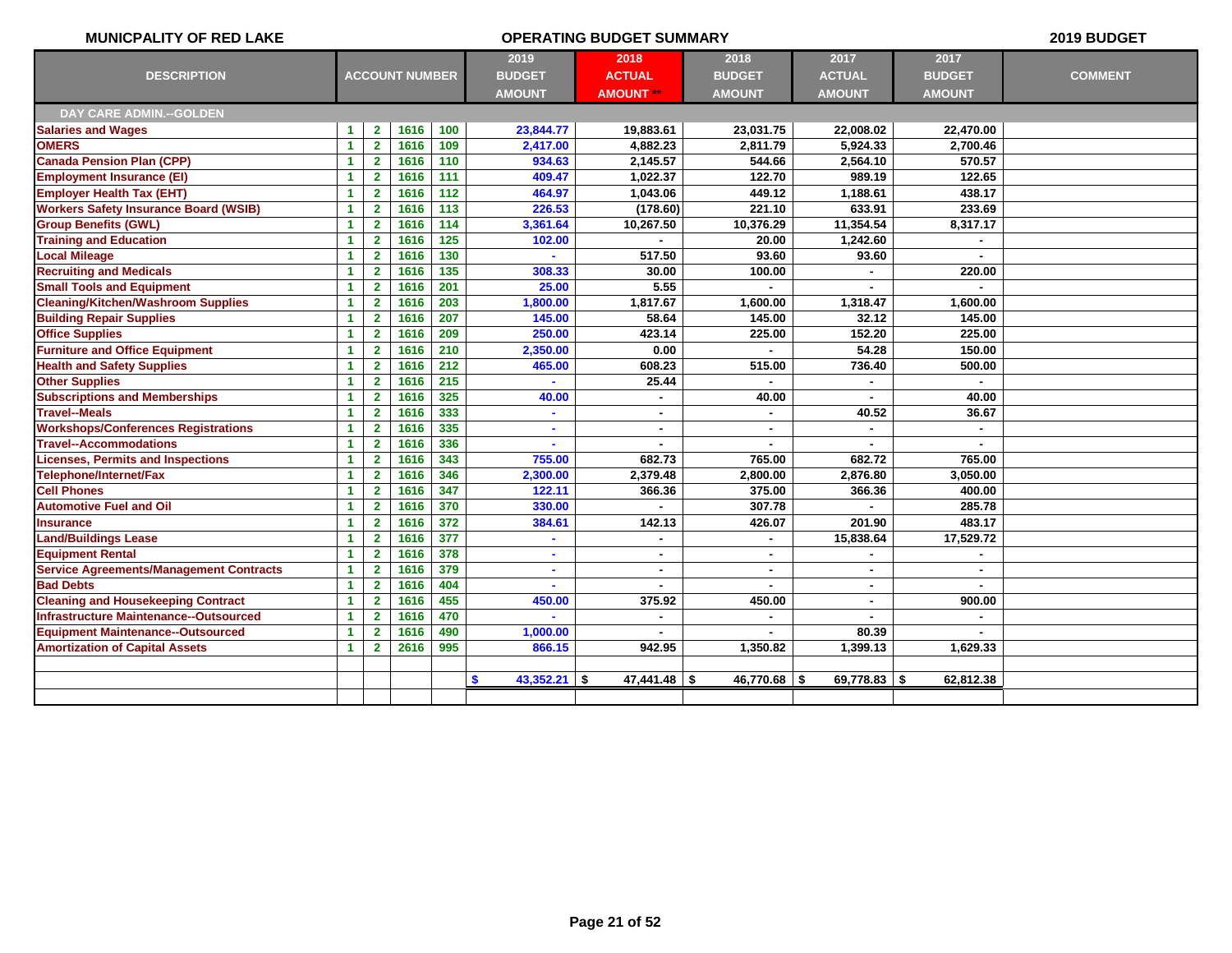| <b>MUNICPALITY OF RED LAKE</b>                 |                      |                         |                       |                  |                            | <b>OPERATING BUDGET SUMMARY</b> |                |               |                  | 2019 BUDGET    |
|------------------------------------------------|----------------------|-------------------------|-----------------------|------------------|----------------------------|---------------------------------|----------------|---------------|------------------|----------------|
|                                                |                      |                         |                       |                  | 2019                       | 2018                            | 2018           | 2017          | 2017             |                |
| <b>DESCRIPTION</b>                             |                      |                         | <b>ACCOUNT NUMBER</b> |                  | <b>BUDGET</b>              | <b>ACTUAL</b>                   | <b>BUDGET</b>  | <b>ACTUAL</b> | <b>BUDGET</b>    | <b>COMMENT</b> |
|                                                |                      |                         |                       |                  | <b>AMOUNT</b>              | <b>AMOUNT</b>                   | <b>AMOUNT</b>  | <b>AMOUNT</b> | <b>AMOUNT</b>    |                |
| DAY CARE ADMIN .-- ST. JOHN'S                  |                      |                         |                       |                  |                            |                                 |                |               |                  |                |
| <b>Salaries and Wages</b>                      | $\blacktriangleleft$ | $\mathbf{2}$            | 1617                  | 100              | 23,844.77                  | 20,319.91                       | 23,031.75      | 21,972.67     | 22,470.00        |                |
| <b>OMERS</b>                                   | $\mathbf{1}$         | $\mathbf{2}$            | 1617                  | 109              | 2,417.00                   | 4,664.84                        | 2,811.79       | 7,866.36      | 2,700.46         |                |
| <b>Canada Pension Plan (CPP)</b>               | $\blacktriangleleft$ | $\mathbf{2}$            | 1617                  | 110              | 934.63                     | 1,213.09                        | 544.66         | 2,564.10      | 570.57           |                |
| <b>Employment Insurance (EI)</b>               | $\mathbf{1}$         | $\overline{\mathbf{2}}$ | 1617                  | 111              | 409.47                     | 548.64                          | 122.70         | 989.18        | 122.65           |                |
| <b>Employer Health Tax (EHT)</b>               | $\blacktriangleleft$ | $\overline{2}$          | 1617                  | 112              | 464.97                     | 864.13                          | 449.12         | 1,491.93      | 438.17           |                |
| <b>Workers Safety Insurance Board (WSIB)</b>   | $\blacktriangleleft$ | $\overline{2}$          | 1617                  | 113              | 226.53                     | (269.16)                        | 221.10         | 795.66        | 233.69           |                |
| <b>Group Benefits (GWL)</b>                    | $\mathbf{1}$         | $\mathbf{2}$            | 1617                  | 114              | 3,361.64                   | 10,788.14                       | 10,783.37      | 12,004.08     | 8,317.17         |                |
| <b>Boot and Cleaning Allowance</b>             | $\mathbf{1}$         | $\overline{\mathbf{2}}$ | 1617                  | $\overline{115}$ | 102.00                     | 300.00                          | 300.00         | 250.00        | 250.00           |                |
| <b>Training and Education</b>                  | 1                    | $\overline{\mathbf{2}}$ | 1617                  | $\overline{125}$ |                            |                                 | 20.00          | 1,038.48      |                  |                |
| <b>Local Mileage</b>                           | $\blacktriangleleft$ | $\mathbf{2}$            | 1617                  | 130              | ä                          | 399.60                          | 93.60          | 93.60         | $\blacksquare$   |                |
| <b>Recruiting and Medicals</b>                 | $\mathbf{1}$         | $\mathbf{2}$            | 1617                  | $\overline{135}$ | 308.33                     | $\sim$                          | 100.00         | 30.00         | 220.00           |                |
| <b>Small Tools And Equipment</b>               | $\blacktriangleleft$ | $\overline{2}$          | 1617                  | 201              | 20.00                      |                                 | ×.             |               | $\blacksquare$   |                |
| <b>Cleaning/Kitchen/Washroom Supplies</b>      | $\mathbf{1}$         | $\mathbf{2}$            | 1617                  | 203              | 150.00                     | 66.40                           | 400.00         | 485.76        | 325.00           |                |
| <b>Building Repair Supplies</b>                | $\blacktriangleleft$ | $\overline{\mathbf{2}}$ | 1617                  | 207              | 100.00                     | 60.01                           | 95.00          | 66.38         | 95.00            |                |
| <b>Office Supplies</b>                         | $\blacktriangleleft$ | $\mathbf{2}$            | 1617                  | 209              | 200.00                     | 259.56                          | 225.00         | 64.66         | 225.00           |                |
| <b>Furniture and Office Equipment</b>          | $\blacktriangleleft$ | $\mathbf{2}$            | 1617                  | 210              | 2,150.00                   |                                 | $\blacksquare$ |               | $\blacksquare$   |                |
| <b>Health and Safety Supplies</b>              | $\mathbf{1}$         | $\overline{2}$          | 1617                  | 212              | 215.00                     | 186.24                          | 380.00         | 401.25        | 405.00           |                |
| <b>Other Supplies</b>                          | $\mathbf{1}$         | $\overline{\mathbf{2}}$ | 1617                  | 215              |                            |                                 |                |               |                  |                |
| <b>Subscriptions and Memberships</b>           | $\mathbf{1}$         | $\overline{2}$          | 1617                  | 325              | 307.50                     | 187.50                          | 287.50         | 220.00        | 287.50           |                |
| <b>Travel--Meals</b>                           | 1                    | $\mathbf{2}$            | 1617                  | 333              | $\blacksquare$             | $\sim$                          | ×.             | 40.52         | 36.67            |                |
| <b>Workshops/Conferences</b>                   | $\blacktriangleleft$ | $\mathbf{2}$            | 1617                  | 335              | $\blacksquare$             | $\blacksquare$                  | $\blacksquare$ |               | $\sim$           |                |
| <b>Accommodations</b>                          | 1                    | $\overline{\mathbf{2}}$ | 1617                  | 336              |                            |                                 | ٠              |               | $\blacksquare$   |                |
| Travel--Mileage                                | 1                    | $\overline{\mathbf{2}}$ | 1617                  | 337              | $\blacksquare$             | (236.50)                        | $\blacksquare$ | 46.33         | $\blacksquare$   |                |
| Transit                                        | 1                    | $\overline{\mathbf{2}}$ | 1617                  | 338              | $\blacksquare$             |                                 |                |               | $\blacksquare$   |                |
| <b>Licenses, Permits and Inspections</b>       | $\blacktriangleleft$ | $\overline{2}$          | 1617                  | 343              | 735.00                     | 542.72                          | 745.00         | 662.73        | 120.00           |                |
| Telephone/Internet/Fax                         | $\blacktriangleleft$ | $\mathbf{2}$            | 1617                  | 346              | 1,450.00                   | 1,285.26                        | 1,450.00       | 1,425.25      | 1,575.00         |                |
| <b>Cell Phones</b>                             | 1                    | $\overline{\mathbf{2}}$ | 1617                  | 347              | 671.62                     | 1,043.70                        | 1,000.00       | 1,040.03      | 1,150.00         |                |
| <b>Advertising</b>                             | $\blacktriangleleft$ | $\mathbf{2}$            | 1617                  | 349              |                            |                                 |                | 30.89         |                  |                |
| <b>Automotive Fuel and Oil</b>                 | $\blacktriangleleft$ | $\mathbf{2}$            | 1617                  | 370              | 330.00                     |                                 | 307.78         |               | 285.78           |                |
| <b>Insurance</b>                               | $\mathbf{1}$         | $\mathbf{2}$            | 1617                  | 372              | 384.61                     | 142.13                          | 426.07         | 201.90        | 483.17           |                |
| <b>Land/Buildings Lease</b>                    | $\mathbf{1}$         | $\overline{\mathbf{2}}$ | 1617                  | 377              |                            |                                 | $\blacksquare$ | 5,145.75      | 5,451.36         |                |
| <b>Equipment Rental</b>                        | 1                    | $\overline{\mathbf{2}}$ | 1617                  | 378              |                            |                                 |                |               |                  |                |
| <b>Service Agreements/Management Contracts</b> | $\blacktriangleleft$ | $\overline{2}$          | 1617                  | 379              | $\blacksquare$             | $\blacksquare$                  | $\blacksquare$ | $\sim$        | $\blacksquare$   |                |
| <b>Bad Debts</b>                               | $\mathbf{1}$         | $\overline{2}$          | 1617                  | 404              | $\blacksquare$             | $\blacksquare$                  | $\blacksquare$ |               |                  |                |
| <b>Cleaning and Housekeeping Contract</b>      | $\blacktriangleleft$ | $\mathbf{2}$            | 1617                  | 455              | 500.00                     | $\blacksquare$                  | 3,952.65       | 9,414.52      | 9,655.00         |                |
| <b>Equipment Maintenance--Outsourced</b>       | 1                    | $\mathbf{2}$            | 1617                  | 490              | 1,000.00                   |                                 |                |               |                  |                |
| <b>Amortization of Capital Assets</b>          | $\mathbf{1}$         | $\overline{\mathbf{2}}$ | 2617                  | 995              | 198.33                     | 287.55                          | 622.42         | 622.42        | 874.55           |                |
|                                                |                      |                         |                       |                  |                            |                                 |                |               |                  |                |
|                                                |                      |                         |                       |                  | $40,481.39$ \$<br><b>S</b> | 42,653.76 $\frac{1}{2}$         | 48,369.51 \$   | 68,964.45     | 56,291.74<br>-\$ |                |
|                                                |                      |                         |                       |                  |                            |                                 |                |               |                  |                |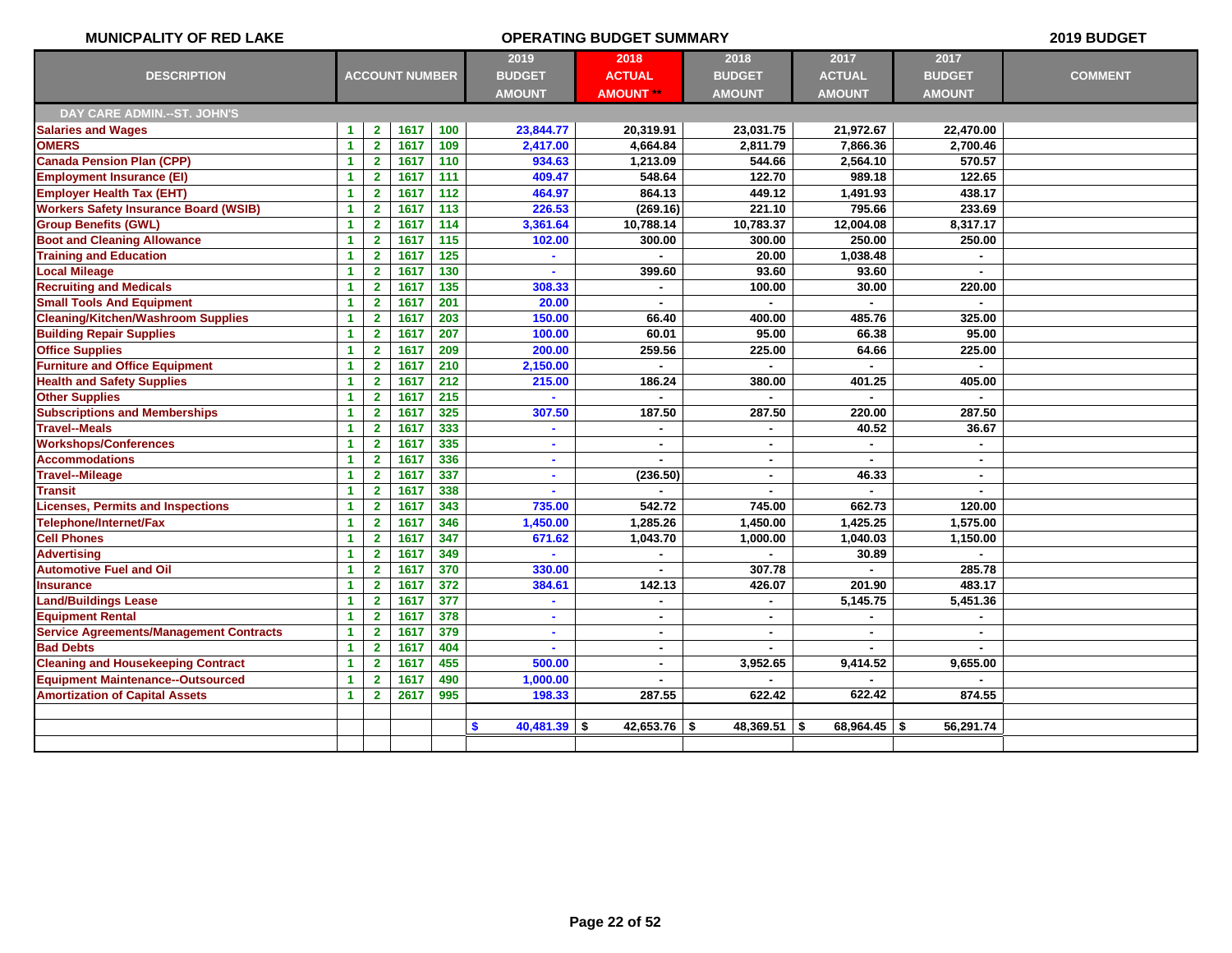| <b>MUNICPALITY OF RED LAKE</b>               |                         |                       |     | 2019 BUDGET            |                  |                 |                 |               |                |
|----------------------------------------------|-------------------------|-----------------------|-----|------------------------|------------------|-----------------|-----------------|---------------|----------------|
|                                              |                         |                       |     | 2019                   | 2018             | 2018            | 2017            | 2017          |                |
| <b>DESCRIPTION</b>                           |                         | <b>ACCOUNT NUMBER</b> |     | <b>BUDGET</b>          | <b>ACTUAL</b>    | <b>BUDGET</b>   | <b>ACTUAL</b>   | <b>BUDGET</b> | <b>COMMENT</b> |
|                                              |                         |                       |     | <b>AMOUNT</b>          | <b>AMOUNT **</b> | <b>AMOUNT</b>   | <b>AMOUNT</b>   | <b>AMOUNT</b> |                |
| DAY CARE PROGRAM--RED LAKE                   |                         |                       |     |                        |                  |                 |                 |               |                |
| <b>Salaries and Wages</b>                    | $\mathbf{2}$            | 1620                  | 100 | 277,838.67             | 277,584.38       | 272,478.84      | 264,146.14      | 267,429.95    |                |
| <b>OMERS</b>                                 | $\overline{2}$          | 1620                  | 109 | 24,714.84              | 8,935.46         | 24,523.10       | 14,095.89       | 21,612.68     |                |
| <b>Canada Pension Plan (CPP)</b>             | $\overline{2}$          | 1620                  | 110 | 12,808.22              | 13,375.49        | 13,397.51       | 11,792.84       | 11,375.43     |                |
| <b>Employment Insurance (EI)</b>             | $\overline{2}$          | 1620                  | 111 | 6,287.36               | 6.659.27         | 6,306.82        | 5,515.07        | 5.253.35      |                |
| <b>Employer Health Tax (EHT)</b>             | $\overline{2}$          | 1620                  | 112 | 5,417.85               | 5,653.78         | 5,313.34        | 5,177.60        | 5,214.88      |                |
| <b>Workers Safety Insurance Board (WSIB)</b> | $\overline{2}$          | 1620                  | 113 | 2,639.47               | 3,123.19         | 2,779.28        | 2.761.38        | 2.781.27      |                |
| <b>Group Benefits (GWL)</b>                  | $\overline{2}$          | 1620                  | 114 | 40,719.00              | 17.625.94        | 33,173.97       | 21,435.74       | 17.992.05     |                |
| <b>Boot and Cleaning Allowance</b>           | $\overline{2}$          | 1620                  | 115 | 1,800.00               | 1,325.00         | 1,500.00        | 1,104.15        | 1,250.00      |                |
| <b>Training and Education</b>                | $\overline{\mathbf{2}}$ | 1620                  | 125 | 220.00                 | 287.12           | 460.00          | 352.60          | 620.00        |                |
| <b>Cleaning Supplies</b>                     | $\overline{\mathbf{2}}$ | 1620                  | 203 |                        |                  |                 | 20.00           |               |                |
| <b>Furniture and Office Equipment</b>        | 2                       | 1620                  | 210 | 657.50                 | 684.38           | 500.00          |                 | 400.00        |                |
| <b>Other Program Supplies</b>                | $\overline{\mathbf{2}}$ | 1620                  | 215 | 600.00                 | 515.92           | 575.00          | 543.85          | 575.00        |                |
| <b>Educational Toys, Books, Games</b>        |                         | 1620                  | 228 | 1,250.00               | 777.27           | 1,250.00        | 1,257.72        | 1,250.00      |                |
| <b>Subscriptions and Memberships</b>         |                         | 1620                  | 325 | 480.00                 |                  | 300.00          | 150.00          | 300.00        |                |
| <b>Travel--Meals</b>                         | $\overline{\mathbf{2}}$ | 1620                  | 333 |                        | $\blacksquare$   |                 | 190.01          |               |                |
| <b>Workshops/Conferences</b>                 |                         | 1620                  | 335 |                        | $\blacksquare$   |                 |                 |               |                |
| <b>Accommodations</b>                        | $\overline{2}$          | 1620                  | 336 |                        | $\blacksquare$   |                 | 108.69          |               |                |
| <b>Travel--Mileage</b>                       | $\overline{\mathbf{2}}$ | 1620                  | 337 |                        |                  |                 | (44.10)         |               |                |
| <b>Transit</b>                               | $\overline{2}$          | 1620                  | 338 |                        |                  |                 |                 |               |                |
| <b>Advertising</b>                           |                         | 1620                  | 349 |                        | 194.16           | 200.00          | 182.12          | 210.00        |                |
|                                              |                         |                       |     |                        |                  |                 |                 |               |                |
|                                              |                         |                       |     | $375,432.91$ \$<br>-\$ | $336,741.36$ \$  | $362,757.86$ \$ | $328,789.70$ \$ | 336,264.62    |                |
|                                              |                         |                       |     |                        |                  |                 |                 |               |                |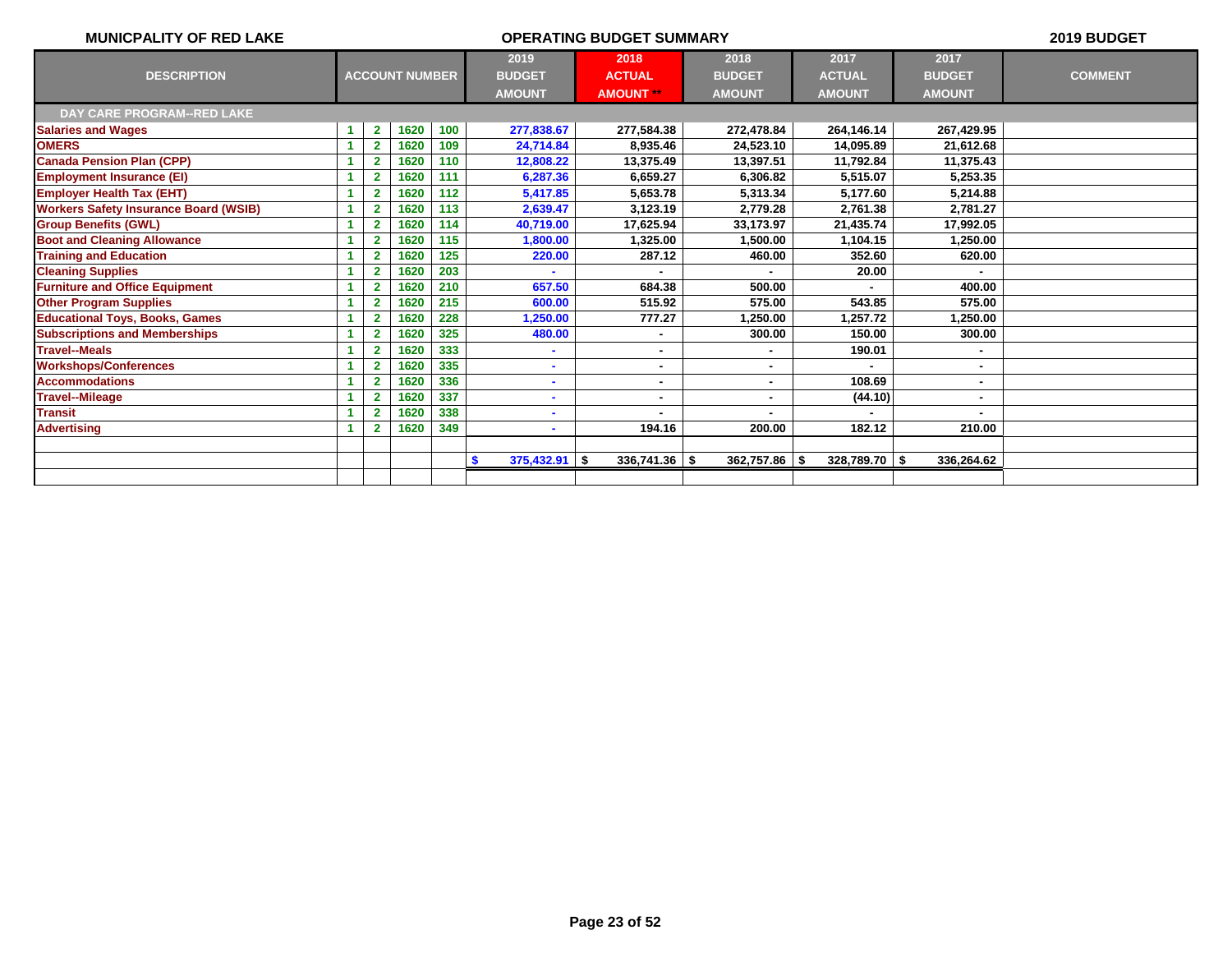| <b>MUNICPALITY OF RED LAKE</b>               |                         |                       |     |                       | 2019 BUDGET      |                 |               |                          |                |
|----------------------------------------------|-------------------------|-----------------------|-----|-----------------------|------------------|-----------------|---------------|--------------------------|----------------|
|                                              |                         |                       |     | 2019                  | 2018             | 2018            | 2017          | 2017                     |                |
| <b>DESCRIPTION</b>                           |                         | <b>ACCOUNT NUMBER</b> |     | <b>BUDGET</b>         | <b>ACTUAL</b>    | <b>BUDGET</b>   | <b>ACTUAL</b> | <b>BUDGET</b>            | <b>COMMENT</b> |
|                                              |                         |                       |     | <b>AMOUNT</b>         | <b>AMOUNT **</b> | <b>AMOUNT</b>   | <b>AMOUNT</b> | <b>AMOUNT</b>            |                |
| <b>DAY CARE PROGRAM--GOLDEN</b>              |                         |                       |     |                       |                  |                 |               |                          |                |
| <b>Salaries and Wages</b>                    | $\mathbf{2}$            | 1621                  | 100 | 287,425.43            | 309,055.39       | 283,567.51      | 334,428.31    | 266,329.21               |                |
| <b>OMERS</b>                                 | $\mathbf{2}$            | 1621                  | 109 | 25,577.65             | 17,427.21        | 25,521.08       | 19,118.86     | 21,513.61                |                |
| <b>Canada Pension Plan (CPP)</b>             | 2                       | 1621                  | 110 | 13,297.14             | 13,936.38        | 13,957.60       | 15,047.06     | 11,320.95                |                |
| <b>Employment Insurance (EI)</b>             | $\mathbf{2}$            | 1621                  | 111 | 6,509.46              | 6.778.75         | 6,564.57        | 6.886.79      | 5.232.12                 |                |
| <b>Employer Health Tax (EHT)</b>             | $\overline{\mathbf{2}}$ | 1621                  | 112 | 5,604.80              | 5.747.59         | 5,529.57        | 6,557.95      | 5,193.42                 |                |
| <b>Workers Safety Insurance Board (WSIB)</b> | $\overline{2}$          | 1621                  | 113 | 2,730.54              | 3.100.11         | 2.892.39        | 3.485.69      | 2.769.82                 |                |
| <b>Group Benefits (GWL)</b>                  | $\overline{2}$          | 1621                  | 114 | 40,719.00             | 47.495.42        | 53,585.19       | 57,378.93     | 40.932.87                |                |
| <b>Boot and Cleaning Allowance</b>           | $\overline{2}$          | 1621                  | 115 | 1,800.00              | 1,175.00         | 1,500.00        | 750.00        | 1,250.00                 |                |
| <b>Training and Education</b>                | $\overline{2}$          | 1621                  | 125 | 220.00                | 207.12           | 520.00          | 133.20        | 540.00                   |                |
| <b>Cleaning Supplies</b>                     | $\overline{2}$          | 1621                  | 203 |                       |                  |                 |               |                          |                |
| <b>Furniture and Office Equipment</b>        | 2                       | 1621                  | 210 | 450.00                | 617.25           | 750.00          | 369.96        | 275.00                   |                |
| <b>Other Program Supplies</b>                | $\overline{2}$          | 1621                  | 215 | 600.00                | 248.09           | 575.00          | 448.75        | 575.00                   |                |
| <b>Educational Toys, Books, Games</b>        | $\overline{2}$          | 1621                  | 228 | 1,250.00              | 915.86           | 1,250.00        | ,268.50       | 1,250.00                 |                |
| <b>Subscriptions and Memberships</b>         | $\overline{2}$          | 1621                  | 325 | 480.00                | 150.00           | 300.00          | 300.00        | 300.00                   |                |
| <b>Travel--Meals</b>                         | 2                       | 1621                  | 333 |                       | $\blacksquare$   | $\blacksquare$  | 325.01        | $\sim$                   |                |
| <b>Workshops/Conferences</b>                 | $\mathbf{2}$            | 1621                  | 335 |                       | $\blacksquare$   |                 |               | $\overline{\phantom{a}}$ |                |
| <b>Accommodations</b>                        |                         | 1621                  | 336 |                       | $\blacksquare$   |                 | 108.69        |                          |                |
| <b>Travel--Mileage</b>                       |                         | 1621                  | 337 |                       | $\blacksquare$   |                 | (44.10)       |                          |                |
| <b>Transit</b>                               |                         | 1621                  | 338 |                       |                  |                 |               |                          |                |
| <b>Advertising</b>                           |                         | 1621                  | 349 |                       | 150.45           | 200.00          | 149.36        | 210.00                   |                |
|                                              |                         |                       |     |                       |                  |                 |               |                          |                |
|                                              |                         |                       |     | $386,664.01$ \$<br>\$ | 407,004.62 \$    | $396,712.91$ \$ | 446,712.96 \$ | 357,692.00               |                |
|                                              |                         |                       |     |                       |                  |                 |               |                          |                |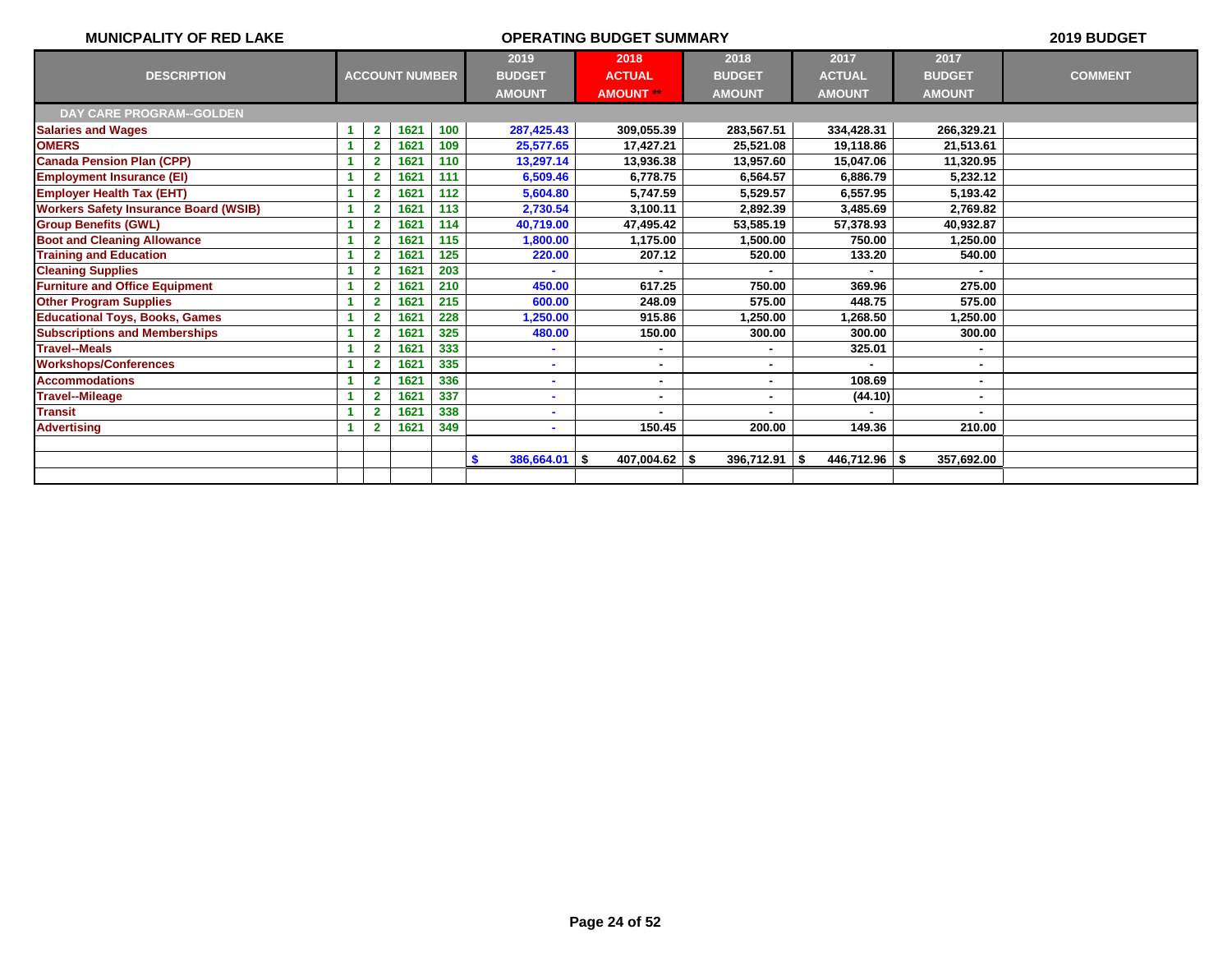| <b>MUNICPALITY OF RED LAKE</b>               |    |                         |                       |     | 2019 BUDGET           |                  |                        |                 |               |                |
|----------------------------------------------|----|-------------------------|-----------------------|-----|-----------------------|------------------|------------------------|-----------------|---------------|----------------|
|                                              |    |                         |                       |     | 2019                  | 2018             | 2018                   | 2017            | 2017          |                |
| <b>DESCRIPTION</b>                           |    |                         | <b>ACCOUNT NUMBER</b> |     | <b>BUDGET</b>         | <b>ACTUAL</b>    | <b>BUDGET</b>          | <b>ACTUAL</b>   | <b>BUDGET</b> | <b>COMMENT</b> |
|                                              |    |                         |                       |     | <b>AMOUNT</b>         | <b>AMOUNT **</b> | <b>AMOUNT</b>          | <b>AMOUNT</b>   | <b>AMOUNT</b> |                |
| DAY CARE PROGRAM--ST. JOHN'S                 |    |                         |                       |     |                       |                  |                        |                 |               |                |
| <b>Salaries and Wages</b>                    |    | $\mathbf{2}$            | 1622                  | 100 | 127,984.39            | 49,028.70        | 102,863.30             | 112,058.50      | 114,736.08    |                |
| <b>OMERS</b>                                 | 1  | $\overline{2}$          | 1622                  | 109 | 11,530.22             | 4,188.98         | 9,257.70               | 4,385.26        | 9,539.29      |                |
| <b>Canada Pension Plan (CPP)</b>             |    | $\overline{2}$          | 1622                  | 110 | 5,722.47              | 2.295.51         | 4,229.92               | 4,937.52        | 3,974.60      |                |
| <b>Employment Insurance (EI)</b>             |    | $\mathbf{2}$            | 1622                  | 111 | 2,898.19              | 1.139.46         | 2,377.77               | 2,357.18        | 2.243.37      |                |
| <b>Employer Health Tax (EHT)</b>             |    | $\overline{2}$          | 1622                  | 112 | 2,495.70              | 975.58           | 2,005.83               | 2,201.11        | 2,237.35      |                |
| <b>Workers Safety Insurance Board (WSIB)</b> |    | $\overline{2}$          | 1622                  | 113 | 1,215.85              | 527.31           | 1,049.21               | 1.173.91        | 1,193.26      |                |
| <b>Group Benefits (GWL)</b>                  |    | $\overline{2}$          | 1622                  | 114 | 19,929.24             | 19.877.25        | 38,832.70              | 39.918.86       | 28,881.36     |                |
| <b>Boot and Cleaning Allowance</b>           |    | $\overline{2}$          | 1622                  | 115 | 600.00                | 300.00           | 600.00                 | 750.00          | 500.00        |                |
| <b>Training and Education</b>                |    | $\overline{\mathbf{2}}$ | 1622                  | 125 | 110.00                |                  | 120.00                 | 284.40          | 350.00        |                |
| <b>Furniture and Office Equipment</b>        |    | $\mathbf{2}$            | 1622                  | 210 | 25.00                 | 10.17            | 775.00                 |                 | 50.00         |                |
| <b>Other Program Supplies</b>                |    | 2                       | 1622                  | 215 | 400.00                | 158.65           | 175.00                 | 795.15          | 150.00        |                |
| <b>Educational Toys, Books, Games</b>        |    | $\overline{2}$          | 1622                  | 228 | 775.00                | 715.62           | 200.00                 |                 | 200.00        |                |
| <b>Subscriptions and Memberships</b>         |    | 2                       | 1622                  | 325 | 160.00                | 150.00           | 150.00                 | 150.00          | 150.00        |                |
| <b>Travel--Meals</b>                         |    | $\overline{\mathbf{2}}$ | 1622                  | 333 |                       | ٠                |                        | 68.44           |               |                |
| <b>Workshops/Conferences</b>                 |    | 2                       | 1622                  | 335 |                       | ٠                |                        |                 |               |                |
| <b>Accommodations</b>                        |    | $\overline{2}$          | 1622                  | 336 |                       | ٠                |                        | 108.69          |               |                |
| <b>Travel--Mileage</b>                       |    | $\overline{2}$          | 1622                  | 337 |                       | ۰                |                        | (44.10)         |               |                |
| <b>Transit</b>                               |    | $\overline{\mathbf{2}}$ | 1622                  | 338 |                       |                  |                        |                 |               |                |
| <b>Advertising</b>                           | -1 | $\overline{2}$          | 1622                  | 349 |                       | 186.15           | 175.00                 | 207.80          | 210.00        |                |
|                                              |    |                         |                       |     |                       |                  |                        |                 |               |                |
|                                              |    |                         |                       |     | $173,846.06$ \$<br>-S | 79,553.38        | -\$<br>$162,811.43$ \$ | $169,352.72$ \$ | 164,415.30    |                |
|                                              |    |                         |                       |     |                       |                  |                        |                 |               |                |
|                                              |    |                         |                       |     |                       |                  |                        |                 |               |                |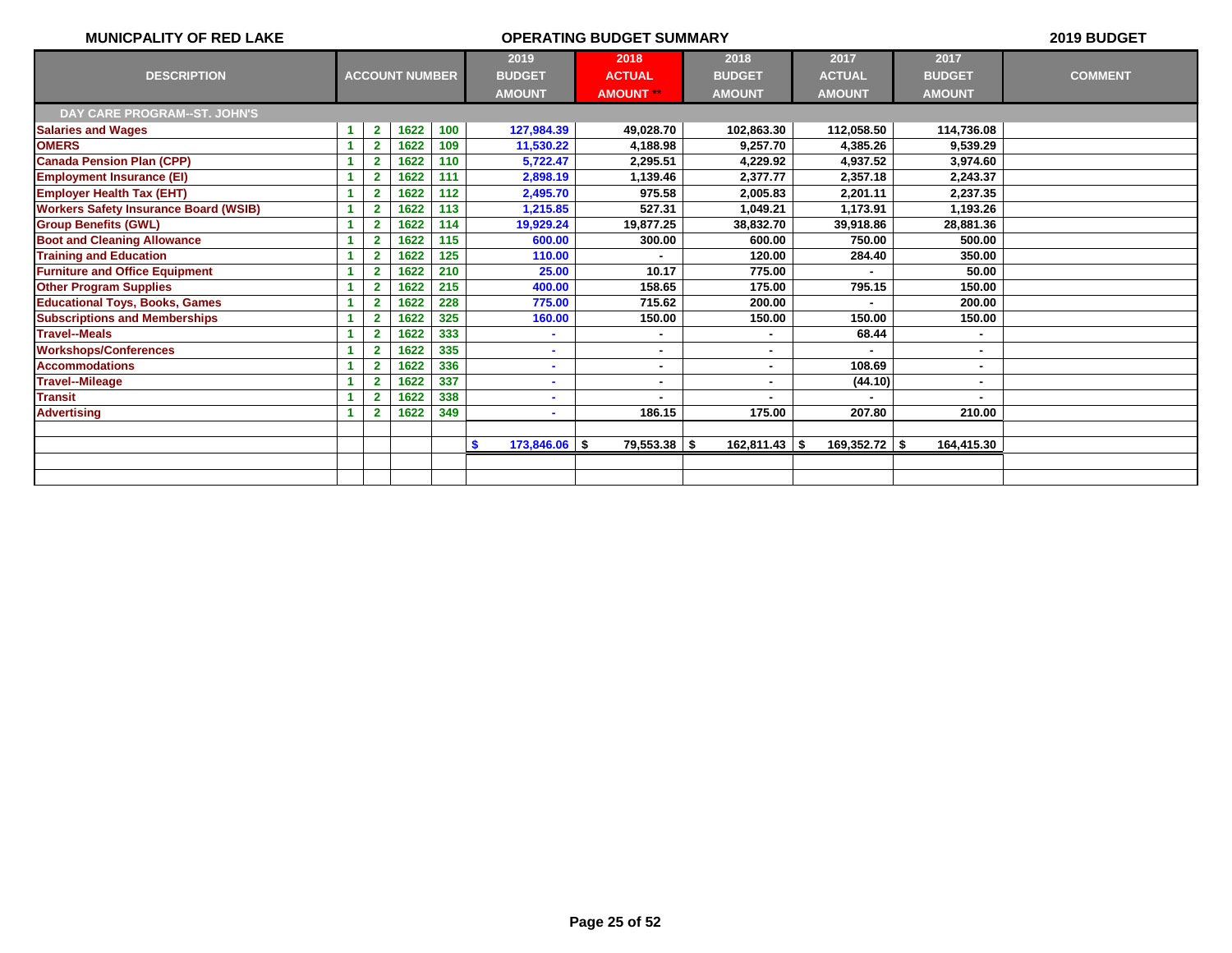| <b>MUNICPALITY OF RED LAKE</b>            |                      |                |                       |     |                                | <b>OPERATING BUDGET SUMMARY</b> |                |                |               | 2019 BUDGET    |
|-------------------------------------------|----------------------|----------------|-----------------------|-----|--------------------------------|---------------------------------|----------------|----------------|---------------|----------------|
|                                           |                      |                |                       |     | 2019                           | 2018                            | 2018           | 2017           | 2017          |                |
| <b>DESCRIPTION</b>                        |                      |                | <b>ACCOUNT NUMBER</b> |     | <b>BUDGET</b>                  | <b>ACTUAL</b>                   | <b>BUDGET</b>  | <b>ACTUAL</b>  | <b>BUDGET</b> | <b>COMMENT</b> |
|                                           |                      |                |                       |     | <b>AMOUNT</b>                  | <b>AMOUNT</b> **                | <b>AMOUNT</b>  | <b>AMOUNT</b>  | <b>AMOUNT</b> |                |
| <b>DAY CARE DIETARY--RED LAKE</b>         |                      |                |                       |     |                                |                                 |                |                |               |                |
| <b>Boot and Cleaning Allowance</b>        | $\blacktriangleleft$ | $\mathbf{2}$   | 1630                  | 115 |                                |                                 |                | 369.63         |               |                |
| <b>Small Tools and Equipment</b>          | $\blacktriangleleft$ | $\overline{2}$ | 1630                  | 201 | 7,440.00                       | 834.34                          | 775.36         | 448.82         | 125.00        |                |
| <b>Food/Groceries</b>                     | $\blacktriangleleft$ | $\overline{2}$ | 1630                  | 202 | 5,000.00                       | 6,131.81                        | 5,400.00       | 5,625.75       | 5,400.00      |                |
| <b>Cleaning/Kitchen/Washroom Supplies</b> | $\blacktriangleleft$ | $\overline{2}$ | 1630                  | 203 | 200.00                         | 124.60                          | 300.00         | 254.23         | 300.00        |                |
| <b>Other Supplies</b>                     | -1                   | $\overline{2}$ | 1630                  | 215 |                                |                                 |                | 52.46          |               |                |
| <b>Dietary--Outsourced</b>                | 1                    | $\overline{2}$ | 1630                  | 460 | 41,927.15                      | 50,002.81                       | 38,486.06      | 39,509.64      | 36,071.86     |                |
|                                           |                      |                |                       |     |                                |                                 |                |                |               |                |
|                                           |                      |                |                       |     | $54,567.15$ \$<br>S.           | $57,093.56$ \$                  | $44,961.42$ \$ | $46,260.53$ \$ | 41,896.86     |                |
|                                           |                      |                |                       |     |                                |                                 |                |                |               |                |
| <b>DAY CARE DIETARY--GOLDEN</b>           |                      |                |                       |     |                                |                                 |                |                |               |                |
| <b>Training and Education</b>             | $\blacktriangleleft$ | $\mathbf{2}$   | 1631                  | 125 |                                | $\blacksquare$                  | $\blacksquare$ | $\blacksquare$ | $\sim$        |                |
| <b>Small Tools and Equipment</b>          | $\blacktriangleleft$ | $\overline{2}$ | 1631                  | 201 | 1,710.00                       | 782.40                          | 775.36         | 271.85         | 125.00        |                |
| <b>Food/Groceries</b>                     | $\blacktriangleleft$ | $\overline{2}$ | 1631                  | 202 | 5,000.00                       | 5,162.64                        | 5,400.00       | 5,977.56       | 5,400.00      |                |
| <b>Cleaning/Kitchen/Washroom Supplies</b> | 1                    | $\overline{2}$ | 1631                  | 203 | 200.00                         | 345.48                          | 300.00         | 227.44         | 300.00        |                |
| <b>Furniture and Office Equipment</b>     | $\blacktriangleleft$ | $\overline{2}$ | 1631                  | 210 |                                |                                 |                | 59.72          |               |                |
| <b>Other Supplies</b>                     | $\blacktriangleleft$ | $\overline{2}$ | 1631                  | 215 |                                | 161.42                          |                | 16.25          |               |                |
| <b>Dietary--Outsourced</b>                | $\blacktriangleleft$ | $\overline{2}$ | 1631                  | 460 | 44,283.15                      | 44,403.57                       | 38,486.06      | 35,563.05      | 36,071.86     |                |
|                                           |                      |                |                       |     |                                |                                 |                |                |               |                |
|                                           |                      |                |                       |     | $\mathbf{s}$<br>$51,193.15$ \$ | $50,855.51$ \$                  | $44,961.42$ \$ | $42,115.87$ \$ | 41,896.86     |                |
|                                           |                      |                |                       |     |                                |                                 |                |                |               |                |
| DAY CARE DIETARY--ST. JOHN'S              |                      |                |                       |     |                                |                                 |                |                |               |                |
| <b>Training and Education</b>             | $\blacktriangleleft$ | $\mathbf{2}$   | 1632                  | 125 |                                |                                 |                |                |               |                |
| <b>Small Tools and Equipment</b>          | $\blacktriangleleft$ | $\overline{2}$ | 1632                  | 201 | 75.00                          | 154.20                          | 515.60         | 149.55         | 50.00         |                |
| <b>Food/Groceries</b>                     | 1                    | $\overline{2}$ | 1632                  | 202 | 2,000.00                       | 1,210.13                        | 1,950.00       | 1,898.36       | 2,750.00      |                |
| <b>Cleaning/Kitchen/Washroom Supplies</b> | 1                    | $\mathbf{2}$   | 1632                  | 203 | 150.00                         | 6.45                            | 75.00          | 11.95          | 100.00        |                |
| <b>Other Program Supplies</b>             | 1                    | $\mathbf{2}$   | 1632                  | 215 |                                |                                 |                |                |               |                |
| <b>Dietary--Outsourced</b>                | 1                    | $\overline{2}$ | 1632                  | 460 | 19,729.60                      | $\blacksquare$                  | 4,614.69       | 9,967.39       | 7,896.13      |                |
|                                           |                      |                |                       |     |                                |                                 |                |                |               |                |
|                                           |                      |                |                       |     | $21,954.60$ \$<br>S.           | $1,370.78$ \$                   | $7,155.29$ \$  | $12,027.25$ \$ | 10,796.13     |                |
|                                           |                      |                |                       |     |                                |                                 |                |                |               |                |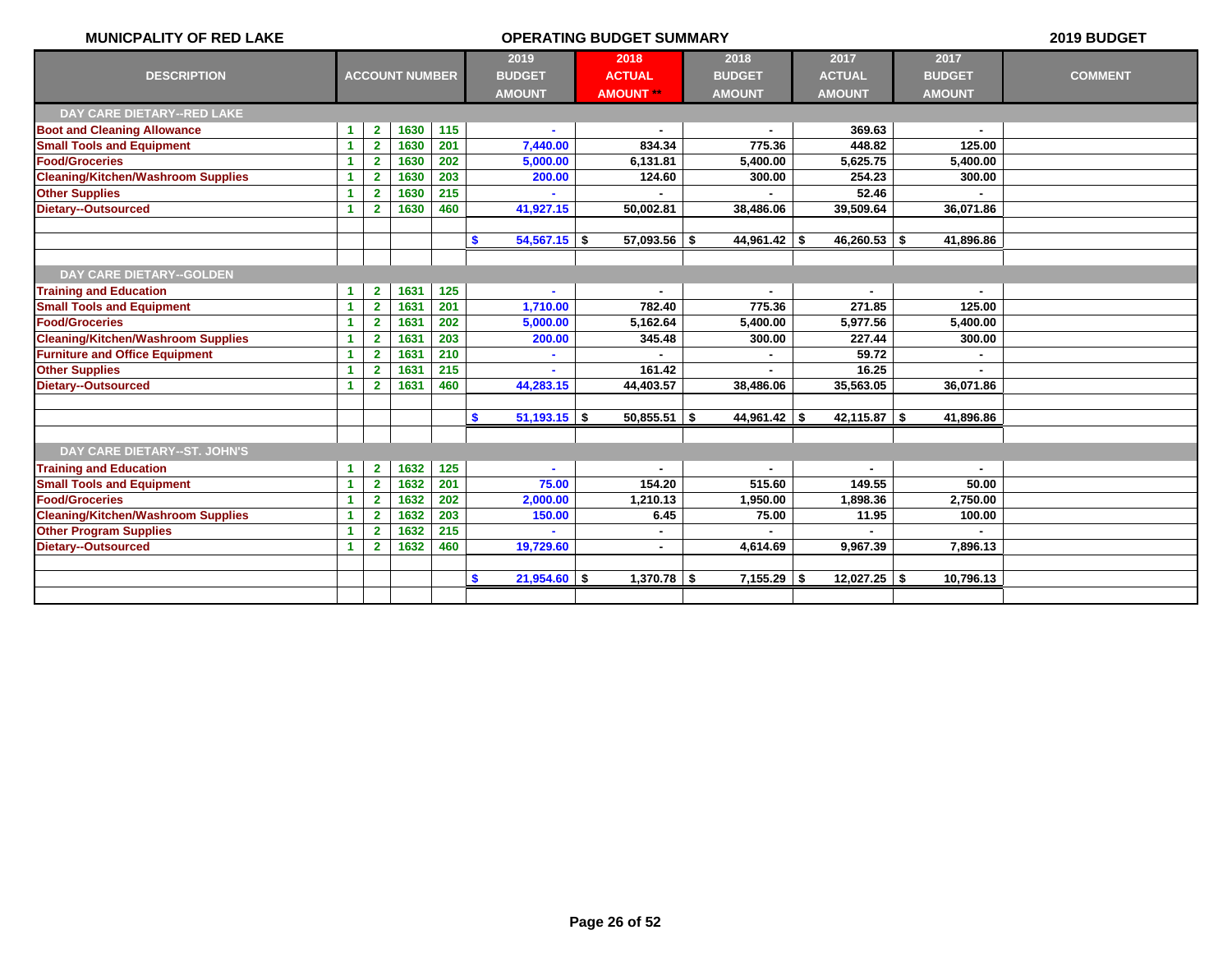| <b>MUNICPALITY OF RED LAKE</b>               |   |                |                       |     | 2019 BUDGET                      |                  |                |                  |               |                |
|----------------------------------------------|---|----------------|-----------------------|-----|----------------------------------|------------------|----------------|------------------|---------------|----------------|
|                                              |   |                |                       |     | 2019                             | 2018             | 2018           | 2017             | 2017          |                |
| <b>DESCRIPTION</b>                           |   |                | <b>ACCOUNT NUMBER</b> |     | <b>BUDGET</b>                    | <b>ACTUAL</b>    | <b>BUDGET</b>  | <b>ACTUAL</b>    | <b>BUDGET</b> | <b>COMMENT</b> |
|                                              |   |                |                       |     | <b>AMOUNT</b>                    | <b>AMOUNT **</b> | <b>AMOUNT</b>  | <b>AMOUNT</b>    | <b>AMOUNT</b> |                |
| DAY CARE--RESOURCE--RED LAKE                 |   |                |                       |     |                                  |                  |                |                  |               |                |
| <b>Salaries and Wages</b>                    | 1 | $\mathbf{2}$   | 1635                  | 100 | 92,260.27                        | 33,702.71        | 64,309.89      | 36,220.34        | 89,933.56     |                |
| <b>OMERS</b>                                 |   | $\mathbf{2}$   | 1635                  | 109 | 8,697.67                         | 3.390.95         | 5,787.89       | ٠                | 8,094.02      |                |
| <b>Canada Pension Plan (CPP)</b>             | 1 | $\overline{2}$ | 1635                  | 110 | 4,111.63                         | 1.358.96         | 2,836.84       |                  | 4.105.21      |                |
| <b>Employment Insurance (EI)</b>             |   |                | 1635                  | 111 | 1,866.68                         | 642.69           | 1,506.14       | ۰                | 1,696.62      |                |
| <b>Employer Health Tax (EHT)</b>             |   |                | 1635                  | 112 | 1,799.08                         | 655.49           | 1,254.04       | ٠                | 1,753.70      |                |
| <b>Workers Safety Insurance Board (WSIB)</b> |   | $\overline{2}$ | 1635                  | 113 | 876.47                           | 1,058.87         | 655.96         | $\blacksquare$   | 935.31        |                |
| <b>Group Benefits (GWL)</b>                  |   |                | 1635                  | 114 | 13,207.19                        |                  |                |                  |               |                |
| <b>Boot and Cleaning Allowance</b>           |   |                | 1635                  | 115 | 265.00                           | 300.00           | 300.00         | 250.00           | 250.00        |                |
| <b>Training and Education</b>                |   | $\mathbf{2}$   | 1635                  | 125 | 110.00                           | 103.56           | 110.00         | 44.40            | 190.00        |                |
| <b>Furniture and Office Equipment</b>        |   | 2              | 1635                  | 210 |                                  |                  |                |                  |               |                |
| <b>Other Program Supplies</b>                |   |                | 1635                  | 215 | 50.00                            | 19.95            | 75.00          | 63.79            | 75.00         |                |
| <b>Educational Toys, Books, Games</b>        |   | $\mathbf{2}$   | 1635                  | 228 | 200.00                           | 245.02           | 275.00         | 267.54           | 275.00        |                |
| <b>Subscriptions and Memberships</b>         |   |                | 1635                  | 325 | 160.00                           | 150.00           | 150.00         |                  | 150.00        |                |
| <b>Travel--Meals</b>                         |   | 2              | 1635                  | 333 | 150.00                           |                  | 100.00         | 121.57           | 90.00         |                |
| <b>Workshops/Conferences</b>                 |   |                | 1635                  | 335 | 75.00                            | $\blacksquare$   | 50.00          | 150.00           |               |                |
| <b>Accommodations</b>                        |   |                | 1635                  | 336 | 125.00                           | ٠                | 100.00         | ٠                | 100.00        |                |
| <b>Travel--Mileage</b>                       |   | 2              | 1635                  | 337 | 50.00                            | $\blacksquare$   | 50.00          | ٠                | 81.67         |                |
| <b>Transit</b>                               |   |                | 1635                  | 338 |                                  | ۰                |                | ۰                |               |                |
| <b>Automotive Fuel and Oil</b>               |   |                | 1635                  | 370 | $\blacksquare$                   | ٠                | $\blacksquare$ | ٠                |               |                |
|                                              |   |                |                       |     |                                  |                  |                |                  |               |                |
|                                              |   |                |                       |     | $\mathbf{\$}$<br>$124,003.98$ \$ | $41,628.20$ \$   | 77,560.76 \$   | $37,117.64$ \ \$ | 107,730.10    |                |
|                                              |   |                |                       |     |                                  |                  |                |                  |               |                |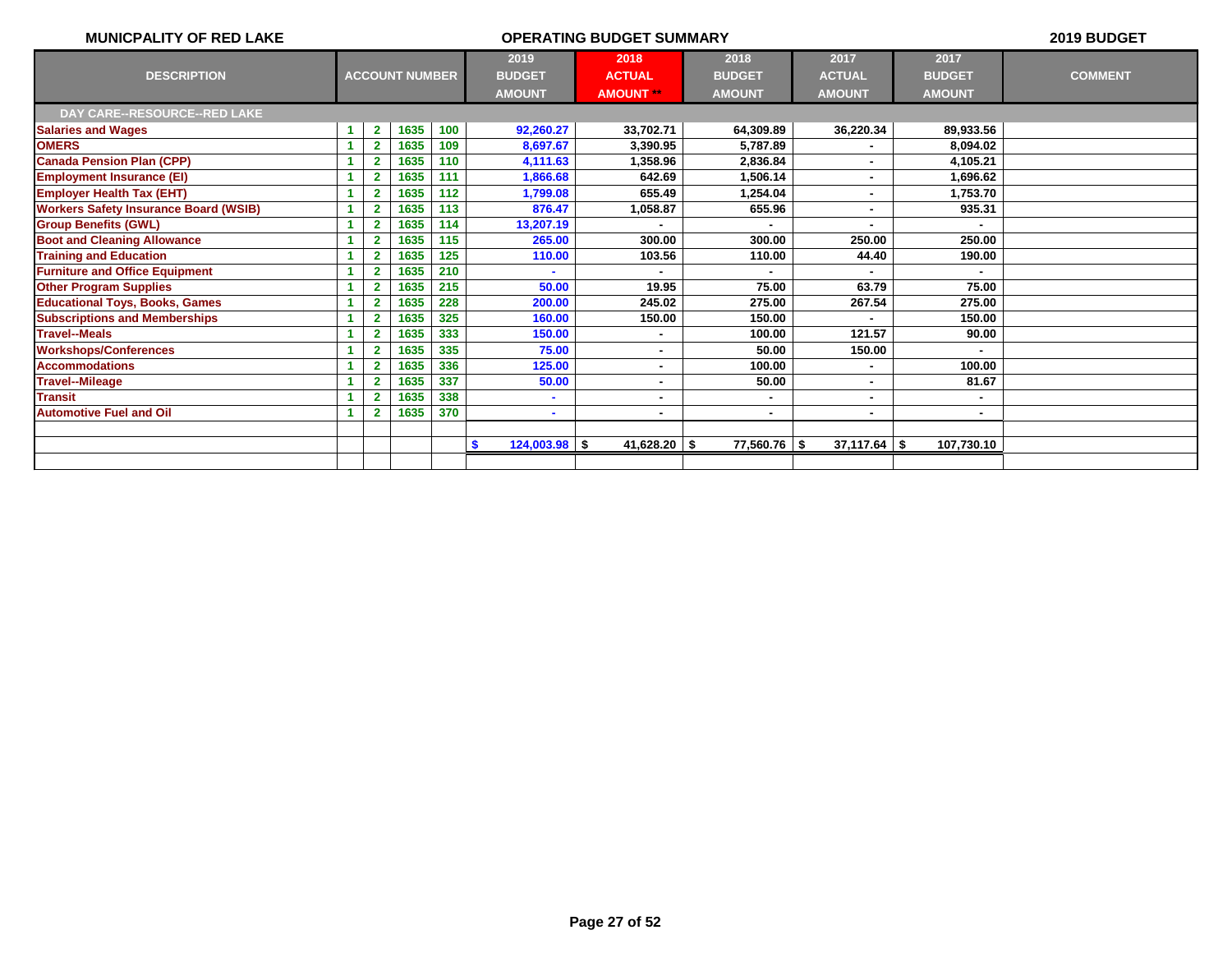| <b>MUNICPALITY OF RED LAKE</b>               |                         | 2019 BUDGET           |     |                                        |                                           |                                        |                                        |                                        |                |
|----------------------------------------------|-------------------------|-----------------------|-----|----------------------------------------|-------------------------------------------|----------------------------------------|----------------------------------------|----------------------------------------|----------------|
| <b>DESCRIPTION</b>                           |                         | <b>ACCOUNT NUMBER</b> |     | 2019<br><b>BUDGET</b><br><b>AMOUNT</b> | 2018<br><b>ACTUAL</b><br><b>AMOUNT **</b> | 2018<br><b>BUDGET</b><br><b>AMOUNT</b> | 2017<br><b>ACTUAL</b><br><b>AMOUNT</b> | 2017<br><b>BUDGET</b><br><b>AMOUNT</b> | <b>COMMENT</b> |
| <b>DAY CARE--RESOURCE--GOLDEN</b>            |                         |                       |     |                                        |                                           |                                        |                                        |                                        |                |
| <b>Salaries and Wages</b>                    | $\mathbf{2}$            | 1636                  | 100 | 37,785.07                              | 33,702.71                                 | 37,602.69                              | 36,220.34                              | 36,685.56                              |                |
| <b>OMERS</b>                                 | $\overline{2}$          | 1636                  | 109 | 3,794.90                               | 3.390.95                                  | 3,384.24                               |                                        | 3.301.70                               |                |
| <b>Canada Pension Plan (CPP)</b>             | $\overline{2}$          | 1636                  | 110 | 1,511.90                               | 1,358.96                                  | 1,688.08                               |                                        | 1,642.69                               |                |
| <b>Employment Insurance (EI)</b>             | 2                       | 1636                  | 111 | 662.37                                 | 642.69                                    | 880.66                                 |                                        | 707.40                                 |                |
| <b>Employer Health Tax (EHT)</b>             |                         | 1636                  | 112 | 736.81                                 | 655.49                                    | 733.25                                 |                                        | 715.37                                 |                |
| <b>Workers Safety Insurance Board (WSIB)</b> | $\overline{\mathbf{2}}$ | 1636                  | 113 | 358.96                                 | 1,058.87                                  | 383.55                                 |                                        | 381.53                                 |                |
| <b>Group Benefits (GWL)</b>                  | 2                       | 1636                  | 114 | 5,407.19                               |                                           |                                        |                                        |                                        |                |
| <b>Boot and Cleaning Allowance</b>           |                         | 1636                  | 115 | 265.00                                 | 300.00                                    | 300.00                                 | 250.00                                 | 250.00                                 |                |
| <b>Training and Education</b>                | 2                       | 1636                  | 125 | 110.00                                 | 103.56                                    | 110.00                                 | 44.40                                  | 110.00                                 |                |
| <b>Other Program Supplies</b>                | $\overline{\mathbf{2}}$ | 1636                  | 215 | 50.00                                  | 277.79                                    | 75.00                                  | 49.78                                  | 75.00                                  |                |
| <b>Educational Toys, Books, Games</b>        |                         | 1636                  | 228 | 200.00                                 | $\blacksquare$                            | 275.00                                 | 258.19                                 | 275.00                                 |                |
| <b>Subscriptions and Memberships</b>         |                         | 1636                  | 325 |                                        |                                           |                                        |                                        |                                        |                |
| <b>Travel--Meals</b>                         | $\overline{\mathbf{2}}$ | 1636                  | 333 | 150.00                                 | $\blacksquare$                            | 100.00                                 |                                        | 90.00                                  |                |
| <b>Workshops/Conferences</b>                 |                         | 1636                  | 335 | 75.00                                  | ۰                                         | 50.00                                  | 150.00                                 |                                        |                |
| <b>Accommodations</b>                        |                         | 1636                  | 336 | 125.00                                 | ۰                                         | 100.00                                 |                                        | 100.00                                 |                |
| <b>Travel--Mileage</b>                       | 2                       | 1636                  | 337 | 50.00                                  | $\blacksquare$                            | 50.00                                  |                                        | 81.67                                  |                |
| <b>Transit</b>                               |                         | 1636                  | 338 |                                        | ۰                                         |                                        |                                        |                                        |                |
| <b>Automotive Fuel and Oil</b>               | 2                       | 1636                  | 370 | $\sim$                                 | $\blacksquare$                            | $\blacksquare$                         | ٠                                      | $\sim$                                 |                |
|                                              |                         |                       |     |                                        |                                           |                                        |                                        |                                        |                |
|                                              |                         |                       |     | $51,282.19$ \$<br>\$                   | 41,491.02                                 | $45,732.47$ \$<br>\$                   | 36,972.71                              | 44,415.92<br>-\$                       |                |
|                                              |                         |                       |     |                                        |                                           |                                        |                                        |                                        |                |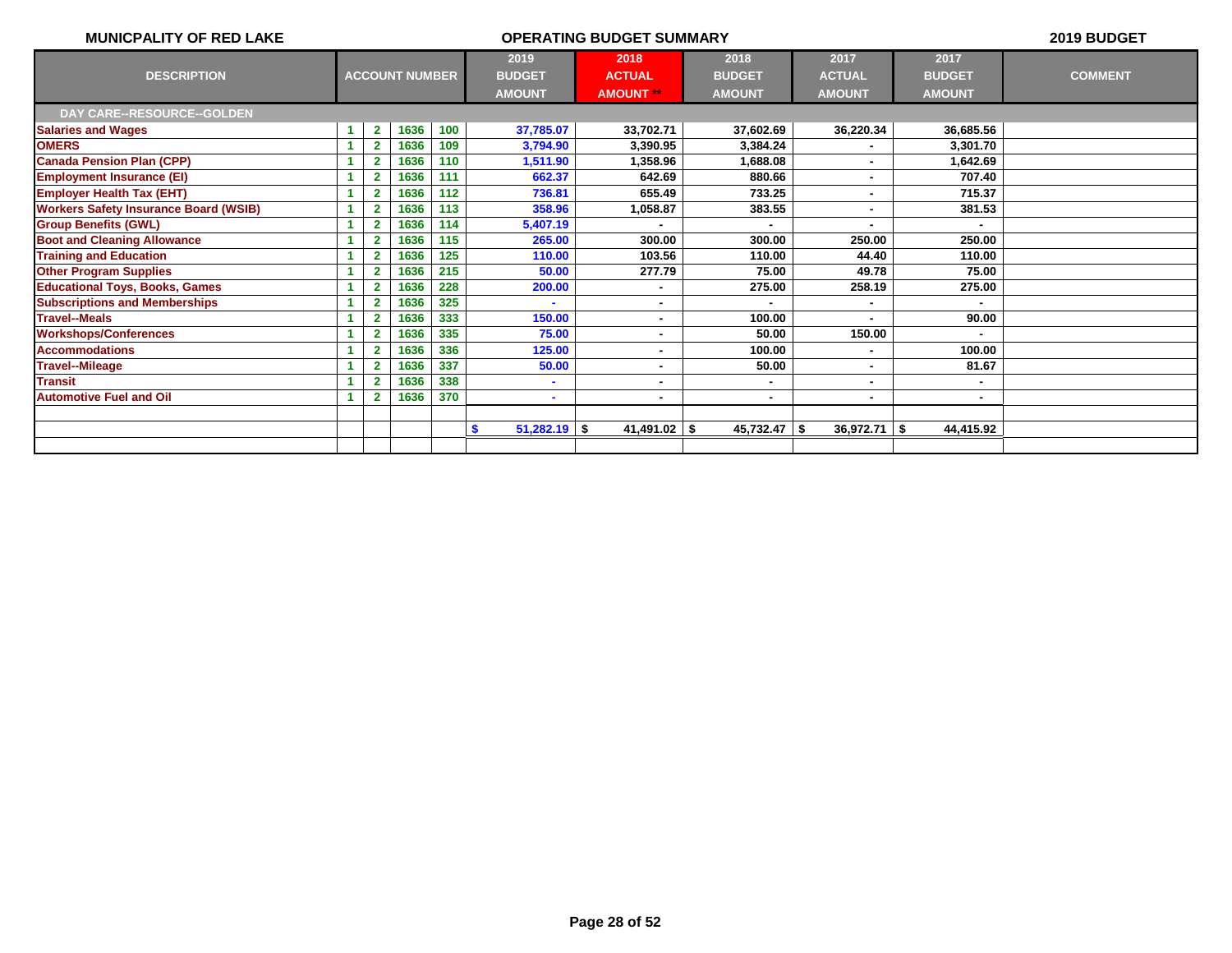| <b>MUNICPALITY OF RED LAKE</b>               |    |                          |                       |     | 2019 BUDGET                |                         |                 |                |               |                |
|----------------------------------------------|----|--------------------------|-----------------------|-----|----------------------------|-------------------------|-----------------|----------------|---------------|----------------|
|                                              |    |                          |                       |     | 2019                       | 2018                    | 2018            | 2017           | 2017          |                |
| <b>DESCRIPTION</b>                           |    |                          | <b>ACCOUNT NUMBER</b> |     | <b>BUDGET</b>              | <b>ACTUAL</b>           | <b>BUDGET</b>   | <b>ACTUAL</b>  | <b>BUDGET</b> | <b>COMMENT</b> |
|                                              |    |                          |                       |     | <b>AMOUNT</b>              | <b>AMOUNT</b> **        | <b>AMOUNT</b>   | <b>AMOUNT</b>  | <b>AMOUNT</b> |                |
| DAY CARE--RESOURCE--ST. JOHN'S               |    |                          |                       |     |                            |                         |                 |                |               |                |
| <b>Salaries and Wages</b>                    |    | $\mathbf{2}$             | 1637                  | 100 | 37,785.07                  | 33,701.90               | 37,602.69       | 76,924.50      | 36,685.56     |                |
| <b>OMERS</b>                                 |    | $\overline{2}$           | 1637                  | 109 | 3,794.90                   | 3,390.95                | 3,384.24        | 4,324.19       | 3,301.70      |                |
| <b>Canada Pension Plan (CPP)</b>             | -4 | $\mathbf{2}$             | 1637                  | 110 | 1,511.90                   | 1.358.96                | 1,688.08        | 1.869.02       | 1.642.69      |                |
| <b>Employment Insurance (EI)</b>             |    | $\overline{\phantom{a}}$ | 1637                  | 111 | 662.37                     | 642.69                  | 880.66          | 784.92         | 707.40        |                |
| <b>Employer Health Tax (EHT)</b>             |    | $\overline{\mathbf{2}}$  | 1637                  | 112 | 736.81                     | 655.49                  | 733.25          | 801.66         | 715.37        |                |
| <b>Workers Safety Insurance Board (WSIB)</b> |    | $\overline{2}$           | 1637                  | 113 | 358.96                     | 1,058.87                | 383.55          | 427.58         | 381.53        |                |
| <b>Group Benefits (GWL)</b>                  |    | $\overline{2}$           | 1637                  | 114 | 5,407.19                   |                         |                 |                |               |                |
| <b>Boot and Cleaning Allowance</b>           |    |                          | 1637                  | 115 | 265.00                     | 300.00                  | 300.00          | 250.00         | 250.00        |                |
| <b>Training and Education</b>                |    | $\overline{2}$           | 1637                  | 125 | 110.00                     | $\blacksquare$          |                 | 44.40          | 190.00        |                |
| <b>Other Program Supplies</b>                | -4 | $\overline{2}$           | 1637                  | 215 | 50.00                      | $\blacksquare$          | 50.00           | 33.00          | 50.00         |                |
| <b>Educational Toys, Books, Games</b>        |    | $\overline{\mathbf{2}}$  | 1637                  | 228 | 200.00                     | $\blacksquare$          | 125.00          | 112.53         | 125.00        |                |
| <b>Subscriptions and Memberships</b>         |    | $\overline{2}$           | 1637                  | 325 | 160.00                     | ۰                       |                 | 150.00         | 150.00        |                |
| <b>Travel--Meals</b>                         |    | $\overline{2}$           | 1637                  | 333 | 150.00                     | $\blacksquare$          | 100.00          |                | 90.00         |                |
| <b>Workshops/Conferences</b>                 |    |                          | 1637                  | 335 | 75.00                      | ٠                       | 50.00           | 175.00         |               |                |
| <b>Accommodations</b>                        |    | $\overline{\mathbf{2}}$  | 1637                  | 336 | 125.00                     | ۰                       | 100.00          |                | 100.00        |                |
| <b>Travel--Mileage</b>                       |    | $\overline{2}$           | 1637                  | 337 | 50.00                      | ۰                       | 50.00           | ٠              | 81.67         |                |
| <b>Transit</b>                               |    |                          | 1637                  | 338 |                            | ۰                       |                 |                |               |                |
| <b>Automotive Fuel and Oil</b>               |    | $\overline{\mathbf{2}}$  | 1637                  | 370 | $\blacksquare$             | $\blacksquare$          | ٠               | ۰.             | $\sim$        |                |
|                                              |    |                          |                       |     |                            |                         |                 |                |               |                |
|                                              |    |                          |                       |     | $51,442.19$ \$<br><b>S</b> | 41,108.86 $\frac{1}{2}$ | $45,447.47$ \\$ | $85,896.80$ \$ | 44,470.92     |                |
|                                              |    |                          |                       |     |                            |                         |                 |                |               |                |
|                                              |    |                          |                       |     |                            |                         |                 |                |               |                |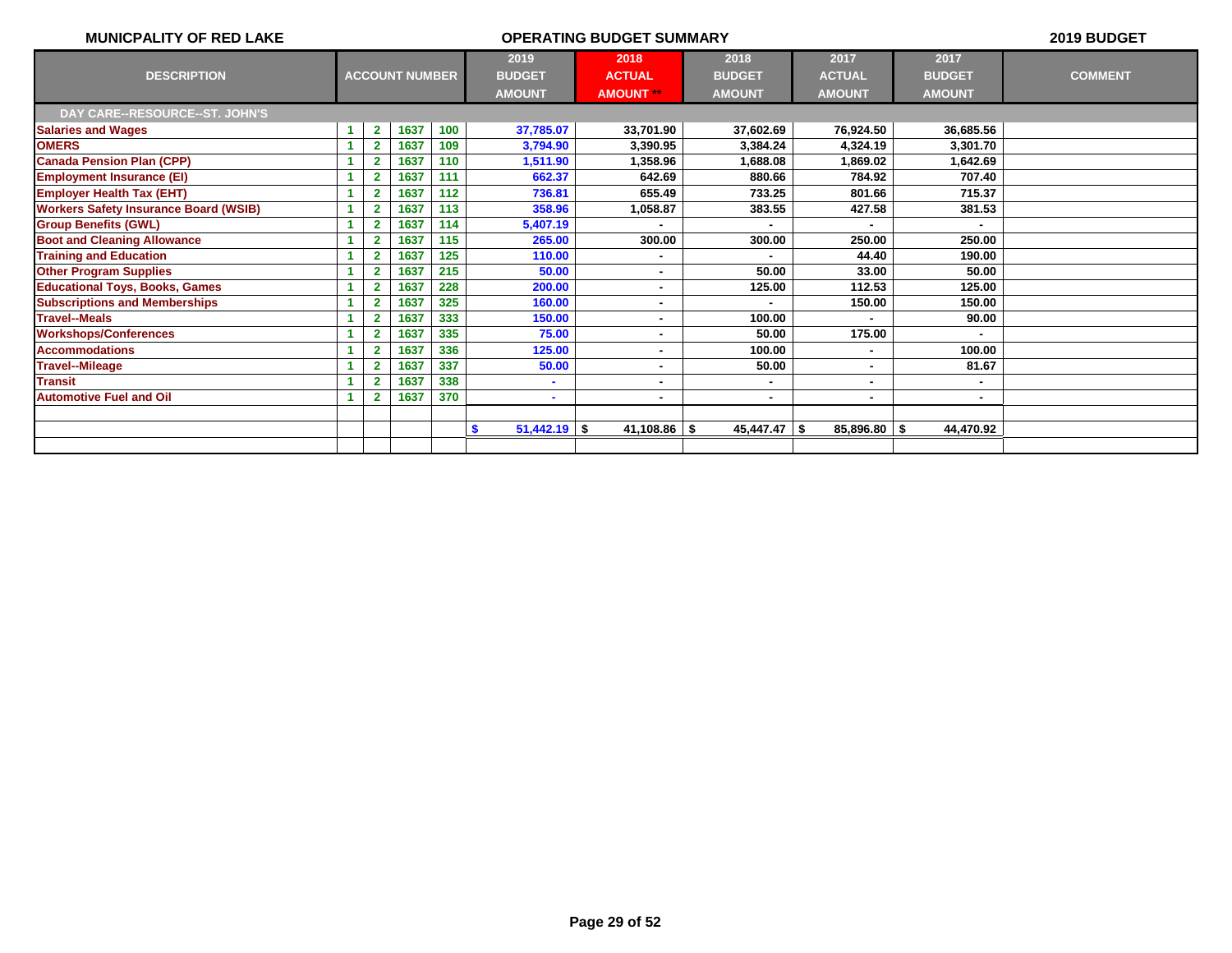| <b>MUNICPALITY OF RED LAKE</b>                 |                      |                         |                       |                  |                          | <b>OPERATING BUDGET SUMMARY</b> |                |                                     |                | 2019 BUDGET    |
|------------------------------------------------|----------------------|-------------------------|-----------------------|------------------|--------------------------|---------------------------------|----------------|-------------------------------------|----------------|----------------|
|                                                |                      |                         |                       |                  | 2019                     | 2018                            | 2018           | 2017                                | 2017           |                |
| <b>DESCRIPTION</b>                             |                      |                         | <b>ACCOUNT NUMBER</b> |                  | <b>BUDGET</b>            | <b>ACTUAL</b>                   | <b>BUDGET</b>  | <b>ACTUAL</b>                       | <b>BUDGET</b>  | <b>COMMENT</b> |
|                                                |                      |                         |                       |                  | <b>AMOUNT</b>            | <b>AMOUNT **</b>                | <b>AMOUNT</b>  | <b>AMOUNT</b>                       | <b>AMOUNT</b>  |                |
| <b>EARLYON CENTRE</b>                          |                      |                         |                       |                  |                          |                                 |                |                                     |                |                |
| <b>Salaries and Wages</b>                      | $\mathbf{1}$         | 2 <sup>1</sup>          | 1640                  | 100              | 141,018.32               | 138,829.95                      | 151,388.82     | 98,767.10                           | 147,686.13     |                |
| <b>OMERS</b>                                   | $\blacktriangleleft$ | $\mathbf{2}$            | 1640                  | 109              | 13,086.93                | 14,950.46                       | 13,624.99      | 6.595.04                            | 13.291.75      |                |
| <b>Canada Pension Plan (CPP)</b>               | $\mathbf{1}$         | $\overline{2}$          | 1640                  | 110              | 6,262.79                 | 3,641.30                        | 6,627.50       | 3,353.48                            | 6,444.21       |                |
| <b>Employment Insurance (EI)</b>               | $\blacktriangleleft$ | $\mathbf{2}$            | 1640                  | $\overline{111}$ | 3,017.25                 | 2,584.77                        | 3,545.53       | 1,422.82                            | 2,847.82       |                |
| <b>Employer Health Tax (EHT)</b>               | 1                    | $\mathbf{2}$            | 1640                  | 112              | 2,749.86                 | 2,198.80                        | 2,952.08       | 1,451.87                            | 2,879.88       |                |
| <b>Workers Safety Insurance Board (WSIB)</b>   | $\blacktriangleleft$ | $\overline{2}$          | 1640                  | 113              | 1,339.67                 | 1,818.67                        | 1,544.17       | 774.35                              | 1,535.94       |                |
| <b>Group Benefits (GWL)</b>                    | $\mathbf{1}$         | $\overline{2}$          | 1640                  | $\overline{114}$ | 29,258.26                | 19,090.93                       | 9,695.65       | 16,041.32                           | 15,525.63      |                |
| <b>Boot and Cleaning Allowance</b>             | $\blacktriangleleft$ | $\mathbf{2}$            | 1640                  | 115              | 699.00                   | 600.00                          | 600.00         | 374.98                              | 500.00         |                |
| <b>Training and Education</b>                  | $\blacktriangleleft$ | $\overline{2}$          | 1640                  | $\overline{125}$ | $\blacksquare$           |                                 | 60.00          | 283.52                              |                |                |
| <b>Recruiting and Medicals</b>                 | $\mathbf{1}$         | $\overline{2}$          | 1640                  | 135              |                          | $\blacksquare$                  | $\blacksquare$ | 25.00                               | $\blacksquare$ |                |
| <b>Small Tools and Equipment</b>               | 1                    | $\mathbf{2}$            | 1640                  | 201              | 25.00                    | $\blacksquare$                  | ×.             |                                     | $\blacksquare$ |                |
| <b>Food and Groceries</b>                      | $\mathbf{1}$         | $\mathbf{2}$            | 1640                  | 202              | 2,160.00                 | 2,049.86                        | 2,100.00       | 2,058.98                            | 2,100.00       |                |
| <b>Cleaning/Kitchen/Washroom Supplies</b>      | $\blacktriangleleft$ | $\overline{2}$          | 1640                  | 203              | 250.00                   | 233.40                          | 50.00          | 67.31                               | 90.00          |                |
| <b>Office Supplies</b>                         | $\mathbf{1}$         | $\overline{2}$          | 1640                  | 209              | 75.00                    | 42.18                           | 50.00          |                                     | 50.00          |                |
| <b>Furniture and Office Equipment</b>          | $\mathbf{1}$         | $\mathbf{2}$            | 1640                  | 210              | ÷                        | $\sim$                          | $\sim$         | 209.58                              | $\sim$         |                |
| <b>Health and Safety Supplies</b>              | 1                    | $\overline{2}$          | 1640                  | 212              | 155.00                   | 258.86                          | 150.00         | 146.50                              | 35.00          |                |
| <b>Other Program Supplies</b>                  | 1                    | $\overline{\mathbf{2}}$ | 1640                  | 215              | 375.00                   | 149.12                          | 350.00         | (14.69)                             | 350.00         |                |
| <b>Educational Toys, Books, Games</b>          | $\blacktriangleleft$ | $\mathbf{2}$            | 1640                  | 228              | 525.00                   | 318.26                          | 500.00         | 134.65                              | 500.00         |                |
| <b>Special Events</b>                          | $\mathbf{1}$         | $\mathbf{2}$            | 1640                  | 233              | 150.00                   | 190.90                          | 183.35         | 80.72                               |                |                |
| <b>Subscriptions and Memberships</b>           | $\mathbf{1}$         | $\overline{\mathbf{2}}$ | 1640                  | 325              | 160.00                   | 150.00                          | 150.00         |                                     | $\blacksquare$ |                |
| <b>Travel--Meals</b>                           | 1                    | $\mathbf{2}$            | 1640                  | 333              | ٠                        | 36.27                           | $\blacksquare$ | 75.66                               | ٠              |                |
| <b>Conferences Registrations</b>               | $\mathbf{1}$         | $\mathbf{2}$            | 1640                  | 335              | ä,                       | $\blacksquare$                  | $\blacksquare$ | 25.00                               | $\blacksquare$ |                |
| <b>Accommodations</b>                          | $\blacktriangleleft$ | $\overline{2}$          | 1640                  | 336              | ٠                        |                                 | $\blacksquare$ | $\sim$                              | $\blacksquare$ |                |
| <b>Travel--Mileage</b>                         | $\blacktriangleleft$ | $\overline{2}$          | 1640                  | 337              | ä                        | (64.78)                         | $\blacksquare$ | $\blacksquare$                      | $\blacksquare$ |                |
| <b>Transit</b>                                 | $\mathbf{1}$         | $\mathbf{2}$            | 1640                  | 338              | ÷.                       | $\sim$                          | $\blacksquare$ | $\sim$                              | $\blacksquare$ |                |
| <b>Freight</b>                                 | $\mathbf{1}$         | $\mathbf{2}$            | 1640                  | 344              | $\blacksquare$           | $\blacksquare$                  | $\blacksquare$ |                                     | $\sim$         |                |
| Telephone/Internet/Fax                         | $\mathbf{1}$         | $\overline{\mathbf{2}}$ | 1640                  | 346              |                          |                                 |                | 473.66                              |                |                |
| <b>Cell Phones</b>                             | $\blacktriangleleft$ | $\mathbf{2}$            | 1640                  | 347              | 242.46                   | 1,344.46                        | 1,343.28       | 1,343.28                            | 1,343.28       |                |
| <b>Advertising</b>                             | $\blacktriangleleft$ | $\mathbf{2}$            | 1640                  | 349              | $\overline{\phantom{a}}$ |                                 | $\sim$         |                                     |                |                |
| <b>Insurance</b>                               | 1                    | $\mathbf{2}$            | 1640                  | 372              | 106.05                   | 142.13                          | 142.13         | 140.40                              | 132.93         |                |
| <b>Service Agreements/Management Contracts</b> | $\blacktriangleleft$ | $\overline{2}$          | 1640                  | 379              |                          |                                 |                |                                     |                |                |
| <b>Cleaning and Housekeeping Contract</b>      | 1                    | $\mathbf{2}$            | 1640                  | 455              | 400.00                   |                                 | 425.00         | 80.95                               | 675.00         |                |
| <b>Amortization of Capital Assets</b>          | $\blacktriangleleft$ | $\mathbf{2}$            | 2640                  | 995              | 101.76                   | 101.76                          | 101.76         | 101.76                              | 69.08          |                |
|                                                |                      |                         |                       |                  |                          |                                 |                |                                     |                |                |
|                                                |                      |                         |                       |                  | $202,157.36$ \$<br>S.    | $188,667.30$ \\$                | 195,584.26 \$  | $134,013.24$ \$                     | 196,056.65     |                |
|                                                |                      |                         |                       |                  |                          |                                 |                |                                     |                |                |
|                                                |                      |                         |                       |                  |                          |                                 |                |                                     |                |                |
| <b>TOTAL CHILD CARE BUDGET</b>                 |                      |                         |                       |                  | $1,666,813.68$ \$<br>s.  | $1,417,853.27$ \$               |                | $1,599,926.55$ \$ $1,621,137.84$ \$ | 1,598,866.23   |                |
|                                                |                      |                         |                       |                  |                          |                                 |                |                                     |                |                |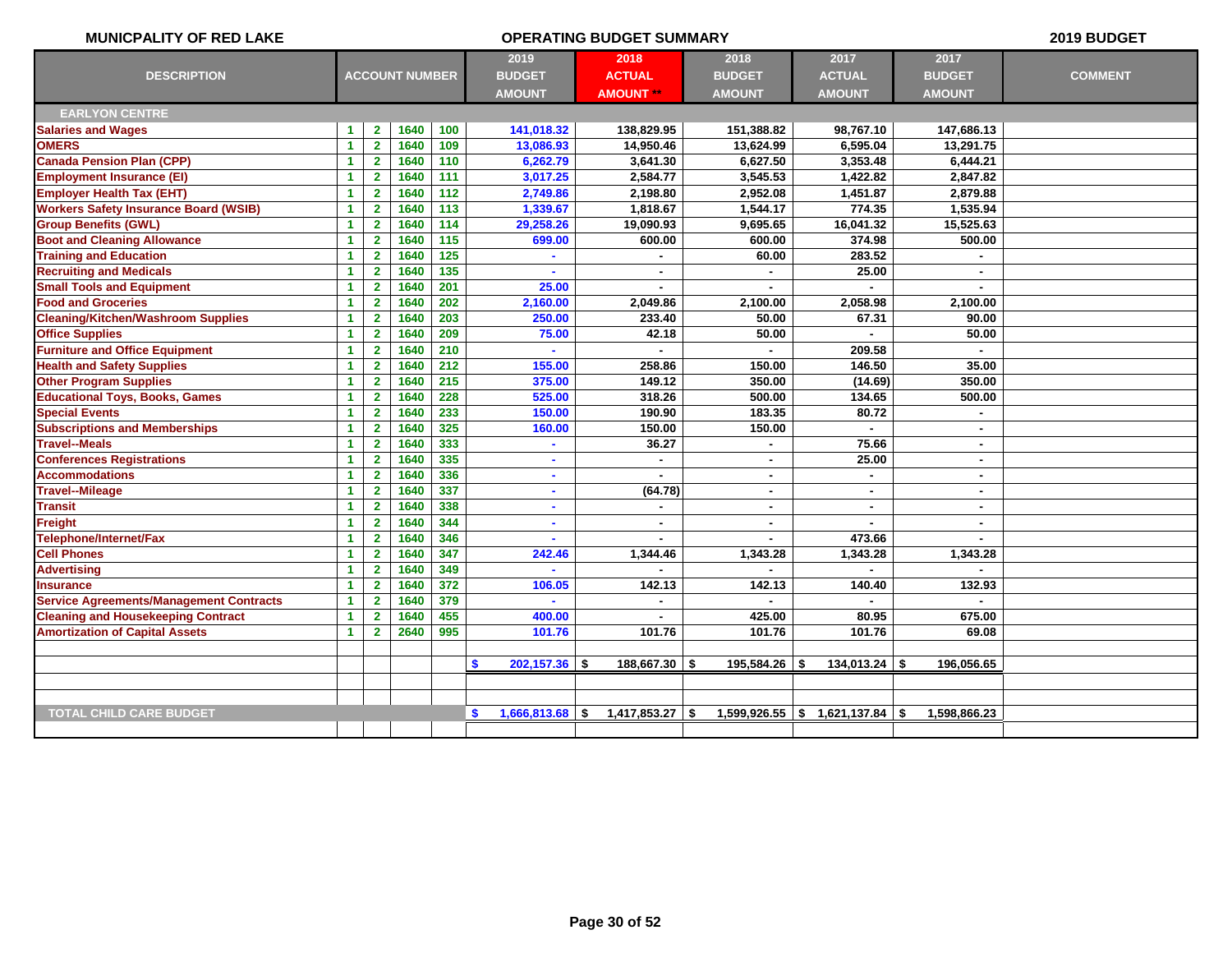| <b>MUNICPALITY OF RED LAKE</b>                 | <b>OPERATING BUDGET SUMMARY</b> |                         |                       |                  |                  |                        |                 |                 | 2019 BUDGET    |                |
|------------------------------------------------|---------------------------------|-------------------------|-----------------------|------------------|------------------|------------------------|-----------------|-----------------|----------------|----------------|
|                                                |                                 |                         |                       |                  | 2019             | 2018                   | 2018            | 2017            | 2017           |                |
| <b>DESCRIPTION</b>                             |                                 |                         | <b>ACCOUNT NUMBER</b> |                  | <b>BUDGET</b>    | <b>ACTUAL</b>          | <b>BUDGET</b>   | <b>ACTUAL</b>   | <b>BUDGET</b>  | <b>COMMENT</b> |
|                                                |                                 |                         |                       |                  | <b>AMOUNT</b>    | <b>AMOUNT **</b>       | <b>AMOUNT</b>   | <b>AMOUNT</b>   | <b>AMOUNT</b>  |                |
| <b>RECREATION PROGRAMS</b>                     |                                 |                         |                       |                  |                  |                        |                 |                 |                |                |
| <b>Salaries and Wages</b>                      | 1                               | $\mathbf{2}$            | 1700                  | 100              | 89,788.46        | 103,164.88             | 88,077.10       | 143,213.09      | 124,804.27     |                |
| Per Diems                                      | $\blacktriangleleft$            | $\overline{2}$          | 1700                  | $105$            |                  |                        |                 |                 |                |                |
| <b>OMERS</b>                                   | $\blacktriangleleft$            | $\overline{2}$          | 1700                  | 109              | 4,619.76         | 1,700.88               | 4,529.56        | 5,069.12        | 5,034.05       |                |
| <b>Canada Pension Plan (CPP)</b>               | $\blacktriangleleft$            | $\overline{2}$          | 1700                  | 110              | 3,868.02         | 3,178.54               | 3,668.58        | 3,900.15        | 4.510.98       |                |
| <b>Employment Insurance (EI)</b>               | $\blacktriangleleft$            | $\mathbf{2}$            | 1700                  | 111              | 1,956.46         | 1.826.96               | 2,062.77        | 2.007.12        | 2.162.54       |                |
| <b>Employer Health Tax (EHT)</b>               | $\blacktriangleleft$            | $\mathbf{2}$            | 1700                  | $\overline{112}$ | 1,750.88         | 1,541.62               | 1,717.50        | 1,975.46        | 2,157.69       |                |
| <b>Workers Safety Insurance Board (WSIB)</b>   | $\mathbf{1}$                    | $\overline{\mathbf{2}}$ | 1700                  | $\overline{113}$ | 2,828.34         | 2,529.75               | 2,818.47        | 3,089.81        | 3,374.85       |                |
| <b>Group Benefits (GWL)</b>                    | $\blacktriangleleft$            | $\overline{2}$          | 1700                  | 114              | 9,687.75         | 6,938.06               | 9,343.90        | 9,733.26        | 8,604.53       |                |
| <b>Boot and Cleaning Allowance</b>             | $\blacktriangleleft$            | $\mathbf{2}$            | 1700                  | 115              | 300.00           | 300.00                 | 300.00          | 250.00          | 500.00         |                |
| <b>Training and Education</b>                  | 1                               | $\mathbf{2}$            | 1700                  | $125$            |                  |                        | $\blacksquare$  | 105.00          | $\sim$         |                |
| <b>Recruiting and Medicals</b>                 | 1                               | $\mathbf{2}$            | 1700                  | 135              |                  | $\blacksquare$         |                 |                 |                |                |
| <b>Cleaning/Kitchen/Washroom Supplies</b>      | $\blacktriangleleft$            | $\overline{2}$          | 1700                  | 203              | 400.00           | ۰                      | 100.00          | 97.67           | 100.00         |                |
| <b>Office Supplies</b>                         | 1                               | $\overline{2}$          | 1700                  | 209              | 350.00           | 594.13                 | 300.00          | 340.01          | 475.00         |                |
| <b>Furniture and Office Equipment</b>          | $\blacktriangleleft$            | $\mathbf{2}$            | 1700                  | 210              | 1,000.00         | $\blacksquare$         | $\blacksquare$  |                 | $\blacksquare$ |                |
| <b>Health and Safety Supplies</b>              | $\blacktriangleleft$            | $\overline{2}$          | 1700                  | 212              | $\mathbf{r}$     | $\blacksquare$         | $\blacksquare$  | 68.54           | $\sim$         |                |
| <b>Other Supplies</b>                          | $\blacktriangleleft$            | $\overline{2}$          | 1700                  | 215              | 2,200.00         | 2,072.63               | 2,750.00        | 2,517.00        | 3,500.00       |                |
| <b>Supplies For Resale</b>                     | $\blacktriangleleft$            | $\overline{2}$          | 1700                  | 216              | 1,800.00         | 2,063.38               | 2,300.00        | 2,606.37        | 2,300.00       |                |
| <b>Computer Supplies</b>                       | 1                               | $\overline{2}$          | 1700                  | 229              |                  |                        |                 |                 |                |                |
| <b>Special Events</b>                          | $\mathbf{1}$                    | $\overline{2}$          | 1700                  | 233              | 2,000.00         | 1,303.66               | 2,000.00        | 1,123.06        | 2.000.00       |                |
| Loan Interest                                  | 1                               | $\mathbf{2}$            | 1700                  | 318              | 2,796.51         | 3,134.95               | 2,621.11        | 2,265.07        | 2,613.48       |                |
| <b>Subscriptions and Memberships</b>           | 1                               | $\mathbf{2}$            | 1700                  | 325              | 160.00           | 152.64                 | 150.00          | 147.55          | 170.00         |                |
| <b>Travel--Meals</b>                           | $\mathbf{1}$                    | $\mathbf{2}$            | 1700                  | 333              |                  |                        |                 |                 | $\sim$         |                |
| <b>Workshops/Conferences</b>                   | $\blacktriangleleft$            | $\mathbf{2}$            | 1700                  | 335              | $\sim$           | $\blacksquare$         | $\blacksquare$  | $\sim$          | $\blacksquare$ |                |
| <b>Accommodations</b>                          | $\blacktriangleleft$            | $\mathbf{2}$            | 1700                  | 336              | $\blacksquare$   | $\blacksquare$         | $\blacksquare$  | $\blacksquare$  | $\blacksquare$ |                |
| <b>Travel--Mileage</b>                         | $\mathbf{1}$                    | $\overline{2}$          | 1700                  | 337              | $\mathbf{r}$     | $\blacksquare$         | $\blacksquare$  | $\sim$          | $\sim$         |                |
| <b>Transit</b>                                 | $\mathbf{1}$                    | $\overline{2}$          | 1700                  | 338              | $\blacksquare$   | $\blacksquare$         | $\blacksquare$  | $\blacksquare$  | $\blacksquare$ |                |
| <b>Meals--Meetings</b>                         | 1                               | $\overline{2}$          | 1700                  | 339              | $\mathbf{r}$     | ä,                     | $\blacksquare$  | $\overline{a}$  | $\mathbf{r}$   |                |
| Freight                                        | -1                              | $\overline{2}$          | 1700                  | 344              |                  | ä,                     | $\blacksquare$  | 473.36          | $\sim$         |                |
| Telephone/Internet/Fax                         | $\blacktriangleleft$            | $\mathbf{2}$            | 1700                  | 346              | 3,600.00         | 3,336.30               | 3,900.00        | 3,755.63        | 3,000.00       |                |
| <b>Postage and Express</b>                     | 1                               | $\overline{2}$          | 1700                  | 348              |                  | $\blacksquare$         | $\blacksquare$  |                 |                |                |
| <b>Advertising</b>                             | 1                               | $\overline{2}$          | 1700                  | 349              | $\blacksquare$   | $\blacksquare$         | $\blacksquare$  | $\blacksquare$  | 500.00         |                |
| <b>Insurance</b>                               | 1                               | $\overline{2}$          | 1700                  | 372              | $\blacksquare$   | $\blacksquare$         | $\blacksquare$  | $\blacksquare$  |                |                |
| <b>Other Financial Expenses</b>                | $\blacktriangleleft$            | $\overline{2}$          | 1700                  | 376              | $\mathbf{r}$     | (0.18)                 | $\blacksquare$  | (0.52)          | 1,000.00       |                |
| <b>Service Agreements/Management Contracts</b> | $\blacktriangleleft$            | $\mathbf{2}$            | 1700                  | 379              | 3,200.00         | 3.176.53               | 3,285.00        | 3,450.24        | 2.284.92       |                |
| <b>Donations</b>                               | $\blacktriangleleft$            | $\overline{2}$          | 1700                  | 395              | ×                |                        | $\blacksquare$  |                 |                |                |
| <b>Consulting</b>                              | $\blacktriangleleft$            | $\overline{2}$          | 1700                  | 425              |                  | $\blacksquare$         | $\blacksquare$  | $\sim$          | $\mathbf{r}$   |                |
| <b>Programs--Outsourced</b>                    | $\blacktriangleleft$            | $\overline{2}$          | 1700                  | 464              | 9,000.00         | 9,895.00               | 6,800.00        | 7,800.00        | 6,500.00       |                |
| <b>Equipment Maintenance--Outsourced</b>       | $\blacktriangleleft$            | $\mathbf{2}$            | 1700                  | 490              | 2,000.00         |                        | 750.00          | 40.70           | 500.00         |                |
| <b>Long Term Debt Principal</b>                | $\blacktriangleleft$            | $\overline{2}$          | 1700                  | 600              | 9,522.16         | 9,919.27               | 9,919.21        | 8,395.06        | 9,138.62       |                |
|                                                |                                 |                         |                       |                  |                  |                        |                 |                 |                |                |
|                                                |                                 |                         |                       |                  | \$<br>152,828.34 | \$<br>$156,829.00$ \\$ | $147,393.20$ \$ | $202,422.75$ \$ | 185,230.93     |                |
|                                                |                                 |                         |                       |                  |                  |                        |                 |                 |                |                |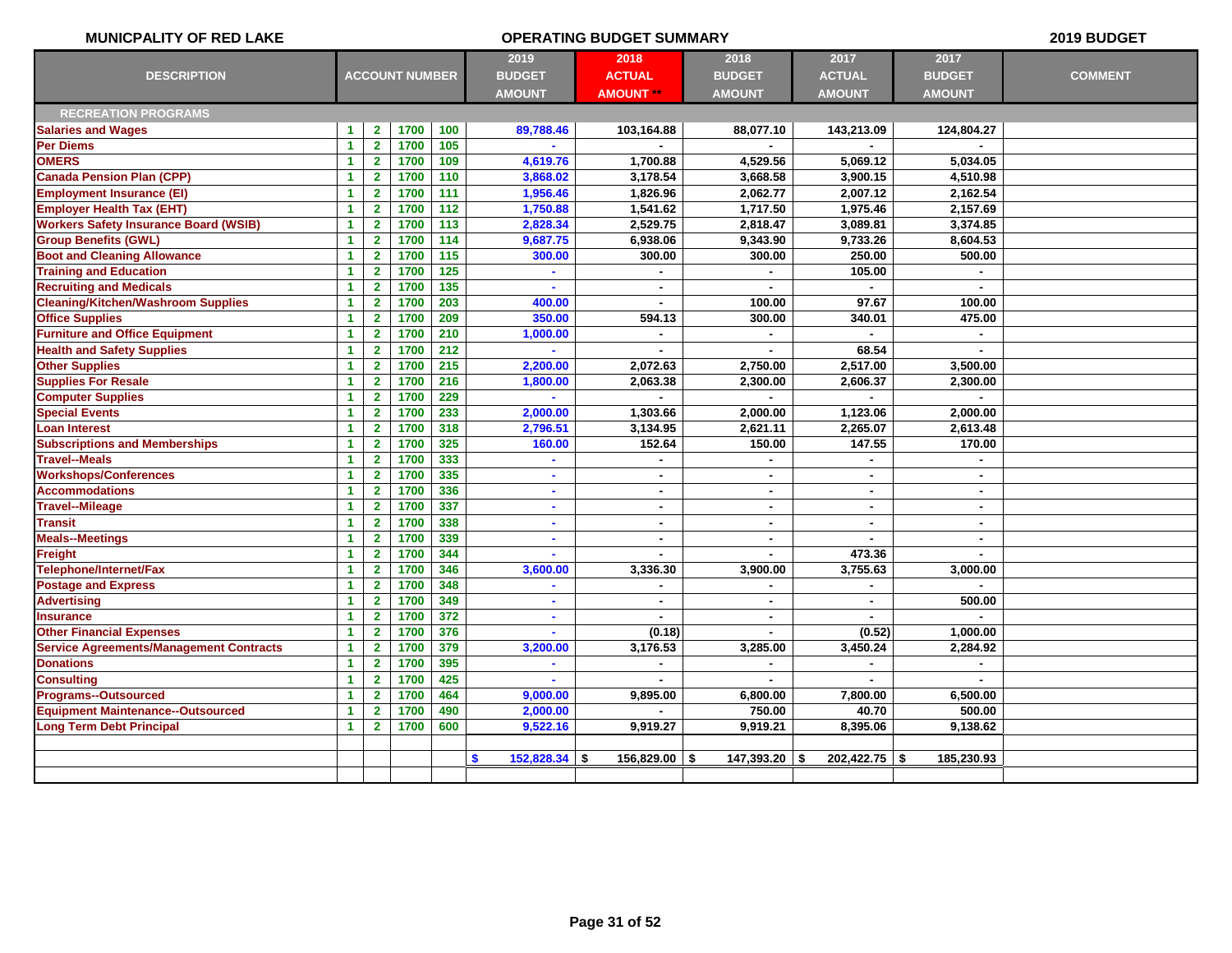| <b>MUNICPALITY OF RED LAKE</b>          | <b>OPERATING BUDGET SUMMARY</b> |                |                       |     |                                        |  |                                        |  |                                        |     |                                        | 2019 BUDGET |                                        |                |
|-----------------------------------------|---------------------------------|----------------|-----------------------|-----|----------------------------------------|--|----------------------------------------|--|----------------------------------------|-----|----------------------------------------|-------------|----------------------------------------|----------------|
| <b>DESCRIPTION</b>                      |                                 |                | <b>ACCOUNT NUMBER</b> |     | 2019<br><b>BUDGET</b><br><b>AMOUNT</b> |  | 2018<br><b>ACTUAL</b><br><b>AMOUNT</b> |  | 2018<br><b>BUDGET</b><br><b>AMOUNT</b> |     | 2017<br><b>ACTUAL</b><br><b>AMOUNT</b> |             | 2017<br><b>BUDGET</b><br><b>AMOUNT</b> | <b>COMMENT</b> |
| <b>ARENA PROGRAMS</b>                   |                                 |                |                       |     |                                        |  |                                        |  |                                        |     |                                        |             |                                        |                |
| Telephone/Internet/Fax                  |                                 | $\overline{2}$ | 1705                  | 346 | 5,500.00                               |  | 5,358.75                               |  | 6,000.00                               |     | 6,160.65                               |             | 3,590.30                               |                |
| (Both C-Hall and Arena)                 |                                 |                |                       |     |                                        |  |                                        |  |                                        |     |                                        |             |                                        |                |
|                                         |                                 |                |                       |     | $5,500.00$ \$<br>-\$                   |  | $5,358.75$ \$                          |  | $6,000.00$ \$                          |     | $6,160.65$ \$                          |             | 3,590.30                               |                |
|                                         |                                 |                |                       |     |                                        |  |                                        |  |                                        |     |                                        |             |                                        |                |
| <b>CANADA DAY PROGRAMS</b>              |                                 |                |                       |     |                                        |  |                                        |  |                                        |     |                                        |             |                                        |                |
| <b>Program Supplies</b>                 |                                 | $\mathbf{2}$   | 1716                  | 215 | 10,000.00                              |  | 9,421.26                               |  | 12,000.00                              |     | 11,778.69                              |             | 11,500.00                              |                |
| <b>Meals--Meetings</b>                  |                                 | $\overline{2}$ | 1716                  | 339 | 200.00                                 |  | 178.10                                 |  | 240.00                                 |     | 331.23                                 |             | 240.00                                 |                |
|                                         |                                 |                |                       |     |                                        |  |                                        |  |                                        |     |                                        |             |                                        |                |
|                                         |                                 |                |                       |     | $10,200.00$ \$<br>- \$                 |  | $9,599.36$ \$                          |  | $12,240.00$ \ \$                       |     | $12,109.92$ \$                         |             | 11,740.00                              |                |
|                                         |                                 |                |                       |     |                                        |  |                                        |  |                                        |     |                                        |             |                                        |                |
| <b>TRIATHLON PROGRAMS</b>               |                                 |                |                       |     |                                        |  |                                        |  |                                        |     |                                        |             |                                        |                |
| <b>Program Supplies</b>                 | -1                              | $\mathbf{2}$   | 1717                  | 215 | 800.00                                 |  | 750.00                                 |  | 750.00                                 |     | 750.00                                 |             | 750.00                                 |                |
|                                         |                                 |                |                       |     |                                        |  |                                        |  |                                        |     |                                        |             |                                        |                |
|                                         |                                 |                |                       |     | $800.00$ \$<br>-S                      |  | $750.00$ \\$                           |  | $750.00$ \$                            |     | $750.00$   \$                          |             | 750.00                                 |                |
|                                         |                                 |                |                       |     |                                        |  |                                        |  |                                        |     |                                        |             |                                        |                |
|                                         |                                 |                |                       |     |                                        |  |                                        |  |                                        |     |                                        |             |                                        |                |
| <b>TOTAL RECREATION PROGRAMS BUDGET</b> |                                 |                |                       |     | $169,328.34$ \$<br>S.                  |  | $172,537.11$ \$                        |  | 166,383.20                             | -\$ | $221,443.32$ \ \$                      |             | 201,311.23                             |                |
|                                         |                                 |                |                       |     |                                        |  |                                        |  |                                        |     |                                        |             |                                        |                |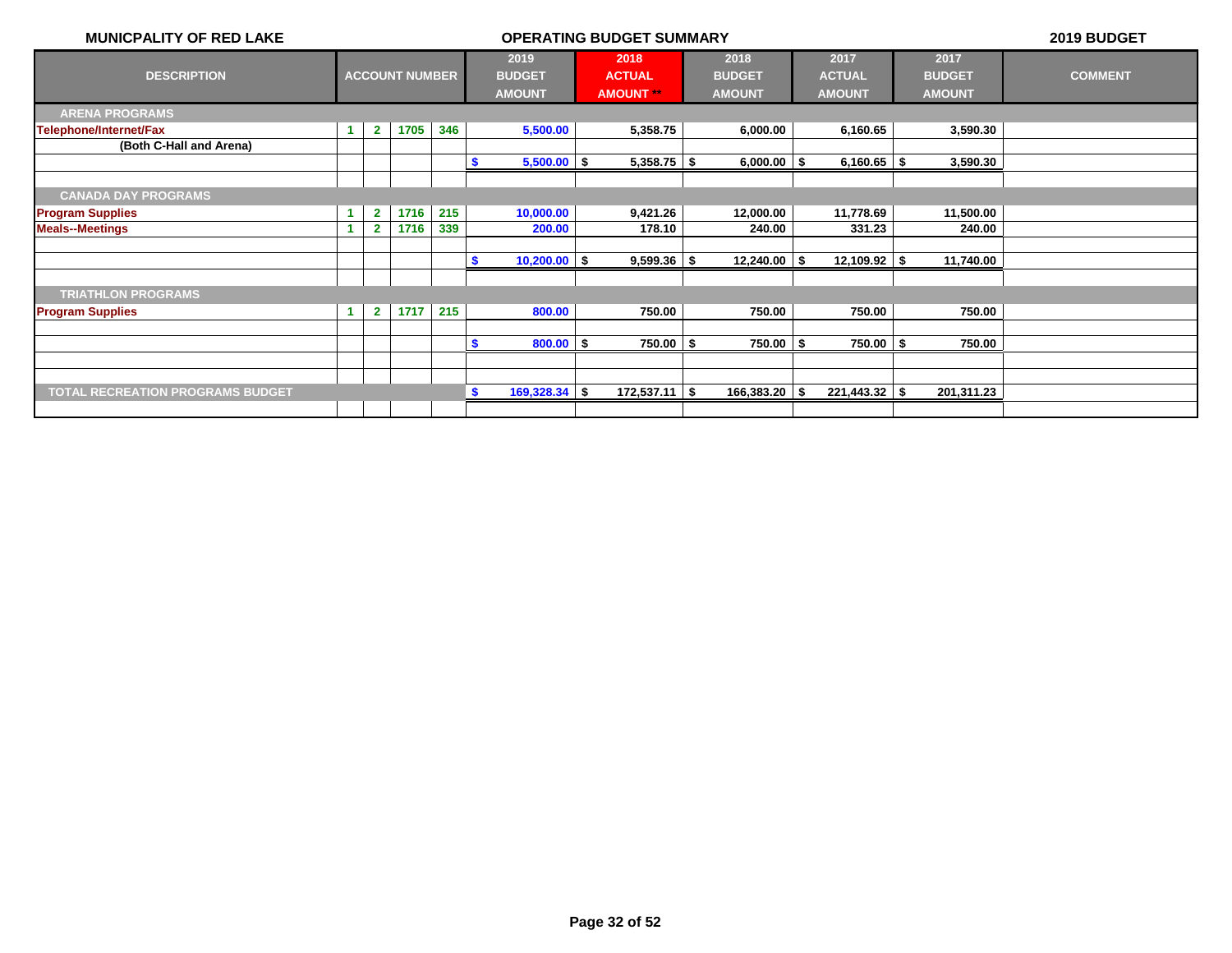| <b>MUNICPALITY OF RED LAKE</b>               |                      |                         |                       |                  |                       | <b>OPERATING BUDGET SUMMARY</b> |                    |                   |                   | 2019 BUDGET    |
|----------------------------------------------|----------------------|-------------------------|-----------------------|------------------|-----------------------|---------------------------------|--------------------|-------------------|-------------------|----------------|
|                                              |                      |                         |                       |                  | 2019                  | 2018                            | 2018               | 2017              | 2017              |                |
| <b>DESCRIPTION</b>                           |                      |                         | <b>ACCOUNT NUMBER</b> |                  | <b>BUDGET</b>         | <b>ACTUAL</b>                   | <b>BUDGET</b>      | <b>ACTUAL</b>     | <b>BUDGET</b>     | <b>COMMENT</b> |
|                                              |                      |                         |                       |                  | <b>AMOUNT</b>         | <b>AMOUNT</b>                   | <b>AMOUNT</b>      | <b>AMOUNT</b>     | <b>AMOUNT</b>     |                |
| <b>FACILITIES</b>                            |                      |                         |                       |                  |                       |                                 |                    |                   |                   |                |
| <b>Salaries and Wages</b>                    | 1                    | $\mathbf{2}$            | 1750                  | 100              | 420,198.62            | 430,346.81                      | 413,986.75         | 357,050.02        | 391,490.13        |                |
| <b>OMERS</b>                                 | $\mathbf{1}$         | $\mathbf{2}$            | 1750                  | 109              | 17,562.66             | 30,837.88                       | 28,755.00          | 22,916.95         | 16,524.26         |                |
| <b>Canada Pension Plan (CPP)</b>             | $\mathbf{1}$         | $\overline{\mathbf{2}}$ | 1750                  | 110              | 8,948.10              | 18,659.44                       | 16,882.91          | 16,308.46         | 7,837.64          |                |
| <b>Employment Insurance (EI)</b>             | $\mathbf{1}$         | $\mathbf{2}$            | 1750                  | $\overline{111}$ | 29,180.44             | 9,432.86                        | 8,970.30           | 7,618.03          | 27,060.59         |                |
| <b>Employer Health Tax (EHT)</b>             | $\mathbf{1}$         | $\mathbf{2}$            | 1750                  | 112              | 8,193.87              | 9,010.40                        | 8,072.74           | 7,635.38          | 7,910.05          |                |
| <b>Workers Safety Insurance Board (WSIB)</b> | $\mathbf{1}$         | $\mathbf{2}$            | 1750                  | 113              | 13,236.26             | 15,292.85                       | 13,247.58          | 11,942.49         | 12,372.13         |                |
| <b>Group Benefits (GWL)</b>                  | $\blacktriangleleft$ | $\mathbf{2}$            | 1750                  | 114              | 38,182.24             | 44,109.96                       | 42,868.44          | 49,371.39         | 41,190.07         |                |
| <b>Boot and Cleaning Allowance</b>           | $\mathbf{1}$         | $\mathbf{2}$            | 1750                  | 115              | 3,300.00              | 2,280.56                        | 3,000.00           | 2,750.00          | 2,750.00          |                |
| <b>Overtime Meals</b>                        | $\mathbf{1}$         | $\overline{2}$          | 1750                  | 120              |                       |                                 |                    |                   |                   |                |
| <b>Training and Education</b>                | $\blacktriangleleft$ | $\mathbf{2}$            | 1750                  | 125              | 800.00                |                                 | ä,                 | 1,242.60          | $\sim$            |                |
| <b>Recruiting and Medicals</b>               | $\mathbf{1}$         | $\overline{\mathbf{2}}$ | 1750                  | $135$            |                       | 220.00                          |                    |                   |                   |                |
| <b>Small Tools and Equipment</b>             | $\mathbf{1}$         | $\overline{\mathbf{2}}$ | 1750                  | 201              | 2,500.00              | 1,999.08                        | 2,350.00           | 2,142.24          | 2,500.00          |                |
| <b>Cleaning Supplies</b>                     | $\mathbf{1}$         | $\overline{2}$          | 1750                  | 203              |                       |                                 | $\blacksquare$     | 37.48             |                   |                |
| <b>Shop Supplies</b>                         | $\blacktriangleleft$ | $\mathbf{2}$            | 1750                  | 204              | 2,500.00              | 1,809.69                        | 2,200.00           | 2,072.88          | 2,400.00          |                |
| <b>Vehicle Parts and Supplies</b>            | $\blacktriangleleft$ | $\mathbf{2}$            | 1750                  | 205              | ä,                    |                                 | $\blacksquare$     |                   |                   |                |
| <b>Building Repair Supplies</b>              | 1                    | $\mathbf{2}$            | 1750                  | 207              |                       |                                 |                    | $\blacksquare$    | $\mathbf{r}$      |                |
| <b>Health and Safety Supplies</b>            | $\mathbf{1}$         | $\mathbf{2}$            | 1750                  | 212              | 500.00                | 1,482.21                        | 100.00             | 504.88            | $\sim$            |                |
| <b>Trees, Plants and Greenery</b>            | $\blacktriangleleft$ | $\mathbf{2}$            | 1750                  | 226              | ä                     |                                 |                    |                   | $\sim$            |                |
| <b>Loan Interest</b>                         | $\blacktriangleleft$ | $\mathbf{2}$            | 1750                  | 318              | 999.84                | 1,314.52                        | 1,140.94           | 894.08            | 869.24            |                |
| <b>Subscriptions and Memberships</b>         | $\mathbf{1}$         | $\overline{\mathbf{2}}$ | 1750                  | 325              |                       | 152.64                          | 450.00             | ÷.                | $\blacksquare$    |                |
| <b>Travel--Meals</b>                         | 1                    | $\overline{2}$          | 1750                  | 333              | 525.00                | 205.32                          | 1,100.00           | $\blacksquare$    | $\sim$            |                |
| <b>Workshops/Conferences</b>                 | $\blacktriangleleft$ | $\overline{\mathbf{2}}$ | 1750                  | 335              | 1,100.00              | 1,012.51                        | 900.00             | $\mathbf{r}$      | $\sim$            |                |
| <b>Accommodations</b>                        | $\blacktriangleleft$ | $\overline{\mathbf{2}}$ | 1750                  | 336              | 1,200.00              | 476.24                          | 180.00             | $\sim$            | $\blacksquare$    |                |
| <b>Travel--Mileage</b>                       | $\mathbf{1}$         | $\mathbf{2}$            | 1750                  | 337              | 250.00                | $\blacksquare$                  | 320.00             | $\blacksquare$    | $\blacksquare$    |                |
| <b>Transit</b>                               | $\blacktriangleleft$ | $\mathbf{2}$            | 1750                  | 338              | 750.00                |                                 | 479.75             | $\blacksquare$    | $\blacksquare$    |                |
| <b>Licenses, Permits and Inspections</b>     | $\mathbf{1}$         | $\mathbf{2}$            | 1750                  | 343              | 505.25                | 544.89                          |                    | 467.00            | 479.75            |                |
| Freight                                      | $\mathbf{1}$         | $\mathbf{2}$            | 1750                  | 344              | ä.                    | 51.24                           | 671.64             | $\blacksquare$    | $\mathbf{r}$      |                |
| <b>Cell Phones</b>                           | $\blacktriangleleft$ | $\mathbf{2}$            | 1750                  | 347              | 427.39                | 673.67                          |                    | 671.79            | 671.64            |                |
| <b>Advertising</b>                           | $\blacktriangleleft$ | $\overline{\mathbf{2}}$ | 1750                  | 349              | 500.00                |                                 |                    |                   |                   |                |
| <b>Automotive Fuel and Oil</b>               | $\blacktriangleleft$ | $\overline{\mathbf{2}}$ | 1750                  | 370              | 10,003.50             | 10,528.38                       | 8,561.88           | 8,474.89          | 8,768.25          |                |
| <b>Insurance</b>                             | $\mathbf{1}$         | $\overline{\mathbf{2}}$ | 1750                  | 372              | 2,507.01              | 2,555.42                        | 2,552.42           | 5,992.61          | 5,726.55          |                |
| <b>Service and Maintenance Contracts</b>     | $\blacktriangleleft$ | $\overline{2}$          | 1750                  | 379              | 12,414.72             | 12,171.39                       | 12,211.20          | 12,171.39         | 12,720.00         |                |
| <b>Donations</b>                             | $\mathbf{1}$         | $\mathbf{2}$            | 1750                  | 395              | $\blacksquare$        | 4,554.74                        | $\blacksquare$     | $\blacksquare$    | $\sim$            |                |
| <b>Insurance Claims</b>                      | $\blacktriangleleft$ | $\mathbf{2}$            | 1750                  | 397              | $\blacksquare$        | ä,                              | $\mathbf{r}$       | 7,630.42          | $\blacksquare$    |                |
| <b>Vehicle Repairs--Outsourced</b>           | $\mathbf{1}$         | $\mathbf{2}$            | 1750                  | 480              | ä,                    | $\blacksquare$                  | $\sim$             |                   |                   |                |
| <b>Equipment Maintenance--Outsourced</b>     | $\blacktriangleleft$ | $\mathbf{2}$            | 1750                  | 490              | 800.00                | 921.07                          | 1,500.00           | 1,573.34          | 1,000.00          |                |
| <b>Long Term Debt Principal</b>              | 1                    | $\mathbf{2}$            | 1750                  | 600              | 4,101.53              | 5,249.76                        | 5,097.37           | 3,831.99          | 3,663.36          |                |
| <b>Gain on Disposal of Capital Assets</b>    | $\mathbf{1}$         | $\mathbf{2}$            | 2750                  | 997              |                       |                                 |                    |                   |                   |                |
| <b>Amortization of Capital Assets</b>        | $\mathbf{1}$         | $\mathbf{2}$            | 2750                  | 995              | 5,739.30              | 5,739.29                        | 1,023.04           | 3,381.17          | 2,815.48          |                |
|                                              |                      |                         |                       |                  |                       |                                 |                    |                   |                   |                |
|                                              |                      |                         |                       |                  | $586,925.72$ \$<br>\$ | 611,632.82                      | 576,621.96<br>- \$ | 526,681.48<br>-\$ | 548,749.13<br>-\$ |                |
|                                              |                      |                         |                       |                  |                       |                                 |                    |                   |                   |                |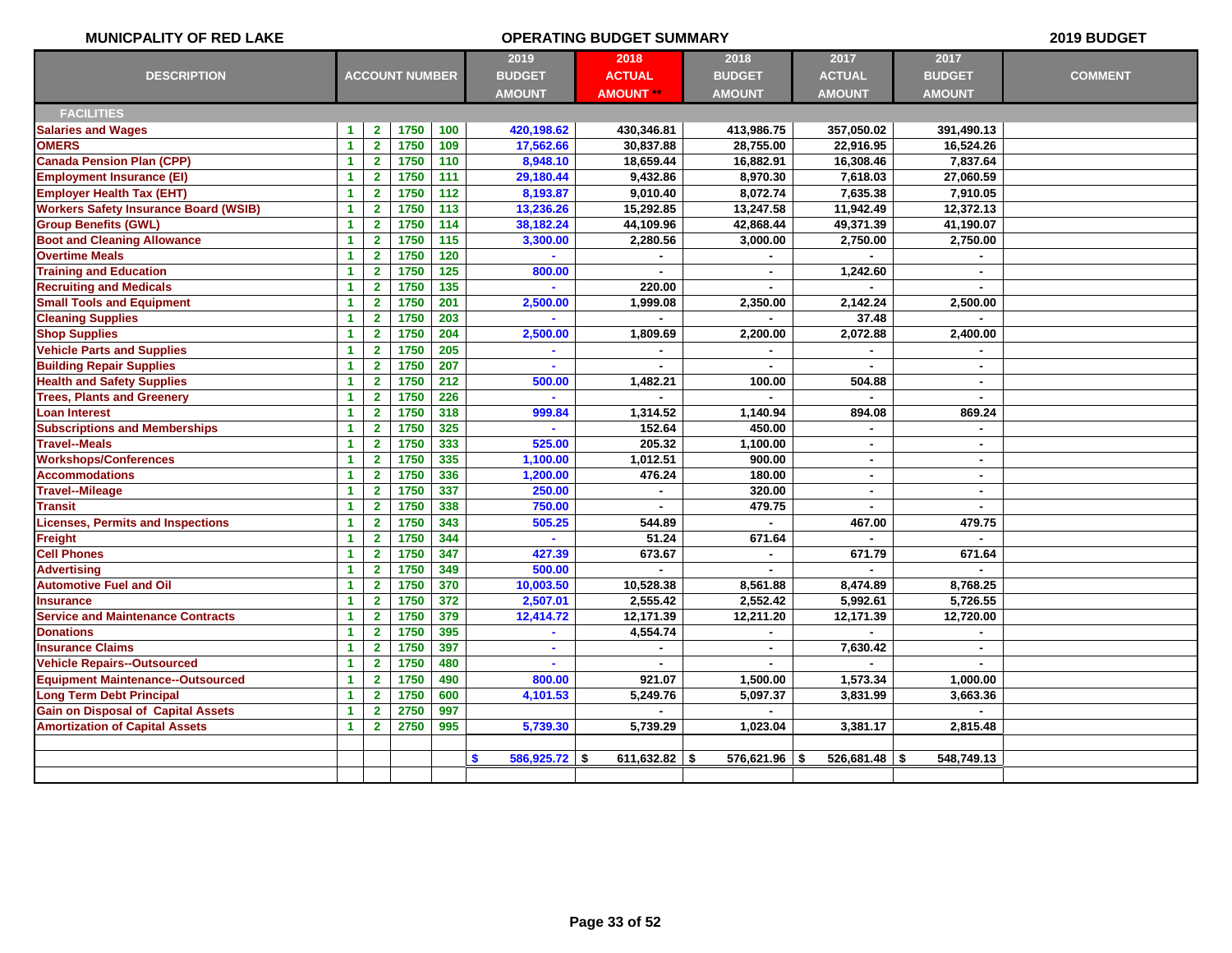| <b>MUNICPALITY OF RED LAKE</b>           | <b>OPERATING BUDGET SUMMARY</b> |                         |                       |                 |                                        |                                           |                                        |                                        | 2019 BUDGET                            |                |
|------------------------------------------|---------------------------------|-------------------------|-----------------------|-----------------|----------------------------------------|-------------------------------------------|----------------------------------------|----------------------------------------|----------------------------------------|----------------|
| <b>DESCRIPTION</b>                       |                                 |                         | <b>ACCOUNT NUMBER</b> |                 | 2019<br><b>BUDGET</b><br><b>AMOUNT</b> | 2018<br><b>ACTUAL</b><br><b>AMOUNT **</b> | 2018<br><b>BUDGET</b><br><b>AMOUNT</b> | 2017<br><b>ACTUAL</b><br><b>AMOUNT</b> | 2017<br><b>BUDGET</b><br><b>AMOUNT</b> | <b>COMMENT</b> |
| <b>RECREATION--PARKS</b>                 |                                 |                         |                       |                 |                                        |                                           |                                        |                                        |                                        |                |
| <b>Small Tools and Equipment</b>         | 1                               | $\mathbf{2}$            | 1751                  | 201             |                                        | $\blacksquare$                            |                                        |                                        |                                        |                |
| <b>Building Repair Supplies</b>          | $\blacktriangleleft$            | $\mathbf{2}$            | 1751                  | 207             | 2,620.00                               | 3,206.32                                  | 4,000.00                               | 4,027.78                               | 3,050.00                               |                |
| <b>Other Supplies</b>                    | $\blacktriangleleft$            | $\mathbf{2}$            | 1751                  | 215             |                                        |                                           |                                        |                                        |                                        |                |
| <b>Sand</b>                              | $\blacktriangleleft$            | $\mathbf{2}$            | 1751                  | 218             | 300.00                                 | $\blacksquare$                            | $\blacksquare$                         | $\sim$                                 | 1,000.00                               |                |
| <b>Dirt</b>                              | $\blacktriangleleft$            | $\mathbf{2}$            | 1751                  | 219             | $\blacksquare$                         | $\blacksquare$                            | $\blacksquare$                         | $\sim$                                 | $\sim$                                 |                |
| Gravel                                   | $\blacktriangleleft$            | $\mathbf{2}$            | 1751                  | 220             |                                        | ٠                                         | 600.00                                 |                                        | 1,000.00                               |                |
| <b>Trees, Plants and Shrubs</b>          | $\blacktriangleleft$            | $\mathbf{2}$            | 1751                  | 226             | 1,600.00                               | ۰                                         | 600.00                                 | $\sim$                                 | 1,550.00                               |                |
| <b>Christmas Lights</b>                  | $\blacktriangleleft$            | $\mathbf{2}$            | 1751                  | 233             | 8,000.00                               | 8,150.94                                  | 8,000.00                               | 8,127.01                               | 8,000.00                               |                |
| <b>Loan Interest</b>                     | $\blacktriangleleft$            | $\overline{\mathbf{2}}$ | 1751                  | 318             | 7,902.49                               | 4,650.75                                  | 6,933.19                               | 4,266.49                               | 4,789.14                               |                |
| <b>Licenses, Permits and Inspections</b> | $\blacktriangleleft$            | $\mathbf{2}$            | 1751                  | 343             | 80.00                                  | $\blacksquare$                            | 50.00                                  |                                        | $\sim$                                 |                |
| <b>Freight and Postage</b>               | $\blacktriangleleft$            | $\mathbf{2}$            | 1751                  | 344             |                                        |                                           | $\blacksquare$                         |                                        |                                        |                |
| <b>Hydro</b>                             | $\blacktriangleleft$            | $\mathbf{2}$            | 1751                  | 355             | 3,033.53                               | 2,707.66                                  | 3,834.33                               | 3,306.82                               | 5,083.46                               |                |
| <b>Insurance</b>                         | $\blacktriangleleft$            | $\mathbf{2}$            | 1751                  | 372             | $\sim$                                 | $\blacksquare$                            | $\blacksquare$                         | $\sim$                                 | $\sim$                                 |                |
| <b>Equipment Rental</b>                  | 1                               | $\mathbf{2}$            | 1751                  | 378             | ٠                                      | ٠                                         | $\blacksquare$                         |                                        | $\sim$                                 |                |
| <b>Insurance Claims</b>                  | $\blacktriangleleft$            | $\mathbf{2}$            | 1751                  | 397             |                                        | ۰                                         |                                        | 203.52                                 |                                        |                |
| <b>Building Maintenance--Outsourced</b>  | $\blacktriangleleft$            | $\mathbf{2}$            | 1751                  | 475             | $\mathbf{r}$                           | $\blacksquare$                            | $\blacksquare$                         |                                        | 400.00                                 |                |
| <b>Grounds Maintenance--Outsourced</b>   | $\blacktriangleleft$            | $\mathbf{2}$            | 1751                  | 485             | 2,500.00                               | 2,602.68                                  | 2,500.00                               | 3,261.03                               | 2,500.00                               |                |
| <b>Equipment Maintenance--Outsourced</b> | $\blacktriangleleft$            | $\mathbf{2}$            | 1751                  | 490             |                                        | 2,729.71                                  |                                        |                                        |                                        |                |
| <b>Long Term Debt Principal</b>          | $\blacktriangleleft$            | $\mathbf{2}$            | 1751                  | 600             | 42,650.30                              | 33,774.64                                 | 42,490.56                              | 31,795.75                              | 31,565.32                              |                |
| <b>Amortization of Capital Assets</b>    | 1                               | $\overline{2}$          | 2751                  | 995             | 57,757.24                              | 50,868.59                                 | 51,789.73                              | 48,239.71                              | 47,239.68                              |                |
|                                          |                                 |                         |                       |                 |                                        |                                           |                                        |                                        |                                        |                |
|                                          |                                 |                         |                       |                 | $\mathbf{s}$<br>$126,443.55$ \$        | $108,691.29$ \$                           | $120,797.81$ \$                        | $103,228.11$ \$                        | 106,177.60                             |                |
|                                          |                                 |                         |                       |                 |                                        |                                           |                                        |                                        |                                        |                |
| <b>RECREATION--BALL FIELDS</b>           |                                 |                         |                       |                 |                                        |                                           |                                        |                                        |                                        |                |
| <b>Building Repair Supplies</b>          | $\blacktriangleleft$            | $\mathbf{2}$            | 1752                  | 207             | 1,000.00                               | 186.05                                    | 1,000.00                               | 4,105.72                               | 3,000.00                               |                |
| <b>Sand</b>                              | $\mathbf{1}$                    | $\overline{2}$          | 1752                  | 218             |                                        |                                           | 600.00                                 |                                        |                                        |                |
| <b>Dirt</b>                              | $\blacktriangleleft$            | $\mathbf{2}$            | 1752                  | 219             | $\blacksquare$                         | ٠                                         | $\blacksquare$                         | $\sim$                                 | $\sim$                                 |                |
| <b>Gravel</b>                            | $\blacktriangleleft$            | $\mathbf{2}$            | 1752                  | 220             | ٠                                      | ٠                                         | $\blacksquare$                         | $\blacksquare$                         | $\sim$                                 |                |
| <b>Licenses, Permits and Inspections</b> | $\blacktriangleleft$            | $\mathbf{2}$            | 1752                  | 343             |                                        |                                           | $\blacksquare$                         |                                        |                                        |                |
| Water                                    | $\blacktriangleleft$            | $\mathbf{2}$            | 1752                  | 354             | $\blacksquare$                         | 317.24                                    | $\blacksquare$                         | 1,274.11                               | 50.00                                  |                |
| <b>Hydro</b>                             | 1                               | $\mathbf{2}$            | 1752                  | 355             | 3,482.67                               | 3,205.73                                  | 3,523.17                               | 3,157.46                               | 3,852.87                               |                |
| <b>Insurance</b>                         | $\blacktriangleleft$            | $\mathbf{2}$            | 1752                  | $\frac{372}{ }$ | 222.30                                 | 210.71                                    | 210.71                                 | 236.78                                 | 193.40                                 |                |
| <b>Equipment Rental</b>                  | $\blacktriangleleft$            | $\mathbf{2}$            | 1752                  | 378             |                                        |                                           |                                        |                                        | $\sim$                                 |                |
| <b>Building Maintenance--Outsourced</b>  | $\blacktriangleleft$            | $\mathbf{2}$            | 1752                  | 475             | ٠                                      | $\blacksquare$                            | $\blacksquare$                         |                                        |                                        |                |
| <b>Grounds Maintenance--Outsourced</b>   | $\blacktriangleleft$            | $\mathbf{2}$            | 1752                  | 485             | ٠                                      | $\blacksquare$                            | $\blacksquare$                         | 3,205.44                               | 4,000.00                               |                |
| Equipment Maintenance--Outsourced        | $\blacktriangleleft$            | $\mathbf{2}$            | 1752                  | 490             |                                        |                                           |                                        |                                        |                                        |                |
| <b>Amortization of Capital Assets</b>    | $\blacktriangleleft$            | $\overline{2}$          | 2752                  | 995             | 505.23                                 | 505.23                                    | 392.13                                 | 448.68                                 | 12.00                                  |                |
|                                          |                                 |                         |                       |                 |                                        |                                           |                                        |                                        |                                        |                |
|                                          |                                 |                         |                       |                 | $\bullet$<br>$5,210.20$ \$             | $4,424.96$ \$                             | $5,726.01$ \$                          | $12,428.19$ \$                         | 11,108.27                              |                |
|                                          |                                 |                         |                       |                 |                                        |                                           |                                        |                                        |                                        |                |
| <b>RECREATION--WALKABLE TRAILS</b>       |                                 |                         |                       |                 |                                        |                                           |                                        |                                        |                                        |                |
| <b>Office Supplies</b>                   | 1                               | $\mathbf{2}$            | 1753                  | 209             | $\blacksquare$                         | $\blacksquare$                            | $\blacksquare$                         | $\sim$                                 | $\sim$                                 |                |
| Loan Interest                            | $\blacktriangleleft$            | $\mathbf{2}$            | 1753                  | 318             | ٠                                      | $\blacksquare$                            | $\blacksquare$                         | 21.31                                  | 26.25                                  |                |
| <b>Subscriptions and Memberships</b>     | $\blacktriangleleft$            | $\mathbf{2}$            | 1753                  | 325             | $\blacksquare$                         | $\blacksquare$                            | $\blacksquare$                         | $\blacksquare$                         | $\sim$                                 |                |
| <b>Consultant</b>                        | $\blacktriangleleft$            | $\mathbf{2}$            | 1753                  | 425             | $\blacksquare$                         | $\blacksquare$                            | $\blacksquare$                         |                                        | $\sim$                                 |                |
| <b>Long Term Debt Principal</b>          | $\mathbf{1}$                    | $\mathbf{2}$            | 1753                  | 600             |                                        | $\blacksquare$                            | $\blacksquare$                         | 250.00                                 | 250.00                                 |                |
| <b>Amortization of Capital Assets</b>    | $\mathbf{1}$                    | $\mathbf{2}$            | 2753                  | 995             | 4,134.36                               | 4,134.36                                  | $\blacksquare$                         | 4,134.36                               | 3,720.93                               |                |
|                                          |                                 |                         |                       |                 |                                        |                                           |                                        |                                        |                                        |                |
|                                          |                                 |                         |                       |                 | \$<br>$4,134.36$ \$                    | $4,134.36$ \$                             | $\blacksquare$                         | $4,405.67$ \$<br>\$                    | 3,997.18                               |                |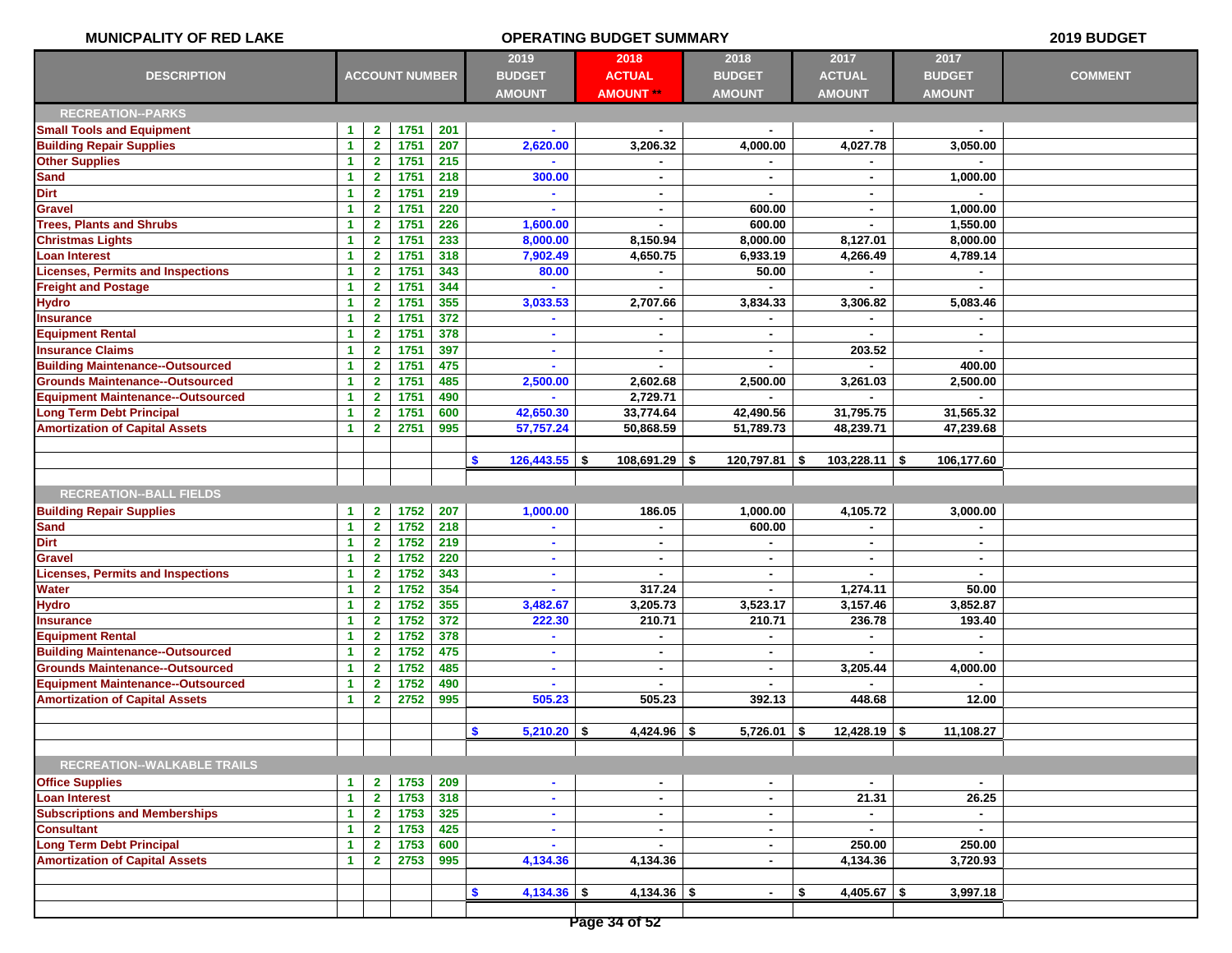| <b>MUNICPALITY OF RED LAKE</b>               | <b>OPERATING BUDGET SUMMARY</b> |                         |                       |     |                                |                  |                          |                 |                | 2019 BUDGET    |
|----------------------------------------------|---------------------------------|-------------------------|-----------------------|-----|--------------------------------|------------------|--------------------------|-----------------|----------------|----------------|
|                                              |                                 |                         |                       |     | 2019                           | 2018             | 2018                     | 2017            | 2017           |                |
| <b>DESCRIPTION</b>                           |                                 |                         | <b>ACCOUNT NUMBER</b> |     | <b>BUDGET</b>                  | <b>ACTUAL</b>    | <b>BUDGET</b>            | <b>ACTUAL</b>   | <b>BUDGET</b>  | <b>COMMENT</b> |
|                                              |                                 |                         |                       |     | <b>AMOUNT</b>                  | <b>AMOUNT **</b> | <b>AMOUNT</b>            | <b>AMOUNT</b>   | <b>AMOUNT</b>  |                |
| <b>MUNICIPAL OFFICE</b>                      |                                 |                         |                       |     |                                |                  |                          |                 |                |                |
| <b>Cleaning/Kitchen Supplies</b>             | $\blacktriangleleft$            | $\mathbf{2}$            | 1754                  | 203 | 1,000.00                       | 669.81           | 1,100.00                 | 1,070.50        | 2,000.00       |                |
| <b>Building Repair Supplies</b>              | $\blacktriangleleft$            | $\mathbf{2}$            | 1754                  | 207 | 1,500.00                       | 1,314.66         | 1,450.00                 | 1,550.39        | 1,075.00       |                |
| <b>Health and Safety Supplies</b>            | $\blacktriangleleft$            | $\mathbf{2}$            | 1754                  | 212 | 250.00                         |                  |                          | 213.59          |                |                |
| <b>Trees, Plants and Shrubs</b>              | $\blacktriangleleft$            | $\overline{\mathbf{2}}$ | 1754                  | 226 |                                |                  |                          |                 | 300.00         |                |
| <b>Loan Interest</b>                         | $\blacktriangleleft$            | $\mathbf{2}$            | 1754                  | 318 | 1,121.64                       | 2,027.64         | 1,263.14                 | 1,270.15        | 1,313.28       |                |
| <b>Licenses, Permits and Inspections</b>     | $\blacktriangleleft$            | $\mathbf{2}$            | 1754                  | 343 | 200.00                         | 150.99           | 200.00                   | 123.14          | 250.00         |                |
| <b>Freight and Postage</b>                   | $\blacktriangleleft$            | $\mathbf{2}$            | 1754                  | 344 |                                |                  |                          | 18.51           |                |                |
| <b>Water and Sewage</b>                      | $\blacktriangleleft$            | $\overline{\mathbf{2}}$ | 1754                  | 354 | 800.00                         | 818.35           | 500.00                   | 712.94          | 1.025.00       |                |
| <b>Hydro</b>                                 | $\blacktriangleleft$            | $\overline{2}$          | 1754                  | 355 | 21,463.81                      | 20,325.67        | 29,889.15                | 25,823.93       | 37,877.79      |                |
| <b>Insurance</b>                             | $\blacktriangleleft$            | $\mathbf{2}$            | 1754                  | 372 | 11,086.02                      | 10,507.95        | 10,507.95                | 8,847.15        | 7,250.85       |                |
| <b>Equipment Rental</b>                      | 1                               | $\mathbf{2}$            | 1754                  | 378 |                                |                  |                          |                 |                |                |
| <b>Cleaning and Housekeeping--Outsourced</b> | $\blacktriangleleft$            | $\overline{2}$          | 1754                  | 455 | 1,380.00                       | 1,389.13         | 1,000.00                 | 1,019.01        | 650.00         |                |
| <b>Building Maintenance--Outsourced</b>      | $\blacktriangleleft$            | $\mathbf{2}$            | 1754                  | 475 |                                |                  | 500.00                   | 585.58          | 500.00         |                |
| <b>Grounds Maintenance--Outsourced</b>       | $\blacktriangleleft$            | $\mathbf{2}$            | 1754                  | 485 | 1,600.00                       | 2,061.50         | 1,500.00                 | 1,577.00        | 1,000.00       |                |
| <b>Equipment Maintenance--Outsourced</b>     | $\blacktriangleleft$            | $\overline{2}$          | 1754                  | 490 |                                | 315.46           | 500.00                   | 780.96          | 1,000.00       |                |
| <b>Long Term Debt Principal</b>              | $\overline{1}$                  | $\overline{2}$          | 1754                  | 600 | 9,993.08                       | 12,012.72        | 9,993.08                 | 9,682.12        | 9,216.00       |                |
| <b>Amortization of Capital Assets</b>        | $\overline{1}$                  | $\overline{2}$          | 2754                  | 995 | 24,777.81                      | 27,641.16        | 29,485.13                | 30,370.94       | 32,477.00      |                |
|                                              |                                 |                         |                       |     |                                |                  |                          |                 |                |                |
|                                              |                                 |                         |                       |     | \$<br>$75,172.36$ \$           | $79,235.04$ \$   | $87,888.45$ \$           | $83,645.91$ \$  | 95,934.92      |                |
|                                              |                                 |                         |                       |     |                                |                  |                          |                 |                |                |
| <b>RECREATION--BEACHES</b>                   |                                 |                         |                       |     |                                |                  |                          |                 |                |                |
| <b>Cleaning/Kitchen Supplies</b>             | $\blacktriangleleft$            | $\mathbf{2}$            | 1755                  | 203 | 200.00                         | 96.28            | 150.00                   | 95.36           | 160.00         |                |
| <b>Building Repair Supplies</b>              | $\blacktriangleleft$            | $\overline{2}$          | 1755                  | 207 | 2,400.00                       | 1,037.12         | 500.00                   | 606.99          | 1,000.00       |                |
| <b>Signs and Accessories</b>                 | $\blacktriangleleft$            | $\mathbf{2}$            | 1755                  | 211 |                                | $\blacksquare$   | $\blacksquare$           | $\blacksquare$  | $\blacksquare$ |                |
| <b>Sand</b>                                  | $\blacktriangleleft$            | $\mathbf{2}$            | 1755                  | 218 |                                | $\blacksquare$   | $\blacksquare$           |                 | $\blacksquare$ |                |
| <b>Dirt</b>                                  | $\blacktriangleleft$            | $\overline{2}$          | 1755                  | 219 | $\blacksquare$                 | $\blacksquare$   | ×.                       | $\sim$          | $\blacksquare$ |                |
| <b>Gravel</b>                                | $\overline{1}$                  | $\overline{2}$          | 1755                  | 220 | $\sim$                         | $\blacksquare$   | $\blacksquare$           | $\blacksquare$  |                |                |
| <b>Trees, Plants and Shrubs</b>              | $\overline{1}$                  | $\overline{2}$          | 1755                  | 226 | $\blacksquare$                 | ä,               | $\blacksquare$           | $\overline{a}$  | 500.00         |                |
| Loan Interest                                | $\blacktriangleleft$            | $\overline{2}$          | 1755                  | 318 | 222.61                         | 275.43           | 243.85                   | 260.58          | 280.88         |                |
| <b>Licenses, Permits and Inspections</b>     | $\overline{1}$                  | $\overline{2}$          | 1755                  | 343 | 65.00                          | 61.06            | 70.00                    | 61.06           | 100.00         |                |
| <b>Freight and Postage</b>                   | $\blacktriangleleft$            | 2 <sup>1</sup>          | 1755                  | 344 | $\sim$                         | ۰                | ٠                        |                 | $\sim$         |                |
| <b>Hydro</b>                                 | $\blacktriangleleft$            | $\overline{2}$          | 1755                  | 355 | 2,213.41                       | 2,011.11         | 1,807.93                 | 1,406.77        | 3,506.21       |                |
| <b>Insurance</b>                             | $\blacktriangleleft$            | $\mathbf{2}$            | 1755                  | 372 | 968.51                         | 918.01           | 918.01                   | 1,032.16        | 842.40         |                |
| <b>Equipment Rental</b>                      | $\blacktriangleleft$            | 2 <sup>1</sup>          | 1755                  | 378 | $\mathbf{r}$                   | 70.48            | ×.                       |                 | 600.00         |                |
| Infrastructure--Outsourced                   | $\blacktriangleleft$            | $\mathbf{2}$            | 1755                  | 470 | $\sim$                         | 407.04           | ٠                        | 290.25          | $\sim$         |                |
| <b>Building Maintenance--Outsourced</b>      | $\blacktriangleleft$            | $\mathbf{2}$            | 1755                  | 475 | $\sim$                         |                  | $\blacksquare$           |                 | $\blacksquare$ |                |
| <b>Grounds Maintenance--Outsourced</b>       | $\blacktriangleleft$            | $\mathbf{2}$            | 1755                  | 485 | 1,500.00                       | 1,221.12         | ٠                        | 158.39          | $\sim$         |                |
| <b>Equipment Maintenance--Outsourced</b>     | $\blacktriangleleft$            | $\overline{2}$          | 1755                  | 490 | $\sim$                         | ÷.               | 500.00                   |                 | $\sim$         |                |
| <b>Long Term Debt Principal</b>              | $\blacktriangleleft$            | $\overline{2}$          | 1755                  | 600 | 985.38                         | 1,141.42         | 1,141.41                 | 1,126.91        | 1,126.87       |                |
| <b>Amortization of Capital Assets</b>        | $\blacktriangleleft$            | $\overline{2}$          | 2755                  | 995 | 3,779.13                       | 3,779.13         | 3,779.13                 | 3,779.13        | 3,878.31       |                |
|                                              |                                 |                         |                       |     |                                |                  |                          |                 |                |                |
|                                              |                                 |                         |                       |     | $\mathbf{s}$<br>$12,334.04$ \$ | $11,018.20$ \$   | $9,110.33$ $\frac{1}{5}$ | $8,817.60$ \ \$ | 11,994.67      |                |
|                                              |                                 |                         |                       |     |                                |                  |                          |                 |                |                |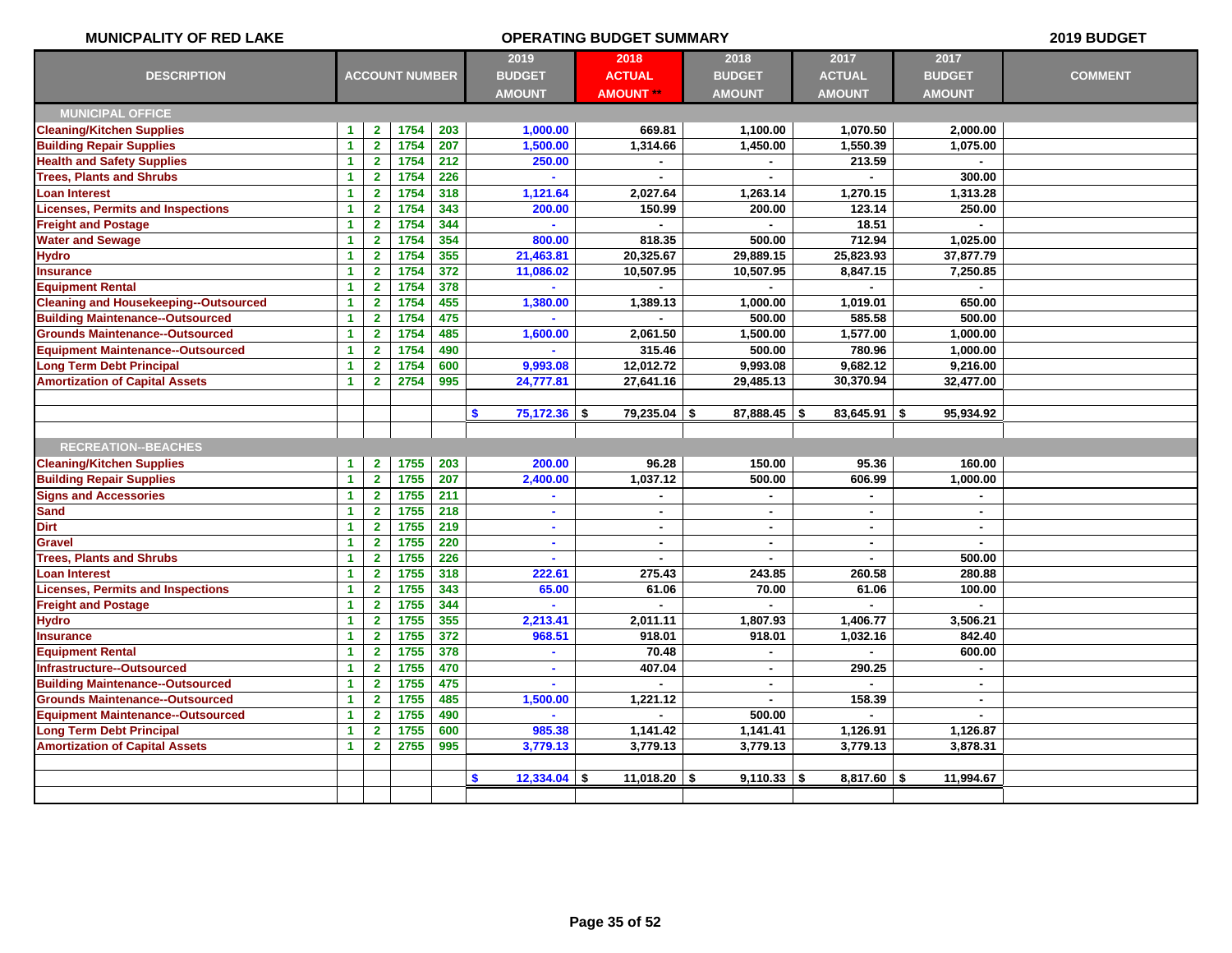| MUNICPALITY OF RED LAKE                                                 | <b>OPERATING BUDGET SUMMARY</b>              |                              |                       |            |                                 |                  |                |                  | 2019 BUDGET    |                |
|-------------------------------------------------------------------------|----------------------------------------------|------------------------------|-----------------------|------------|---------------------------------|------------------|----------------|------------------|----------------|----------------|
|                                                                         |                                              |                              |                       |            | 2019                            | 2018             | 2018           | 2017             | 2017           |                |
| <b>DESCRIPTION</b>                                                      |                                              |                              | <b>ACCOUNT NUMBER</b> |            | <b>BUDGET</b>                   | <b>ACTUAL</b>    | <b>BUDGET</b>  | <b>ACTUAL</b>    | <b>BUDGET</b>  | <b>COMMENT</b> |
|                                                                         |                                              |                              |                       |            | <b>AMOUNT</b>                   | <b>AMOUNT **</b> | <b>AMOUNT</b>  | <b>AMOUNT</b>    | <b>AMOUNT</b>  |                |
| <b>DOCKS</b>                                                            |                                              |                              |                       |            |                                 |                  |                |                  |                |                |
| <b>Building Repair Supplies</b>                                         | 1                                            | $\mathbf{2}$                 | 1756                  | 207        | 1,000.00                        | 680.69           | 1,000.00       | 2,247.59         | 950.00         |                |
| <b>Signs and Accessories</b>                                            | $\blacktriangleleft$                         | $\mathbf{2}$                 | 1756                  | 211        |                                 |                  |                | 317.49           |                |                |
| <b>Loan Interest</b>                                                    | $\blacktriangleleft$                         | $\mathbf{2}$                 | 1756                  | 318        | 1,349.93                        | 1,218.30         | 564.42         | 445.84           | 397.18         |                |
| <b>Telephone and Internet</b>                                           | $\blacktriangleleft$                         | $\mathbf{2}$                 | 1756                  | 346        | 800.00                          | 659.89           |                | 1,115.29         |                |                |
| <b>Hydro</b>                                                            | $\blacktriangleleft$                         | $\mathbf{2}$                 | 1756                  | 355        | 345.42                          | 327.73           | 368.97         | 318.00           | 311.35         |                |
| <b>Insurance</b>                                                        | 1                                            | $\mathbf{2}$                 | 1756                  | 372        | 750.74                          | 711.59           | 711.59         | 1,249.03         | 1,025.00       |                |
| <b>Equipment Rentals</b>                                                | $\blacktriangleleft$                         | $\mathbf{2}$                 | 1756                  | 378        | 100.00                          | $\blacksquare$   |                |                  |                |                |
| <b>Grounds Maintenance--Outsourced</b>                                  | $\blacktriangleleft$                         | $\mathbf{2}$                 | 1756                  | 485        | $\blacksquare$                  | $\blacksquare$   | $\blacksquare$ | $\sim$           | $\sim$         |                |
| <b>Equipment Maintenance--Outsourced</b>                                | $\blacktriangleleft$                         | $\mathbf{2}$                 | 1756                  | 490        |                                 |                  |                | 588.15           |                |                |
| <b>Long Term Debt Principal</b>                                         | $\blacktriangleleft$                         | $\mathbf{2}$                 | 1756                  | 600        | 2,856.14                        | 3,490.32         | 2,013.02       | 1,551.00         | 1,348.45       |                |
| <b>Amortization of Capital Assets</b>                                   | $\blacktriangleleft$                         | $\mathbf{2}$                 | 2756                  | 995        | 17,879.97                       | 17,639.39        | 17,387.78      | 17,393.29        | 17,218.84      |                |
|                                                                         |                                              |                              |                       |            |                                 |                  |                |                  |                |                |
|                                                                         |                                              |                              |                       |            | $25,082.20$ \$<br>S.            | $24,727.91$ \$   | $22,045.78$ \$ | $25,225.68$ \$   | 21,250.82      |                |
|                                                                         |                                              |                              |                       |            |                                 |                  |                |                  |                |                |
| <b>SPLASH PARK &amp; RECREATION CLUSTER</b>                             |                                              |                              |                       |            |                                 |                  |                |                  |                |                |
| <b>Loan Interest</b>                                                    | 1                                            | $\mathbf{2}$                 | 1757                  | 318        |                                 | $\blacksquare$   | 564.32         |                  | $\sim$         |                |
| <b>Water</b>                                                            | $\blacktriangleleft$                         | $\mathbf{2}$                 | 1757                  | 354        | 17,720.00                       | $\blacksquare$   | 17,720.00      | 12,115.63        | $\sim$         |                |
| <b>Hydro</b>                                                            | $\blacktriangleleft$                         | $\mathbf{2}$                 | 1757                  | 355        |                                 | $\sim$           |                |                  | $\blacksquare$ |                |
| <b>Insurance</b>                                                        | $\blacktriangleleft$                         | $\mathbf{2}$                 | 1757                  | 372        | $\sim$                          | $\blacksquare$   | $\blacksquare$ | $\sim$           | $\sim$         |                |
| <b>Grounds Maintenance--Outsourced</b>                                  | $\blacktriangleleft$                         | $\mathbf{2}$                 | 1757                  | 485        |                                 |                  |                |                  | $\sim$         |                |
| <b>Long Term Debt Principal</b>                                         | $\blacktriangleleft$                         | $\mathbf{2}$                 | 1757                  | 600        |                                 | $\blacksquare$   | 2,013.02       |                  | $\sim$         |                |
| <b>Amortization of Capital Assets</b>                                   | 1                                            | $\mathbf{2}$                 | 2757                  | 995        | 21,161.99                       | 21,161.99        | 3,389.25       | 12,275.61        | $\sim$         |                |
|                                                                         |                                              |                              |                       |            |                                 |                  |                |                  |                |                |
|                                                                         |                                              |                              |                       |            | $\bullet$<br>$38,881.99$ \$     | $21,161.99$ \$   | $23,686.59$ \$ | $24,391.24$ \$   | $\sim$         |                |
|                                                                         |                                              |                              |                       |            |                                 |                  |                |                  |                |                |
| <b>COMMUNITIES IN BLOOM</b>                                             |                                              |                              |                       |            |                                 |                  |                |                  |                |                |
| <b>Salaries and Wages</b>                                               | 1                                            | $\mathbf{2}$                 | 1760                  | 100        | 36,110.80                       | 22,308.63        | 35,401.60      | 31,312.44        | 34,534.00      |                |
| <b>OMERS</b>                                                            | $\blacktriangleleft$                         | $\mathbf{2}$                 | 1760                  | 109        |                                 |                  | 2,056.39       | 98.29            | 1,362.93       |                |
| <b>Canada Pension Plan (CPP)</b>                                        | $\blacktriangleleft$                         | $\mathbf{2}$                 | 1760                  | 110        | 1,484.65                        | 1,026.23         | 1,405.88       | 1,240.19         | 788.07         |                |
| <b>Employment Insurance (EI)</b>                                        | $\blacktriangleleft$                         | $\mathbf{2}$                 | 1760                  | 111        | 818.99                          | 518.44           | 829.11         | 711.14           | 2,005.85       |                |
| <b>Employer Health Tax (EHT)</b>                                        | $\blacktriangleleft$                         | $\mathbf{2}$                 | 1760                  | 112        | 704.16                          | 435.55           | 690.33         | 770.43           | 673.41         |                |
| <b>Workers Safety Insurance Board (WSIB)</b>                            | $\blacktriangleleft$                         | $\mathbf{2}$                 | 1760                  | 113        | 1,137.49                        | 714.76           | 1,132.85       | 787.68           | 1,053.29       |                |
| <b>Benefits</b>                                                         | 1                                            | $\mathbf{2}$                 | 1760                  | $114$      | $\sim$                          | 948.06           | $\blacksquare$ | $\blacksquare$   |                |                |
| <b>Small Tools and Equipment</b>                                        | 1                                            | $\mathbf{2}$                 | 1760                  | 201        | 1,700.00                        | 114.45           | 500.00         | 304.93           | 1,000.00       |                |
| <b>Shop Supplies</b>                                                    | $\blacktriangleleft$                         | $\mathbf{2}$                 | 1760                  | 204        | 1,000.00                        | 3,250.47         | 1,250.00       | 1,139.08         | 1,500.00       |                |
| <b>Office Supplies</b>                                                  | $\blacktriangleleft$                         | $\mathbf{2}$                 | 1760                  | 209        | $\sim$                          | $\blacksquare$   | $\blacksquare$ | 24.26            | $\sim$         |                |
| <b>Signs And Accessories</b>                                            | 1                                            | $\mathbf{2}$                 | 1760                  | 211        |                                 |                  | 500.00         |                  |                |                |
| <b>Supplies For Resale</b>                                              | 1                                            | $\overline{2}$               | 1760                  | 216        | 6,300.00                        | 6.245.78         | 6.000.00       | 5,397.10         | 6,000.00       |                |
| <b>Sand</b>                                                             | $\blacktriangleleft$                         | $2^{\circ}$                  | 1760                  | 218        | $\sim$                          | 159.34           | 250.00         |                  | $\sim$         |                |
| <b>Sand</b>                                                             | $\blacktriangleleft$                         | $\mathbf{2}$                 | 1760                  | 219        | 500.00                          |                  | 500.00         | 125.98           | 650.00         |                |
| <b>Trees, Plants and Shrubs</b><br><b>Subscriptions/Memberships</b>     | $\blacktriangleleft$                         | $\mathbf{2}$                 | 1760                  | 226<br>325 | 5,000.00                        | 750.95           | 4,500.00       | 370.27           | 1,800.00       |                |
|                                                                         | $\blacktriangleleft$                         | $\mathbf{2}$                 | 1760                  | 349        | 250.00                          | 250.00           | 240.00         | 228.96<br>256.44 | 240.00         |                |
| <b>Advertising</b><br><b>Automotive Fuel and Oil</b>                    | $\blacktriangleleft$<br>$\blacktriangleleft$ | $\mathbf{2}$                 | 1760                  | 370        |                                 | $\blacksquare$   | 300.00         |                  | 400.00         |                |
|                                                                         |                                              | $\mathbf{2}$                 | 1760                  |            | $\blacksquare$                  |                  | 2,098.50       |                  | 1,948.50       |                |
| <b>Commissions--Adopt-A-Pot</b><br><b>Equipment Repairs--Outsourced</b> | $\blacktriangleleft$                         | $\mathbf{2}$                 | 1760<br>1760          | 376<br>490 | 1,000.00                        | 1,080.00         | 1,000.00       | 1,090.00         | 1,000.00       |                |
| <b>Transfer to Reserve</b>                                              | $\blacktriangleleft$<br>$\mathbf{1}$         | $\mathbf{2}$<br>$\mathbf{2}$ | 1760                  | 665        | $\blacksquare$                  | $\blacksquare$   | $\blacksquare$ | 3,800.00         | 3,800.00       |                |
|                                                                         |                                              |                              |                       |            |                                 |                  |                |                  |                |                |
|                                                                         |                                              |                              |                       |            | $\mathbf{\$}$<br>$56,006.09$ \$ | $37,802.66$ \$   | $58,654.66$ \$ | $47,657.19$ \$   | 58,756.05      |                |
|                                                                         |                                              |                              |                       |            |                                 |                  |                |                  |                |                |
|                                                                         |                                              |                              |                       |            |                                 |                  |                |                  |                |                |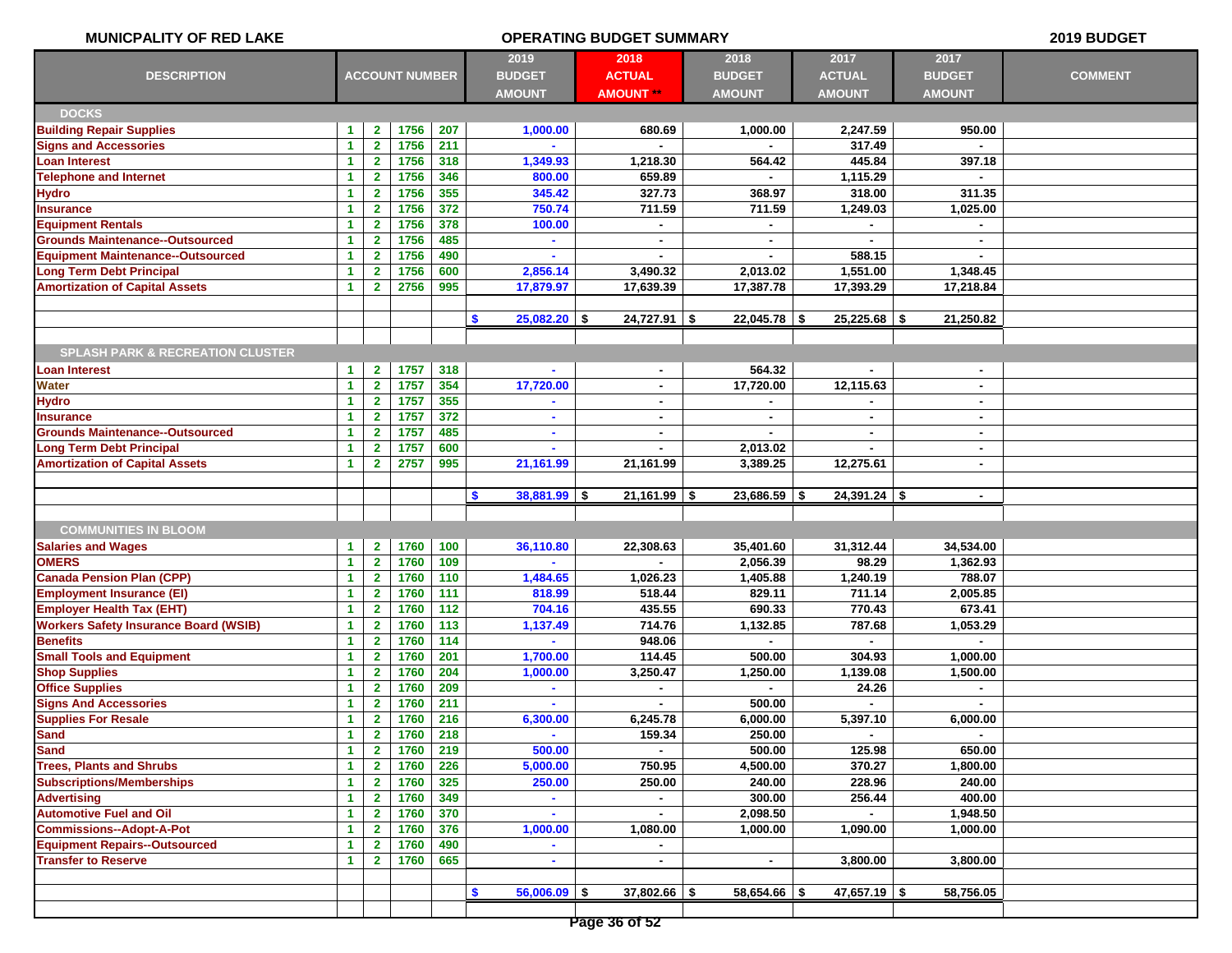## **MUNICPALITY OF RED LAKE OPERATING BUDGET SUMMARY 2019 BUDGET 2019 2018 2018 2017 2017 DESCRIPTION BUDGET ACTUAL BUDGET ACTUAL BUDGET COMMENT AMOUNT AMOUNT \*\* AMOUNT AMOUNT AMOUNT ACCOUNT NUMBER REGIONAL EVENTS, ARTS & CULTURAL HUB (REACH) Advertising 1 2 1784 349 - 2,069.13 - - - Adv. costs covered Consulting 1 2 1784 425 - - - - - through donations Amortization of Capital Assets 1 2 2784 995 20,797.69 2,614.89 1,883.34 2,249.11 - and window cling profit \$ 20,797.69 \$ 4,684.02 \$ 1,883.34 \$ 2,249.11 \$ - OUTDOOR RINKS Small Tools and Equipment 1 2 1785 201 - - - - - Building Repair Supplies 1 2 1785 207 - 1,058.68 400.00 478.72 500.00 Health and Safety Supplies 1 2 1785 212 - - - - - Ice Surface Supplies 1 2 1785 285 - 79.36 125.00 342.50 100.00 Loan Interest 1 2 1785 318 556.22 615.16 520.46 530.60 587.34 Freight 1 2 1785 344 - - - - - Water 1 2 1785 354 150.00 32.57 150.00 186.44 200.00 Hydro 1 2 1785 355 2,275.99 2,179.08 2,068.28 1,942.61 2,136.99 Insurance 1 2 1785 372 587.05 556.44 556.44 634.01 510.37 Building Maintenance--Outsourced 1 2 1785 475 - - - - 500.00 Grounds Maintenance--Outsourced 1 2 1785 485 - - - 732.67 - Equipment Maintenance--Outsourced 1 2 1785 490 1,200.00 - - - - Loan Payment 1 2 1785 600 2,235.79 2,235.84 2,200.00 2,235.84 2,200.00 Amortization of Capital Assets 1 2 2785 995 1,279.26 1,279.26 1,279.26 1,279.26 1,279.26 \$ 8,284.31 \$ 8,036.39 \$ 7,299.44 \$ 8,362.65 \$ 8,013.96 CEMETERIES Small Tools and Equipment 1 2 1786 201 - 94.63 - - - Building Repair Supplies 1 2 1786 207 500.00 1,329.61 500.00 375.88 - Health and Safety Supplies 1 2 1786 212 - - - 11.19 - Sand 1 2 1786 218 600.00 - - - - Dirt 1 2 1786 219 1,500.00 1,206.11 2,000.00 1,059.33 3,000.00 Gravel 1 2 1786 220 - - - - - Trees, Plants and Shrubs 1 2 1786 226 500.00 308.19 1,000.00 895.23 2,000.00 Concrete 1 2 1786 236 - 1,422.79 2,000.00 - - Loan Interest 1 2 1786 318 637.68 604.62 311.43 323.45 294.54 Subscriptions and Memberships 1 2 1786 325 210.00 427.51 175.00 174.82 200.00 Licenses, Permits and Inspections 1 2 1786 343 350.00 12.21 - 351.00 - Insurance 1 2 1786 372 371.54 352.17 352.17 519.05 328.52 Equipment Rental 1 2 1786 378 1,000.00 4,167.55 3,500.00 3,938.09 1,300.00 Consulting 1 2 1786 425 - - - - - Building Maintenance--Outsourced 1 2 1786 475 - - - - - Grounds Maintenance--Outsourced 1 2 1786 485 2,000.00 - 500.00 - 1,000.00 Equipment Maintenance--Outsourced 1 2 1786 490 - - - - - Long Term Debt Principal 1 2 1786 600 2,473.01 3,079.94 2,304.72 2,161.06 1,991.45 Amortization of Capital Assets 1 2 2786 995 6,524.91 6,297.04 6,041.19 6,182.38 6,065.56 \$ 16,667.15 \$ 19,302.37 \$ 18,684.51 \$ 15,991.48 \$ 16,180.07**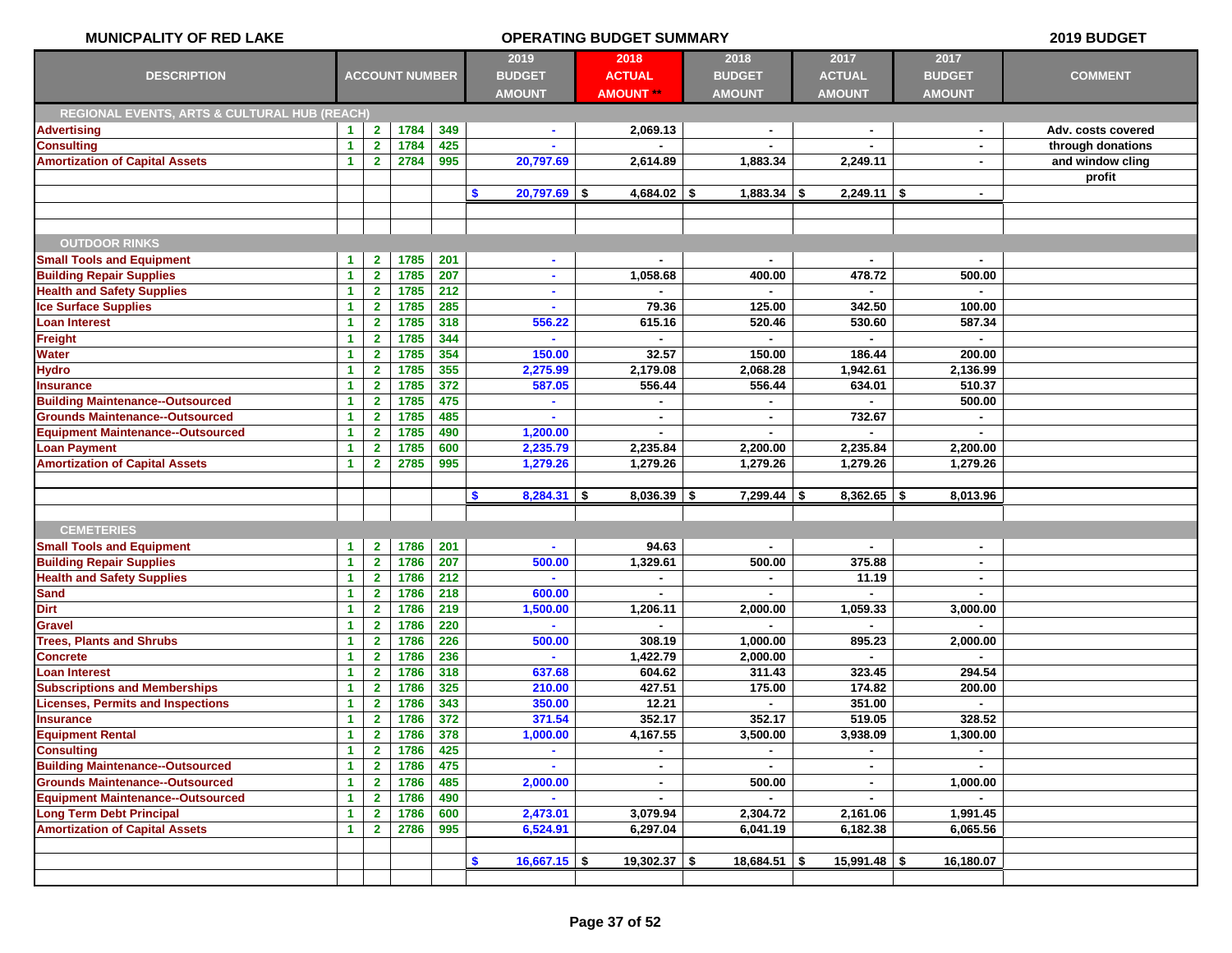| <b>MUNICPALITY OF RED LAKE</b>           |   |                |                       |     |                       | 2019 BUDGET      |                |                  |               |                    |
|------------------------------------------|---|----------------|-----------------------|-----|-----------------------|------------------|----------------|------------------|---------------|--------------------|
|                                          |   |                |                       |     | 2019                  | 2018             | 2018           | 2017             | 2017          |                    |
| <b>DESCRIPTION</b>                       |   |                | <b>ACCOUNT NUMBER</b> |     | <b>BUDGET</b>         | <b>ACTUAL</b>    | <b>BUDGET</b>  | <b>ACTUAL</b>    | <b>BUDGET</b> | <b>COMMENT</b>     |
|                                          |   |                |                       |     | <b>AMOUNT</b>         | <b>AMOUNT **</b> | <b>AMOUNT</b>  | <b>AMOUNT</b>    | <b>AMOUNT</b> |                    |
| <b>PHARMACY</b>                          |   |                |                       |     |                       |                  |                |                  |               |                    |
| <b>Building Repair Supplies</b>          | 1 | $\mathbf{2}$   | 1787                  | 207 | 250.00                | 40.04            | 300.00         | 190.75           | 350.00        |                    |
| <b>Loan Interest</b>                     |   | $\overline{2}$ | 1787                  | 318 | 1,460.21              | 1,614.93         | 1,366.33       | 1,392.98         | 1,541.89      |                    |
| <b>Licenses, Permits and Inspections</b> |   |                | 1787                  | 343 |                       | 80.39            |                | 153.15           |               |                    |
| <b>Water and Sewage</b>                  |   |                | 1787                  | 354 |                       | ۰.               |                |                  |               |                    |
| <b>Hydro</b>                             |   |                | 1787                  | 355 | 1,651.39              | 1,553.81         | 1,521.20       | 1,359.66         | 1,419.89      |                    |
| <b>Heating Fuel</b>                      |   |                | 1787                  | 365 | 1,299.49              | 1,259.05         |                | 1,122.21         |               |                    |
| <b>Insurance</b>                         |   |                | 1787                  | 372 | 4,071.13              | 3,858.85         | 3,858.85       | 4,946.85         | 3,927.51      |                    |
| <b>Equipment Rental</b>                  |   |                | 1787                  | 378 | 200.00                | 193.21           | 200.00         | 187.06           | 200.00        |                    |
| <b>Building Maintenance--Outsourced</b>  |   |                | 1787                  | 475 | 700.00                | 671.62           | 700.00         | 1,655.95         |               |                    |
| <b>Grounds Maintenance--Outsourced</b>   |   |                | 1787                  | 485 | $\blacksquare$        | $\blacksquare$   | $\blacksquare$ | $\blacksquare$   | 1,200.00      |                    |
| <b>Equipment Maintenance--Outsourced</b> |   |                | 1787                  | 490 | 900.00                | 81.41            | 500.00         | 195.05           | 500.00        |                    |
| <b>Long Term Debt Principal</b>          |   |                | 1787                  | 600 | 5,869.45              | 5,869.44         | 5,775.50       | 5,869.44         | 5,775.50      |                    |
| <b>Transfer to Reserve</b>               |   |                | 1787                  | 665 | 64,774.29             | 156,408.23       |                |                  |               | 2016-2018 Transfer |
| <b>Amortization of Capital Assets</b>    |   |                | 2787                  | 995 | 17,102.58             | 17,102.58        | 17,065.02      | 17,083.50        | 17,051.71     |                    |
|                                          |   |                |                       |     |                       |                  |                |                  |               |                    |
|                                          |   |                |                       |     | $98,278.54$ \\$<br>-S | $188,733.56$ \$  | $31,286.90$ \$ | $34,156.60$ \ \$ | 31,966.50     |                    |
|                                          |   |                |                       |     |                       |                  |                |                  |               |                    |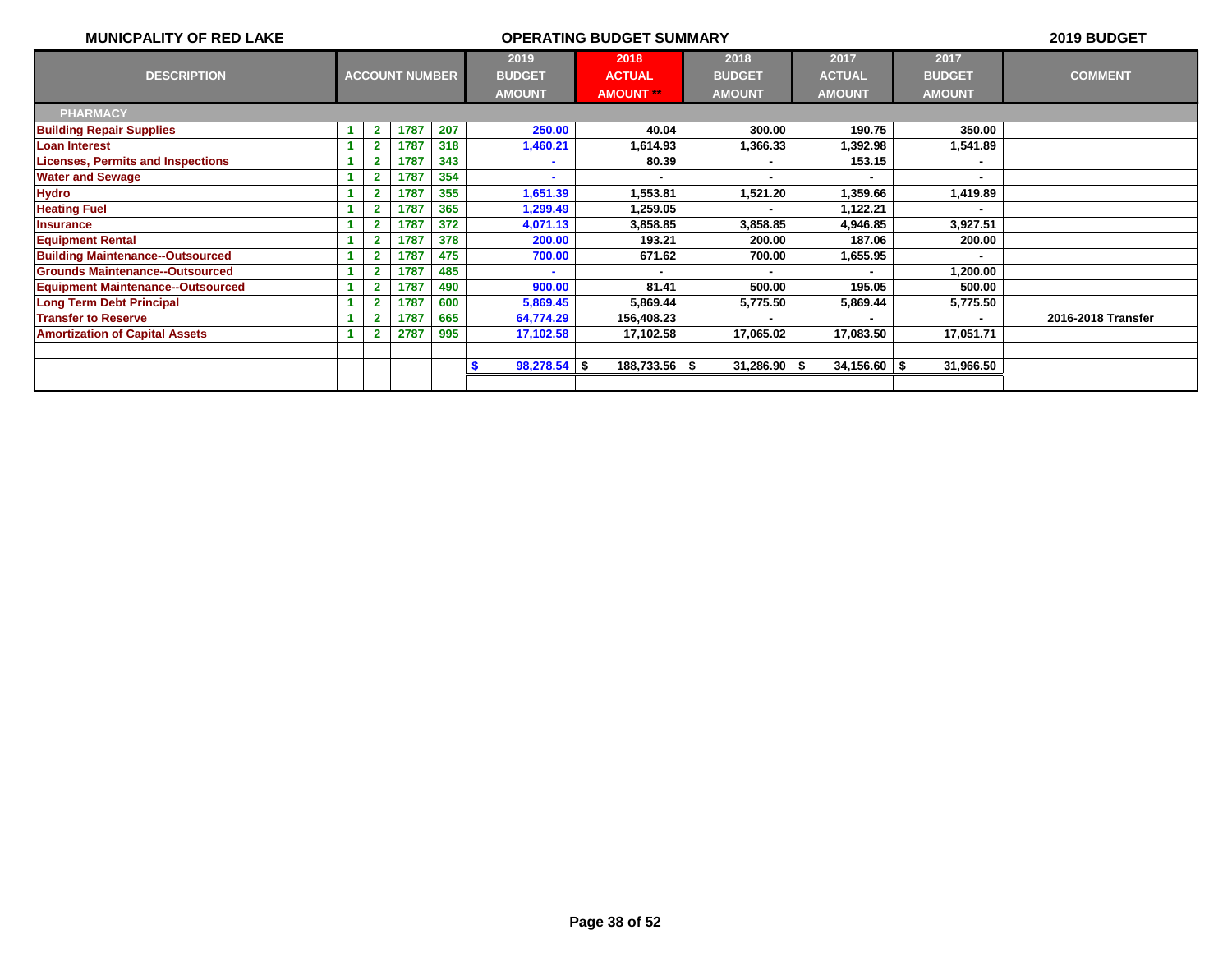| <b>MUNICPALITY OF RED LAKE</b>                 |                         |                       |     |                                        | 2019 BUDGET                                                                                                                   |                 |                   |                |                |
|------------------------------------------------|-------------------------|-----------------------|-----|----------------------------------------|-------------------------------------------------------------------------------------------------------------------------------|-----------------|-------------------|----------------|----------------|
| <b>DESCRIPTION</b>                             |                         | <b>ACCOUNT NUMBER</b> |     | 2019<br><b>BUDGET</b><br><b>AMOUNT</b> | 2018<br>2017<br>2018<br><b>BUDGET</b><br><b>ACTUAL</b><br><b>ACTUAL</b><br><b>AMOUNT</b><br><b>AMOUNT</b><br><b>AMOUNT **</b> |                 |                   |                | <b>COMMENT</b> |
| <b>COCHENOUR HALL</b>                          |                         |                       |     |                                        |                                                                                                                               |                 |                   |                |                |
| <b>Cleaning, Laundry and Bathroom Supplies</b> | $\mathbf{2}$            | 1788                  | 203 | 2,000.00                               | 1,832.08                                                                                                                      | 2,000.00        | 2,299.87          | 1,600.00       |                |
| <b>Building Repair Supplies</b>                | $\mathbf{2}$            | 1788                  | 207 | 800.00                                 | 431.13                                                                                                                        | 2,500.00        | 2,409.50          | 1,500.00       |                |
| <b>Furniture and Office Equipment</b>          |                         | 1788                  | 210 |                                        |                                                                                                                               |                 |                   |                |                |
| <b>Health and Safety</b>                       | $\overline{\mathbf{2}}$ | 1788                  | 212 | 250.00                                 | 223.77                                                                                                                        | 50.00           | 318.65            | $\blacksquare$ |                |
| <b>Loan Interest</b>                           | 2                       | 1788                  | 318 | 455.36                                 | 503.03                                                                                                                        | 425.28          | 433.41            | 479.57         |                |
| <b>Licenses, Permits and Inspections</b>       | 2                       | 1788                  | 343 |                                        | ٠                                                                                                                             |                 | $\blacksquare$    | $\blacksquare$ |                |
| <b>Freight</b>                                 |                         | 1788                  | 344 |                                        |                                                                                                                               |                 |                   |                |                |
| <b>Hydro</b>                                   | $\overline{2}$          | 1788                  | 355 | 64,024.67                              | 59,800.43                                                                                                                     | 67,080.87       | 58,505.46         | 53,823.56      |                |
| <b>Insurance</b>                               | $\overline{2}$          | 1788                  | 372 | 6,154.27                               | 5,833.37                                                                                                                      | 5,833.37        | 6,814.20          | 5,354.31       |                |
| <b>Equipment Rental</b>                        | 2                       | 1788                  | 378 |                                        |                                                                                                                               |                 |                   |                |                |
| <b>Contract Monitoring</b>                     | $\overline{2}$          | 1788                  | 462 |                                        |                                                                                                                               |                 | 595.00            | 1,300.00       |                |
| <b>Building Maintenance--Outsourced</b>        | $\overline{\mathbf{2}}$ | 1788                  | 475 |                                        | 80.39                                                                                                                         | 500.00          | 634.51            | 400.00         |                |
| <b>Grounds Maintenance--Outsourced</b>         | 2                       | 1788                  | 485 |                                        | $\blacksquare$                                                                                                                | 150.00          |                   | 150.00         |                |
| <b>Equipment Maintenance--Outsourced</b>       |                         | 1788                  | 490 | 1,000.00                               | 1,056.50                                                                                                                      | 500.00          |                   | 400.00         |                |
| <b>Long Term Debt Principal</b>                |                         | 1788                  | 600 | 1,813.21                               | 1,813.20                                                                                                                      | 1,794.99        | 1,813.20          | 1,794.99       |                |
| <b>Amortization of Capital Assets</b>          |                         | 2788                  | 995 | 32,553.51                              | 32,118.55                                                                                                                     | 32,118.55       | 32,118.55         | 31,457.58      |                |
|                                                |                         |                       |     |                                        |                                                                                                                               |                 |                   |                |                |
|                                                |                         |                       |     | $109,051.02$ \$<br>S.                  | $103,692.45$ \$                                                                                                               | $112,953.06$ \$ | $105,942.35$ \ \$ | 98,260.01      |                |
|                                                |                         |                       |     |                                        |                                                                                                                               |                 |                   |                |                |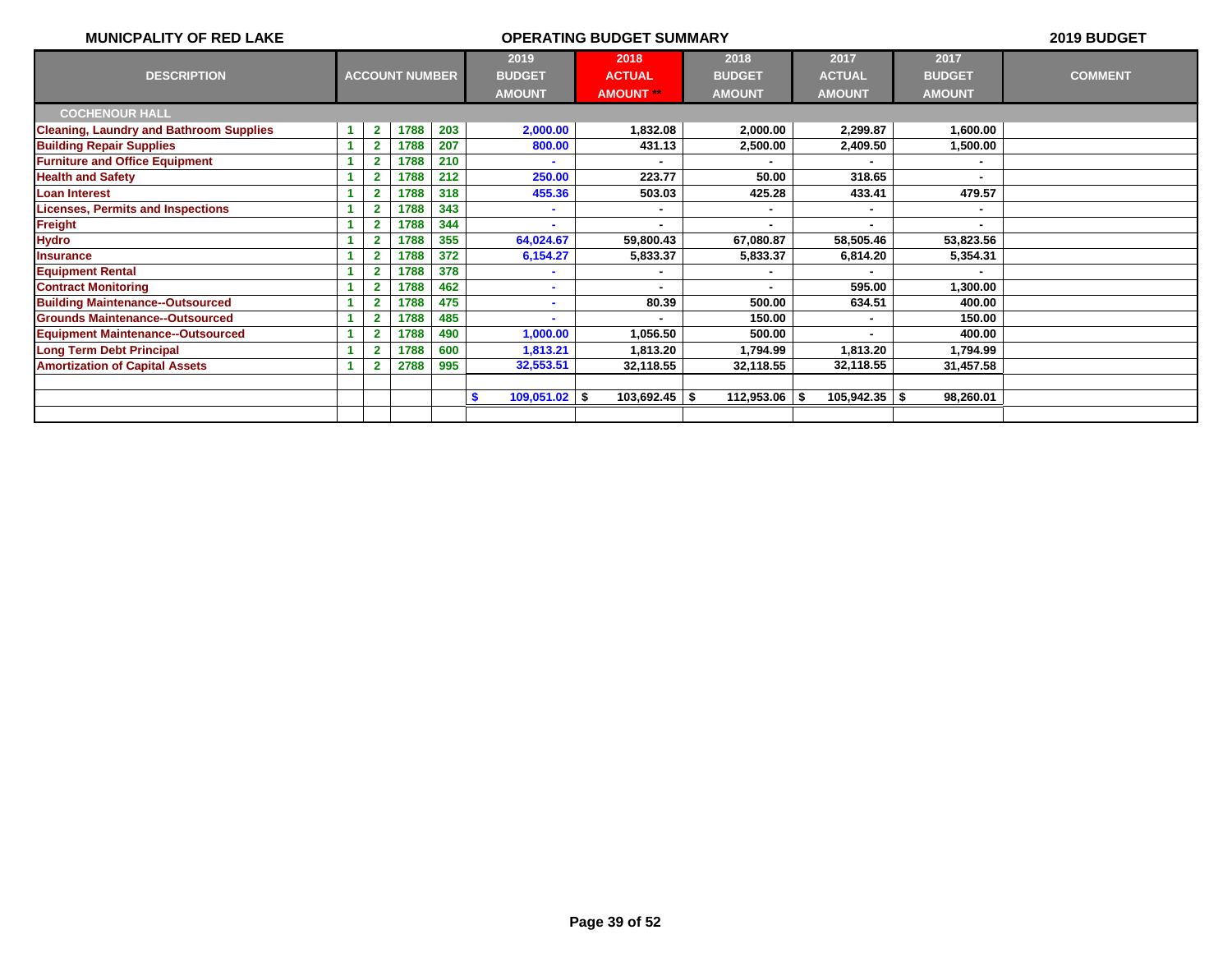| <b>MUNICPALITY OF RED LAKE</b>                 |    |                         |                       |     | 2019 BUDGET                            |                                           |                                        |                                        |                |  |
|------------------------------------------------|----|-------------------------|-----------------------|-----|----------------------------------------|-------------------------------------------|----------------------------------------|----------------------------------------|----------------|--|
| <b>DESCRIPTION</b>                             |    |                         | <b>ACCOUNT NUMBER</b> |     | 2019<br><b>BUDGET</b><br><b>AMOUNT</b> | 2018<br><b>ACTUAL</b><br><b>AMOUNT **</b> | 2018<br><b>BUDGET</b><br><b>AMOUNT</b> | 2017<br><b>BUDGET</b><br><b>AMOUNT</b> | <b>COMMENT</b> |  |
| <b>RED LAKE COMMUNITY CENTRE</b>               |    |                         |                       |     |                                        |                                           |                                        |                                        |                |  |
| <b>Small Tools and Equipment</b>               |    | $\overline{2}$          | 1789                  | 201 |                                        |                                           |                                        |                                        |                |  |
| <b>Cleaning, Laundry and Bathroom Supplies</b> |    | $\overline{\mathbf{2}}$ | 1789                  | 203 | 3,000.00                               | 3,015.10                                  | 3,000.00                               | 3,941.74                               | 2,900.00       |  |
| <b>Building Repair Supplies</b>                |    | $\overline{2}$          | 1789                  | 207 | 2,200.00                               | 2,044.86                                  | 1,000.00                               | 2,530.78                               | 2,200.00       |  |
| <b>Health and Safety</b>                       |    | $\overline{2}$          | 1789                  | 212 | 500.00                                 | 482.65                                    | 200.00                                 | 396.51                                 |                |  |
| <b>Dirt</b>                                    |    | $\overline{2}$          | 1789                  | 219 |                                        |                                           |                                        |                                        |                |  |
| <b>Trees, Plants and Shrubs</b>                |    | $\overline{2}$          | 1789                  | 226 |                                        |                                           |                                        |                                        | 300.00         |  |
| <b>Loan Interest</b>                           |    | $\overline{2}$          | 1789                  | 318 | 301.16                                 | 735.14                                    | 272.37                                 | 216.89                                 | 142.59         |  |
| <b>Licenses, Permits and Inspections</b>       |    | $\overline{2}$          | 1789                  | 343 | 900.00                                 | 829.34                                    | 500.00                                 | 822.66                                 | 500.00         |  |
| <b>Freight</b>                                 |    | $\overline{\mathbf{2}}$ | 1789                  | 344 |                                        | 107.58                                    |                                        |                                        |                |  |
| <b>Water and Sewage</b>                        |    | $\overline{2}$          | 1789                  | 354 | 1,500.00                               | 1.335.38                                  | 2.500.00                               | 1.864.79                               | 2.500.00       |  |
| <b>Hydro</b>                                   |    | $\overline{\mathbf{2}}$ | 1789                  | 355 | 20,315.39                              | 18,390.28                                 | 24,430.20                              | 21,087.87                              | 28,339.66      |  |
| <b>Heating Fuel</b>                            |    | $\overline{2}$          | 1789                  | 365 | 8,844.83                               | 8.229.89                                  | 6,300.00                               | 6,147.22                               | 3,500.00       |  |
| <b>Insurance</b>                               |    |                         | 1789                  | 372 | 7,113.15                               | 6,575.82                                  | 6,575.82                               | 6,519.06                               | 4,939.14       |  |
| <b>Equipment Rental</b>                        |    | $\overline{2}$          | 1789                  | 378 |                                        |                                           | 450.00                                 |                                        |                |  |
| <b>Cleaning and Housekeeping</b>               | -1 | $\overline{\mathbf{2}}$ | 1789                  | 455 |                                        |                                           |                                        | 187.68                                 | 500.00         |  |
| <b>Building Maintenance--Outsourced</b>        |    | 2                       | 1789                  | 475 | 500.00                                 | 819.18                                    | 500.00                                 | 323.02                                 | 1,000.00       |  |
| <b>Grounds Maintenance--Outsourced</b>         |    | $\overline{2}$          | 1789                  | 485 | 3,050.00                               | 3.216.11                                  | 1,100.00                               | 1,481.96                               | 800.00         |  |
| <b>Equipment Maintenance--Outsourced</b>       |    | 2                       | 1789                  | 490 | 1,800.00                               | 1,486.98                                  | 500.00                                 | 76.32                                  | 1,000.00       |  |
| <b>Long Term Debt Principal</b>                |    | 2                       | 1789                  | 600 | 997.40                                 | 1.370.40                                  | 997.40                                 | 492.40                                 | 511.64         |  |
| <b>Amortization of Capital Assets</b>          |    | $\overline{\mathbf{2}}$ | 2789                  | 995 | 10,778.85                              | 10.588.05                                 | 10,969.79                              | 11,137.69                              | 11,426.85      |  |
|                                                |    |                         |                       |     |                                        |                                           |                                        |                                        |                |  |
|                                                |    |                         |                       |     | 61,800.77 $\frac{1}{2}$<br>S.          | 59,226.76                                 | $59,295.58$ \$<br>- \$                 | $57,226.59$ \$                         | 60,559.88      |  |
|                                                |    |                         |                       |     |                                        |                                           |                                        |                                        |                |  |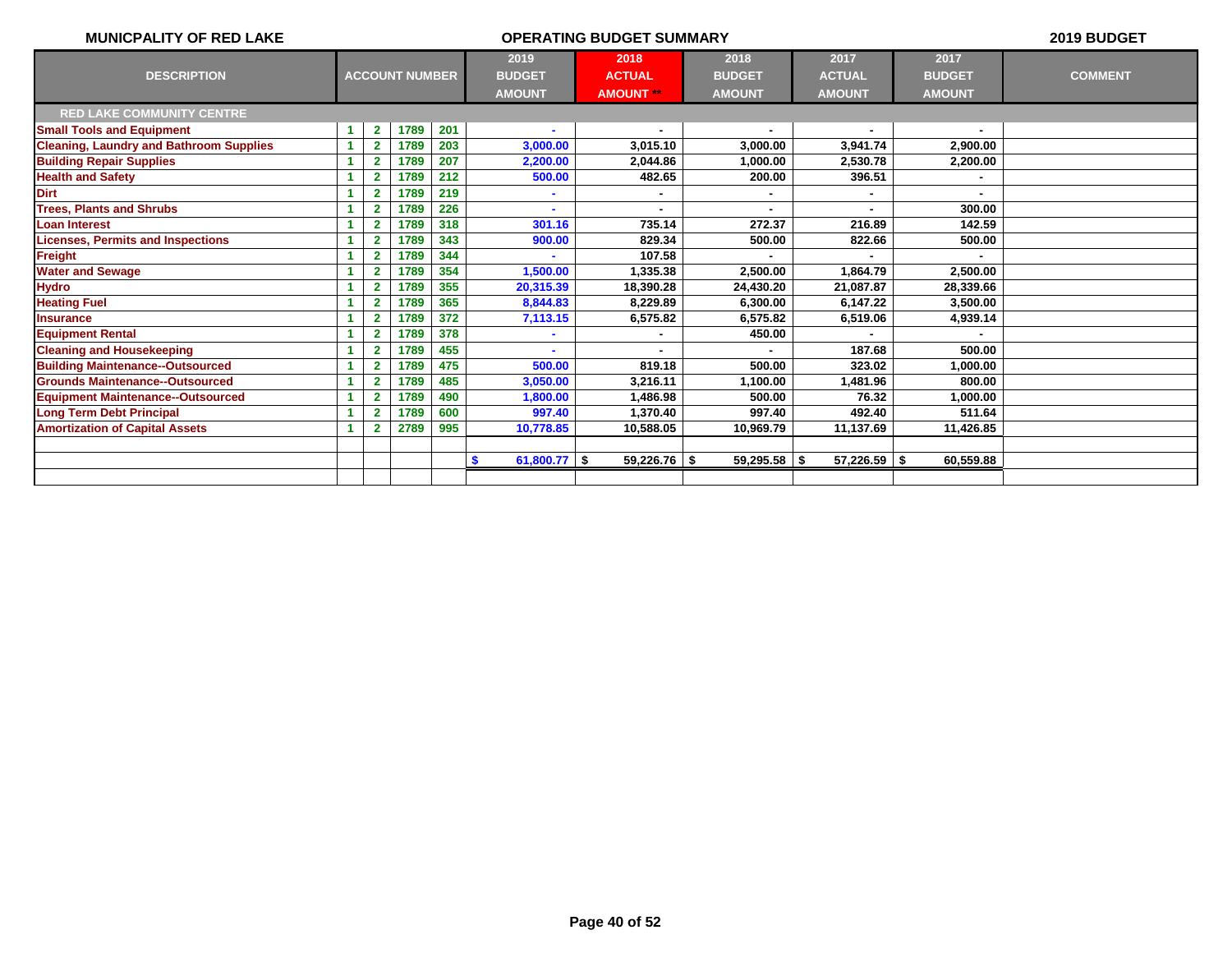| 2019<br>2018<br>2017<br>2017<br>2018<br><b>ACCOUNT NUMBER</b><br><b>ACTUAL</b><br><b>DESCRIPTION</b><br><b>BUDGET</b><br><b>ACTUAL</b><br><b>BUDGET</b><br><b>BUDGET</b><br><b>COMMENT</b><br><b>AMOUNT</b><br><b>AMOUNT **</b><br><b>AMOUNT</b><br><b>AMOUNT</b><br><b>AMOUNT</b><br><b>ARENA</b><br>1790<br>120<br><b>Overtime Meals</b><br>$\mathbf{2}$<br>1<br>$\sim$<br><b>Small Tools and Equipment</b><br>$\mathbf{2}$<br>1790<br>201<br>227.80<br>$\blacktriangleleft$<br>2,200.00<br><b>Cleaning, Laundry and Bathroom Supplies</b><br>$\overline{2}$<br>1790<br>203<br>2,272.73<br>1,200.00<br>2,333.89<br>1,200.00<br>1<br>207<br>5,077.07<br><b>Building Repair Supplies</b><br>$\overline{2}$<br>1790<br>5,500.00<br>5,540.48<br>10,300.00<br>4,000.00<br>1<br><b>Office Supplies</b><br>209<br>2.78<br>$\overline{2}$<br>1790<br>1<br>212<br><b>Health and Safety Supplies</b><br>650.00<br>802.42<br>$\overline{2}$<br>1790<br>1,063.42<br>400.00<br>550.00<br>1<br>215<br>1790<br>367.25<br><b>Other Supplies</b><br>1<br>$\mathbf{2}$<br>285<br><b>Ice Surface Supplies</b><br>$\overline{2}$<br>1790<br>2,800.00<br>5,930.27<br>1,500.00<br>1,828.56<br>1,250.00<br>1<br>290<br>742.82<br>300.00<br>1790<br>1,000.00<br><b>Ice Plant Supplies</b><br>$\overline{2}$<br>600.00<br>1<br>1790<br>291<br><b>Zamboni Supplies</b><br>$\overline{2}$<br>3,276.80<br>3,025.76<br>1,500.00<br>1,604.70<br>800.00<br>1<br>1790<br>318<br>45,631.31<br><b>Loan Interest</b><br>$\overline{2}$<br>46,017.95<br>2,522.13<br>30,746.32<br>1<br>2,691.49<br><b>Licenses, Permits and Inspections</b><br>1790<br>343<br>1,600.00<br>1<br>$\overline{2}$<br>1,734.13<br>1,500.00<br>1,583.65<br>1,500.00<br><b>Freight</b><br>1790<br>344<br>1,800.00<br>2,080.77<br>$\overline{2}$<br>1,669.09<br>1,700.00<br>1,050.00<br>1<br>1790<br>354<br><b>Water and Sewage</b><br>$\overline{2}$<br>6,900.00<br>6.807.47<br>5,600.00<br>6,789.50<br>1<br>5.150.00<br><b>Hydro</b><br>1790<br>355<br>70,102.95<br>$\overline{2}$<br>68,780.72<br>80,670.10<br>65,135.89<br>64,167.15<br>1<br><b>Heating Fuel</b><br>1790<br>365<br>$\mathbf{2}$<br>11,000.00<br>11,722.85<br>11,267.17<br>$\blacktriangleleft$<br>10,000.00<br>6,000.00<br><b>Automotive Fuel and Oil</b><br>1790<br>370<br>$\overline{2}$<br>3,548.52<br>4,672.20<br>1<br>3,600.00<br>3,500.00<br>4,000.00<br><b>Insurance</b><br>$\mathbf{2}$<br>1790<br>372<br>$\blacktriangleleft$<br>12,308.55<br>11,666.73<br>11,666.73<br>10,708.63<br>13,808.32<br>376<br><b>Other Financial Expenses</b><br>$\overline{2}$<br>1790<br>23.27<br>$\blacktriangleleft$<br><b>Equipment Rental</b><br>1790<br>378<br>$\overline{2}$<br>1,008.08<br>750.00<br>1,397.60<br>750.00<br>1<br>1,000.00<br><b>Consulting</b><br>1790<br>425<br>$\mathbf{2}$<br>1<br><b>Studies and Reports</b><br>465<br>$\overline{\mathbf{2}}$<br>1790<br>1 | <b>MUNICPALITY OF RED LAKE</b>          |   |              |      |     |          | 2019 BUDGET |          |          |  |
|--------------------------------------------------------------------------------------------------------------------------------------------------------------------------------------------------------------------------------------------------------------------------------------------------------------------------------------------------------------------------------------------------------------------------------------------------------------------------------------------------------------------------------------------------------------------------------------------------------------------------------------------------------------------------------------------------------------------------------------------------------------------------------------------------------------------------------------------------------------------------------------------------------------------------------------------------------------------------------------------------------------------------------------------------------------------------------------------------------------------------------------------------------------------------------------------------------------------------------------------------------------------------------------------------------------------------------------------------------------------------------------------------------------------------------------------------------------------------------------------------------------------------------------------------------------------------------------------------------------------------------------------------------------------------------------------------------------------------------------------------------------------------------------------------------------------------------------------------------------------------------------------------------------------------------------------------------------------------------------------------------------------------------------------------------------------------------------------------------------------------------------------------------------------------------------------------------------------------------------------------------------------------------------------------------------------------------------------------------------------------------------------------------------------------------------------------------------------------------------------------------------------------------------------------------------------------------------------------------------------------------------------------------------------------------------------------------------------------------------------------------------------------------------------------------------------------------------------------------------------------------------|-----------------------------------------|---|--------------|------|-----|----------|-------------|----------|----------|--|
|                                                                                                                                                                                                                                                                                                                                                                                                                                                                                                                                                                                                                                                                                                                                                                                                                                                                                                                                                                                                                                                                                                                                                                                                                                                                                                                                                                                                                                                                                                                                                                                                                                                                                                                                                                                                                                                                                                                                                                                                                                                                                                                                                                                                                                                                                                                                                                                                                                                                                                                                                                                                                                                                                                                                                                                                                                                                                      |                                         |   |              |      |     |          |             |          |          |  |
|                                                                                                                                                                                                                                                                                                                                                                                                                                                                                                                                                                                                                                                                                                                                                                                                                                                                                                                                                                                                                                                                                                                                                                                                                                                                                                                                                                                                                                                                                                                                                                                                                                                                                                                                                                                                                                                                                                                                                                                                                                                                                                                                                                                                                                                                                                                                                                                                                                                                                                                                                                                                                                                                                                                                                                                                                                                                                      |                                         |   |              |      |     |          |             |          |          |  |
|                                                                                                                                                                                                                                                                                                                                                                                                                                                                                                                                                                                                                                                                                                                                                                                                                                                                                                                                                                                                                                                                                                                                                                                                                                                                                                                                                                                                                                                                                                                                                                                                                                                                                                                                                                                                                                                                                                                                                                                                                                                                                                                                                                                                                                                                                                                                                                                                                                                                                                                                                                                                                                                                                                                                                                                                                                                                                      |                                         |   |              |      |     |          |             |          |          |  |
|                                                                                                                                                                                                                                                                                                                                                                                                                                                                                                                                                                                                                                                                                                                                                                                                                                                                                                                                                                                                                                                                                                                                                                                                                                                                                                                                                                                                                                                                                                                                                                                                                                                                                                                                                                                                                                                                                                                                                                                                                                                                                                                                                                                                                                                                                                                                                                                                                                                                                                                                                                                                                                                                                                                                                                                                                                                                                      |                                         |   |              |      |     |          |             |          |          |  |
|                                                                                                                                                                                                                                                                                                                                                                                                                                                                                                                                                                                                                                                                                                                                                                                                                                                                                                                                                                                                                                                                                                                                                                                                                                                                                                                                                                                                                                                                                                                                                                                                                                                                                                                                                                                                                                                                                                                                                                                                                                                                                                                                                                                                                                                                                                                                                                                                                                                                                                                                                                                                                                                                                                                                                                                                                                                                                      |                                         |   |              |      |     |          |             |          |          |  |
|                                                                                                                                                                                                                                                                                                                                                                                                                                                                                                                                                                                                                                                                                                                                                                                                                                                                                                                                                                                                                                                                                                                                                                                                                                                                                                                                                                                                                                                                                                                                                                                                                                                                                                                                                                                                                                                                                                                                                                                                                                                                                                                                                                                                                                                                                                                                                                                                                                                                                                                                                                                                                                                                                                                                                                                                                                                                                      |                                         |   |              |      |     |          |             |          |          |  |
|                                                                                                                                                                                                                                                                                                                                                                                                                                                                                                                                                                                                                                                                                                                                                                                                                                                                                                                                                                                                                                                                                                                                                                                                                                                                                                                                                                                                                                                                                                                                                                                                                                                                                                                                                                                                                                                                                                                                                                                                                                                                                                                                                                                                                                                                                                                                                                                                                                                                                                                                                                                                                                                                                                                                                                                                                                                                                      |                                         |   |              |      |     |          |             |          |          |  |
|                                                                                                                                                                                                                                                                                                                                                                                                                                                                                                                                                                                                                                                                                                                                                                                                                                                                                                                                                                                                                                                                                                                                                                                                                                                                                                                                                                                                                                                                                                                                                                                                                                                                                                                                                                                                                                                                                                                                                                                                                                                                                                                                                                                                                                                                                                                                                                                                                                                                                                                                                                                                                                                                                                                                                                                                                                                                                      |                                         |   |              |      |     |          |             |          |          |  |
|                                                                                                                                                                                                                                                                                                                                                                                                                                                                                                                                                                                                                                                                                                                                                                                                                                                                                                                                                                                                                                                                                                                                                                                                                                                                                                                                                                                                                                                                                                                                                                                                                                                                                                                                                                                                                                                                                                                                                                                                                                                                                                                                                                                                                                                                                                                                                                                                                                                                                                                                                                                                                                                                                                                                                                                                                                                                                      |                                         |   |              |      |     |          |             |          |          |  |
|                                                                                                                                                                                                                                                                                                                                                                                                                                                                                                                                                                                                                                                                                                                                                                                                                                                                                                                                                                                                                                                                                                                                                                                                                                                                                                                                                                                                                                                                                                                                                                                                                                                                                                                                                                                                                                                                                                                                                                                                                                                                                                                                                                                                                                                                                                                                                                                                                                                                                                                                                                                                                                                                                                                                                                                                                                                                                      |                                         |   |              |      |     |          |             |          |          |  |
|                                                                                                                                                                                                                                                                                                                                                                                                                                                                                                                                                                                                                                                                                                                                                                                                                                                                                                                                                                                                                                                                                                                                                                                                                                                                                                                                                                                                                                                                                                                                                                                                                                                                                                                                                                                                                                                                                                                                                                                                                                                                                                                                                                                                                                                                                                                                                                                                                                                                                                                                                                                                                                                                                                                                                                                                                                                                                      |                                         |   |              |      |     |          |             |          |          |  |
|                                                                                                                                                                                                                                                                                                                                                                                                                                                                                                                                                                                                                                                                                                                                                                                                                                                                                                                                                                                                                                                                                                                                                                                                                                                                                                                                                                                                                                                                                                                                                                                                                                                                                                                                                                                                                                                                                                                                                                                                                                                                                                                                                                                                                                                                                                                                                                                                                                                                                                                                                                                                                                                                                                                                                                                                                                                                                      |                                         |   |              |      |     |          |             |          |          |  |
|                                                                                                                                                                                                                                                                                                                                                                                                                                                                                                                                                                                                                                                                                                                                                                                                                                                                                                                                                                                                                                                                                                                                                                                                                                                                                                                                                                                                                                                                                                                                                                                                                                                                                                                                                                                                                                                                                                                                                                                                                                                                                                                                                                                                                                                                                                                                                                                                                                                                                                                                                                                                                                                                                                                                                                                                                                                                                      |                                         |   |              |      |     |          |             |          |          |  |
|                                                                                                                                                                                                                                                                                                                                                                                                                                                                                                                                                                                                                                                                                                                                                                                                                                                                                                                                                                                                                                                                                                                                                                                                                                                                                                                                                                                                                                                                                                                                                                                                                                                                                                                                                                                                                                                                                                                                                                                                                                                                                                                                                                                                                                                                                                                                                                                                                                                                                                                                                                                                                                                                                                                                                                                                                                                                                      |                                         |   |              |      |     |          |             |          |          |  |
|                                                                                                                                                                                                                                                                                                                                                                                                                                                                                                                                                                                                                                                                                                                                                                                                                                                                                                                                                                                                                                                                                                                                                                                                                                                                                                                                                                                                                                                                                                                                                                                                                                                                                                                                                                                                                                                                                                                                                                                                                                                                                                                                                                                                                                                                                                                                                                                                                                                                                                                                                                                                                                                                                                                                                                                                                                                                                      |                                         |   |              |      |     |          |             |          |          |  |
|                                                                                                                                                                                                                                                                                                                                                                                                                                                                                                                                                                                                                                                                                                                                                                                                                                                                                                                                                                                                                                                                                                                                                                                                                                                                                                                                                                                                                                                                                                                                                                                                                                                                                                                                                                                                                                                                                                                                                                                                                                                                                                                                                                                                                                                                                                                                                                                                                                                                                                                                                                                                                                                                                                                                                                                                                                                                                      |                                         |   |              |      |     |          |             |          |          |  |
|                                                                                                                                                                                                                                                                                                                                                                                                                                                                                                                                                                                                                                                                                                                                                                                                                                                                                                                                                                                                                                                                                                                                                                                                                                                                                                                                                                                                                                                                                                                                                                                                                                                                                                                                                                                                                                                                                                                                                                                                                                                                                                                                                                                                                                                                                                                                                                                                                                                                                                                                                                                                                                                                                                                                                                                                                                                                                      |                                         |   |              |      |     |          |             |          |          |  |
|                                                                                                                                                                                                                                                                                                                                                                                                                                                                                                                                                                                                                                                                                                                                                                                                                                                                                                                                                                                                                                                                                                                                                                                                                                                                                                                                                                                                                                                                                                                                                                                                                                                                                                                                                                                                                                                                                                                                                                                                                                                                                                                                                                                                                                                                                                                                                                                                                                                                                                                                                                                                                                                                                                                                                                                                                                                                                      |                                         |   |              |      |     |          |             |          |          |  |
|                                                                                                                                                                                                                                                                                                                                                                                                                                                                                                                                                                                                                                                                                                                                                                                                                                                                                                                                                                                                                                                                                                                                                                                                                                                                                                                                                                                                                                                                                                                                                                                                                                                                                                                                                                                                                                                                                                                                                                                                                                                                                                                                                                                                                                                                                                                                                                                                                                                                                                                                                                                                                                                                                                                                                                                                                                                                                      |                                         |   |              |      |     |          |             |          |          |  |
|                                                                                                                                                                                                                                                                                                                                                                                                                                                                                                                                                                                                                                                                                                                                                                                                                                                                                                                                                                                                                                                                                                                                                                                                                                                                                                                                                                                                                                                                                                                                                                                                                                                                                                                                                                                                                                                                                                                                                                                                                                                                                                                                                                                                                                                                                                                                                                                                                                                                                                                                                                                                                                                                                                                                                                                                                                                                                      |                                         |   |              |      |     |          |             |          |          |  |
|                                                                                                                                                                                                                                                                                                                                                                                                                                                                                                                                                                                                                                                                                                                                                                                                                                                                                                                                                                                                                                                                                                                                                                                                                                                                                                                                                                                                                                                                                                                                                                                                                                                                                                                                                                                                                                                                                                                                                                                                                                                                                                                                                                                                                                                                                                                                                                                                                                                                                                                                                                                                                                                                                                                                                                                                                                                                                      |                                         |   |              |      |     |          |             |          |          |  |
|                                                                                                                                                                                                                                                                                                                                                                                                                                                                                                                                                                                                                                                                                                                                                                                                                                                                                                                                                                                                                                                                                                                                                                                                                                                                                                                                                                                                                                                                                                                                                                                                                                                                                                                                                                                                                                                                                                                                                                                                                                                                                                                                                                                                                                                                                                                                                                                                                                                                                                                                                                                                                                                                                                                                                                                                                                                                                      |                                         |   |              |      |     |          |             |          |          |  |
|                                                                                                                                                                                                                                                                                                                                                                                                                                                                                                                                                                                                                                                                                                                                                                                                                                                                                                                                                                                                                                                                                                                                                                                                                                                                                                                                                                                                                                                                                                                                                                                                                                                                                                                                                                                                                                                                                                                                                                                                                                                                                                                                                                                                                                                                                                                                                                                                                                                                                                                                                                                                                                                                                                                                                                                                                                                                                      |                                         |   |              |      |     |          |             |          |          |  |
|                                                                                                                                                                                                                                                                                                                                                                                                                                                                                                                                                                                                                                                                                                                                                                                                                                                                                                                                                                                                                                                                                                                                                                                                                                                                                                                                                                                                                                                                                                                                                                                                                                                                                                                                                                                                                                                                                                                                                                                                                                                                                                                                                                                                                                                                                                                                                                                                                                                                                                                                                                                                                                                                                                                                                                                                                                                                                      |                                         |   |              |      |     |          |             |          |          |  |
|                                                                                                                                                                                                                                                                                                                                                                                                                                                                                                                                                                                                                                                                                                                                                                                                                                                                                                                                                                                                                                                                                                                                                                                                                                                                                                                                                                                                                                                                                                                                                                                                                                                                                                                                                                                                                                                                                                                                                                                                                                                                                                                                                                                                                                                                                                                                                                                                                                                                                                                                                                                                                                                                                                                                                                                                                                                                                      |                                         |   |              |      |     |          |             |          |          |  |
|                                                                                                                                                                                                                                                                                                                                                                                                                                                                                                                                                                                                                                                                                                                                                                                                                                                                                                                                                                                                                                                                                                                                                                                                                                                                                                                                                                                                                                                                                                                                                                                                                                                                                                                                                                                                                                                                                                                                                                                                                                                                                                                                                                                                                                                                                                                                                                                                                                                                                                                                                                                                                                                                                                                                                                                                                                                                                      |                                         |   |              |      |     |          |             |          |          |  |
|                                                                                                                                                                                                                                                                                                                                                                                                                                                                                                                                                                                                                                                                                                                                                                                                                                                                                                                                                                                                                                                                                                                                                                                                                                                                                                                                                                                                                                                                                                                                                                                                                                                                                                                                                                                                                                                                                                                                                                                                                                                                                                                                                                                                                                                                                                                                                                                                                                                                                                                                                                                                                                                                                                                                                                                                                                                                                      | <b>Building Maintenance--Outsourced</b> | 1 | $\mathbf{2}$ | 1790 | 475 | 2,500.00 | 1,182.12    | 3,028.96 | 1,350.00 |  |
| <b>Grounds Maintenance--Outsourced</b><br>485<br>$\overline{2}$<br>1790<br>2,000.00<br>2,108.33<br>1,000.00<br>2,146.12<br>1,400.00<br>1                                                                                                                                                                                                                                                                                                                                                                                                                                                                                                                                                                                                                                                                                                                                                                                                                                                                                                                                                                                                                                                                                                                                                                                                                                                                                                                                                                                                                                                                                                                                                                                                                                                                                                                                                                                                                                                                                                                                                                                                                                                                                                                                                                                                                                                                                                                                                                                                                                                                                                                                                                                                                                                                                                                                             |                                         |   |              |      |     |          |             |          |          |  |
| <b>Equipment Maintenance--Outsourced</b><br>$\overline{2}$<br>1790<br>490<br>7,000.00<br>8,054.69<br>1<br>4,000.00<br>10,639.41<br>3,500.00                                                                                                                                                                                                                                                                                                                                                                                                                                                                                                                                                                                                                                                                                                                                                                                                                                                                                                                                                                                                                                                                                                                                                                                                                                                                                                                                                                                                                                                                                                                                                                                                                                                                                                                                                                                                                                                                                                                                                                                                                                                                                                                                                                                                                                                                                                                                                                                                                                                                                                                                                                                                                                                                                                                                          |                                         |   |              |      |     |          |             |          |          |  |
| 1790<br>94,741.54<br>91,783.05<br>77,924.86<br><b>Long Term Debt Principal</b><br>$\overline{2}$<br>600<br>93,619.94<br>77,549.15<br>1                                                                                                                                                                                                                                                                                                                                                                                                                                                                                                                                                                                                                                                                                                                                                                                                                                                                                                                                                                                                                                                                                                                                                                                                                                                                                                                                                                                                                                                                                                                                                                                                                                                                                                                                                                                                                                                                                                                                                                                                                                                                                                                                                                                                                                                                                                                                                                                                                                                                                                                                                                                                                                                                                                                                               |                                         |   |              |      |     |          |             |          |          |  |
| <b>Amortization of Capital Assets</b><br>2790<br>995<br>75,758.50<br>72,712.75<br>70,305.23<br>71,033.45<br>14,224.43<br>1<br>$\mathbf{2}$                                                                                                                                                                                                                                                                                                                                                                                                                                                                                                                                                                                                                                                                                                                                                                                                                                                                                                                                                                                                                                                                                                                                                                                                                                                                                                                                                                                                                                                                                                                                                                                                                                                                                                                                                                                                                                                                                                                                                                                                                                                                                                                                                                                                                                                                                                                                                                                                                                                                                                                                                                                                                                                                                                                                           |                                         |   |              |      |     |          |             |          |          |  |
|                                                                                                                                                                                                                                                                                                                                                                                                                                                                                                                                                                                                                                                                                                                                                                                                                                                                                                                                                                                                                                                                                                                                                                                                                                                                                                                                                                                                                                                                                                                                                                                                                                                                                                                                                                                                                                                                                                                                                                                                                                                                                                                                                                                                                                                                                                                                                                                                                                                                                                                                                                                                                                                                                                                                                                                                                                                                                      |                                         |   |              |      |     |          |             |          |          |  |
| 351,369.66<br>\$<br>-\$<br>$349,602.15$ \$<br>$300,197.24$ \$<br>314,128.66<br>202,440.85                                                                                                                                                                                                                                                                                                                                                                                                                                                                                                                                                                                                                                                                                                                                                                                                                                                                                                                                                                                                                                                                                                                                                                                                                                                                                                                                                                                                                                                                                                                                                                                                                                                                                                                                                                                                                                                                                                                                                                                                                                                                                                                                                                                                                                                                                                                                                                                                                                                                                                                                                                                                                                                                                                                                                                                            |                                         |   |              |      |     |          |             |          |          |  |
|                                                                                                                                                                                                                                                                                                                                                                                                                                                                                                                                                                                                                                                                                                                                                                                                                                                                                                                                                                                                                                                                                                                                                                                                                                                                                                                                                                                                                                                                                                                                                                                                                                                                                                                                                                                                                                                                                                                                                                                                                                                                                                                                                                                                                                                                                                                                                                                                                                                                                                                                                                                                                                                                                                                                                                                                                                                                                      |                                         |   |              |      |     |          |             |          |          |  |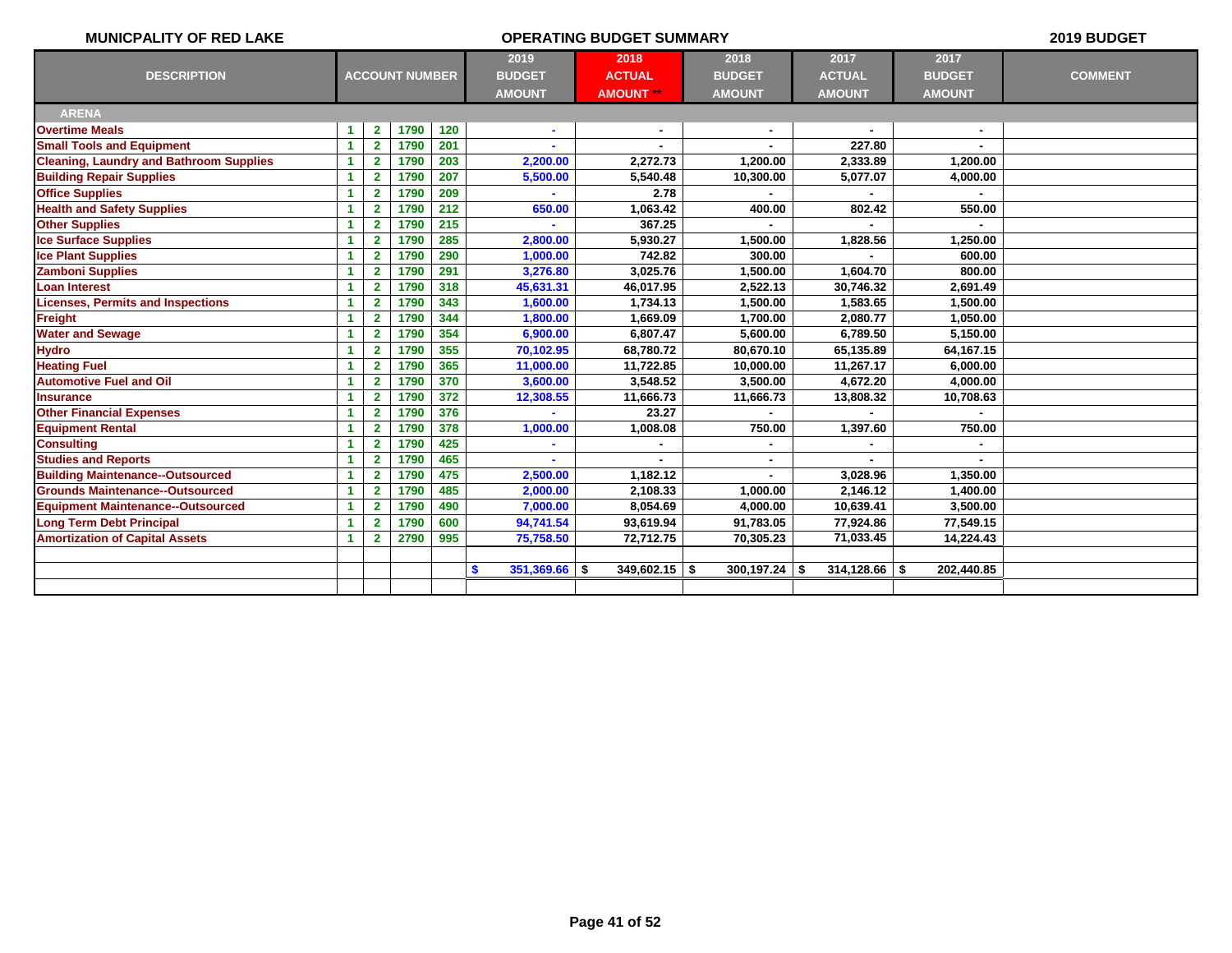| <b>MUNICPALITY OF RED LAKE</b>           |                |                       |     |                                        | 2019 BUDGET                            |                                        |                                        |                |                    |
|------------------------------------------|----------------|-----------------------|-----|----------------------------------------|----------------------------------------|----------------------------------------|----------------------------------------|----------------|--------------------|
| <b>DESCRIPTION</b>                       |                | <b>ACCOUNT NUMBER</b> |     | 2019<br><b>BUDGET</b><br><b>AMOUNT</b> | 2018<br><b>ACTUAL</b><br><b>AMOUNT</b> | 2018<br><b>BUDGET</b><br><b>AMOUNT</b> | 2017<br><b>BUDGET</b><br><b>AMOUNT</b> | <b>COMMENT</b> |                    |
| <b>HEALTH CENTRE</b>                     |                |                       |     |                                        |                                        |                                        |                                        |                |                    |
| <b>Small Tools and Equipment</b>         | $\mathbf{2}$   | 1791                  | 201 |                                        | $\blacksquare$                         |                                        |                                        |                |                    |
| <b>Building Repair Supplies</b>          | $\mathbf{2}$   | 1791                  | 207 | 400.00                                 | 359.78                                 | 500.00                                 | 181.84                                 | 650.00         |                    |
| <b>Sign and Accessories</b>              |                | 1791                  | 211 |                                        | ۰                                      | ٠                                      | ۰.                                     |                |                    |
| <b>Trees, Plants and Shrubs</b>          |                | 1791                  | 226 | ٠                                      | ۰                                      | ۰                                      | ۰.                                     | ۰.             |                    |
| <b>Loan Interest</b>                     |                | 1791                  | 318 |                                        | ۰                                      | ۰                                      | $\blacksquare$                         | ٠              |                    |
| <b>Licenses, Permits and Inspections</b> |                | 1791                  | 343 | 100.00                                 | 104.81                                 |                                        | 72.76                                  |                |                    |
| <b>Water and Sewage</b>                  | 2              | 1791                  | 354 | 2,000.00                               | 1,500.10                               |                                        |                                        |                |                    |
| <b>Insurance</b>                         |                | 1791                  | 372 | 16,840.15                              | 15,962.04                              | 15,962.04                              | 17,432.88                              | 15,057.60      |                    |
| <b>Donations</b>                         | $\overline{2}$ | 1791                  | 395 |                                        | 5,134.00                               |                                        |                                        |                |                    |
| <b>Building Maintenance--Outsourced</b>  | $\overline{2}$ | 1791                  | 475 |                                        |                                        | 250.00                                 | $\blacksquare$                         | 500.00         |                    |
| <b>Grounds Maintenance--Outsourced</b>   | $\overline{2}$ | 1791                  | 485 | 2,000.00                               | 2,149.95                               | 400.00                                 | 485.95                                 | 600.00         |                    |
| <b>Equipment Maintenance--Outsourced</b> |                | 1791                  | 490 | 500.00                                 | 1,034.88                               |                                        | 763.88                                 | 400.00         |                    |
| <b>Long Term Debt Principal</b>          |                | 1791                  | 600 |                                        |                                        |                                        |                                        |                |                    |
| <b>Transfer to Reserve</b>               |                | 1791                  | 665 | 38,276.78                              | 81,530.05                              |                                        |                                        |                | 2016-2018 Transfer |
| <b>Amortization of Capital Assets</b>    |                | 2791                  | 995 | 115,102.42                             | 114,539.93                             | 114,539.93                             | 114,539.93                             | 113,537.06     |                    |
|                                          |                |                       |     |                                        |                                        |                                        |                                        |                |                    |
|                                          |                |                       |     | $175,219.34$ \$<br>-S                  | $222,315.54$ \$                        | $131,651.97$ \$                        | $133,477.24$ \ \$                      | 130,744.66     |                    |
|                                          |                |                       |     |                                        |                                        |                                        |                                        |                |                    |
|                                          |                |                       |     |                                        |                                        |                                        |                                        |                |                    |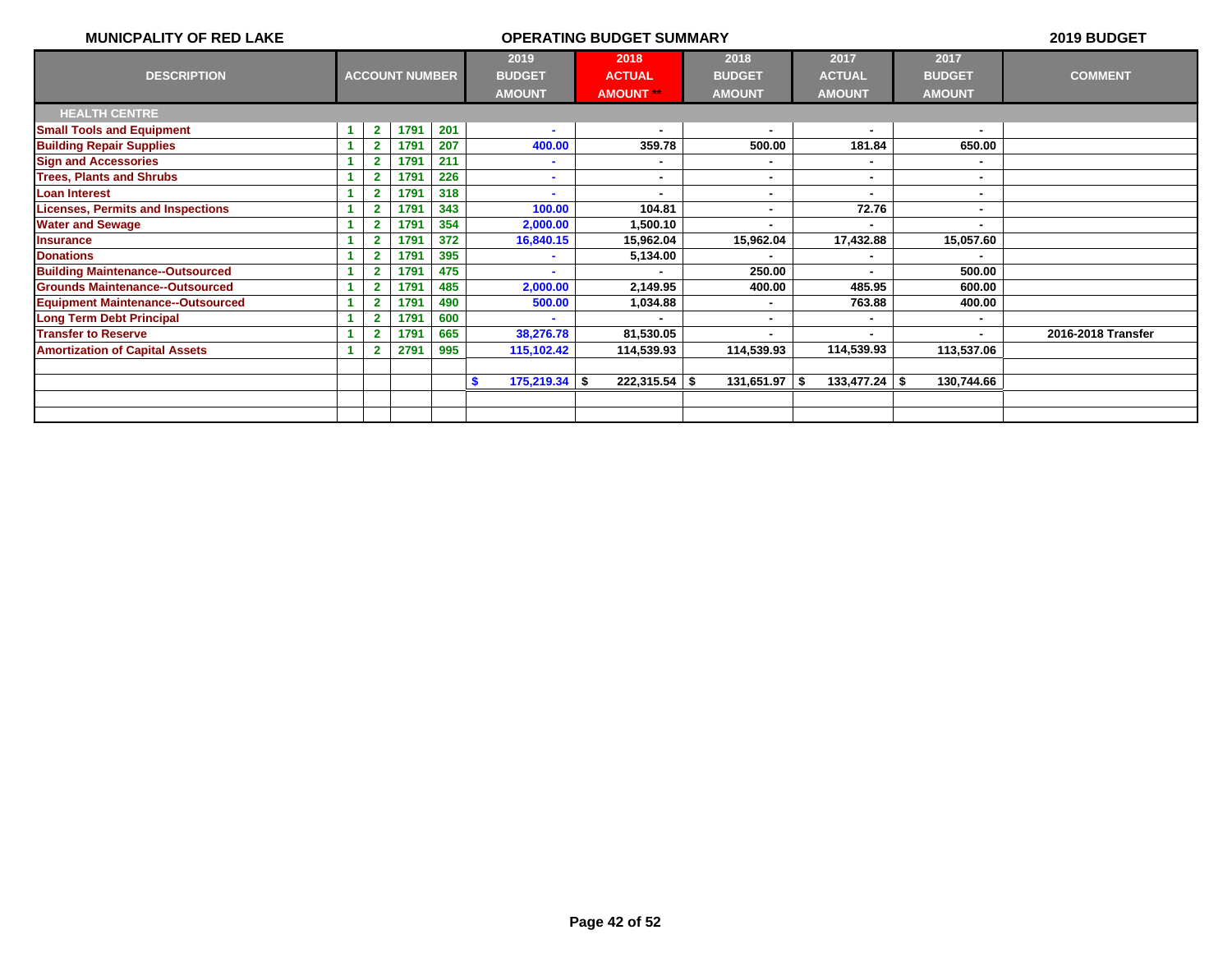| <b>MUNICPALITY OF RED LAKE</b>           |                      |                         |                       |              | <b>OPERATING BUDGET SUMMARY</b> |                       | 2019 BUDGET           |                       |  |                       |                                 |
|------------------------------------------|----------------------|-------------------------|-----------------------|--------------|---------------------------------|-----------------------|-----------------------|-----------------------|--|-----------------------|---------------------------------|
| <b>DESCRIPTION</b>                       |                      |                         | <b>ACCOUNT NUMBER</b> |              | 2019<br><b>BUDGET</b>           | 2018<br><b>ACTUAL</b> | 2018<br><b>BUDGET</b> | 2017<br><b>ACTUAL</b> |  | 2017<br><b>BUDGET</b> | <b>COMMENT</b>                  |
|                                          |                      |                         |                       |              | <b>AMOUNT</b>                   | <b>AMOUNT **</b>      | <b>AMOUNT</b>         | <b>AMOUNT</b>         |  | <b>AMOUNT</b>         |                                 |
| <b>HERITAGE CENTRE</b>                   |                      |                         |                       |              |                                 |                       |                       |                       |  |                       |                                 |
| <b>Building Repair Supplies</b>          | 1                    | $\mathbf{2}$            | 1800                  | 207          | 1,000.00                        | 671.42                | 3,000.00              | 470.44                |  | 550.00                |                                 |
| <b>Health and Safety Supplies</b>        | $\mathbf{1}$         | $\mathbf{2}$            | 1800                  | 212          | ä.                              | $\overline{a}$        | ÷.                    |                       |  | ÷.                    |                                 |
| <b>Other Supplies</b>                    | $\mathbf{1}$         | $\mathbf{2}$            | 1800                  | 215          |                                 |                       |                       |                       |  |                       |                                 |
| <b>Licenses, Permits and Inspections</b> | 1                    | $\mathbf{2}$            | 1800                  | 343          | 500.00                          | 1,532.89              | 450.00                | 442.41                |  | 350.00                |                                 |
| Freight                                  | $\mathbf{1}$         | $\mathbf{2}$            | 1800                  | 344          | ÷.                              |                       |                       | 1,020.46              |  |                       |                                 |
| <b>Insurance</b>                         | $\mathbf{1}$         | $\mathbf{2}$            | 1800                  | 372          | ÷                               |                       | $\blacksquare$        | 1,285.95              |  | ٠                     |                                 |
| <b>Requisitions</b>                      | $\mathbf{1}$         | $\overline{2}$          | 1800                  | 375          | 170,000.00                      | 155,792.00            | 155,792.00            | 149,800.00            |  | 149,800.00            | 2019 Diff. Funded by Reserve \$ |
| <b>Equipment Rental</b>                  | 1                    | $\overline{2}$          | 1800                  | 378          |                                 |                       | 1,000.00              |                       |  |                       |                                 |
| <b>Building Maintenance--Outsourced</b>  | 1                    | $\mathbf{2}$            | 1800                  | 475          | 1,650.00                        | 3,308.41              | 1,000.00              | 1,961.62              |  | 2,000.00              |                                 |
| <b>Grounds Maintenance--Outsourced</b>   | $\blacktriangleleft$ | $\mathbf{2}$            | 1800                  | 485          | 900.00                          | 1,049.75              | 800.00                | 845.50                |  | 1,650.00              |                                 |
| <b>Equipment Repairs--Outsourced</b>     | 1                    | $\mathbf{2}$            | 1800                  | 490          |                                 |                       |                       | 1,111.42              |  |                       |                                 |
| <b>Amortization of Capital Assets</b>    | 1.                   | $\overline{2}$          | 2800                  | 995          | 51,044.55                       | 51,044.55             | 50,465.15             | 50,754.85             |  | 51,868.68             |                                 |
|                                          |                      |                         |                       |              |                                 |                       |                       |                       |  |                       |                                 |
|                                          |                      |                         |                       |              | $225,094.55$ \$<br>\$           | $213,399.02$ \$       | $212,507.15$ \$       | $207,692.65$ \$       |  | 206,218.68            |                                 |
|                                          |                      |                         |                       |              |                                 |                       |                       |                       |  |                       |                                 |
| <b>PUBLIC LIBRARIES</b>                  |                      |                         |                       |              |                                 |                       |                       |                       |  |                       |                                 |
| <b>Building Repair Supplies</b>          | 1                    | $\mathbf{2}$            | 1850                  | 207          | 1,000.00                        | 831.91                | 1,800.00              | 331.33                |  | 800.00                |                                 |
| <b>Health and Safety Supplies</b>        | $\mathbf{1}$         | $\mathbf{2}$            | 1850                  | 212          | ä.                              | 223.77                | $\blacksquare$        |                       |  | ÷.                    |                                 |
| <b>Greenery</b>                          | $\blacktriangleleft$ | $\mathbf{2}$            | 1850                  | 226          | 400.00                          |                       |                       |                       |  | ÷.                    |                                 |
| Loan Interest                            | $\mathbf{1}$         | $\overline{2}$          | 1850                  | 318          | 1,264.24                        | 2,341.76              | 1,686.44              | 1,809.05              |  | 1,861.31              |                                 |
| <b>Licenses, Permits and Inspections</b> | 1                    | $\overline{2}$          | 1850                  | 343          | 600.00                          | 983.92                | 400.00                | 496.88                |  | 400.00                |                                 |
| <b>Telephone and Internet</b>            | 1                    | $\mathbf{2}$            | 1850                  | 346          | 700.00                          | 521.91                |                       | 630.93                |  |                       |                                 |
| <b>Water and Sewage</b>                  | $\blacktriangleleft$ | $\mathbf{2}$            | 1850                  | 354          | 200.00                          | 459.95                | $\sim$                | 193.28                |  | 500.00                |                                 |
| <b>Hydro</b>                             | 1                    | $\mathbf{2}$            | 1850                  | 355          | 5,434.23                        | 5,341.04              | 8,210.11              | 6,271.57              |  | 10,297.60             |                                 |
| <b>Insurance</b>                         | 1                    | $\overline{2}$          | 1850                  | 372          | ä.                              |                       | $\blacksquare$        | 1,606.27              |  | $\sim$                |                                 |
| <b>Requisitions</b>                      | 1                    | $\overline{\mathbf{2}}$ | 1850                  | 375          | 208,150.00                      | 205,950.00            | 211,100.00            | 203,878.00            |  | 203,878.00            |                                 |
| <b>Building Maintenance--Outsourced</b>  | $\blacktriangleleft$ | $\mathbf{2}$            | 1850                  | 475          | $\mathbf{r}$                    | 674.98                | 500.00                | 1,529.80              |  | 1,800.00              |                                 |
| <b>Grounds Maintenance--Outsourced</b>   | $\mathbf{1}$         | $\mathbf{2}$            | 1850                  | 485          | 1,600.00                        | 2,104.25              | 1,200.00              | 1,463.00              |  | 850.00                |                                 |
| <b>Equipment Maintenance--Outsourced</b> | $\mathbf{1}$         | $\overline{2}$          | 1850                  | 490          | 11,100.00                       | 422.31                |                       |                       |  | 500.00                |                                 |
| <b>Long Term Debt Principal</b>          | $\mathbf{1}$         | $\mathbf{2}$            | 1850                  | 600          | 10,929.51                       | 14,022.35             | 12,266.03             | 11,871.13             |  | 11,465.78             |                                 |
| <b>Amortization of Capital Assets</b>    | $\blacktriangleleft$ | $\overline{2}$          | 2850                  | 995          | 23,613.04                       | 21,749.63             | 19,987.40             | 19,987.40             |  | 21,504.03             |                                 |
|                                          |                      |                         |                       |              |                                 |                       |                       |                       |  |                       |                                 |
|                                          |                      |                         |                       |              | $264,991.02$ \$<br>\$           | 255,627.78 \$         | 257,149.98 \$         | $250,068.64$ \$       |  | 253,856.72            |                                 |
|                                          |                      |                         |                       |              |                                 |                       |                       |                       |  |                       |                                 |
| <b>TOTAL FACILITIES BUDGET</b>           |                      |                         |                       |              | \$                              | $2,327,449.27$ \$     | $2,037,440.76$ \$     |                       |  | 1,866,209.97          |                                 |
|                                          | $2,261,744.57$ \$    |                         |                       | 1,965,777.04 |                                 |                       |                       |                       |  |                       |                                 |
|                                          |                      |                         |                       |              |                                 |                       |                       |                       |  |                       |                                 |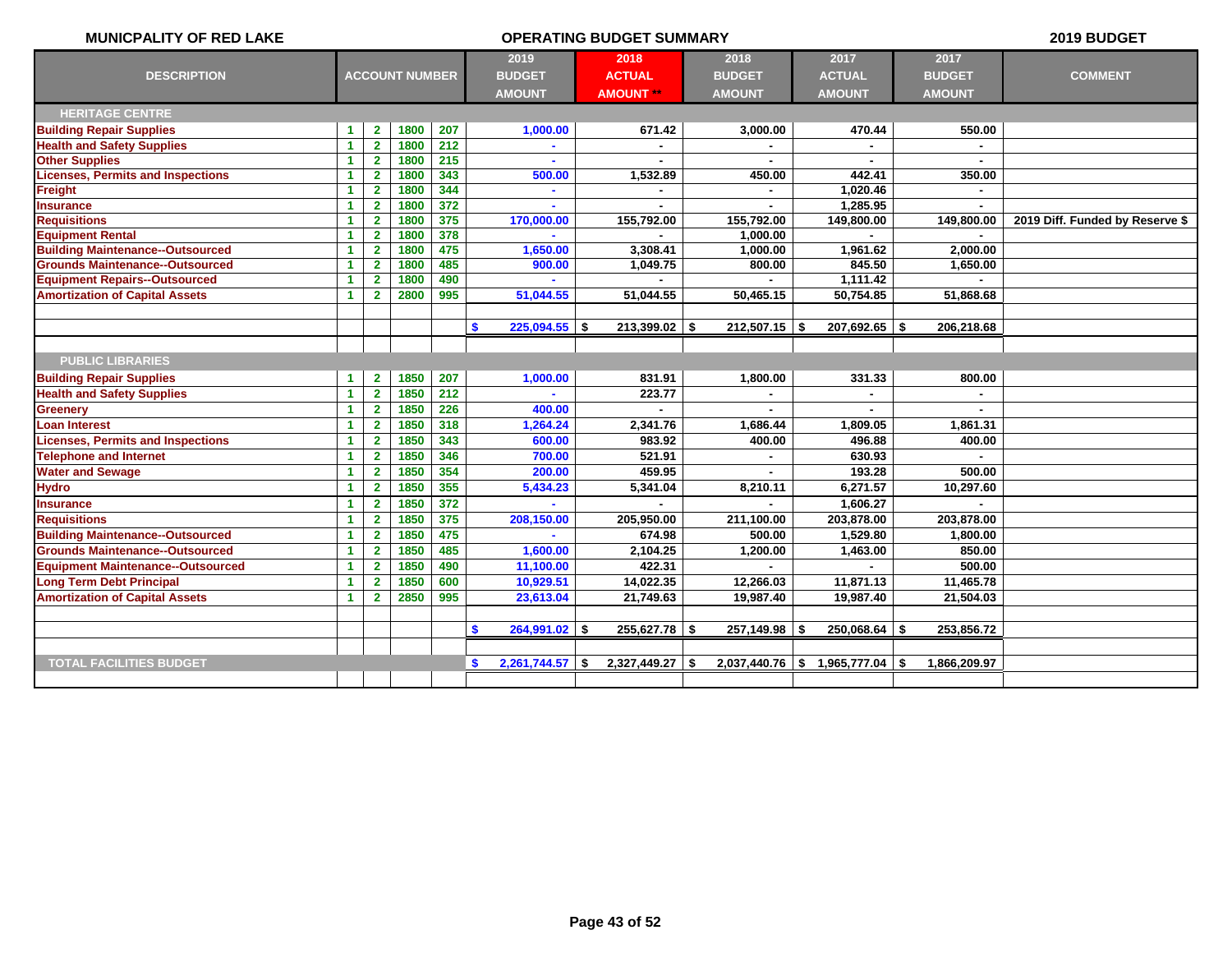| <b>MUNICPALITY OF RED LAKE</b>               |    |                |                       |     |                          | 2019 BUDGET      |                |                |               |                |
|----------------------------------------------|----|----------------|-----------------------|-----|--------------------------|------------------|----------------|----------------|---------------|----------------|
|                                              |    |                |                       |     | 2019                     | 2018             | 2018           | 2017           | 2017          |                |
| <b>DESCRIPTION</b>                           |    |                | <b>ACCOUNT NUMBER</b> |     | <b>BUDGET</b>            | <b>ACTUAL</b>    | <b>BUDGET</b>  | <b>ACTUAL</b>  | <b>BUDGET</b> | <b>COMMENT</b> |
|                                              |    |                |                       |     | <b>AMOUNT</b>            | <b>AMOUNT **</b> | <b>AMOUNT</b>  | <b>AMOUNT</b>  | <b>AMOUNT</b> |                |
| <b>BUILDING OFFICIAL DIVISION</b>            |    |                |                       |     |                          |                  |                |                |               |                |
| <b>Salaries and Wages</b>                    | -1 | $\mathbf{2}$   | 1900                  | 100 | 20,334.08                | 14,789.14        | 30,501.12      | 58,173.93      | 53,631.00     |                |
| <b>Per Diems</b>                             | -1 | $\overline{2}$ | 1900                  | 105 |                          |                  |                |                |               |                |
| <b>OMERS</b>                                 | -1 | $\overline{2}$ | 1900                  | 109 |                          |                  |                | 6,340.57       | 2.413.40      |                |
| <b>Canada Pension Plan (CPP)</b>             | -1 | $\mathbf{2}$   | 1900                  | 110 | 818.65                   | 560.80           | 1,278.49       | 1,282.05       | 1,240.74      |                |
| <b>Employment Insurance (EI)</b>             |    | $\overline{2}$ | 1900                  | 111 | 461.18                   | 343.72           | 714.34         | 494.61         | 494.61        |                |
| <b>Employer Health Tax (EHT)</b>             |    | $\mathbf{2}$   | 1900                  | 112 | 396.51                   | 288.38           | 594.77         | 1,142.25       | 522.90        |                |
| <b>Workers Safety Insurance Board (WSIB)</b> |    | $\overline{2}$ | 1900                  | 113 | 640.52                   | 473.26           | 976.04         | 1,349.63       | 817.87        |                |
| <b>Group Benefits (GWL)</b>                  | -1 | $\overline{2}$ | 1900                  | 114 |                          |                  |                | 6,268.15       | 9,348.96      |                |
| <b>Boot and Cleaning Allowance</b>           | -1 | $\overline{2}$ | 1900                  | 115 |                          | $\blacksquare$   |                | 250.00         | 500.00        |                |
| <b>Local Mileage</b>                         |    | $\mathbf{2}$   | 1900                  | 130 | ٠                        | $\blacksquare$   | 607.50         |                |               |                |
| <b>Vehicle Parts and Supplies</b>            |    | $\overline{2}$ | 1900                  | 205 |                          | $\blacksquare$   |                |                | ٠             |                |
| <b>Office Supplies</b>                       |    | $\overline{2}$ | 1900                  | 209 | $\overline{\phantom{0}}$ | $\blacksquare$   |                | 7.89           |               |                |
| <b>Loan Interest</b>                         |    | $\overline{2}$ | 1900                  | 318 |                          | (2.82)           | 126.01         | 148.43         | 178.14        |                |
| <b>Subscriptions and Memberships</b>         | 1  | $\overline{2}$ | 1900                  | 325 | 233.75                   | 306.71           |                | 497.42         |               |                |
| <b>Travel--Meals</b>                         |    | $\overline{2}$ | 1900                  | 333 |                          | $\blacksquare$   | ۰              |                |               |                |
| <b>Workshops/Conferences</b>                 |    | $\overline{2}$ | 1900                  | 335 |                          |                  |                | ٠              |               |                |
| <b>Accommodations</b>                        |    | $\overline{2}$ | 1900                  | 336 |                          | $\blacksquare$   |                | ٠              |               |                |
| <b>Travel--Mileage</b>                       |    | $\overline{2}$ | 1900                  | 337 |                          | $\blacksquare$   |                | ٠              |               |                |
| <b>Transit</b>                               |    | $\overline{2}$ | 1900                  | 338 |                          |                  |                |                |               |                |
| <b>Licenses, Permits and Inspections</b>     |    | $\overline{2}$ | 1900                  | 343 | 222.00                   | 111.00           |                | 95.66          | 120.00        |                |
| <b>Cell Phones</b>                           |    | $\overline{2}$ | 1900                  | 347 | 427.39                   | 689.96           | 671.64         | 674.70         |               |                |
| <b>Automotive Fuel and Oil</b>               | -1 | $\overline{2}$ | 1900                  | 370 |                          |                  | ۰              | 3,449.08       | 1,363.95      |                |
| <b>Insurance</b>                             | -1 | $\overline{2}$ | 1900                  | 372 |                          | 851.81           | ۰              | 530.68         | 1,050.71      |                |
| <b>Vehicle Repairs--Outsourced</b>           | -1 | $\overline{2}$ | 1900                  | 480 |                          |                  |                |                |               |                |
| <b>Long Term Debt Principal</b>              |    | $\overline{2}$ | 1900                  | 600 |                          | $\blacksquare$   | $\blacksquare$ | 1,686.85       | 1,686.84      |                |
| <b>Amortization of Capital Assets</b>        | -1 | $\overline{2}$ | 2900                  | 995 | ٠                        | $\blacksquare$   | $\blacksquare$ |                | 2,551.15      |                |
|                                              |    |                |                       |     |                          |                  |                |                |               |                |
|                                              |    |                |                       |     | $23,534.08$ \$<br>\$     | $18,411.96$ \$   | $35,469.91$ \$ | $82,391.90$ \$ | 75,920.27     |                |
|                                              |    |                |                       |     |                          |                  |                |                |               |                |
|                                              |    |                |                       |     |                          |                  |                |                |               |                |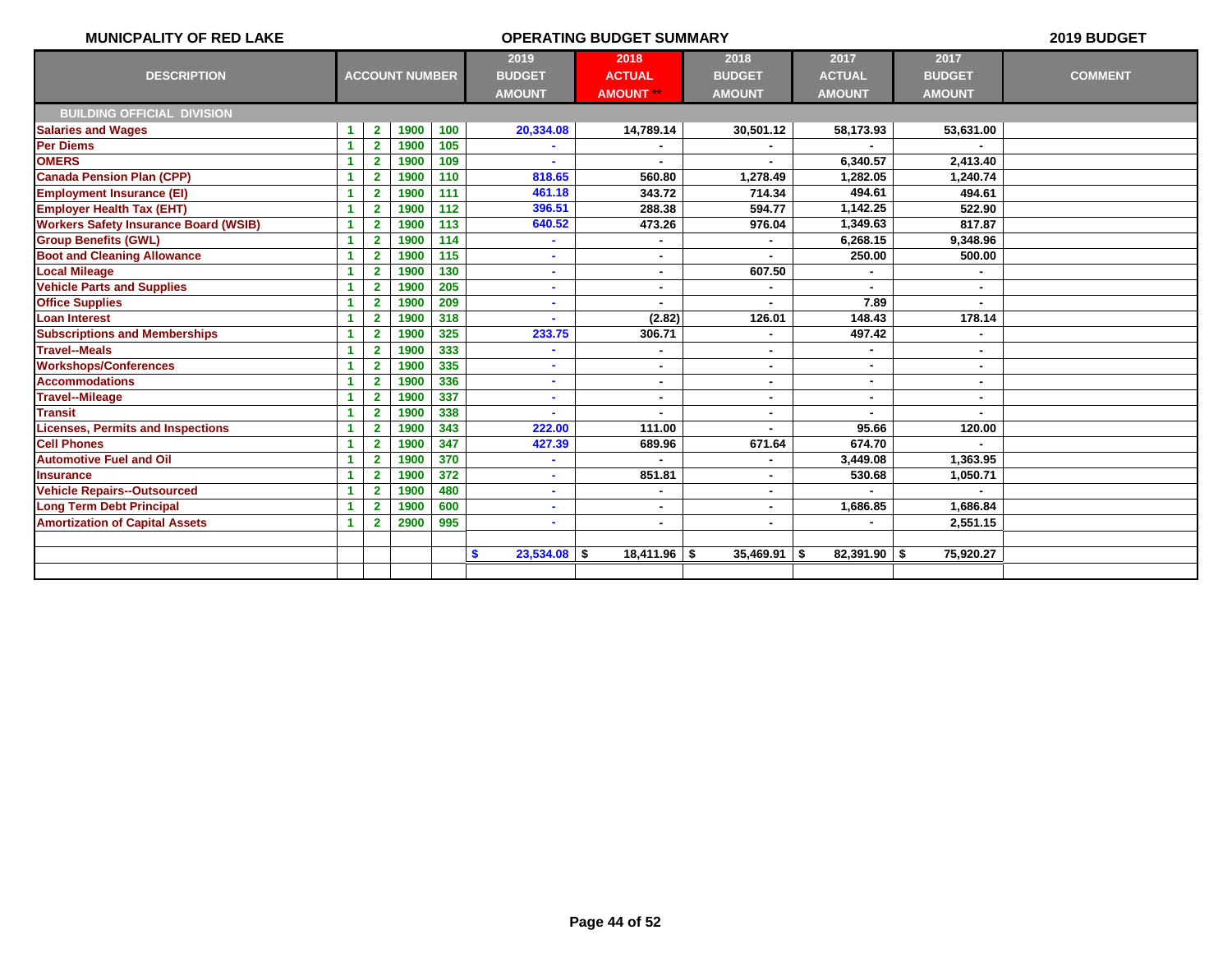| <b>MUNICPALITY OF RED LAKE</b>                 |                      |                         |                       |     |                               | 2019 BUDGET      |                |                |                |                |
|------------------------------------------------|----------------------|-------------------------|-----------------------|-----|-------------------------------|------------------|----------------|----------------|----------------|----------------|
|                                                |                      |                         |                       |     | 2019                          | 2018             | 2018           | 2017           | 2017           |                |
| <b>DESCRIPTION</b>                             |                      |                         | <b>ACCOUNT NUMBER</b> |     | <b>BUDGET</b>                 | <b>ACTUAL</b>    | <b>BUDGET</b>  | <b>ACTUAL</b>  | <b>BUDGET</b>  | <b>COMMENT</b> |
|                                                |                      |                         |                       |     | <b>AMOUNT</b>                 | <b>AMOUNT **</b> | <b>AMOUNT</b>  | <b>AMOUNT</b>  | <b>AMOUNT</b>  |                |
| <b>PLANNING DIVISION</b>                       |                      |                         |                       |     |                               |                  |                |                |                |                |
| <b>Salaries and Wages</b>                      | $\mathbf{1}$         | $\overline{2}$          | 1920                  | 100 | 26,881.30                     | 25,921.24        | 30,501.12      | 25,052.80      | 36,359.07      |                |
| <b>OMERS</b>                                   | $\blacktriangleleft$ | $\overline{2}$          | 1920                  | 109 | 592.35                        |                  |                |                |                |                |
| <b>Canada Pension Plan (CPP)</b>               | $\blacktriangleleft$ | $\overline{2}$          | 1920                  | 110 | 1,151.07                      | 707.94           | 1,336.56       | 1,074.07       | 1,557.30       |                |
| <b>Employment Insurance (EI)</b>               | 1                    | $\overline{2}$          | 1920                  | 111 | 589.45                        | 369.65           | 714.34         | 571.68         | 701.11         |                |
| <b>Employer Health Tax (EHT)</b>               | $\blacktriangleleft$ | $\overline{2}$          | 1920                  | 112 | 524.19                        | 310.16           | 617.65         | 471.06         | 709.00         |                |
| <b>Workers Safety Insurance Board (WSIB)</b>   | 1                    | $\overline{\mathbf{2}}$ | 1920                  | 113 | 846.76                        | 508.99           | 1,013.58       | 764.10         | 1,108.95       |                |
| <b>Group Benefits (GWL)</b>                    | $\blacktriangleleft$ | $\overline{2}$          | 1920                  | 114 | 948.97                        |                  |                |                |                |                |
| <b>Boot and Cleaning Allowance</b>             | 1                    | $\mathbf{2}$            | 1920                  | 115 |                               | $\blacksquare$   | ٠              | $\blacksquare$ | ٠              |                |
| <b>Training</b>                                | $\blacktriangleleft$ | $\overline{2}$          | 1920                  | 125 | 408.21                        | $\blacksquare$   | ۰              |                | ٠              |                |
| <b>Recruiting</b>                              | $\blacktriangleleft$ | $\overline{2}$          | 1920                  | 135 |                               | $\blacksquare$   | $\blacksquare$ | $\blacksquare$ | ٠              |                |
| <b>Computer Supplies and Repairs</b>           | $\mathbf{1}$         | $\mathbf{2}$            | 1920                  | 209 | 300.00                        | $\blacksquare$   | ٠              |                | ٠              |                |
| <b>Subscriptions and Memberships</b>           | $\blacktriangleleft$ | $\mathbf{2}$            | 1920                  | 325 | 100.00                        | $\blacksquare$   | 100.00         | 935.86         | 100.00         |                |
| <b>Travel--Meals</b>                           | 1                    | $\overline{2}$          | 1920                  | 333 | 120.00                        |                  | 60.00          | 108.06         | 210.00         |                |
| <b>Workshops/Conferences</b>                   | $\blacktriangleleft$ | $\overline{2}$          | 1920                  | 335 | 100.00                        | 100.00           | $\blacksquare$ | 100.00         | 100.00         |                |
| <b>Accommodations</b>                          | 1                    | $\mathbf{2}$            | 1920                  | 336 | 250.00                        |                  | 125.00         | 221.84         | 475.00         |                |
| <b>Travel--Mileage</b>                         | $\blacktriangleleft$ | $\overline{2}$          | 1920                  | 337 | 125.00                        | $\blacksquare$   | 75.00          |                | 120.00         |                |
| <b>Transit</b>                                 | $\blacktriangleleft$ | $\overline{2}$          | 1920                  | 338 | ä,                            |                  |                |                |                |                |
| <b>Meetings--Meals</b>                         | $\blacktriangleleft$ | $\overline{2}$          | 1920                  | 339 | ٠                             |                  | $\blacksquare$ | 331.71         | 386.69         |                |
| <b>Cell Phones</b>                             | 1                    | $\overline{2}$          | 1920                  | 347 |                               | $\blacksquare$   | $\blacksquare$ |                |                |                |
| <b>Advertising</b>                             | $\blacktriangleleft$ | $\overline{2}$          | 1920                  | 349 | 620.00                        | $\sim$           | $\blacksquare$ |                | $\blacksquare$ |                |
| <b>Automotive Fuel and Oil</b>                 | 1                    | $\overline{2}$          | 1920                  | 370 |                               | $\blacksquare$   | $\blacksquare$ | $\blacksquare$ |                |                |
| <b>Other Financial Expenses</b>                | 1                    | $\mathbf{2}$            | 1920                  | 376 |                               |                  |                |                |                |                |
| <b>Service Agreements/Management Contracts</b> | $\blacktriangleleft$ | $\mathbf{2}$            | 1920                  | 379 | 1,915.00                      | 862.98           | 1,900.00       |                | 1,900.00       |                |
| Donations (C.I.P.)                             | $\blacktriangleleft$ | $\overline{2}$          | 1920                  | 395 | 15,000.00                     | 9,000.00         | 10,000.00      |                |                |                |
| <b>Legal Services</b>                          | 1                    | $\overline{2}$          | 1920                  | 411 | 2,500.00                      | 223.87           | 5,000.00       | 32.29          | 5,000.00       |                |
| <b>Consulting</b>                              | 1                    | $\overline{2}$          | 1920                  | 425 | 9,000.00                      | 589.30           | 10,000.00      | 29,365.49      | 58,000.00      |                |
|                                                |                      |                         |                       |     |                               |                  |                |                |                |                |
|                                                |                      |                         |                       |     | 61,972.30 $\frac{1}{2}$<br>S. | $38,594.13$ \$   | $61,443.25$ \$ | $59,028.96$ \$ | 106,727.12     |                |
|                                                |                      |                         |                       |     |                               |                  |                |                |                |                |
|                                                |                      |                         |                       |     |                               |                  |                |                |                |                |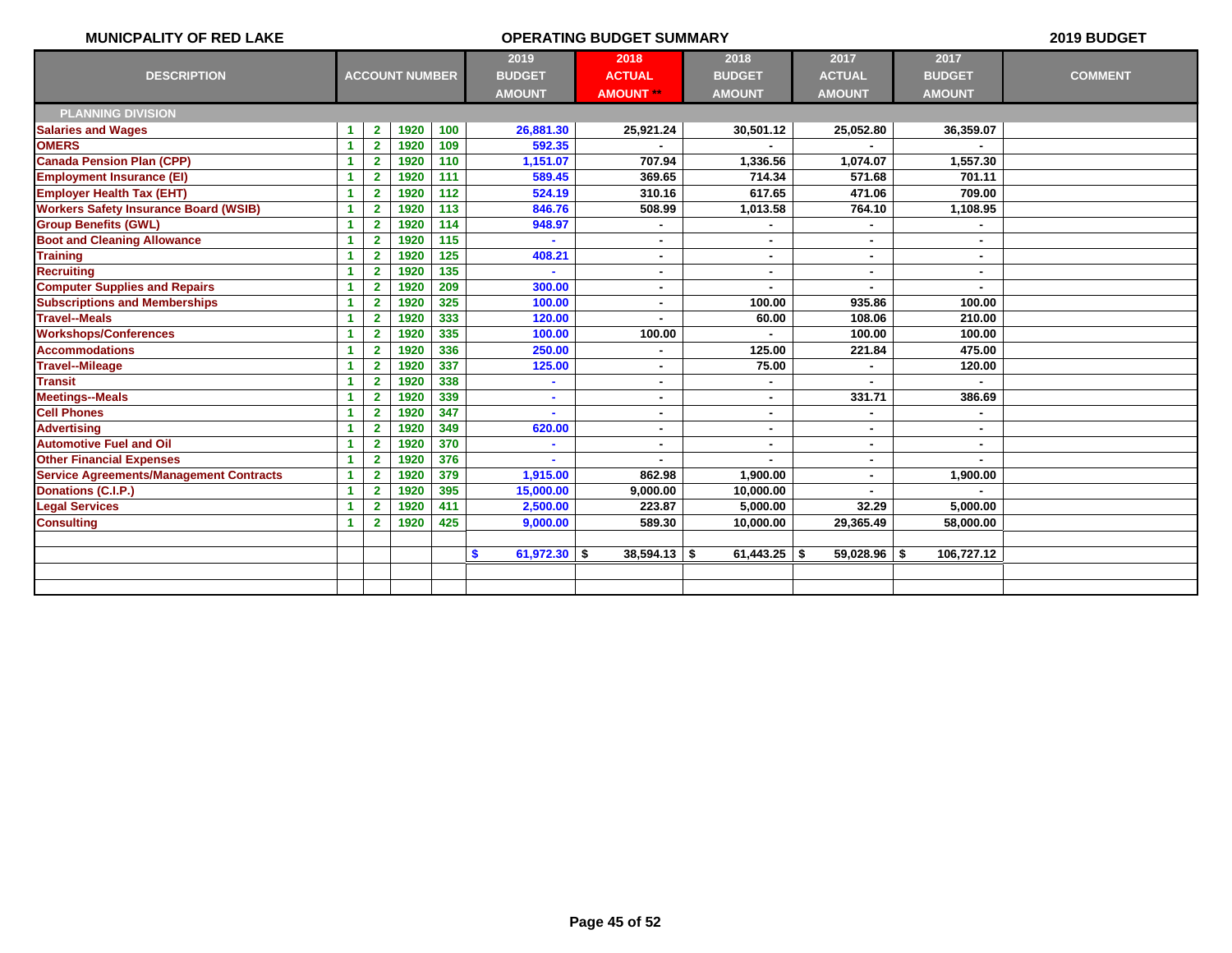| <b>MUNICPALITY OF RED LAKE</b>                   |                      |                         |                       |     |                              | 2019 BUDGET      |                |                   |               |                |
|--------------------------------------------------|----------------------|-------------------------|-----------------------|-----|------------------------------|------------------|----------------|-------------------|---------------|----------------|
|                                                  |                      |                         |                       |     | 2019                         | 2018             | 2018           | 2017              | 2017          |                |
| <b>DESCRIPTION</b>                               |                      |                         | <b>ACCOUNT NUMBER</b> |     | <b>BUDGET</b>                | <b>ACTUAL</b>    | <b>BUDGET</b>  | <b>ACTUAL</b>     | <b>BUDGET</b> | <b>COMMENT</b> |
|                                                  |                      |                         |                       |     | <b>AMOUNT</b>                | <b>AMOUNT **</b> | <b>AMOUNT</b>  | <b>AMOUNT</b>     | <b>AMOUNT</b> |                |
| <b>COMMUNITY DEVELOPMENT &amp; COMMUNICATION</b> |                      |                         |                       |     |                              |                  |                |                   |               |                |
| <b>Salaries and Wages</b>                        | -1                   | $\mathbf{2}$            | 1950                  | 100 | 69,108.35                    | 35,803.56        | 42,003.40      | 96,254.89         | 95,634.00     |                |
| <b>OMERS</b>                                     | $\blacktriangleleft$ | $\overline{2}$          | 1950                  | 109 | 6,959.42                     | 4.034.49         | 3,449.25       | 2,741.28          | 2.716.44      |                |
| <b>Canada Pension Plan (CPP)</b>                 |                      | 2                       | 1950                  | 110 | 2,748.90                     | 1,432.50         | 1,732.67       | 1,179.31          | 2,564.10      |                |
| <b>Employment Insurance (EI)</b>                 |                      | $\overline{2}$          | 1950                  | 111 | 1,204.31                     | 628.94           | 983.72         | 473.01            | 989.22        |                |
| <b>Employer Health Tax (EHT)</b>                 |                      | $\overline{\mathbf{2}}$ | 1950                  | 112 | 1,347.61                     | 783.80           | 819.07         | 499.13            | 1,864.86      |                |
| <b>Workers Safety Insurance Board (WSIB)</b>     |                      | $\overline{2}$          | 1950                  | 113 | 2,176.91                     | 1.286.33         | 1,344.11       | 753.34            | 2,699.25      |                |
| <b>Group Benefits (GWL)</b>                      |                      | $\overline{2}$          | 1950                  | 114 | 9,489.70                     | 4,972.73         | 5,041.99       | 2,007.29          | 1,882.82      |                |
| <b>Boot and Cleaning Allowance</b>               |                      | $\overline{2}$          | 1950                  | 115 | 300.00                       |                  |                |                   |               |                |
| <b>Training</b>                                  |                      | $\overline{2}$          | 1950                  | 125 | 300.00                       | ٠                |                | ٠                 |               |                |
| <b>Office Supplies</b>                           | 1                    | $\mathbf{2}$            | 1950                  | 209 | 200.00                       | ۰                |                |                   |               |                |
| <b>Subscriptions and Memberships</b>             |                      | $\overline{2}$          | 1950                  | 325 | 5,520.00                     |                  |                | 1,695.00          |               |                |
| <b>Travel--Meals</b>                             |                      | $\overline{2}$          | 1950                  | 333 | 200.00                       | ۰                |                |                   |               |                |
| <b>Workshops/Conferences</b>                     |                      | $\overline{2}$          | 1950                  | 335 | 200.00                       |                  |                |                   |               |                |
| <b>Accommodations</b>                            |                      | $\overline{2}$          | 1950                  | 336 | 600.00                       | ۰                |                | ٠                 |               |                |
| <b>Travel--Mileage</b>                           |                      | $\overline{2}$          | 1950                  | 337 |                              | $\blacksquare$   |                | $\blacksquare$    |               |                |
| <b>Transit</b>                                   |                      | 2                       | 1950                  | 338 |                              | $\blacksquare$   |                | $\blacksquare$    |               |                |
| <b>Freight</b>                                   | 1                    | $\overline{2}$          | 1950                  | 344 |                              |                  |                |                   |               |                |
| <b>Cell Phones</b>                               |                      | $\overline{2}$          | 1950                  | 347 | 427.39                       | 562.75           | ٠              | 671.64            | 671.64        |                |
| <b>Advertising</b>                               |                      | $\overline{2}$          | 1950                  | 349 | 14,815.99                    | $\blacksquare$   |                |                   |               |                |
| <b>Consulting</b>                                |                      | $\mathbf{2}$            | 1950                  | 425 | 2,785.68                     | $\blacksquare$   | 10,684.80      | 4.884.48          | ٠             |                |
|                                                  |                      |                         |                       |     |                              |                  |                |                   |               |                |
|                                                  |                      |                         |                       |     | $118,384.27$ \\$<br><b>S</b> | $49,505.10$ \$   | $66,059.01$ \$ | $111,159.37$ \ \$ | 109,022.33    |                |
|                                                  |                      |                         |                       |     |                              |                  |                |                   |               |                |
|                                                  |                      |                         |                       |     |                              |                  |                |                   |               |                |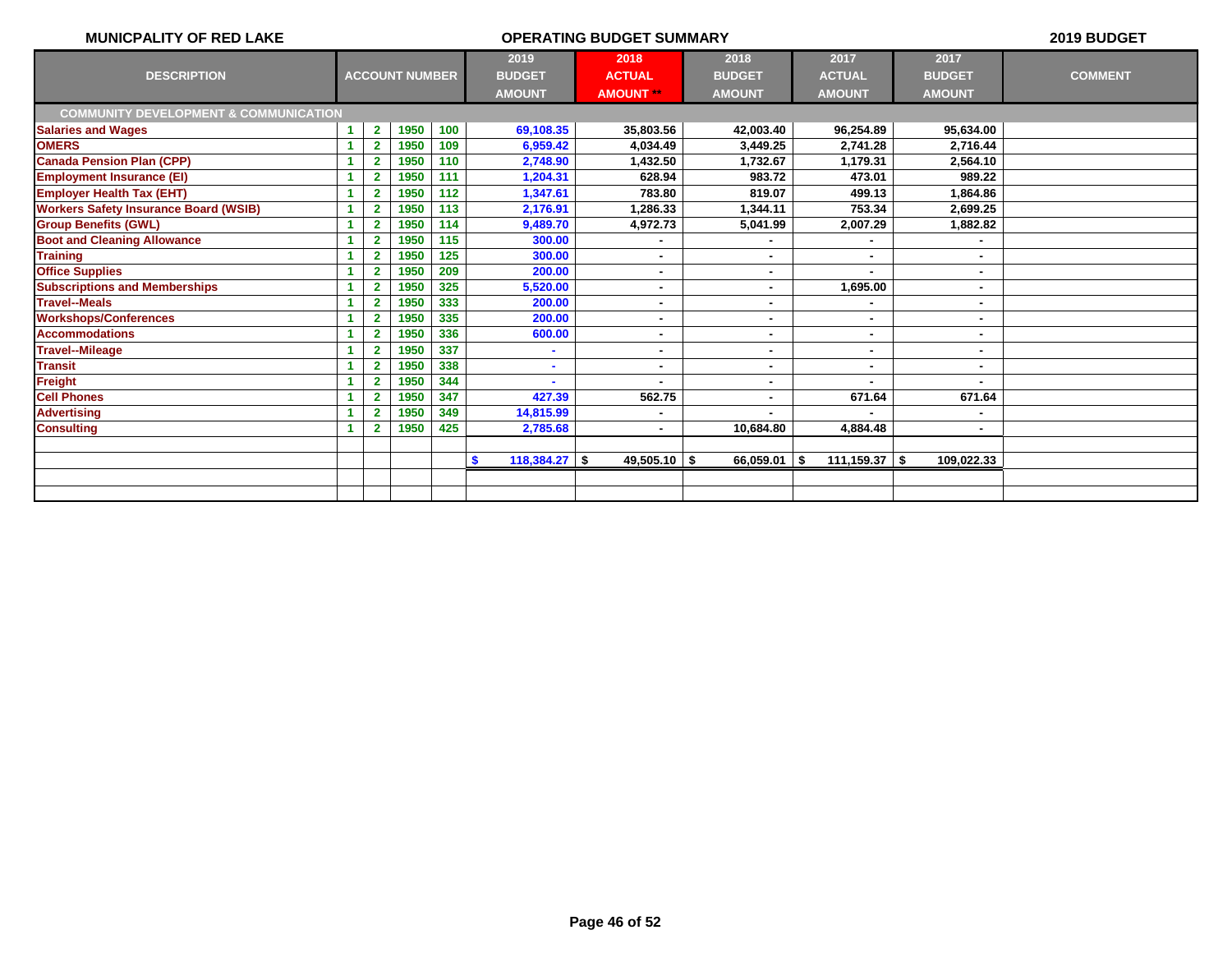| <b>MUNICPALITY OF RED LAKE</b>           |                      |                |                       |     | <b>OPERATING BUDGET SUMMARY</b> |                  | 2019 BUDGET     |                  |               |                |
|------------------------------------------|----------------------|----------------|-----------------------|-----|---------------------------------|------------------|-----------------|------------------|---------------|----------------|
|                                          |                      |                |                       |     | 2019                            | 2018             | 2018            | 2017             | 2017          |                |
| <b>DESCRIPTION</b>                       |                      |                | <b>ACCOUNT NUMBER</b> |     | <b>BUDGET</b>                   | <b>ACTUAL</b>    | <b>BUDGET</b>   | <b>ACTUAL</b>    | <b>BUDGET</b> | <b>COMMENT</b> |
|                                          |                      |                |                       |     | <b>AMOUNT</b>                   | <b>AMOUNT</b> ** | <b>AMOUNT</b>   | <b>AMOUNT</b>    | <b>AMOUNT</b> |                |
| <b>PROPERTY DEVELOPMENT</b>              |                      |                |                       |     |                                 |                  |                 |                  |               |                |
| <b>RESIDENTIAL DEVELOPMENT</b>           |                      |                |                       |     |                                 |                  |                 |                  |               |                |
| <b>Loan Interest</b>                     | 1                    | $\mathbf{2}$   | 1955                  | 318 | 33, 151.47                      | 26,296.73        | 24,192.28       | 17,159.63        | 25,634.11     |                |
| <b>Advertising</b>                       | 1                    | $\overline{2}$ | 1955                  | 349 |                                 |                  |                 |                  | 1,000.00      |                |
| <b>Land Development Expenses</b>         | 1                    | $\mathbf{2}$   | 1955                  | 401 |                                 |                  |                 | $\blacksquare$   | 50,000.00     |                |
| <b>Consulting</b>                        |                      | $\mathbf{2}$   | 1955                  | 425 |                                 | $\blacksquare$   |                 | ٠                |               |                |
| <b>Reports and Studies</b>               | 1                    | $\overline{2}$ | 1955                  | 465 |                                 |                  |                 |                  |               |                |
| <b>Long Term Debt Principal</b>          | 1                    | $\overline{2}$ | 1955                  | 600 | 91,157.18                       | 76,539.99        | 75,407.28       | 50,751.83        | 74,289.07     |                |
|                                          |                      |                |                       |     |                                 |                  |                 |                  |               |                |
|                                          |                      |                |                       |     | $124,308.65$ \$<br><b>S</b>     | $102,836.72$ \$  | $99,599.56$ \$  | $67,911.46$ \$   | 150,923.18    |                |
|                                          |                      |                |                       |     |                                 |                  |                 |                  |               |                |
| <b>COMMERCIAL DEVELOPMENT</b>            |                      |                |                       |     |                                 |                  |                 |                  |               |                |
| <b>Loan Interest</b>                     | $\blacktriangleleft$ | $\mathbf{2}$   | 1960                  | 318 | 86,866.48                       | 83,063.12        | 76,722.78       | 73,443.22        | 85,454.51     |                |
| <b>Advertising</b>                       | 1                    | $\overline{2}$ | 1960                  | 349 |                                 |                  |                 |                  |               |                |
| <b>Hydro</b>                             | 1                    | $\mathbf{2}$   | 1960                  | 355 | 711.89                          | 675.95           | 805.38          | 700.63           | 1,295.88      |                |
| <b>Infrastructure Special</b>            | 1                    | $\mathbf{2}$   | 1960                  | 472 |                                 |                  |                 |                  |               |                |
| <b>Long Term Debt Principal</b>          | 1                    | $\mathbf{2}$   | 1960                  | 600 | 307,741.34                      | 280,020.64       | 281,111.53      | 279,672.92       | 279,642.10    |                |
| <b>Amortization of Capital Assets</b>    | 1                    | $\overline{2}$ | 2960                  | 995 | 36,055.47                       | 35,627.19        | 35,198.91       | 35,198.91        | 35,198.91     |                |
|                                          |                      |                |                       |     |                                 |                  |                 |                  |               |                |
|                                          |                      |                |                       |     | 431,375.19 \$<br><b>S</b>       | $399,386.90$ \$  | $393,838.60$ \$ | $389,015.68$ \$  | 401,591.40    |                |
|                                          |                      |                |                       |     |                                 |                  |                 |                  |               |                |
| <b>INDUSTRIAL DEVELOPMENT</b>            |                      |                |                       |     |                                 |                  |                 |                  |               |                |
| <b>Loan Interest</b>                     | $\blacktriangleleft$ | $\mathbf{2}$   | 1965                  | 318 | 2,284.46                        | 2,289.47         | 4,347.89        | 1,999.17         | 5,658.05      |                |
| <b>Long Term Debt Principal</b>          | $\blacktriangleleft$ | $\mathbf{2}$   | 1965                  | 600 | 6,197.81                        | 6,197.80         | 43,672.00       | 6,197.80         | 43,672.00     |                |
|                                          |                      |                |                       |     |                                 |                  |                 |                  |               |                |
|                                          |                      |                |                       |     | S.<br>$8,482.27$ \$             | $8,487.27$ \$    | $48,019.89$ \$  | $8,196.97$ \$    | 49,330.05     |                |
|                                          |                      |                |                       |     |                                 |                  |                 |                  |               |                |
|                                          |                      |                |                       |     |                                 |                  |                 |                  |               |                |
| <b>TOTAL PROPERTY DEVELOPMENT BUDGET</b> |                      |                |                       |     | $\mathbf{s}$<br>$564,166.11$ \$ | $510,710.89$ \$  | $541,458.05$ \$ | $465, 124.11$ \$ | 601,844.63    |                |
|                                          |                      |                |                       |     |                                 |                  |                 |                  |               |                |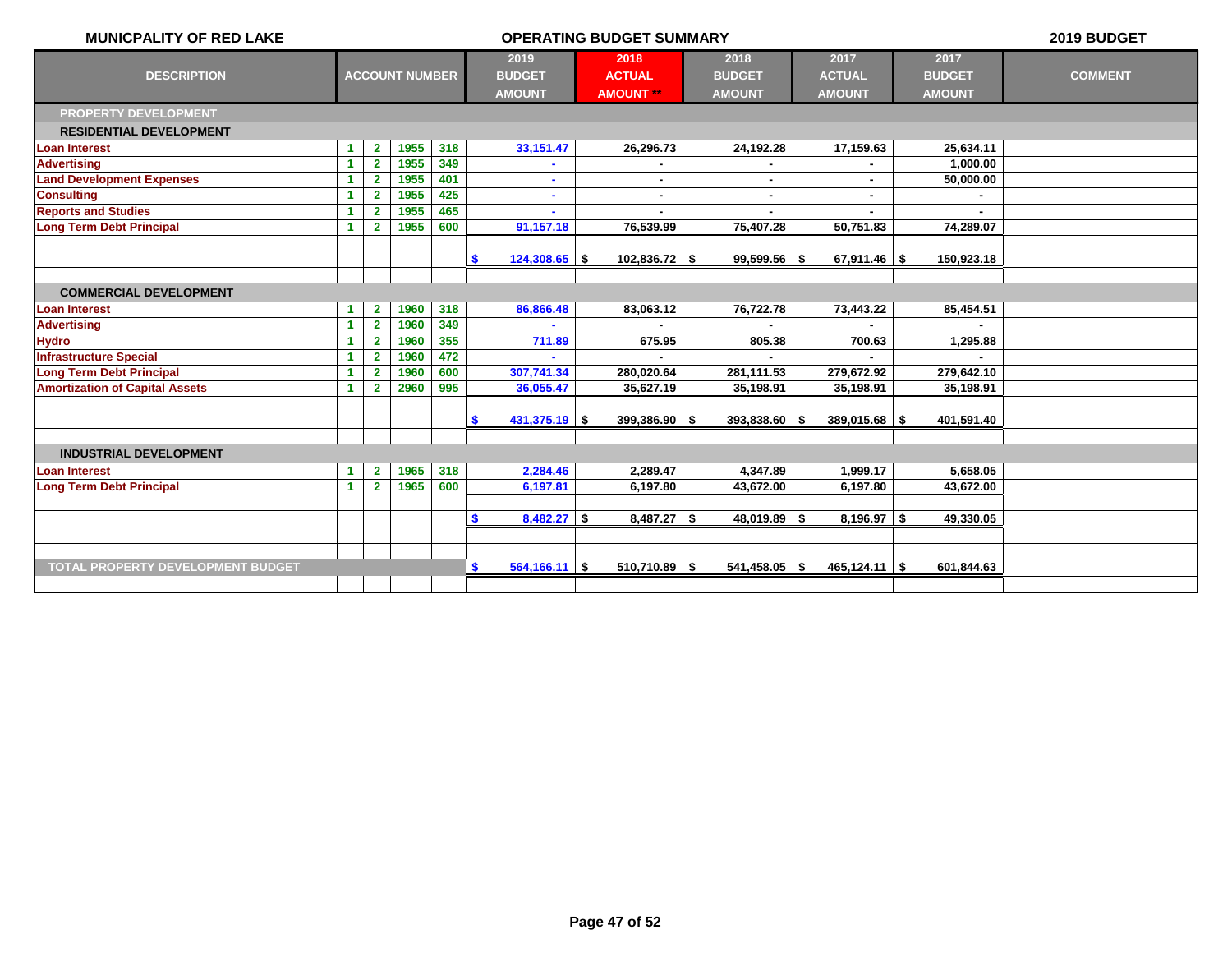| 2019<br>2018<br>2017<br>2017<br>2018<br><b>ACCOUNT NUMBER</b><br><b>DESCRIPTION</b><br><b>ACTUAL</b><br><b>BUDGET</b><br><b>ACTUAL</b><br><b>COMMENT</b><br><b>BUDGET</b><br><b>BUDGET</b><br><b>AMOUNT</b><br><b>AMOUNT</b><br><b>AMOUNT</b><br><b>AMOUNT</b><br><b>AMOUNT **</b><br><b>AIRPORT</b><br>207<br><b>Building Repair Supplies</b><br>1970<br>1<br>$\mathbf{2}$<br>$\blacksquare$<br>$\blacksquare$<br>$\blacksquare$<br>$\sim$<br><b>Signs and Accessories</b><br>1970<br>$\overline{2}$<br>211<br>1.920.00<br>1<br>318<br>64,400.44<br><b>Loan Interest</b><br>1970<br>74,780.70<br>67,350.43<br>78,349.19<br>74,993.37<br>$\mathbf{2}$<br><b>Licenses, Permits and Inspections</b><br>1970<br>$\overline{2}$<br>343<br>721.00<br>248.68<br>756.00<br>672.32<br>732.00<br>Freight<br>15.94<br>1970<br>344<br><b>Advertising</b><br>1970<br>349<br>$\overline{2}$<br><b>Water and Sewage</b><br>920.00<br>1970<br>354<br>473.62<br>1,050.00<br>904.69<br><b>Heating Fuel</b><br>1970<br>365<br>2<br>4,240.06<br>1970<br>372<br><b>Insurance</b><br>$\overline{\mathbf{2}}$<br><b>Management Fee</b><br>375<br>1970<br>50,880.02<br>50,880.04<br>50,806.67<br>50,880.04<br>50,880.04<br>2<br>1<br><b>Other Financial Expenses</b><br>376<br>38,391.20<br>1970<br><b>Audit</b><br>1970<br>410<br>7,500.00<br>6,105.60<br>7,800.00<br>7,730.71<br>7,500.00<br><b>Consulting</b><br>1970<br>425<br>$\overline{\mathbf{2}}$<br><b>Core Contract</b><br>1970<br>450<br>833,490.00<br>825,572.00<br>783,172.00<br>783,337.00<br>783,337.00<br>2<br><b>Studies and Reports</b><br>1970<br>465<br>$\mathbf{2}$<br>Infrastructure Maintenance--Outsourced<br>1970<br>470<br>10,000.00<br>2<br>$\blacksquare$<br><b>Grounds Maintenance--Outsourced</b><br>1970<br>6,000.00<br>20,766.92<br>$\overline{2}$<br>485<br>20,000.00<br>22,000.00<br>٠<br><b>Equipment Maintenance--Outsourced</b><br>1970<br>490<br>11,300.00<br><b>Principal Repayment</b><br>1970<br>600<br>$\mathbf{2}$<br>214,755.48<br>250,639.14<br>211,005.40<br>243,831.83<br>202,490.97<br><b>Transfer to Reserve</b><br>1970<br>665<br>672,415.73<br><b>Amortization of Capital Assets</b><br>2970<br>995<br>426,332.65<br>416,377.97<br>420,363.86<br>413,225.22<br>$1,557,341.84$ \\$ 1,651,403.74 \\$<br>1,577,508.60<br>$1,851,082.69$ \$<br>$1,634,959.06$ \\$<br>-S | <b>MUNICPALITY OF RED LAKE</b><br><b>OPERATING BUDGET SUMMARY</b><br>2019 BUDGET |  |  |  |  |  |  |  |  |  |  |  |  |  |  |
|--------------------------------------------------------------------------------------------------------------------------------------------------------------------------------------------------------------------------------------------------------------------------------------------------------------------------------------------------------------------------------------------------------------------------------------------------------------------------------------------------------------------------------------------------------------------------------------------------------------------------------------------------------------------------------------------------------------------------------------------------------------------------------------------------------------------------------------------------------------------------------------------------------------------------------------------------------------------------------------------------------------------------------------------------------------------------------------------------------------------------------------------------------------------------------------------------------------------------------------------------------------------------------------------------------------------------------------------------------------------------------------------------------------------------------------------------------------------------------------------------------------------------------------------------------------------------------------------------------------------------------------------------------------------------------------------------------------------------------------------------------------------------------------------------------------------------------------------------------------------------------------------------------------------------------------------------------------------------------------------------------------------------------------------------------------------------------------------------------------------------------------------------------------------------------------------------------------------------------------------------------------------------------------------------------------------------------------------------|----------------------------------------------------------------------------------|--|--|--|--|--|--|--|--|--|--|--|--|--|--|
|                                                                                                                                                                                                                                                                                                                                                                                                                                                                                                                                                                                                                                                                                                                                                                                                                                                                                                                                                                                                                                                                                                                                                                                                                                                                                                                                                                                                                                                                                                                                                                                                                                                                                                                                                                                                                                                                                                                                                                                                                                                                                                                                                                                                                                                                                                                                                  |                                                                                  |  |  |  |  |  |  |  |  |  |  |  |  |  |  |
|                                                                                                                                                                                                                                                                                                                                                                                                                                                                                                                                                                                                                                                                                                                                                                                                                                                                                                                                                                                                                                                                                                                                                                                                                                                                                                                                                                                                                                                                                                                                                                                                                                                                                                                                                                                                                                                                                                                                                                                                                                                                                                                                                                                                                                                                                                                                                  |                                                                                  |  |  |  |  |  |  |  |  |  |  |  |  |  |  |
|                                                                                                                                                                                                                                                                                                                                                                                                                                                                                                                                                                                                                                                                                                                                                                                                                                                                                                                                                                                                                                                                                                                                                                                                                                                                                                                                                                                                                                                                                                                                                                                                                                                                                                                                                                                                                                                                                                                                                                                                                                                                                                                                                                                                                                                                                                                                                  |                                                                                  |  |  |  |  |  |  |  |  |  |  |  |  |  |  |
|                                                                                                                                                                                                                                                                                                                                                                                                                                                                                                                                                                                                                                                                                                                                                                                                                                                                                                                                                                                                                                                                                                                                                                                                                                                                                                                                                                                                                                                                                                                                                                                                                                                                                                                                                                                                                                                                                                                                                                                                                                                                                                                                                                                                                                                                                                                                                  |                                                                                  |  |  |  |  |  |  |  |  |  |  |  |  |  |  |
|                                                                                                                                                                                                                                                                                                                                                                                                                                                                                                                                                                                                                                                                                                                                                                                                                                                                                                                                                                                                                                                                                                                                                                                                                                                                                                                                                                                                                                                                                                                                                                                                                                                                                                                                                                                                                                                                                                                                                                                                                                                                                                                                                                                                                                                                                                                                                  |                                                                                  |  |  |  |  |  |  |  |  |  |  |  |  |  |  |
|                                                                                                                                                                                                                                                                                                                                                                                                                                                                                                                                                                                                                                                                                                                                                                                                                                                                                                                                                                                                                                                                                                                                                                                                                                                                                                                                                                                                                                                                                                                                                                                                                                                                                                                                                                                                                                                                                                                                                                                                                                                                                                                                                                                                                                                                                                                                                  |                                                                                  |  |  |  |  |  |  |  |  |  |  |  |  |  |  |
|                                                                                                                                                                                                                                                                                                                                                                                                                                                                                                                                                                                                                                                                                                                                                                                                                                                                                                                                                                                                                                                                                                                                                                                                                                                                                                                                                                                                                                                                                                                                                                                                                                                                                                                                                                                                                                                                                                                                                                                                                                                                                                                                                                                                                                                                                                                                                  |                                                                                  |  |  |  |  |  |  |  |  |  |  |  |  |  |  |
|                                                                                                                                                                                                                                                                                                                                                                                                                                                                                                                                                                                                                                                                                                                                                                                                                                                                                                                                                                                                                                                                                                                                                                                                                                                                                                                                                                                                                                                                                                                                                                                                                                                                                                                                                                                                                                                                                                                                                                                                                                                                                                                                                                                                                                                                                                                                                  |                                                                                  |  |  |  |  |  |  |  |  |  |  |  |  |  |  |
|                                                                                                                                                                                                                                                                                                                                                                                                                                                                                                                                                                                                                                                                                                                                                                                                                                                                                                                                                                                                                                                                                                                                                                                                                                                                                                                                                                                                                                                                                                                                                                                                                                                                                                                                                                                                                                                                                                                                                                                                                                                                                                                                                                                                                                                                                                                                                  |                                                                                  |  |  |  |  |  |  |  |  |  |  |  |  |  |  |
|                                                                                                                                                                                                                                                                                                                                                                                                                                                                                                                                                                                                                                                                                                                                                                                                                                                                                                                                                                                                                                                                                                                                                                                                                                                                                                                                                                                                                                                                                                                                                                                                                                                                                                                                                                                                                                                                                                                                                                                                                                                                                                                                                                                                                                                                                                                                                  |                                                                                  |  |  |  |  |  |  |  |  |  |  |  |  |  |  |
|                                                                                                                                                                                                                                                                                                                                                                                                                                                                                                                                                                                                                                                                                                                                                                                                                                                                                                                                                                                                                                                                                                                                                                                                                                                                                                                                                                                                                                                                                                                                                                                                                                                                                                                                                                                                                                                                                                                                                                                                                                                                                                                                                                                                                                                                                                                                                  |                                                                                  |  |  |  |  |  |  |  |  |  |  |  |  |  |  |
|                                                                                                                                                                                                                                                                                                                                                                                                                                                                                                                                                                                                                                                                                                                                                                                                                                                                                                                                                                                                                                                                                                                                                                                                                                                                                                                                                                                                                                                                                                                                                                                                                                                                                                                                                                                                                                                                                                                                                                                                                                                                                                                                                                                                                                                                                                                                                  |                                                                                  |  |  |  |  |  |  |  |  |  |  |  |  |  |  |
|                                                                                                                                                                                                                                                                                                                                                                                                                                                                                                                                                                                                                                                                                                                                                                                                                                                                                                                                                                                                                                                                                                                                                                                                                                                                                                                                                                                                                                                                                                                                                                                                                                                                                                                                                                                                                                                                                                                                                                                                                                                                                                                                                                                                                                                                                                                                                  |                                                                                  |  |  |  |  |  |  |  |  |  |  |  |  |  |  |
|                                                                                                                                                                                                                                                                                                                                                                                                                                                                                                                                                                                                                                                                                                                                                                                                                                                                                                                                                                                                                                                                                                                                                                                                                                                                                                                                                                                                                                                                                                                                                                                                                                                                                                                                                                                                                                                                                                                                                                                                                                                                                                                                                                                                                                                                                                                                                  |                                                                                  |  |  |  |  |  |  |  |  |  |  |  |  |  |  |
|                                                                                                                                                                                                                                                                                                                                                                                                                                                                                                                                                                                                                                                                                                                                                                                                                                                                                                                                                                                                                                                                                                                                                                                                                                                                                                                                                                                                                                                                                                                                                                                                                                                                                                                                                                                                                                                                                                                                                                                                                                                                                                                                                                                                                                                                                                                                                  |                                                                                  |  |  |  |  |  |  |  |  |  |  |  |  |  |  |
|                                                                                                                                                                                                                                                                                                                                                                                                                                                                                                                                                                                                                                                                                                                                                                                                                                                                                                                                                                                                                                                                                                                                                                                                                                                                                                                                                                                                                                                                                                                                                                                                                                                                                                                                                                                                                                                                                                                                                                                                                                                                                                                                                                                                                                                                                                                                                  |                                                                                  |  |  |  |  |  |  |  |  |  |  |  |  |  |  |
|                                                                                                                                                                                                                                                                                                                                                                                                                                                                                                                                                                                                                                                                                                                                                                                                                                                                                                                                                                                                                                                                                                                                                                                                                                                                                                                                                                                                                                                                                                                                                                                                                                                                                                                                                                                                                                                                                                                                                                                                                                                                                                                                                                                                                                                                                                                                                  |                                                                                  |  |  |  |  |  |  |  |  |  |  |  |  |  |  |
|                                                                                                                                                                                                                                                                                                                                                                                                                                                                                                                                                                                                                                                                                                                                                                                                                                                                                                                                                                                                                                                                                                                                                                                                                                                                                                                                                                                                                                                                                                                                                                                                                                                                                                                                                                                                                                                                                                                                                                                                                                                                                                                                                                                                                                                                                                                                                  |                                                                                  |  |  |  |  |  |  |  |  |  |  |  |  |  |  |
|                                                                                                                                                                                                                                                                                                                                                                                                                                                                                                                                                                                                                                                                                                                                                                                                                                                                                                                                                                                                                                                                                                                                                                                                                                                                                                                                                                                                                                                                                                                                                                                                                                                                                                                                                                                                                                                                                                                                                                                                                                                                                                                                                                                                                                                                                                                                                  |                                                                                  |  |  |  |  |  |  |  |  |  |  |  |  |  |  |
|                                                                                                                                                                                                                                                                                                                                                                                                                                                                                                                                                                                                                                                                                                                                                                                                                                                                                                                                                                                                                                                                                                                                                                                                                                                                                                                                                                                                                                                                                                                                                                                                                                                                                                                                                                                                                                                                                                                                                                                                                                                                                                                                                                                                                                                                                                                                                  |                                                                                  |  |  |  |  |  |  |  |  |  |  |  |  |  |  |
|                                                                                                                                                                                                                                                                                                                                                                                                                                                                                                                                                                                                                                                                                                                                                                                                                                                                                                                                                                                                                                                                                                                                                                                                                                                                                                                                                                                                                                                                                                                                                                                                                                                                                                                                                                                                                                                                                                                                                                                                                                                                                                                                                                                                                                                                                                                                                  |                                                                                  |  |  |  |  |  |  |  |  |  |  |  |  |  |  |
|                                                                                                                                                                                                                                                                                                                                                                                                                                                                                                                                                                                                                                                                                                                                                                                                                                                                                                                                                                                                                                                                                                                                                                                                                                                                                                                                                                                                                                                                                                                                                                                                                                                                                                                                                                                                                                                                                                                                                                                                                                                                                                                                                                                                                                                                                                                                                  |                                                                                  |  |  |  |  |  |  |  |  |  |  |  |  |  |  |
|                                                                                                                                                                                                                                                                                                                                                                                                                                                                                                                                                                                                                                                                                                                                                                                                                                                                                                                                                                                                                                                                                                                                                                                                                                                                                                                                                                                                                                                                                                                                                                                                                                                                                                                                                                                                                                                                                                                                                                                                                                                                                                                                                                                                                                                                                                                                                  |                                                                                  |  |  |  |  |  |  |  |  |  |  |  |  |  |  |
|                                                                                                                                                                                                                                                                                                                                                                                                                                                                                                                                                                                                                                                                                                                                                                                                                                                                                                                                                                                                                                                                                                                                                                                                                                                                                                                                                                                                                                                                                                                                                                                                                                                                                                                                                                                                                                                                                                                                                                                                                                                                                                                                                                                                                                                                                                                                                  |                                                                                  |  |  |  |  |  |  |  |  |  |  |  |  |  |  |
|                                                                                                                                                                                                                                                                                                                                                                                                                                                                                                                                                                                                                                                                                                                                                                                                                                                                                                                                                                                                                                                                                                                                                                                                                                                                                                                                                                                                                                                                                                                                                                                                                                                                                                                                                                                                                                                                                                                                                                                                                                                                                                                                                                                                                                                                                                                                                  |                                                                                  |  |  |  |  |  |  |  |  |  |  |  |  |  |  |
|                                                                                                                                                                                                                                                                                                                                                                                                                                                                                                                                                                                                                                                                                                                                                                                                                                                                                                                                                                                                                                                                                                                                                                                                                                                                                                                                                                                                                                                                                                                                                                                                                                                                                                                                                                                                                                                                                                                                                                                                                                                                                                                                                                                                                                                                                                                                                  |                                                                                  |  |  |  |  |  |  |  |  |  |  |  |  |  |  |
|                                                                                                                                                                                                                                                                                                                                                                                                                                                                                                                                                                                                                                                                                                                                                                                                                                                                                                                                                                                                                                                                                                                                                                                                                                                                                                                                                                                                                                                                                                                                                                                                                                                                                                                                                                                                                                                                                                                                                                                                                                                                                                                                                                                                                                                                                                                                                  |                                                                                  |  |  |  |  |  |  |  |  |  |  |  |  |  |  |
|                                                                                                                                                                                                                                                                                                                                                                                                                                                                                                                                                                                                                                                                                                                                                                                                                                                                                                                                                                                                                                                                                                                                                                                                                                                                                                                                                                                                                                                                                                                                                                                                                                                                                                                                                                                                                                                                                                                                                                                                                                                                                                                                                                                                                                                                                                                                                  |                                                                                  |  |  |  |  |  |  |  |  |  |  |  |  |  |  |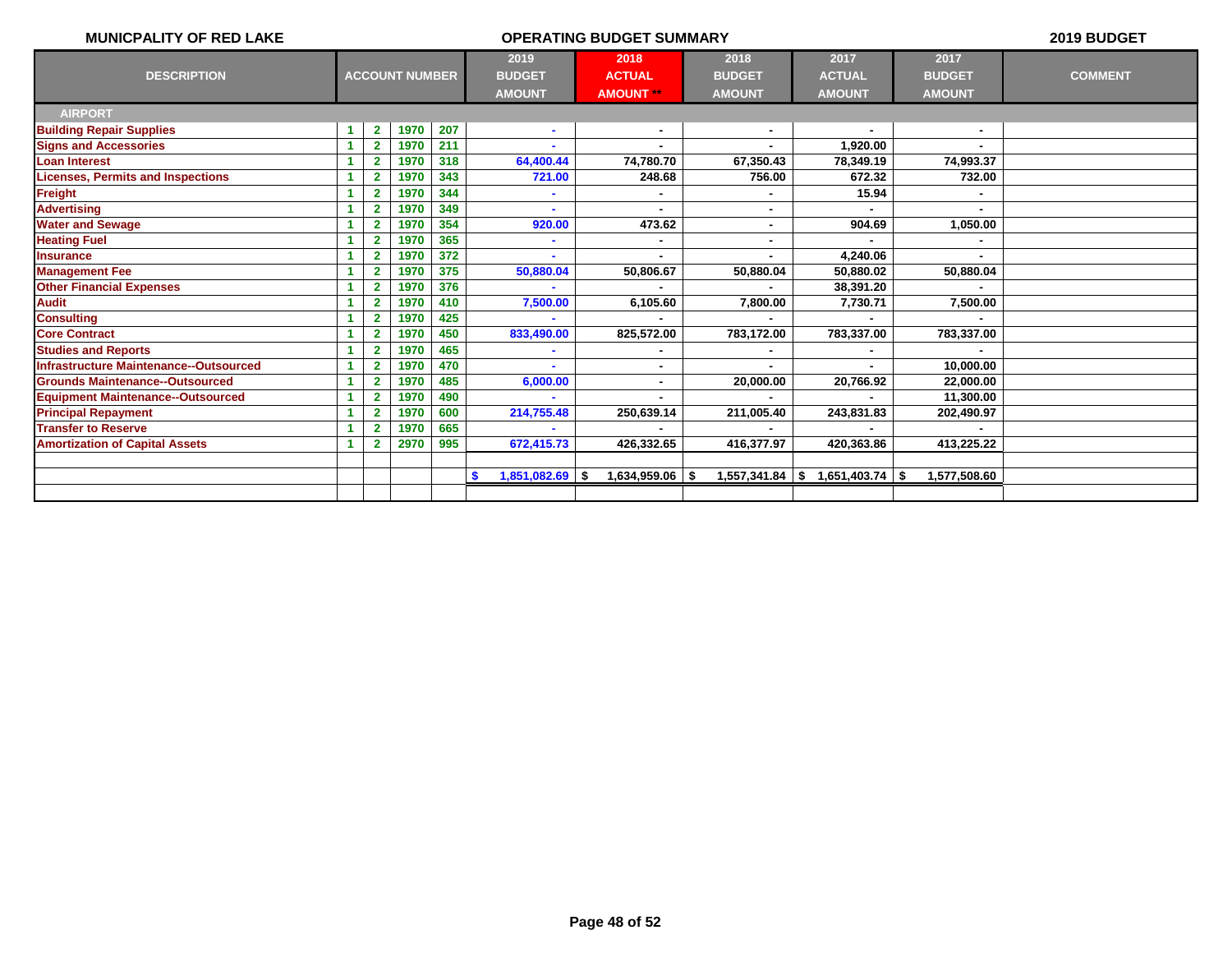| <b>MUNICPALITY OF RED LAKE</b>        |                      |                         | 2019 BUDGET           |     |               |                  |               |               |               |                |
|---------------------------------------|----------------------|-------------------------|-----------------------|-----|---------------|------------------|---------------|---------------|---------------|----------------|
|                                       |                      |                         |                       |     | 2019          | 2018             | 2018          | 2017          | 2017          |                |
| <b>DESCRIPTION</b>                    |                      |                         | <b>ACCOUNT NUMBER</b> |     | <b>BUDGET</b> | <b>ACTUAL</b>    | <b>BUDGET</b> | <b>ACTUAL</b> | <b>BUDGET</b> | <b>COMMENT</b> |
|                                       |                      |                         |                       |     | <b>AMOUNT</b> | <b>AMOUNT **</b> | <b>AMOUNT</b> | <b>AMOUNT</b> | <b>AMOUNT</b> |                |
| <b>AMORTIZATION OF CAPITAL ASSETS</b> |                      |                         |                       |     |               |                  |               |               |               |                |
| <b>Amortization of Capital Assets</b> | $\blacktriangleleft$ | $\mathbf{2}$            | 2100                  | 995 | 10,944.47     | 10,203.16        | 8,951.54      | 9,306.86      | 8,584.10      |                |
| <b>Amortization of Capital Assets</b> | $\blacktriangleleft$ | $\overline{2}$          | 2200                  | 995 | 93,546.44     | 99,768.63        | 104,817.57    | 106,416.85    | 95,911.43     |                |
| <b>Amortization of Capital Assets</b> | $\blacktriangleleft$ | $\mathbf{2}$            | 2300                  | 995 | 887,799.13    | 800,597.26       | 774,328.98    | 792,676.91    | 743,951.26    |                |
| <b>Amortization of Capital Assets</b> | $\blacktriangleleft$ | $\overline{2}$          | 2350                  | 995 | 18,884.78     | 16,827.32        | 16,475.69     | 16,475.69     | 15,269.16     |                |
| <b>Amortization of Capital Assets</b> | $\blacktriangleleft$ | $\overline{2}$          | 2400                  | 995 | 257,839.28    | 246,321.59       | 232,525.04    | 237,274.14    | 235,317.29    |                |
| <b>Amortization of Capital Assets</b> | $\blacktriangleleft$ | $\mathbf{2}$            | 2403                  | 995 | 26,182.21     | 25,332.76        | 23,715.94     | 24,099.63     | 21,752.35     |                |
| <b>Amortization of Capital Assets</b> | $\blacktriangleleft$ | $\mathbf{2}$            | 2405                  | 995 | 588,763.31    | 584,105.38       | 579,580.45    | 581,295.62    | 579,460.81    |                |
| <b>Amortization of Capital Assets</b> | $\blacktriangleleft$ | 2 <sup>1</sup>          | 2415                  | 995 | 115,508.94    | 105,542.83       | 89,230.43     | 92,082.82     | 88,715.12     |                |
| <b>Amortization of Capital Assets</b> | $\blacktriangleleft$ | $\overline{2}$          | 2615                  | 995 | 30,521.05     | 57,832.25        | 58,412.77     | 58,412.77     | 60,170.25     |                |
| <b>Amortization of Capital Assets</b> | $\blacktriangleleft$ | $\mathbf{2}$            | 2616                  | 995 | 866.15        | 942.95           | 1,350.82      | 1,399.13      | 1,629.33      |                |
| <b>Amortization of Capital Assets</b> | $\blacktriangleleft$ | $\mathbf{2}$            | 2617                  | 995 | 198.33        | 287.55           | 622.42        | 622.42        | 874.55        |                |
| <b>Amortization of Capital Assets</b> | $\blacktriangleleft$ | $\overline{2}$          | 2640                  | 995 | 101.76        | 101.76           | 101.76        | 101.76        | 69.08         |                |
| <b>Amortization of Capital Assets</b> | $\blacktriangleleft$ | $\overline{2}$          | 2750                  | 995 | 5,739.30      | 5,739.29         | 1,023.04      | 3,381.17      | 2,815.48      |                |
| <b>Amortization of Capital Assets</b> | $\blacktriangleleft$ | $\mathbf{2}$            | 2751                  | 995 | 57,757.24     | 50,868.59        | 51,789.73     | 48,239.71     | 47,239.68     |                |
| <b>Amortization of Capital Assets</b> | $\blacktriangleleft$ | $\overline{\mathbf{2}}$ | 2752                  | 995 | 505.23        | 505.23           | 392.13        | 448.68        | 12.00         |                |
| <b>Amortization of Capital Assets</b> | $\blacktriangleleft$ | $\mathbf{2}$            | 2753                  | 995 | 4,134.36      | 4,134.36         |               | 4,134.36      | 3,720.93      |                |
| <b>Amortization of Capital Assets</b> | $\blacktriangleleft$ | $\mathbf{2}$            | 2754                  | 995 | 24,777.81     | 27,641.16        | 29,485.13     | 30,370.94     | 32,477.00     |                |
| <b>Amortization of Capital Assets</b> | $\blacktriangleleft$ | $\overline{2}$          | 2755                  | 995 | 3,779.13      | 3,779.13         | 3,779.13      | 3,779.13      | 3,878.31      |                |
| <b>Amortization of Capital Assets</b> | $\blacktriangleleft$ | $\mathbf{2}$            | 2756                  | 995 | 17,879.97     | 17,639.39        | 17,387.78     | 17,393.29     | 17,218.84     |                |
| <b>Amortization of Capital Assets</b> | $\blacktriangleleft$ | $\mathbf{2}$            | 2757                  | 995 | 21,161.99     | 21,161.99        | 3,389.25      | 12,275.61     | $\sim$        |                |
| <b>Amortization of Capital Assets</b> | $\blacktriangleleft$ | $\mathbf{2}$            | 2784                  | 995 | 20,797.69     | 2,614.89         | 1,883.34      | 2,249.11      |               |                |
| <b>Amortization of Capital Assets</b> | $\blacktriangleleft$ | $\mathbf{2}$            | 2785                  | 995 | 1,279.26      | 1,279.26         | 1,279.26      | 1,279.26      | 1,279.26      |                |
| <b>Amortization of Capital Assets</b> | $\blacktriangleleft$ | $\mathbf{2}$            | 2786                  | 995 | 6,524.91      | 6,297.04         | 6,041.19      | 6,182.38      | 6,065.56      |                |
| <b>Amortization of Capital Assets</b> | $\blacktriangleleft$ | $\mathbf{2}$            | 2787                  | 995 | 17,102.58     | 17,102.58        | 17,065.02     | 17,083.50     | 17,051.71     |                |
| <b>Amortization of Capital Assets</b> | $\blacktriangleleft$ | $\mathbf{2}$            | 2788                  | 995 | 32,553.51     | 32,118.55        | 32,118.55     | 32,118.55     | 31,457.58     |                |
| <b>Amortization of Capital Assets</b> | $\blacktriangleleft$ | $\mathbf{2}$            | 2789                  | 995 | 10,778.85     | 10,588.05        | 10,969.79     | 11,137.69     | 11,426.85     |                |
| <b>Amortization of Capital Assets</b> | $\blacktriangleleft$ | $\mathbf{2}$            | 2790                  | 995 | 75,758.50     | 72,712.75        | 70,305.23     | 71,033.45     | 14,224.43     |                |
| <b>Amortization of Capital Assets</b> | $\blacktriangleleft$ | 2 <sup>1</sup>          | 2791                  | 995 | 115,102.42    | 114,539.93       | 114,539.93    | 114,539.93    | 113,537.06    |                |
| <b>Amortization of Capital Assets</b> | $\blacktriangleleft$ | $\mathbf{2}$            | 2800                  | 995 | 51,044.55     | 51,044.55        | 50,465.15     | 50,754.85     | 51,868.68     |                |
| <b>Amortization of Capital Assets</b> | $\blacktriangleleft$ | $\mathbf{2}$            | 2850                  | 995 | 23,613.04     | 21,749.63        | 19,987.40     | 19,987.40     | 21,504.03     |                |
| <b>Amortization of Capital Assets</b> | $\blacktriangleleft$ | $\overline{2}$          | 2900                  | 995 |               |                  |               |               | 2,551.15      |                |
| <b>Amortization of Capital Assets</b> | $\blacktriangleleft$ | $\mathbf{2}$            | 2960                  | 995 | 36,055.47     | 35,627.19        | 35,198.91     | 35,198.91     | 35,198.91     |                |
| <b>Amortization of Capital Assets</b> | $\blacktriangleleft$ | $\mathbf{2}$            | 2970                  | 995 | 672,415.73    | 426,332.65       | 416,377.97    | 420,363.86    | 413,225.22    |                |
|                                       |                      |                         |                       |     |               |                  |               |               |               |                |
|                                       |                      |                         |                       |     | 3,229,917.38  | 2,871,339.65     | 2,773,591.34  | 2,822,116.38  | 2,678,457.41  |                |
|                                       |                      |                         |                       |     |               |                  |               |               |               |                |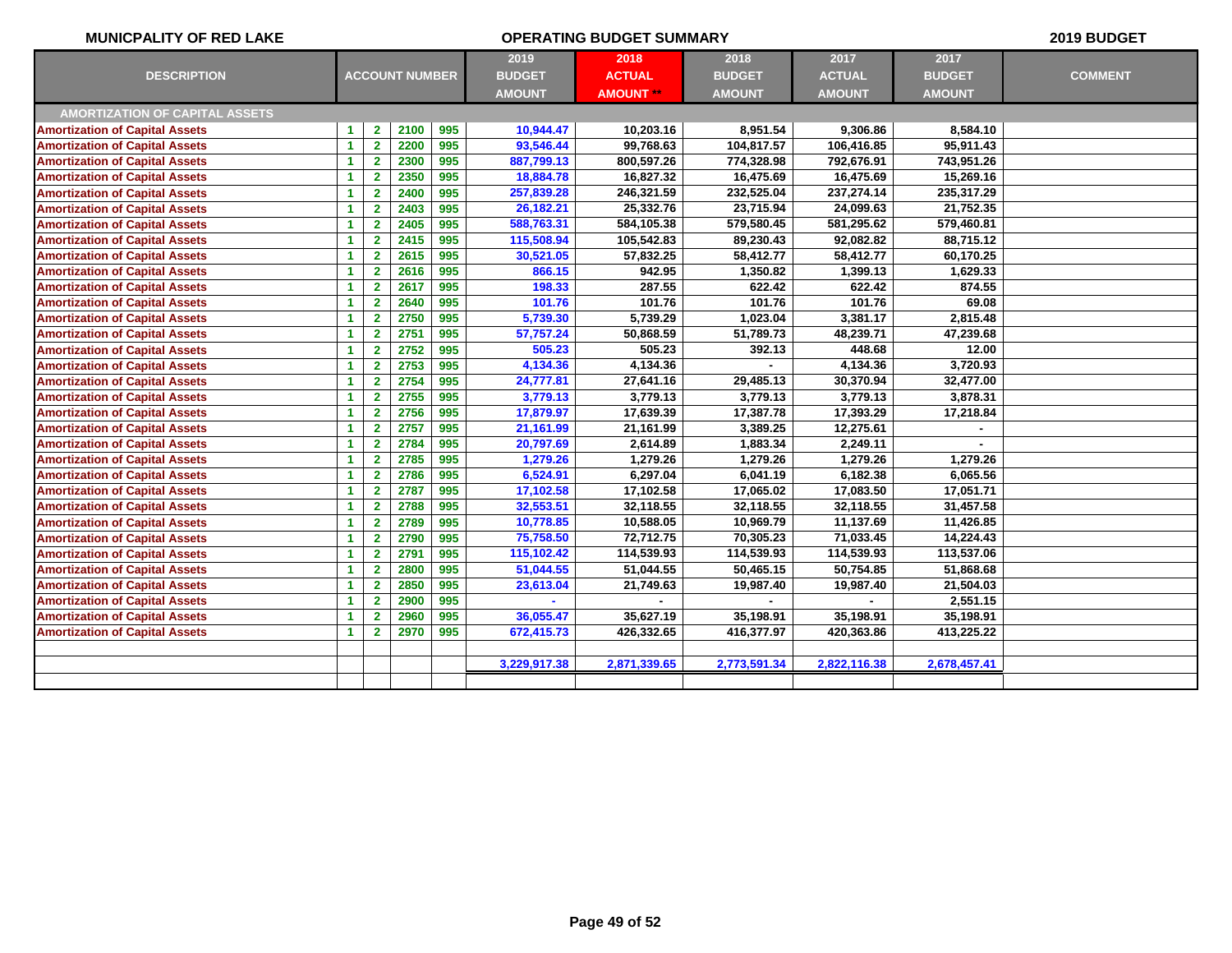| <b>MUNICPALITY OF RED LAKE</b>                 |                      |                       |      | <b>OPERATING BUDGET SUMMARY</b> |               |                  |               |               |               |                |  |  |  |
|------------------------------------------------|----------------------|-----------------------|------|---------------------------------|---------------|------------------|---------------|---------------|---------------|----------------|--|--|--|
| <b>DESCRIPTION</b>                             |                      | <b>ACCOUNT NUMBER</b> |      |                                 | 2019          | 2018             | 2018          | 2017          | 2017          |                |  |  |  |
|                                                |                      |                       |      |                                 | <b>BUDGET</b> | <b>ACTUAL</b>    | <b>BUDGET</b> | <b>ACTUAL</b> | <b>BUDGET</b> | <b>COMMENT</b> |  |  |  |
|                                                |                      |                       |      |                                 | <b>AMOUNT</b> | <b>AMOUNT **</b> | <b>AMOUNT</b> | <b>AMOUNT</b> | <b>AMOUNT</b> |                |  |  |  |
| <b>SUMMARY</b>                                 |                      |                       |      |                                 |               |                  |               |               |               |                |  |  |  |
| <b>ADMINISTRATION</b>                          | $\blacktriangleleft$ | $\mathbf{2}$          | 1100 | <b>XXX</b>                      | 1,500,958.23  | 1,859,756.89     | 1,632,755.59  | 1,623,460.72  | 1,341,265.38  |                |  |  |  |
| <b>INFORMATION TECHNOLOGY</b>                  | $\blacktriangleleft$ | 2 <sup>1</sup>        | 1125 | <b>XXX</b>                      | 172,558.56    | 158,306.40       | 161,911.85    | 149,297.72    | 154,226.91    |                |  |  |  |
| <b>COUNCIL</b>                                 | $\blacktriangleleft$ | $\overline{2}$        | 1150 | <b>XXX</b>                      | 272,635.35    | 219,426.83       | 259,756.87    | 229,776.58    | 232,034.20    |                |  |  |  |
| <b>HUMAN RESOURCES</b>                         | $\blacktriangleleft$ | $\mathbf{2}$          | 1175 | <b>XXX</b>                      | 101,602.83    | 107,060.97       | 123,130.79    | 115,485.90    | 116,158.39    |                |  |  |  |
| <b>FIRE DEPARTMENT</b>                         | $\blacktriangleleft$ | $\overline{2}$        | 1200 | <b>XXX</b>                      | 574,696.51    | 540,263.44       | 555,234.77    | 500,009.70    | 532,946.63    |                |  |  |  |
| <b>POLICE</b>                                  | $\blacktriangleleft$ | $\overline{2}$        | 1205 | <b>XXX</b>                      | 1,263,073.43  | 1,195,243.32     | 1,223,398.07  | 1,596,399.82  | 1,613,126.96  |                |  |  |  |
| <b>BY-LAW ENFORCEMENT</b>                      | -1                   | $\overline{2}$        | 1210 | <b>XXX</b>                      | 125,006.11    | 98.060.55        | 133,814.07    | 112,989.16    | 130.954.48    |                |  |  |  |
| <b>DOG POUND</b>                               | $\blacktriangleleft$ | $\overline{2}$        | 1212 | <b>XXX</b>                      | 2,851.77      | 2,632.65         | 2,942.32      | 2,434.66      | 3.248.74      |                |  |  |  |
| <b>OPERATIONS DEPARTMENT</b>                   | $\blacktriangleleft$ | $\mathbf{2}$          | 1300 | <b>XXX</b>                      | 2,108,952.90  | 1,831,067.85     | 1,882,138.73  | 1,992,183.08  | 1,976,749.96  |                |  |  |  |
| <b>OPERATIONS DEPT.--PAVED ROADS</b>           | $\blacktriangleleft$ | $\mathbf{2}$          | 1305 | <b>XXX</b>                      | 572,219.52    | 578,687.76       | 573,398.54    | 520,219.68    | 516,849.40    |                |  |  |  |
| <b>OPERATIONS DEPT.--WINTER ROADS</b>          | $\blacktriangleleft$ | $\mathbf{2}$          | 1310 | <b>XXX</b>                      | 111,770.00    | 92,113.66        | 53,467.50     | 19,820.84     | 22,466.00     |                |  |  |  |
| <b>OPERATIONS DEPT.--GRAVEL ROADS</b>          | $\blacktriangleleft$ | $\mathbf{2}$          | 1315 | <b>XXX</b>                      | 15,125.00     | 10,201.44        | 15,125.00     | 12,725.05     | 16,503.00     |                |  |  |  |
| <b>OPERATIONS DEPT.--BRIDGES AND CULVERTS</b>  | 1                    | $\mathbf{2}$          | 1320 | <b>XXX</b>                      | 16,100.00     | 648.04           | 10,850.00     | 8,231.76      | 15,940.00     |                |  |  |  |
| <b>OPERATIONS DEPT.--SIDEWALKS MAINTENANCE</b> | $\blacktriangleleft$ | $\overline{2}$        | 1325 | <b>XXX</b>                      | 2,000.00      | 150.64           |               |               |               |                |  |  |  |
| <b>OPERATIONS DEPT.--GRAVEL PITS</b>           | $\blacktriangleleft$ | $\mathbf{2}$          | 1330 | <b>XXX</b>                      | 8,366.41      | 4,865.70         | 5,746.34      | 2,314.00      | 4,410.94      |                |  |  |  |
| <b>OPERATIONS DEPT.--SIGNS AND SAFETY</b>      | 1                    | $\mathbf{2}$          | 1335 | <b>XXX</b>                      | 4,150.00      | 3,193.40         | 4,150.00      | 4,954.33      | 7,650.00      |                |  |  |  |
| <b>OPERATIONS DEPT.--FLEET MAINT.</b>          | $\blacktriangleleft$ | $\mathbf{2}$          | 1340 | <b>XXX</b>                      | 351,116.50    | 498,334.18       | 395,938.20    | 195,670.89    | 244,344.85    |                |  |  |  |
| <b>OPERATIONS DEPT.--PARKING</b>               | $\blacktriangleleft$ | $\mathbf{2}$          | 1342 | <b>XXX</b>                      | $\sim$        | 188.44           | $\mathbf{r}$  |               |               |                |  |  |  |
| <b>OPERATIONS DEPT.--STREET LIGHTING</b>       | $\blacktriangleleft$ | $\overline{2}$        | 1345 | <b>XXX</b>                      | 69,509.79     | 42,677.07        | 74,194.26     | 51,809.66     | 128,223.70    |                |  |  |  |
| <b>OPERATIONS DEPT.--MISS MCKENZIE II</b>      | $\blacktriangleleft$ | $\overline{2}$        | 1350 | <b>XXX</b>                      | 296,895.94    | 244,816.04       | 257,269.89    | 262,225.05    | 261,803.54    |                |  |  |  |
| <b>IOPERATIONS SUPERINTENDENT</b>              | $\blacktriangleleft$ | $\overline{2}$        | 1365 | <b>XXX</b>                      | 100,708.54    | 84,450.51        | 82,086.96     | 89,348.32     | 81,704.38     |                |  |  |  |
| <b>IOPERATIONS DEPT.--SEWAGE</b>               | $\mathbf{1}$         | $\mathbf{2}$          | 1400 | <b>XXX</b>                      | 1,168,059.91  | 1,150,738.83     | 1,105,204.25  | 1,085,109.47  | 1,086,113.93  |                |  |  |  |
| <b>OPERATIONS--DRYING BEDS</b>                 | $\blacktriangleleft$ | $\overline{2}$        | 1402 | <b>XXX</b>                      | 29,200.00     | 8,823.35         | 10,000.00     | 6,102.81      |               |                |  |  |  |
| <b> OPERATIONS DEPT.--STORM SEWERS</b>         | 1                    | $\mathbf{2}$          | 1403 | $\overline{XXX}$                | 27,375.92     | 26,423.64        | 27,852.38     | 27,812.24     | 27,799.96     |                |  |  |  |
| <b> OPERATIONS DEPT.--WATER</b>                | $\blacktriangleleft$ | $\mathbf{2}$          | 1405 | <b>XXX</b>                      | 2,234,873.47  | 2,216,261.44     | 2,197,036.53  | 2,142,414.72  | 2,156,754.57  |                |  |  |  |
| <b>OPERATIONS DEPT.--WASTE COLLECTION</b>      | $\blacktriangleleft$ | $\mathbf{2}$          | 1410 | <b>XXX</b>                      | 269,697.58    | 267,483.62       | 243,058.58    | 224,921.29    | 179,105.84    |                |  |  |  |
| <b>IOPERATIONS DEPT.--WASTE TRANSFER SITE</b>  | $\blacktriangleleft$ | $\mathbf{2}$          | 1415 | <b>XXX</b>                      | 506,846.74    | 452,705.35       | 385,117.70    | 669,608.11    | 341,779.06    |                |  |  |  |
| <b> OPERATIONS DEPT.--RECYCLING</b>            | $\blacktriangleleft$ | $\mathbf{2}$          | 1420 | <b>XXX</b>                      | 400,419.19    | 413,896.45       | 330,157.88    | 336,359.08    | 266,664.22    |                |  |  |  |
| <b>HEALTH CARE COMMITTEE</b>                   | $\blacktriangleleft$ | $\mathbf{2}$          | 1502 | <b>XXX</b>                      | 1,766.07      | 25,459.88        | 15,017.48     | 22,657.41     | 25,685.26     |                |  |  |  |
| <b>PUBLIC HEALTH SERVICES</b>                  | $\blacktriangleleft$ | $\mathbf{2}$          | 1500 | <b>XXX</b>                      | 173,040.07    | 184,668.11       | 184,668.11    | 184,668.12    | 184,668.11    |                |  |  |  |
| <b>AMBULANCE SERVICES</b>                      | $\blacktriangleleft$ | $\overline{2}$        | 1505 | <b>XXX</b>                      | 419,756.00    | 415,425.04       | 415,425.00    | 364,656.96    | 364,657.00    |                |  |  |  |
| <b>HOMELESS SHELTER</b>                        | $\blacktriangleleft$ | $\overline{2}$        | 1510 | <b>XXX</b>                      |               | $\sim$           |               | ж.            |               |                |  |  |  |
| <b>ISOCIAL HOUSING</b>                         | $\blacktriangleleft$ | $\overline{2}$        | 1590 | <b>XXX</b>                      | 421,992.00    | 408,502.00       | 408,502.00    | 428,952.00    | 428,952.00    |                |  |  |  |
| IONTARIO WORKS--GENERAL ASSISTANCE             | $\blacktriangleleft$ | $\overline{2}$        | 1600 | <b>XXX</b>                      | 82,538.00     | 86,246.00        | 86,243.00     | 91,995.00     | 91,995.00     |                |  |  |  |
| <b>ASSISTANCE TO AGED PERSONS</b>              | $\blacktriangleleft$ | $\mathbf{2}$          | 1605 | <b>XXX</b>                      | 532,969.38    | 530,494.64       | 522,519.00    | 497,636.87    | 497,636.87    |                |  |  |  |
|                                                |                      |                       |      |                                 |               |                  |               |               |               |                |  |  |  |
| <b>SUB TOTAL</b>                               |                      |                       |      |                                 | 13,938,831.72 | 13,759,274.13    | 13,378,111.66 | 13,572,251.00 | 13,052,419.28 |                |  |  |  |
|                                                |                      |                       |      |                                 |               |                  |               |               |               |                |  |  |  |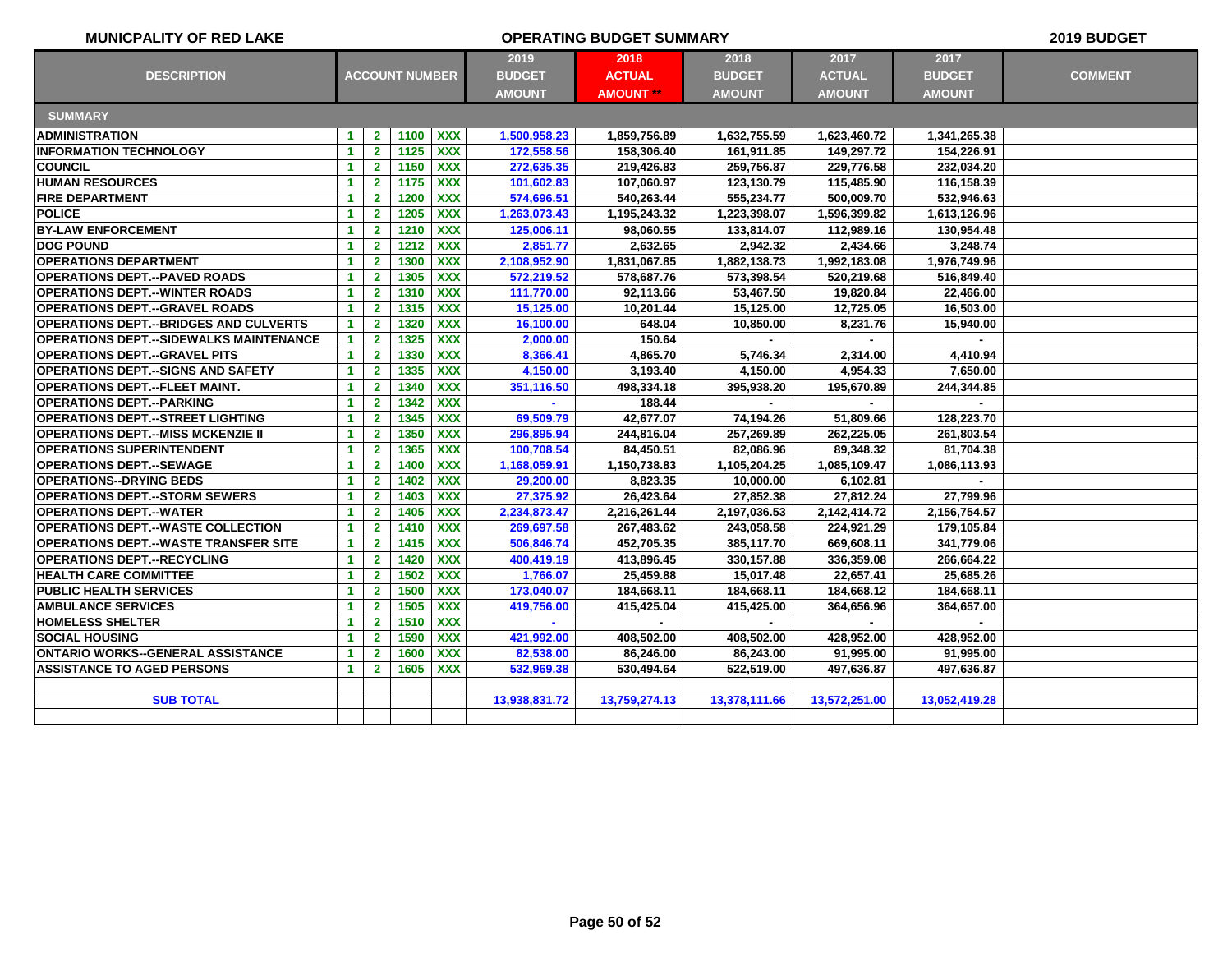| <b>MUNICPALITY OF RED LAKE</b>              |                       |                | 2019 BUDGET |                  |               |               |                                |               |               |                |  |  |
|---------------------------------------------|-----------------------|----------------|-------------|------------------|---------------|---------------|--------------------------------|---------------|---------------|----------------|--|--|
|                                             |                       |                |             |                  | 2019          | 2018          | 2018                           | 2017          | 2017          |                |  |  |
| <b>DESCRIPTION</b>                          | <b>ACCOUNT NUMBER</b> |                |             |                  | <b>BUDGET</b> | <b>ACTUAL</b> | <b>BUDGET</b>                  | <b>ACTUAL</b> | <b>BUDGET</b> | <b>COMMENT</b> |  |  |
|                                             |                       |                |             |                  | <b>AMOUNT</b> | <b>AMOUNT</b> | <b>AMOUNT</b><br><b>AMOUNT</b> |               | <b>AMOUNT</b> |                |  |  |
| <b>SUMMARY</b>                              |                       |                |             |                  |               |               |                                |               |               |                |  |  |
| <b>BALANCE CARRIED FORWARD</b>              |                       |                |             |                  | 13,938,831.72 | 13,759,274.13 | 13,378,111.66                  | 13,572,251.00 | 13,052,419.28 |                |  |  |
| <b>CHILD CARE ASSISTANCE</b>                | $\blacktriangleleft$  | $\mathbf{2}$   | 1608        | <b>XXX</b>       | 45,167.00     | 45,461.00     | 45,440.00                      | 44,700.00     | 44,700.00     |                |  |  |
| DAY CARE ADMIN.--RED LAKE                   | $\blacktriangleleft$  | $\mathbf{2}$   | 1615        | <b>XXX</b>       | 90,436.51     | 82,243.44     | 121,101.06                     | 143,135.14    | 134,126.76    |                |  |  |
| DAY CARE ADMIN .-- GOLDEN                   | $\mathbf{1}$          | $\mathbf{2}$   | 1616        | <b>XXX</b>       | 43,352.21     | 47,441.48     | 46,770.68                      | 69,778.83     | 62,812.38     |                |  |  |
| DAY CARE ADMIN.--ST. JOHN'S                 | $\blacktriangleleft$  | $\mathbf{2}$   | 1617        | <b>XXX</b>       | 40,481.39     | 42,653.76     | 48,369.51                      | 68,964.45     | 56,291.74     |                |  |  |
| DAY CARE PROGRAM--RED LAKE                  | $\mathbf{1}$          | $\overline{2}$ | 1620        | <b>XXX</b>       | 375,432.91    | 336,741.36    | 362,757.86                     | 328,789.70    | 336,264.62    |                |  |  |
| <b>DAY CARE PROGRAM--GOLDEN</b>             | $\blacktriangleleft$  | $\overline{2}$ | 1621        | <b>XXX</b>       | 386,664.01    | 407,004.62    | 396,712.91                     | 446,712.96    | 357,692.00    |                |  |  |
| <b>DAY CARE PROGRAM--ST. JOHN'S</b>         | $\blacktriangleleft$  | $\mathbf{2}$   | 1622        | <b>XXX</b>       | 173,846.06    | 79,553.38     | 162.811.43                     | 169,352.72    | 164.415.30    |                |  |  |
| DAY CARE DIETARY--RED LAKE                  | $\blacktriangleleft$  | $\mathbf{2}$   | 1630        | <b>XXX</b>       | 54,567.15     | 57,093.56     | 44,961.42                      | 46,260.53     | 41,896.86     |                |  |  |
| DAY CARE DIETARY--GOLDEN                    | $\mathbf{1}$          | $\mathbf{2}$   | 1631        | <b>XXX</b>       | 51,193.15     | 50,855.51     | 44,961.42                      | 42,115.87     | 41.896.86     |                |  |  |
| DAY CARE DIETARY--ST. JOHN'S                | $\mathbf{1}$          | $\overline{2}$ | 1632        | <b>XXX</b>       | 21,954.60     | 1,370.78      | 7,155.29                       | 12,027.25     | 10,796.13     |                |  |  |
| <b>DAY CARE--RESOURCE--RED LAKE</b>         | $\mathbf{1}$          | $\mathbf{2}$   | 1635        | <b>XXX</b>       | 124,003.98    | 41,628.20     | 77,560.76                      | 37,117.64     | 107,730.10    |                |  |  |
| DAY CARE--RESOURCE--GOLDEN                  | $\blacktriangleleft$  | $\overline{2}$ | 1636        | <b>XXX</b>       | 51,282.19     | 41,491.02     | 45,732.47                      | 36,972.71     | 44,415.92     |                |  |  |
| DAY CARE--RESOURCE--ST. JOHN'S              | $\mathbf{1}$          | $\mathbf{2}$   | 1637        | <b>XXX</b>       | 51,442.19     | 41,108.86     | 45,447.47                      | 85,896.80     | 44,470.92     |                |  |  |
| <b>EARLYON CENTRE</b>                       | $\blacktriangleleft$  | $\mathbf{2}$   | 1640        | <b>XXX</b>       | 202, 157.36   | 188,667.30    | 195,584.26                     | 134,013.24    | 196,056.65    |                |  |  |
| <b>RECREATION PROGRAMS</b>                  | $\mathbf{1}$          | $\overline{2}$ | 1700        | <b>XXX</b>       | 152,828.34    | 156,829.00    | 147,393.20                     | 202,422.75    | 185,230.93    |                |  |  |
| <b>ARENA PROGRAMS</b>                       | $\blacktriangleleft$  | $\mathbf{2}$   | 1705        | <b>XXX</b>       | 5,500.00      | 5,358.75      | 6,000.00                       | 6,160.65      | 3.590.30      |                |  |  |
| <b>CANADA DAY PROGRAMS</b>                  | $\blacktriangleleft$  | $\mathbf{2}$   | 1716        | <b>XXX</b>       | 10,200.00     | 9,599.36      | 12,240.00                      | 12,109.92     | 11,740.00     |                |  |  |
| <b>ITRIATHLON PROGRAMS</b>                  | 1                     | $\mathbf{2}$   | 1717        | <b>XXX</b>       | 800.00        | 750.00        | 750.00                         | 750.00        | 750.00        |                |  |  |
| <b>FACILITIES</b>                           | $\blacktriangleleft$  | $\overline{2}$ | 1750        | <b>XXX</b>       | 586,925.72    | 611,632.82    | 576,621.96                     | 526,681.48    | 548,749.13    |                |  |  |
| <b>RECREATION--PARKS</b>                    | $\mathbf{1}$          | $\overline{2}$ | 1751        | <b>XXX</b>       | 126,443.55    | 108,691.29    | 120,797.81                     | 103,228.11    | 106,177.60    |                |  |  |
| <b>RECREATION--BALL FIELDS</b>              | $\blacktriangleleft$  | $\mathbf{2}$   | 1752        | <b>XXX</b>       | 5,210.20      | 4,424.96      | 5,726.01                       | 12,428.19     | 11,108.27     |                |  |  |
| <b>RECREATION--WALKABLE TRAILS</b>          | $\blacktriangleleft$  | $\overline{2}$ | 1753        | $\overline{XXX}$ | 4,134.36      | 4,134.36      |                                | 4,405.67      | 3,997.18      |                |  |  |
| <b>MUNICIPAL OFFICE</b>                     | $\blacktriangleleft$  | $\mathbf{2}$   | 1754        | <b>XXX</b>       | 75,172.36     | 79,235.04     | 87,888.45                      | 83,645.91     | 95.934.92     |                |  |  |
| <b>RECREATION--BEACHES</b>                  | $\blacktriangleleft$  | $\mathbf{2}$   | 1755        | <b>XXX</b>       | 12,334.04     | 11,018.20     | 9,110.33                       | 8,817.60      | 11,994.67     |                |  |  |
| <b>DOCKS</b>                                | $\mathbf{1}$          | $\mathbf{2}$   | 1756        | <b>XXX</b>       | 25,082.20     | 24,727.91     | 22,045.78                      | 25,225.68     | 21,250.82     |                |  |  |
| <b>SPLASH PARK &amp; RECREATION CLUSTER</b> | $\blacktriangleleft$  | $\overline{2}$ | 1757        | <b>XXX</b>       | 38,881.99     | 21,161.99     | 23,686.59                      | 24,391.24     | $\sim$        |                |  |  |
| <b>COMMUNITIES IN BLOOM</b>                 | 1                     | $\overline{2}$ | 1760        | <b>XXX</b>       | 56,006.09     | 37,802.66     | 58,654.66                      | 47,657.19     | 58,756.05     |                |  |  |
| REGIONAL EVENTS, ARTS & CULTURAL HUB (REACL | $\blacktriangleleft$  | $\overline{2}$ | 1784        | <b>XXX</b>       | 20,797.69     | 4,684.02      | 1,883.34                       | 2,249.11      | $\sim$        |                |  |  |
| <b>OUTDOOR RINKS</b>                        | $\mathbf{1}$          | $\mathbf{2}$   | 1785        | <b>XXX</b>       | 8,284.31      | 8,036.39      | 7,299.44                       | 8,362.65      | 8,013.96      |                |  |  |
| <b>CEMETERIES</b>                           | $\blacktriangleleft$  | $\overline{2}$ | 1786        | <b>XXX</b>       | 16,667.15     | 19,302.37     | 18,684.51                      | 15,991.48     | 16,180.07     |                |  |  |
| <b>PHARMACY</b>                             | $\blacktriangleleft$  | $\mathbf{2}$   | 1787        | <b>XXX</b>       | 98,278.54     | 188,733.56    | 31,286.90                      | 34,156.60     | 31,966.50     |                |  |  |
| <b>COCHENOUR HALL</b>                       | $\mathbf{1}$          | $\mathbf{2}$   | 1788        | <b>XXX</b>       | 109,051.02    | 103,692.45    | 112,953.06                     | 105,942.35    | 98,260.01     |                |  |  |
|                                             |                       |                |             |                  |               |               |                                |               |               |                |  |  |
|                                             |                       |                |             |                  |               |               |                                |               |               |                |  |  |
| <b>SUB TOTAL</b>                            |                       |                |             |                  | 17,003,409.97 | 16,622,403.53 | 16,266,500.25                  | 16,462,715.42 | 15,909,685.93 |                |  |  |
|                                             |                       |                |             |                  |               |               |                                |               |               |                |  |  |
|                                             |                       |                |             |                  |               |               |                                |               |               |                |  |  |